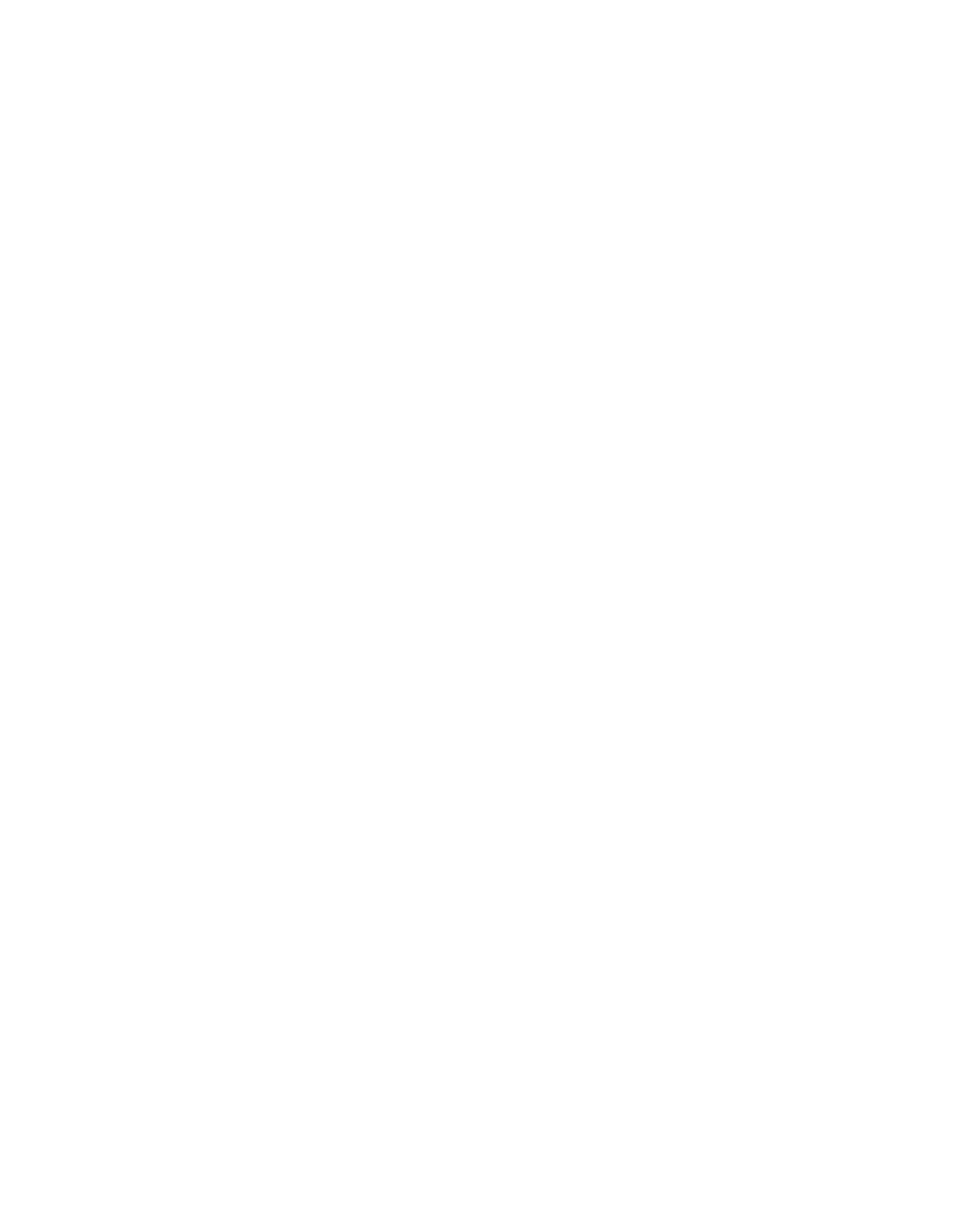# **Table of Contents**

| <b>Table of Contents</b> |  | Page # |
|--------------------------|--|--------|
| $\mathbf{1}$             |  |        |
| $\mathbf{2}$             |  |        |
| $\overline{\mathbf{3}}$  |  |        |
| 3.1<br>3.2<br>3.3        |  |        |
| $\overline{\mathbf{4}}$  |  |        |
| 5                        |  |        |
| 6                        |  |        |
| 7                        |  |        |
| 8                        |  |        |
| 9                        |  |        |
| 10                       |  |        |
| 11                       |  |        |
| 12                       |  |        |
| 13                       |  |        |
| 14                       |  |        |
| 15                       |  |        |
| 16                       |  |        |
| 17                       |  |        |
| 18                       |  |        |
| 19                       |  |        |
| 20                       |  |        |
| 21                       |  |        |
| 22                       |  |        |
| 23                       |  |        |
| 24                       |  |        |
| 25                       |  |        |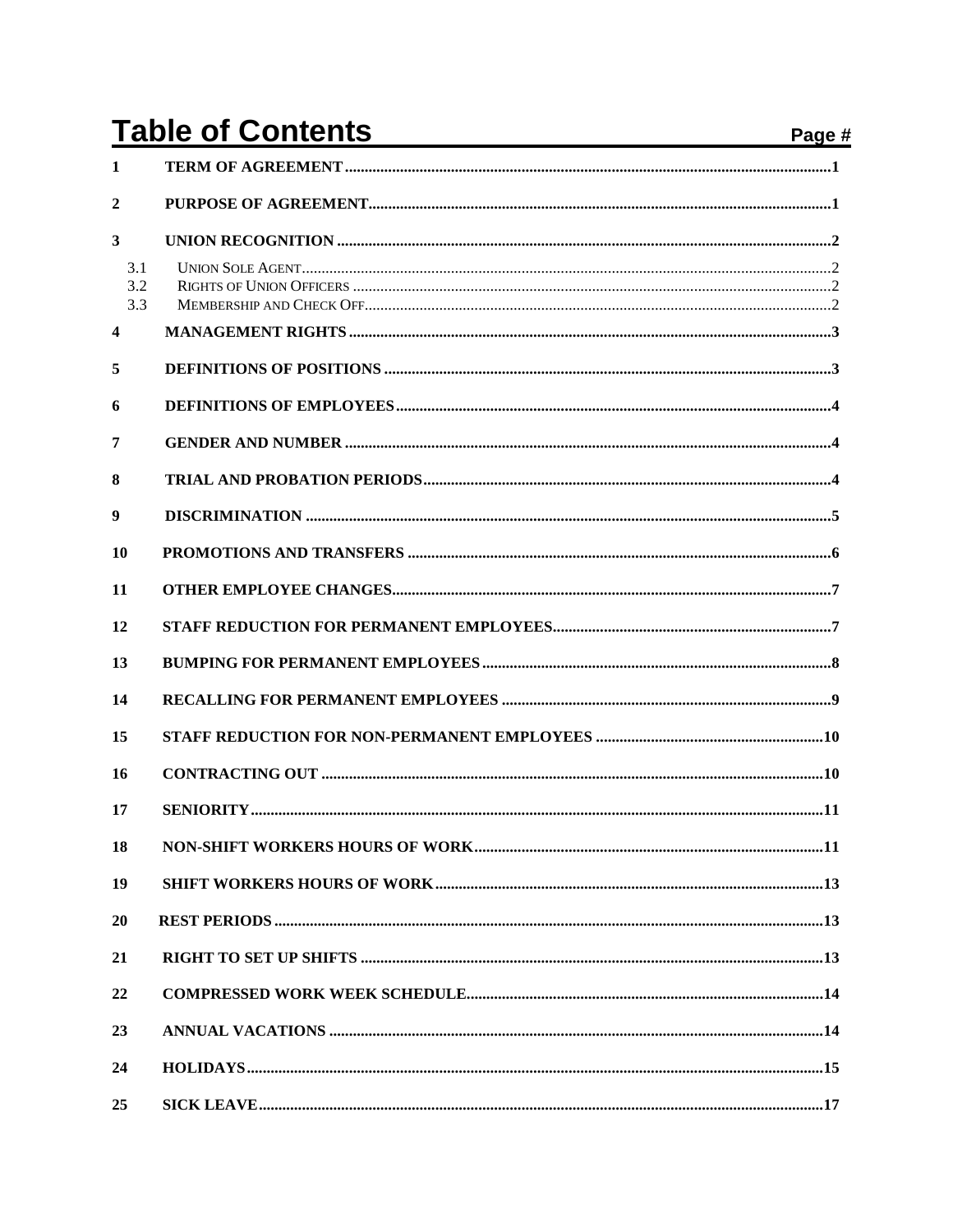| 26   |  |
|------|--|
| 27   |  |
| 28   |  |
| 29   |  |
| 30   |  |
| 30.1 |  |
| 30.2 |  |
| 30.3 |  |
| 30.4 |  |
| 30.5 |  |
| 30.6 |  |
| 31   |  |
| 32   |  |
| 33   |  |
| 34   |  |
| 34.1 |  |
| 34.2 |  |
| 34.3 |  |
| 34.4 |  |
| 34.5 |  |
| 34.6 |  |
| 34.7 |  |
| 34.8 |  |
| 35   |  |
| 36   |  |
| 37   |  |
| 38   |  |
| 39   |  |
| 39.1 |  |
| 39.2 |  |
| 39.3 |  |
| 40   |  |
| 41   |  |
| 42   |  |
| 43   |  |
| 44   |  |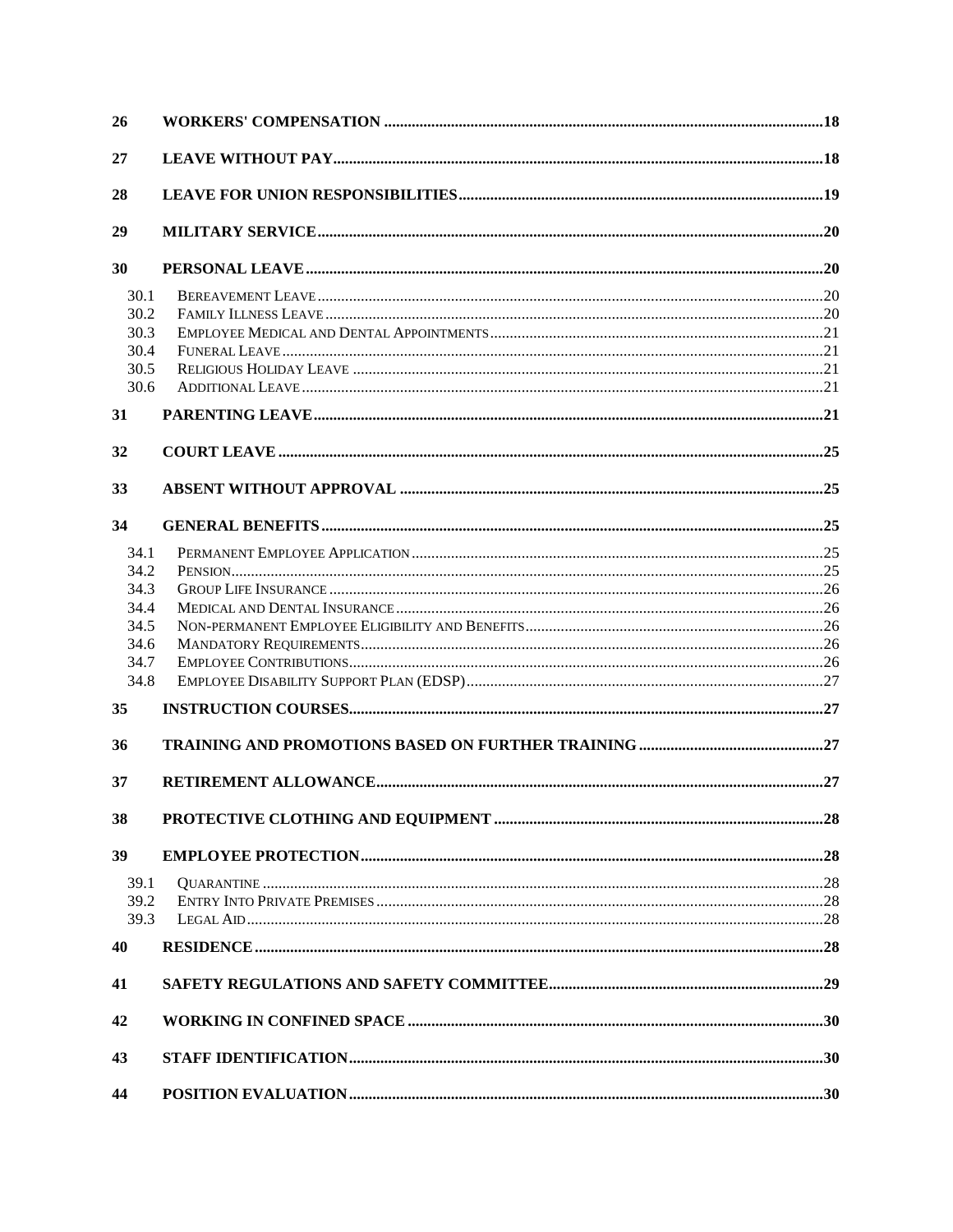| 45 |                                                                           |  |
|----|---------------------------------------------------------------------------|--|
| 46 |                                                                           |  |
| 47 |                                                                           |  |
| 48 |                                                                           |  |
| 49 |                                                                           |  |
| 50 |                                                                           |  |
| 51 |                                                                           |  |
| 52 |                                                                           |  |
| 53 |                                                                           |  |
| 54 |                                                                           |  |
| 55 |                                                                           |  |
| 56 |                                                                           |  |
| 57 |                                                                           |  |
| 58 |                                                                           |  |
| 59 |                                                                           |  |
| 60 |                                                                           |  |
| 61 |                                                                           |  |
| 62 |                                                                           |  |
| 63 |                                                                           |  |
| 64 |                                                                           |  |
| 65 |                                                                           |  |
| 66 |                                                                           |  |
|    | <b>ADDENDUMS:</b>                                                         |  |
|    | #1 EXISTING PRACTICE FOR 12-HOUR SHIFT WORKERS AT BOTH TREATMENT PLANTS41 |  |
|    |                                                                           |  |
|    |                                                                           |  |
|    |                                                                           |  |
|    |                                                                           |  |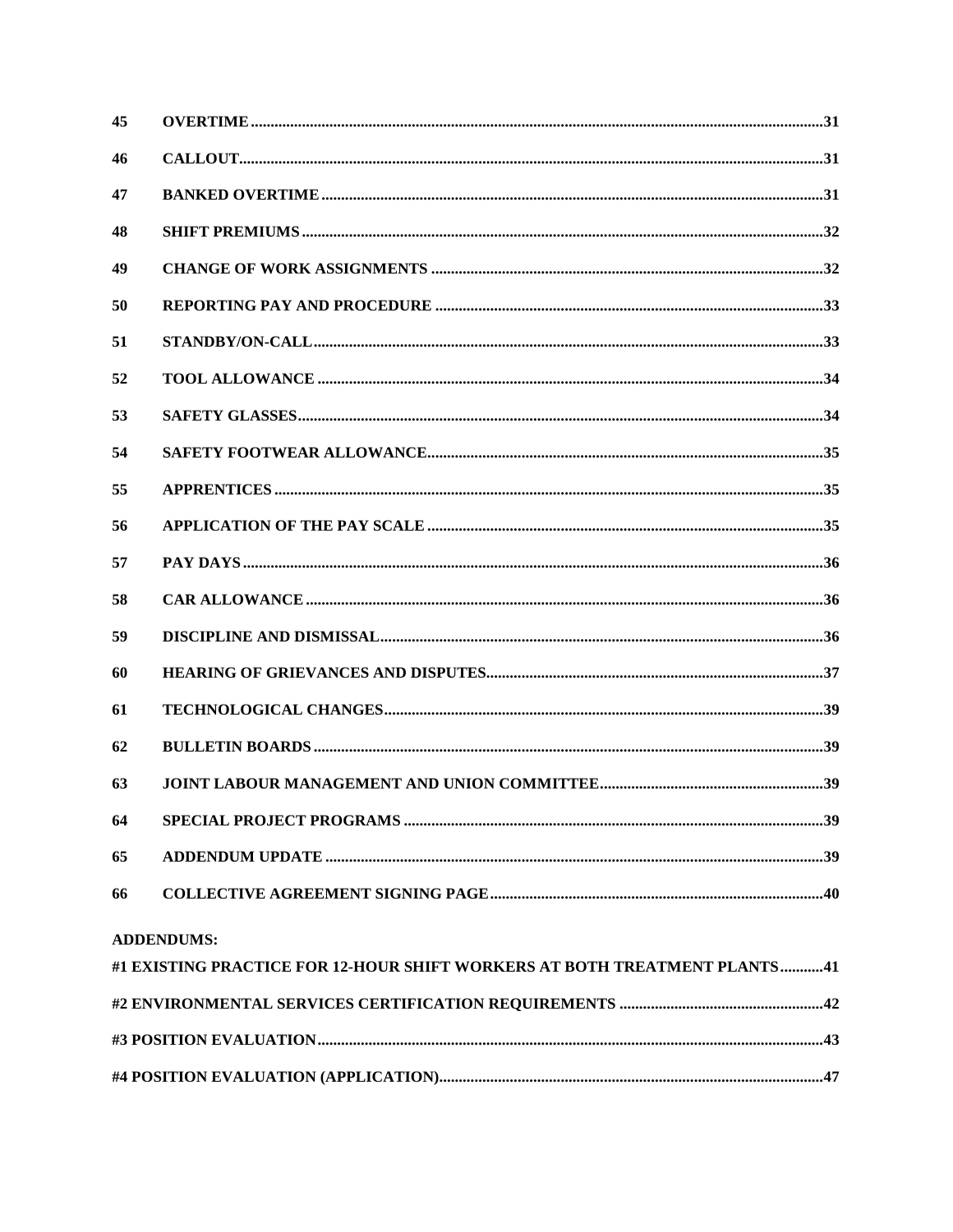| <b>LETTERS OF UNDERSTANDING:</b>                                      |  |
|-----------------------------------------------------------------------|--|
|                                                                       |  |
|                                                                       |  |
|                                                                       |  |
| #4 GUARANTEE TO PERMANENT EMPLOYEES WORKING IN A TEMPORARY POSITION52 |  |
|                                                                       |  |
|                                                                       |  |
|                                                                       |  |
|                                                                       |  |
|                                                                       |  |
|                                                                       |  |
|                                                                       |  |
|                                                                       |  |
| <b>APPENDICES:</b>                                                    |  |
|                                                                       |  |
|                                                                       |  |
|                                                                       |  |
|                                                                       |  |
|                                                                       |  |
|                                                                       |  |
|                                                                       |  |
|                                                                       |  |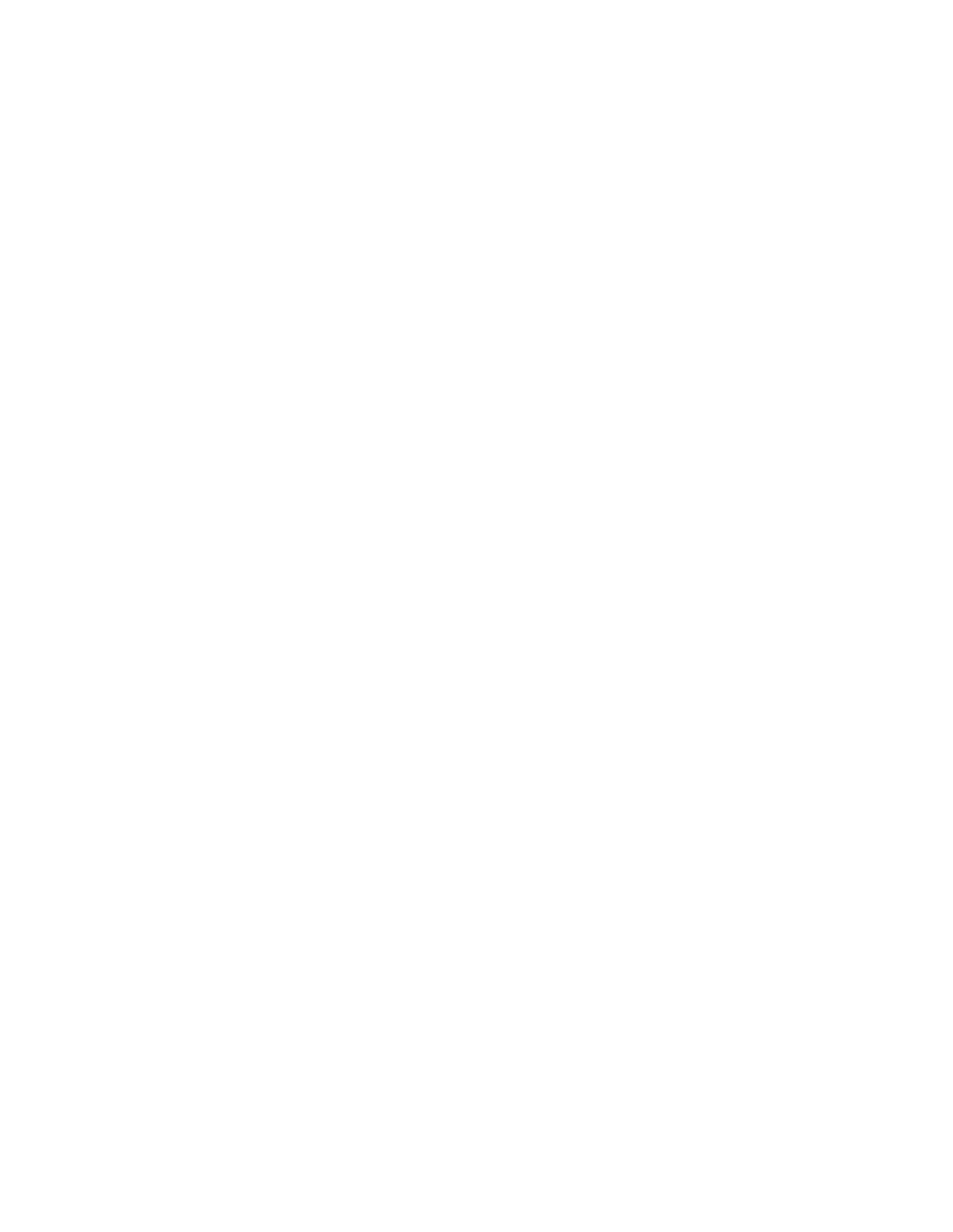## **COLLECTIVE AGREEMENT**

#### **between**

**THE CITY OF RED DEER**, a municipal corporation of the Province of Alberta (hereinafter referred to as the 'City')

- of the first part -

#### **and**

**THE CANADIAN UNION OF PUBLIC EMPLOYEES, LOCAL 417,** Red Deer Civic Employees (hereinafter referred to as the 'Union')

- of the second part -

## <span id="page-7-0"></span>**1 TERM OF AGREEMENT**

- 1.1 This Agreement shall be effective January 1, 2018, except as specifically provided herein.
- 1.2 This Agreement shall remain in full force until December 31, 2020, and thereafter year by year unless and until either party shall have given to the other party, not less than sixty (60) days and not more than one-hundred and twenty (120) days preceding the expiry date of this Agreement or any subsequent annual expiry date, notice in writing requiring the other party to the Agreement to commence collective bargaining.

#### <span id="page-7-1"></span>**2 PURPOSE OF AGREEMENT**

- 2.1 The purpose of this Agreement is:
	- a) To maintain a harmonious and cooperative relationship between the City and the employees covered by the Union's certification.
	- b) To provide an amicable method of settling differences or grievances which may arise between the City and the employees.
	- c) To promote the mutual interests of the City, the employees and the public.
	- d) To set out certain benefits, wage rates and working conditions which have been negotiated for employees in positions within the scope of the Union certificate.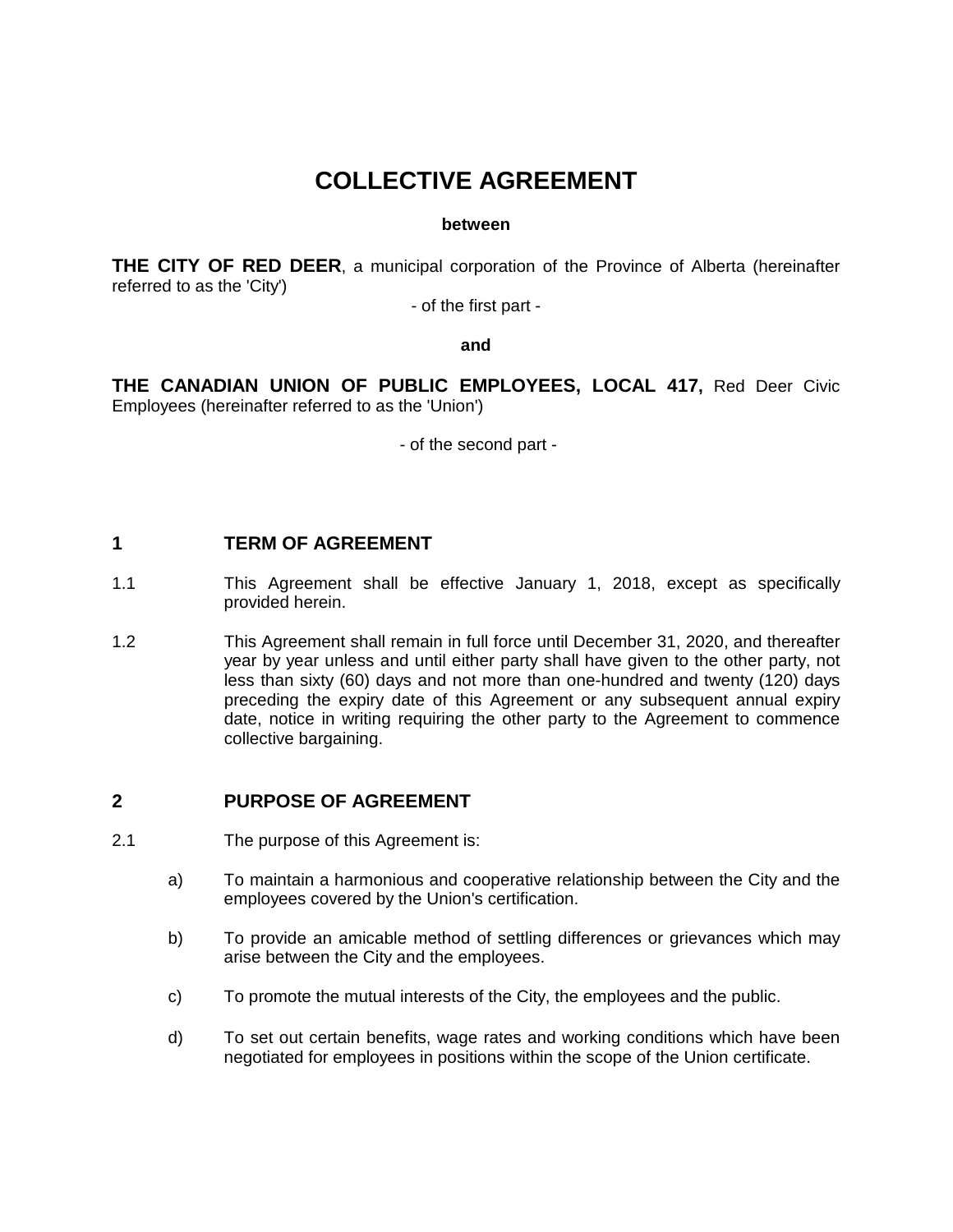## <span id="page-8-0"></span>**3 UNION RECOGNITION**

## <span id="page-8-1"></span>3.1 **Union Sole Agent**

- a) This agreement covers all the employees whose bargaining rights are held by the Union under certificate Number 481-92. The City recognizes the Union as the sole bargaining agent.
- b) The City agrees not to bargain collectively with any other labour organization affecting employees covered by the certification mentioned in Article 3.1a) during the life of this Agreement. The City shall not make any special arrangement that contravenes provisions of the Collective Agreement with any individual or group of individuals other than with appointed or elected CUPE 417 Union representatives.

## <span id="page-8-2"></span>3.2 **Rights of Union Officers**

- a) The Union shall inform the City of current appointments of Union Officers, Shop Stewards, and Union representatives, and Shop Stewards shall be recognized by the City for the purpose of Article 60.
- b) No Union activity, other than grievance handling as permitted in Article 60 or negotiations involving both management and the Union, shall take place on City time, nor shall such activities take place on City property without the prior approval of the department head concerned.
- c) Representatives of the Union shall not suffer any loss of pay or benefits for the time involved in meetings with the Employer on negotiations, grievance and arbitration procedures, provided that not more than four (4) employees shall be paid by the City while attending.
- d) A City representative will distribute to all new Union affiliated employees, written material prepared by the Union. This will be provided as part of the initial sign up process.

## <span id="page-8-3"></span>3.3 **Membership and Check Off**

- a) The City agrees to a bi-weekly check off of Union dues under the Rand Formula.
- b) The Union agrees to notify the City if there is to be any change in the amount of Union dues which the City is authorized to deduct under Article 3.3a).
- c) In this article 'Rand Formula' shall mean that all employees of the City of Red Deer certified for collective bargaining under Union Local 417 CUPE (in this Agreement referred to collectively as 'employees') shall, as a condition of employment, be required to pay the regular Union dues whether they are members of the Union or not. They shall have the right to become members of the Union by making application and paying the initiation fees required.
- d) All deductions under the terms of this article shall be payable to the Union by the fifteenth (15th) of the following month, together with a list of names and addresses and amount of dues deducted for employees covered by the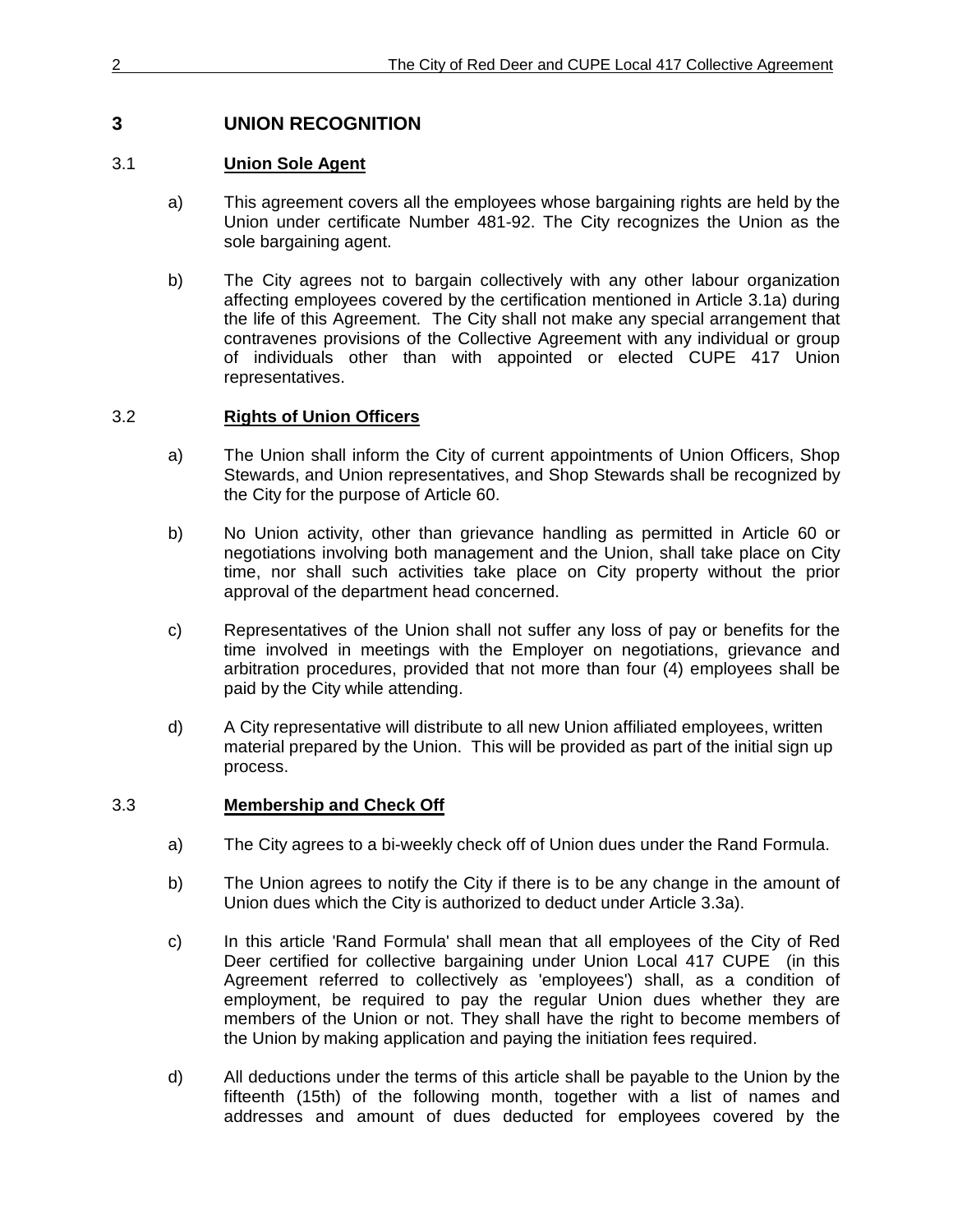certification, and including total wages for employees covered by the Union certificate.

- e) The Employer shall provide the Union on a monthly basis with a list of nonpermanent employees in Casual positions who have worked during the previous month and the position(s) filled.
- (f) The City will provide the Union with notice of Union Members retirement including the retiree's names and years of service.

#### <span id="page-9-0"></span>**4 MANAGEMENT RIGHTS**

- 4.1 The Union recognizes the right of the Employer to hire, promote and demote, transfer, classify, suspend or otherwise discipline and dismiss any employees, subject to the right of the employee concerned to lodge a grievance in the manner and to the extent provided in this Agreement.
- 4.2 The Union further recognizes the right of the Employer to operate and manage its business and to establish and alter from time to time rules, regulations, and practices to be observed by the employees, which rules and regulations shall not be inconsistent with the provisions of this Agreement.
- 4.3 The Employer reserves all rights not specifically limited by the terms of this Agreement.

#### <span id="page-9-1"></span>**5 DEFINITIONS OF POSITIONS**

- 5.1 A "permanent position" is a position established by the City as permanent.
- 5.2 A "part-time position" is a permanent position requiring an employee less than the regular hours per day or less than the regular days per week.
- 5.3 A "temporary position" is a position for a specific job not to exceed seven (7) months.
- 5.4 A "casual position" is a position to allow for substituting while employees are on sick leave, leave of absence, vacation, or in peak work periods to temporarily relieve an overload situation.
- 5.5 A "recreational section and culture section casual position" is a position working flexible hours, flexible shifts and occasional hours as per operational requirements of the Employer and it is understood that there are no guaranteed hours of work.
- 5.6 A "seasonal position" is a non-permanent position required for work of a seasonal nature. It may have yearly requirements of up to eleven (11) months.
- 5.7 A "term" position is a position required to complete a specific project or assignment for a defined period not to exceed two (2) years.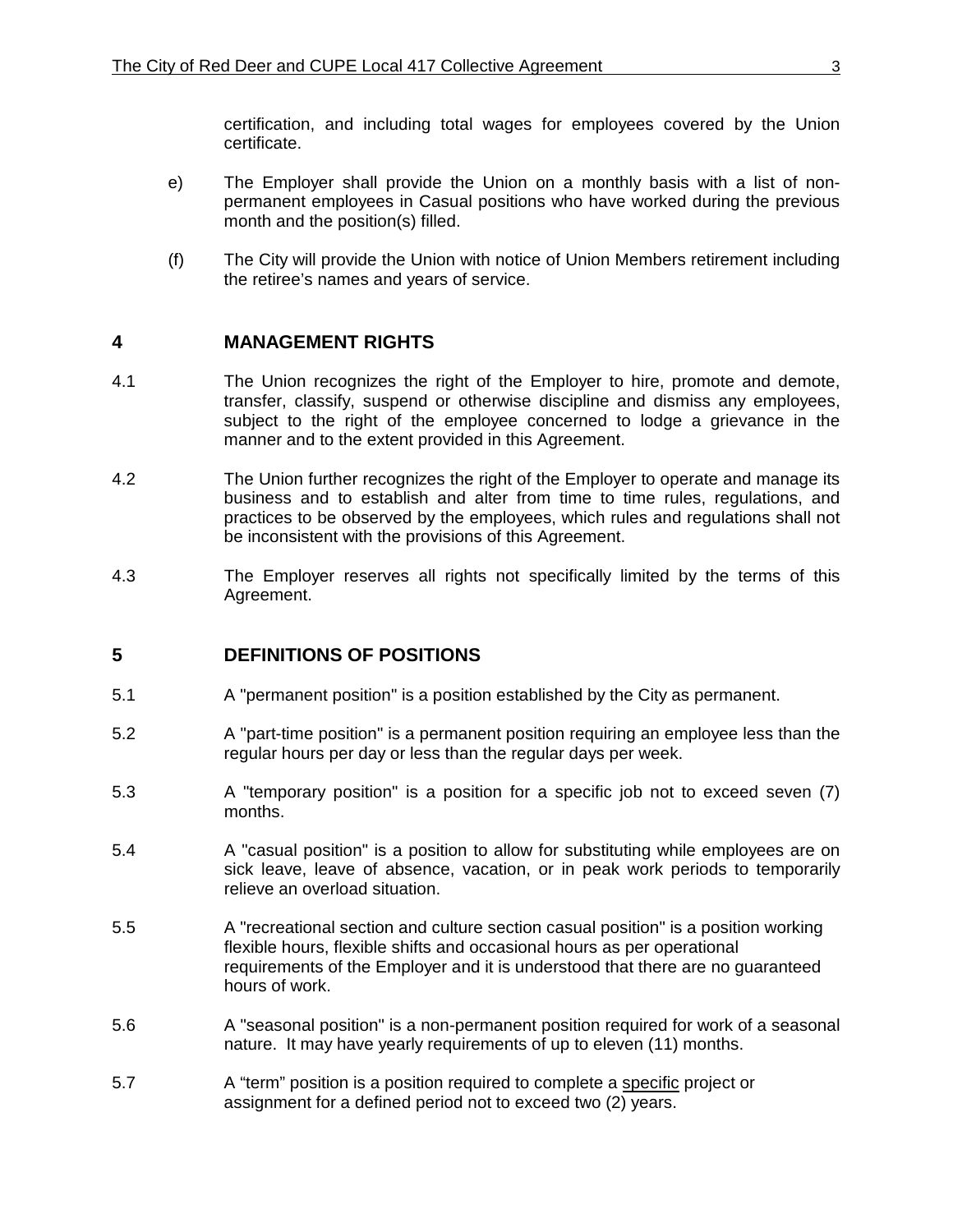| 4   | The City of Red Deer and CUPE Local 417 Collective Agreement                                                                                                                                                                                                                                                                                      |
|-----|---------------------------------------------------------------------------------------------------------------------------------------------------------------------------------------------------------------------------------------------------------------------------------------------------------------------------------------------------|
| 5.8 | A "protected seasonal position" is a permanent position of up to eleven (11)<br>months, required to "protect" those employees who had been in permanent<br>Seasonal positions prior to 1990. Employees in this position retain the rights of<br>permanent employees. These positions will be made redundant as the result of<br>normal attrition. |

## <span id="page-10-0"></span>**6 DEFINITIONS OF EMPLOYEES**

- 6.1 A "permanent employee" is an employee who has been appointed to a permanent position and who has successfully completed the required probationary period.
- 6.2 A "part-time employee" is an employee filling a part-time position.
- 6.3 A "non-permanent employee" is an employee filling a temporary or seasonal or casual position.
- 6.4 A "recreational section and culture section casual Employee" is an Employee filling a recreational section and culture section casual position.
- 6.5 A "term" Employee is an Employee in a term position for a specific or defined period of time not to exceed two (2) years. A "term" Employee shall have their conditions of employment outlined in a letter of understanding between all the parties prior to the Employee starting work.
- 6.6 A "protected seasonal employee" is an employee who is being "protected" in a "protected seasonal position".
- 6.7 A "probationary employee" is an employee who is serving the required probationary period.
- 6.8 A "trial employee" is an employee serving a trial period.

#### <span id="page-10-1"></span>**7 GENDER AND NUMBER**

7.1 Words importing the singular number shall include the plural and vice versa, and words importing the masculine gender shall include the feminine gender and vice versa wherever the content of this Agreement so requires.

## <span id="page-10-2"></span>**8 TRIAL AND PROBATION PERIODS**

8.1 The probationary period is to evaluate the newly-hired employee for the purpose of attaining permanent status or continuance of employment in a seasonal/temporary/casual position.

> All newly hired employees shall be on probation for the first six (6) months from their date of hire. During the probationary period the employee shall be entitled to all the applicable rights and benefits of the Collective Agreement. However, all newly hired employees may be terminated at any time during the probationary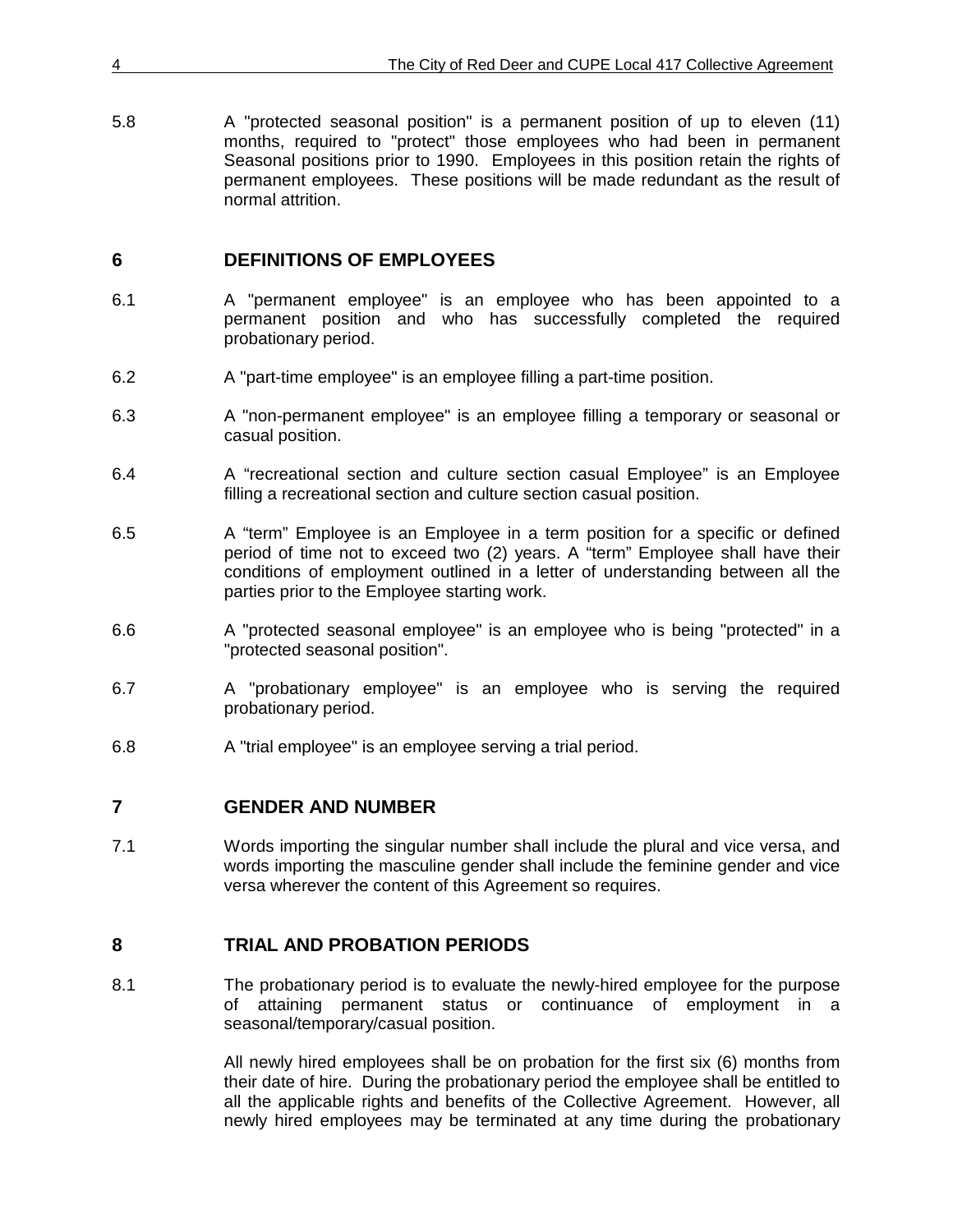period provided the provisions of the Employment Standards Code are followed. The probationary period will be extended by the length of any absence from work greater than ten (10) working days.

- 8.2 A trial period is the first four (4) months after a change of position. A change of position means a promotion or transfer into another position as a result of a job posting competition and shall be subject to the provisions of 8.2a), 8.2b), and 8.2c). In cases where an employee has previously completed a trial or probationary period in a classification, the trial (8.2a) and reversion (8.2b) provisions will not apply.
	- a) Employees who have been transferred or promoted but who fail to perform satisfactorily during the trial period shall be returned to their former position without loss of seniority and shall be compensated at the rate for the former position.
	- b) Employees who have been transferred or promoted but who request to return to their former position for good and substantial reasons during the trial period may do so without loss of seniority and shall be compensated at the rate for the former position. The employee's request shall be in writing with a copy to the Union. The Employer will not unreasonably deny an application to revert to the employee's former position.
	- c) Any other employee who has been transferred or promoted as a result of another transfer or promotion that is reversed as a result of 8.2a) or 8.2b) shall be returned to their former position and salary without loss of seniority.
	- d) The Union shall be notified in writing of any reversion as a result of Article 8.2.
	- e) The trial period will be extended by the length of any absence from work greater than ten (10) working days.
	- f) Non-permanent employees who have passed probation during prior employment are required to serve a trial period if rehired to a different department or section or position provided the break in service is less than twelve (12) months. If the break in service is greater than twelve (12) months they are considered to be a new hire and must serve a probationary period.

#### <span id="page-11-0"></span>**9 DISCRIMINATION**

- 9.1 The Employer and the Union agree that there shall be no discrimination, interference, restriction, or coercion exercised or practised with respect to any employee by race, religious beliefs, gender, gender identity, gender expression, physical disability, mental disability, ancestry, place of origin, source of income, age, colour, sexual orientation, marital status, or family status, nor by reason of their membership or activity in the Union.
- 9.2 The principle of equal pay for equal work shall apply regardless of sex.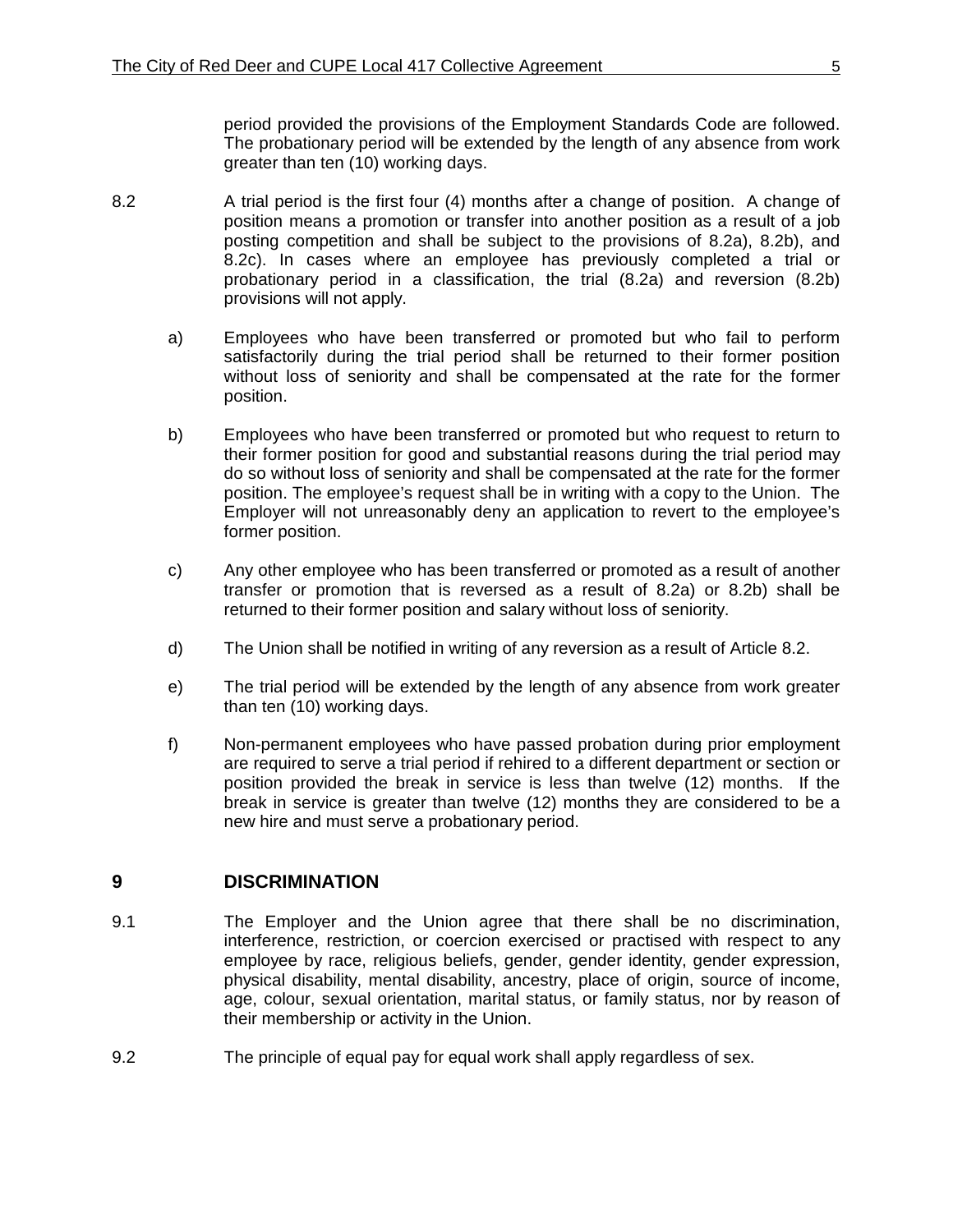## <span id="page-12-0"></span>**10 PROMOTIONS AND TRANSFERS**

- 10.1 "Red-circled" employees shall be granted the consideration negotiated under the Agreement for the Position Evaluation Program on all new or vacated positions.
- 10.2 When a position anticipated to be of more than four (4) months duration is created or becomes vacant in any department and the Employer intends to fill it, the notice of the vacancy shall be posted as soon as possible on all department notice boards for five (5) consecutive working days in order that employees from all departments may have the opportunity of applying for the position, and one (1) copy of the vacancy notice shall be forwarded to the Union Recording Secretary. This would not apply to seasonal re-hires or casual positions required for sick leave replacement. Postings shall be consistent with the job description and shall include the approximate number of hours per week for the position. In the event a position is not to be filled immediately, the Union will be advised and given the reason why it is not being filled.
- 10.3 Where the necessary required qualifications, as outlined in the job description, performance, and abilities of the applicants to do the job are similar, the ranking (in the following order) of the applicants will be as follows:
	- a) Permanent employees presently employed by the department where the vacancy exists by bargaining unit seniority.
	- b) Permanent employees presently employed by other departments covered by this Agreement by bargaining unit seniority.
	- c) Non-permanent employees who have accumulated in excess of 2080 hours within the department where the vacancy exists

Non-permanent employees in seasonal positions shall be considered up to nine (9) months from their last separation from employment.

- d) Applicants from outside the bargaining unit will not be considered until all applications from permanent bargaining unit employees and active nonpermanent employees with 2080 hours accumulated within the bargaining unit have been assessed.
- 10.4 For all posted hiring's, the Employer will notify all of the internal applicants and the Union as to who was the successful candidate within ten (10) working days. Any internal applicant who was not successful may present a grievance challenging the decision of the Employer providing the grievance is filed within fifteen (15) working days of the receipt of notification of who was the successful applicant.
- 10.5 Seasonal Re-hires: Non-permanent employees shall be hired or rehired as required provided a position exists. Those employees having prior employment in a seasonal position are given first consideration provided they are suitable for the position and have a suitable performance record.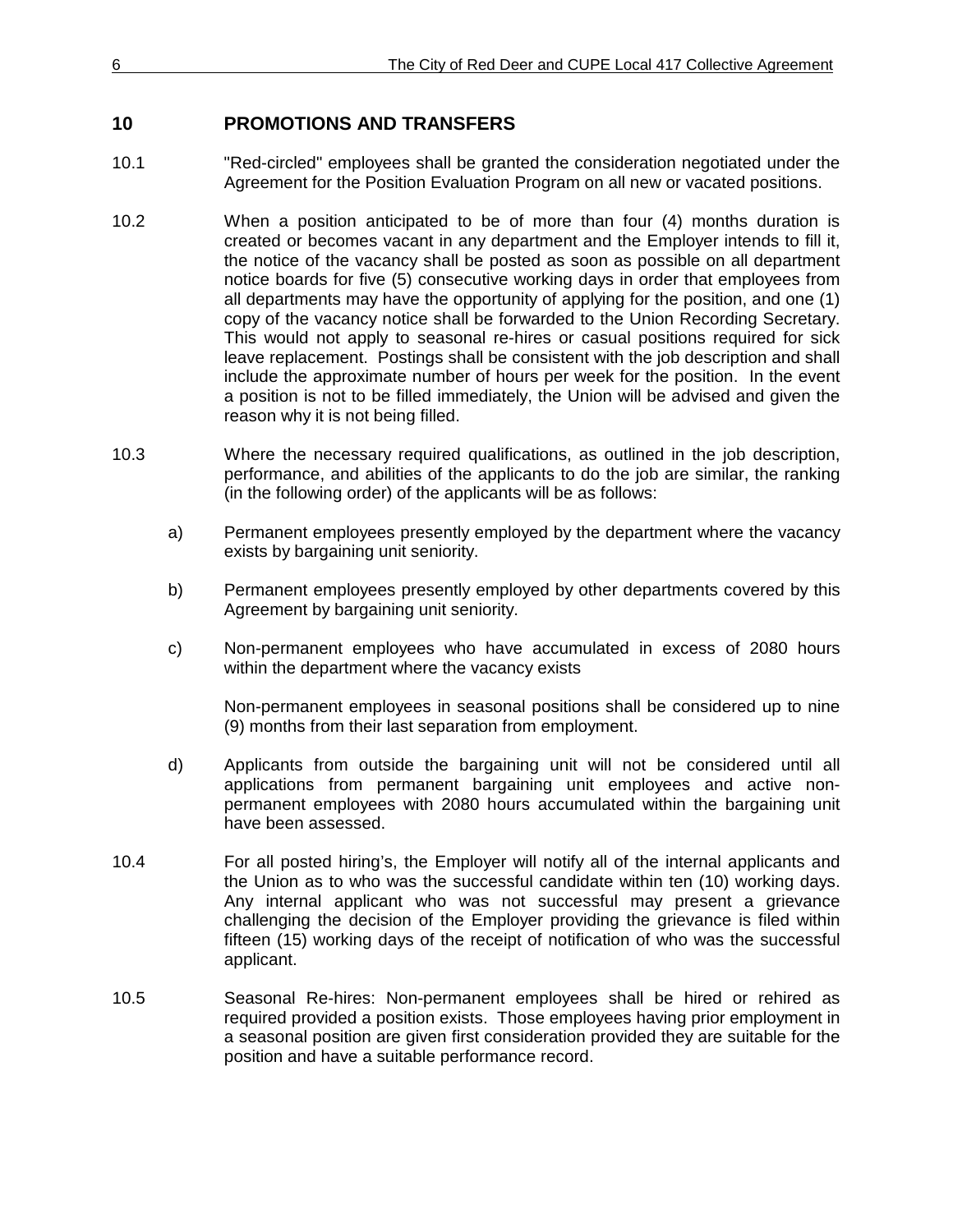#### <span id="page-13-0"></span>**11 OTHER EMPLOYEE CHANGES**

- 11.1 Any employee promoted or transferred to a position within the City service outside the jurisdiction of this Agreement may, upon payment of Union dues, or a lesser amount satisfactory to the Union, retain seniority rights to return to any classification covered by this Agreement for a period not to exceed one (1) year from date of promotion or transfer.
- 11.2 When a vacancy occurs in a City position outside the scope of this Agreement, current employees shall, upon application, receive consideration according to their suitability and qualifications.
- 11.3 Where the Employer needs to move a permanent or permanent part-time non CUPE employee into a position within the CUPE Local 417 bargaining unit for a temporary period for rehabilitation purposes, the following will be adhered to by the parties:
	- a) The employer will notify the Union in writing;
	- b) Each case will be dealt with on an individual basis by mutual agreement between the Union and the Employer;
	- c) Approval of the Union will not be unreasonably denied;
	- d) No such arrangement made under this Article will cause loss of employment or regular work hours to any permanent full-time or permanent part-time employee covered by this Collective Agreement;
	- e) During the period that a non-CUPE employee is employed within the CUPE Local 417 bargaining unit, union dues will be deducted and remitted to CUPE Local 417;
	- f) The employee on rehabilitation will not accumulate seniority within the CUPE Local 417 bargaining unit, and;
	- g) The employee from another bargaining unit working in the CUPE bargaining unit for rehabilitation shall not be given any advantage over any CUPE employee for skill and experience gained during their rehabilitation period for any posted position within the CUPE bargaining unit.
	- h) CUPE members shall be considered prior to any non-CUPE employees.

#### <span id="page-13-1"></span>**12 STAFF REDUCTION FOR PERMANENT EMPLOYEES**

- 12.1 "Layoff" means a separation from permanent employment as a result of lack of work or a reduction in hours to less than thirty-seven and one-half (37.5) hours per week or forty (40) hours per week, as applicable.
- 12.2 "Short term layoff" means a separation from permanent employment for a period not exceeding fifteen (15) working days as a result of lack of work.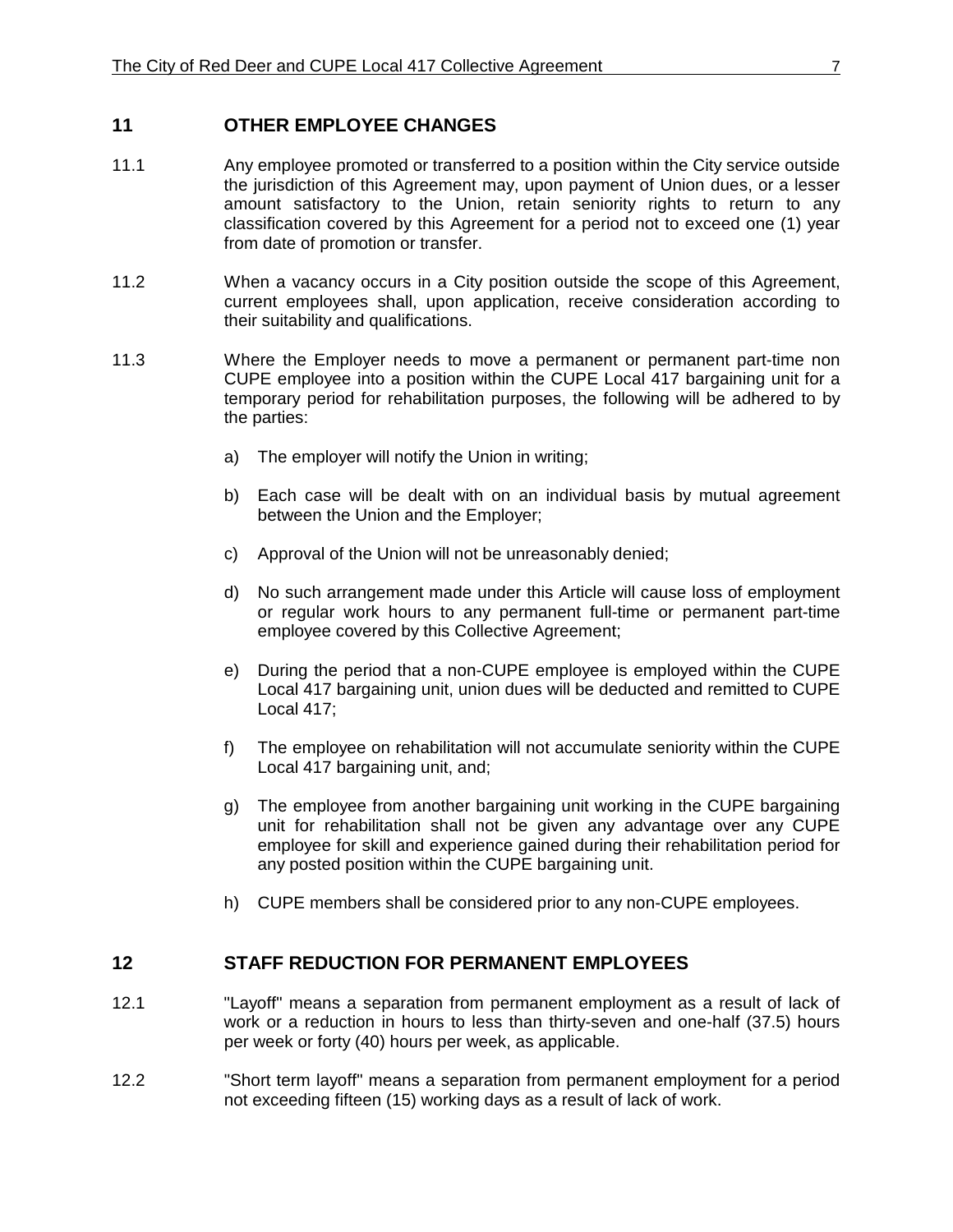| 8     | The City of Red Deer and CUPE Local 417 Collective Agreement                                                                                                                                                                                                                                                                                                                                                                                                                                                                       |
|-------|------------------------------------------------------------------------------------------------------------------------------------------------------------------------------------------------------------------------------------------------------------------------------------------------------------------------------------------------------------------------------------------------------------------------------------------------------------------------------------------------------------------------------------|
|       |                                                                                                                                                                                                                                                                                                                                                                                                                                                                                                                                    |
| 12.3  | "Extended layoff" means a separation from permanent employment for a period<br>exceeding fifteen (15) working days as a result of lack of work.                                                                                                                                                                                                                                                                                                                                                                                    |
| 12.4  | Layoffs shall be from the staff of the section where the lack of work has been<br>identified and shall be based on seniority and qualifications, provided the<br>remaining employee is able to do any of the remaining work.                                                                                                                                                                                                                                                                                                       |
| 12.5  | No employee of other than permanent status will be retained in the department,<br>where the lack of work has been identified, in preference to a permanent<br>employee.                                                                                                                                                                                                                                                                                                                                                            |
| 12.6  | An employee on short term layoff may not exercise seniority bumping rights<br>unless a second layoff occurs within twelve (12) months of the initial layoff.                                                                                                                                                                                                                                                                                                                                                                       |
| 12.7  | The employee may choose a vacant position within the same or comparable<br>classification where the employee has the necessary qualifications, skills and<br>abilities or may exercise seniority bumping rights.                                                                                                                                                                                                                                                                                                                   |
| 12.8  | Where an extended layoff occurs employees may exercise seniority bumping<br>rights.                                                                                                                                                                                                                                                                                                                                                                                                                                                |
| 12.9  | Where a short term layoff occurs the Employer shall provide the affected<br>employees with at least five (5) working days' notice.                                                                                                                                                                                                                                                                                                                                                                                                 |
| 12.10 | Where an extended layoff occurs the Employer shall provide the affected<br>employees with at least ten (10) working days' notice.                                                                                                                                                                                                                                                                                                                                                                                                  |
| 12.11 | Where a short term layoff is to be extended the Employer must provide the<br>employee with at least five (5) working days' notice of the extension.                                                                                                                                                                                                                                                                                                                                                                                |
| 12.12 | An employee on extended layoff shall have:<br>their benefit coverage cease on the date of layoff unless a monthly premium<br>$\bullet$<br>has already been paid or the ten (10) day notice requirements have not been<br>met by the Employer<br>any banked overtime/earned day accrual dollars paid out.<br>the option to have their accrued vacation paid out or remain accrued, which<br>they may access during any layoff period.<br>their seniority, sick leave and accrued service for benefits purposes frozen.<br>$\bullet$ |
| 12.13 | An employee who is laid off shall cease to be an employee of The City of Red<br>Deer where there has been a separation of permanent employment for periods<br>which total one (1) year.                                                                                                                                                                                                                                                                                                                                            |
| 13    | <b>BUMPING FOR PERMANENT EMPLOYEES</b>                                                                                                                                                                                                                                                                                                                                                                                                                                                                                             |

- <span id="page-14-0"></span>13.1 Should the number of permanent employees be reduced or a job be abolished, layoffs will be made on the basis of seniority with regard to occupational qualifications, those with the least seniority in the position being laid off first.
- 13.2 Employees who receive notice of extended layoff, shall be able to, at their choice, on a one-time only basis, bump a less senior permanent, or non-permanent employee in accordance with and subject to the following: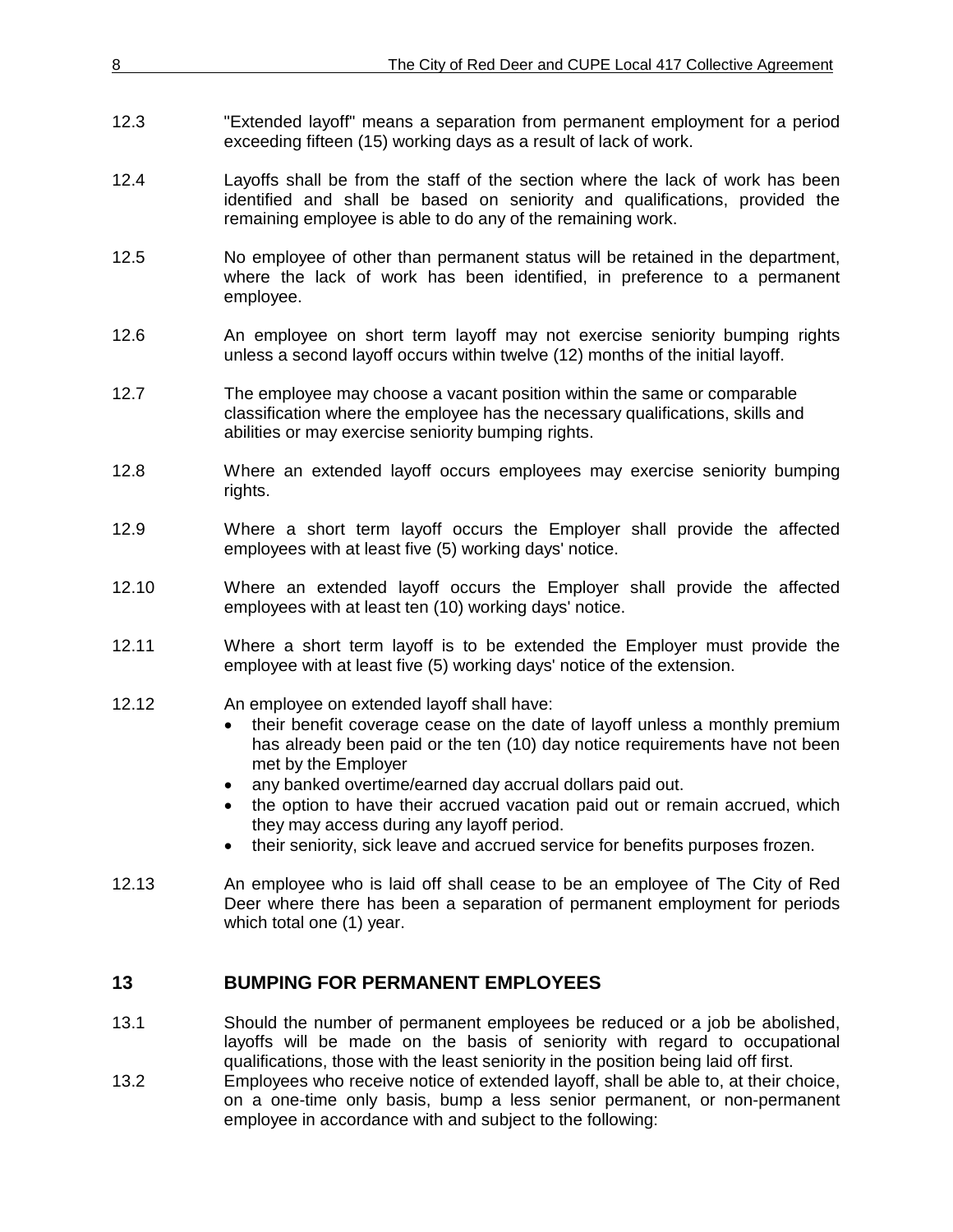- a) The employee shall advise the Employer within five (5) working days of receipt of written layoff notice of their intent to bump; however, this does not include the selection of the position.
- b) Within three (3) working days of receipt of the notice of layoff, the Employer shall provide to the employee a list of all positions into which they can bump.
- c) Within ten (10) working days of receipt of the list referred to in (b) the employee shall provide written notice of the position chosen.
- d) Employees will be permitted to bump upwards to a position within twelve (12) cents of their hourly rate.
- e) Displaced employees will, in turn, have the same right to use their seniority for the same purpose.
- f) The employee has the necessary required qualifications, skills and abilities as outlined in the job description. Providing the choice of position is agreed to by the Union, the City, and the employee a trial period of ten (10) working days shall be provided for the employee to become familiar with the routine and duties and to demonstrate their skills. Should the employee be unsuccessful in demonstrating the required skills they will be laid off and retain their rights as a laid-off employee.
- 13.3 Where an extended layoff situation has occurred or permanent position has been abolished, an affected employee who has no option to bump shall be eligible for a severance package of two (2) weeks salary per year of service. An employee who accepts a severance package shall be deemed to have terminated their employment with The City of Red Deer. The Employer, at their discretion, has the right to offer a similar severance package to other employees where personal circumstance and organizational effectiveness considerations warrant.

#### <span id="page-15-0"></span>**14 RECALLING FOR PERMANENT EMPLOYEES**

- 14.1 Where a layoff has occurred and where the workload increases, employees on layoff will be recalled on the basis of seniority providing the employee has the necessary qualifications to adequately perform the duties of the position. To the extent possible, employees will be returned to their former position when the period of layoff expires.
- 14.2 Laid off employees who bump into lower-rated jobs are entitled to recall to their former position within twelve (12) months in advance of less senior employees.
- 14.3 No employee other than a permanent employee shall be recalled to a permanent position unless there is no one qualified to do the job.
- 14.4 Employees on layoff shall have their previously accumulated seniority, sick leave, and unexpended annual leave credits reinstated if they are recalled within twelve (12) months of their layoff date.

In the case of a recall, The City shall first directly contact the employee requesting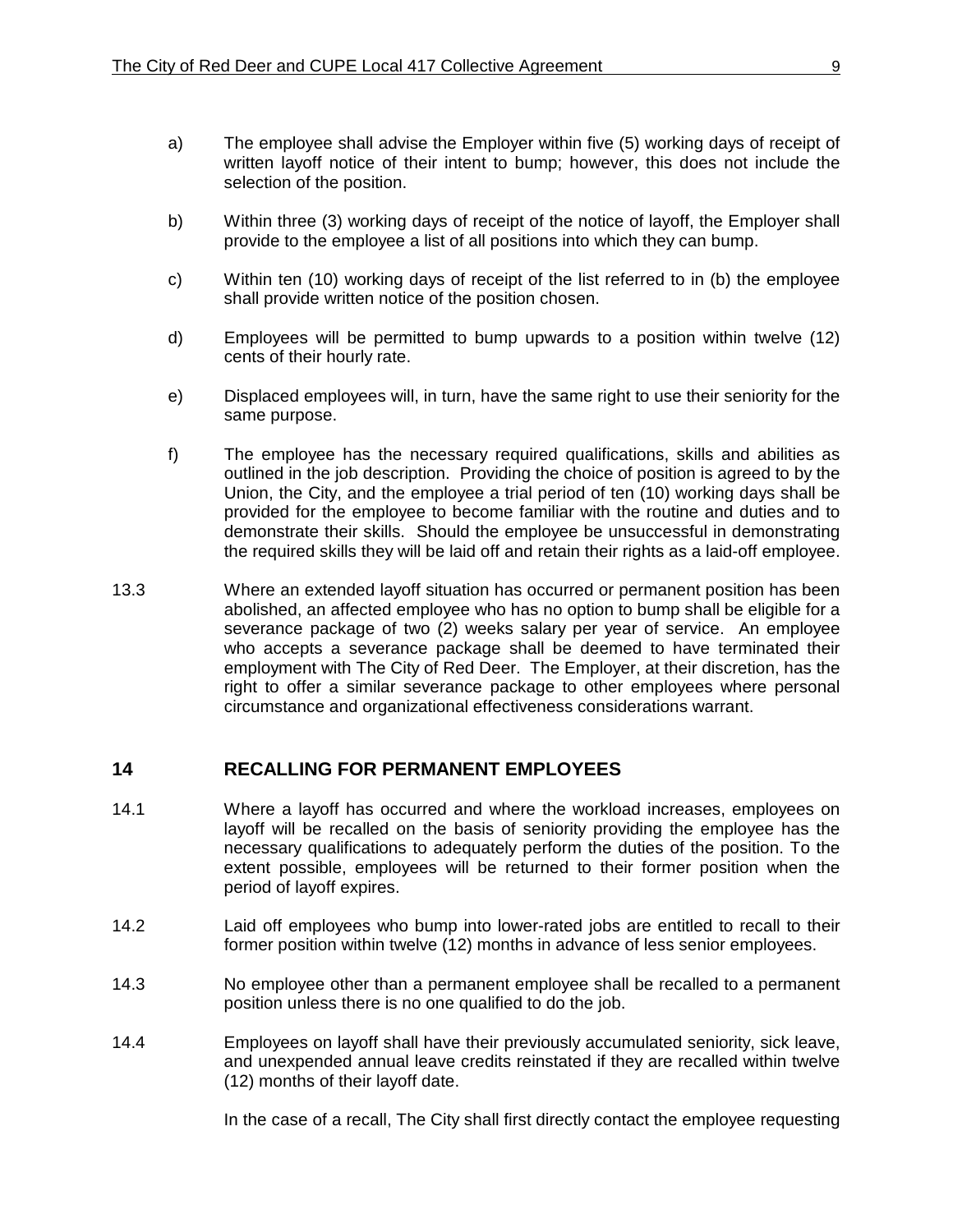that the employee advise of their intention to return, or not to return to their employment. An employee so notified, who does not wish to return to work, or does not return to work in the allotted time, shall be deemed to have resigned his/her employment with The City of Red Deer.

In the case The City cannot contact directly, a registered letter will be sent requesting that the employee advise of their intention to return, or not to return to their employment. An employee so notified, who does not wish to return to work, or does not return to work in the allotted time, or does not indicate their intention within 14 days shall be deemed to have resigned his/her employment with The City of Red Deer.

14.5 Laid off employees shall keep their department and the Human Resources Department apprised of their current address and phone number.

## <span id="page-16-0"></span>**15 STAFF REDUCTION FOR NON-PERMANENT EMPLOYEES**

- 15.1 (a) Where a non-permanent employee's term of employment is about to end, the Employer must provide five (5) working day's notice of their separation from employment provided the employee has worked for longer than three (3) months.
	- (b) Where a non-permanent employee is temporarily sent home from work under Article 50.1, the notice requirements under this Article are not applicable.
	- (c) When eight (8) hours notice is provided to a recreational section and a culture section casual Employee that his/her shift is not required due to inclement weather, volumes and/or bookings, Article 50.1 is not applicable.
- 15.2 For the purpose of continuation of seasonal work in the Recreation, Parks and Culture Department, Public Works, and Environmental Services, employees may be retained on a day-to-day basis, workload and weather permitting, providing that the employee has received proper notice and such date has elapsed.
- 15.3 When a non-permanent employee is separated from employment:
	- they shall not have bumping rights.
	- their benefit coverage (i.e. those eligible and receiving benefits) will cease on the date of termination unless a monthly premium has already been paid or notice requirements as per Article 15.1 have not been met by the Employer.
	- any accrued sick leave hours will be frozen for up to 12 months.
	- any banked dollars will be paid out.

## <span id="page-16-1"></span>**16 CONTRACTING OUT**

16.1 No permanent employee presently employed by the City within the scope of this Agreement shall lose their employment with the City, during the life of this Agreement, as a result of contracting out.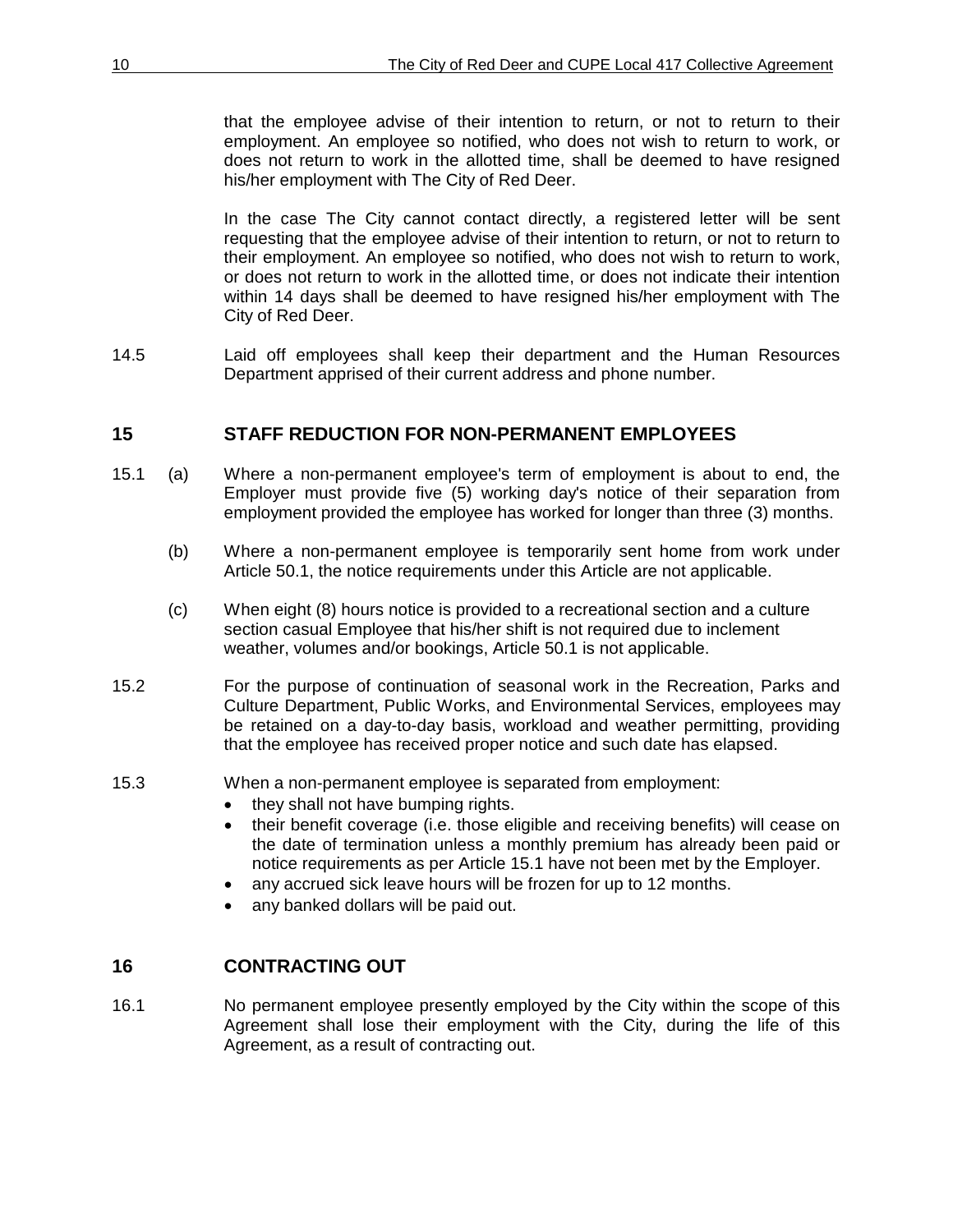## <span id="page-17-0"></span>**17 SENIORITY**

- 17.1 Seniority shall apply to permanent employees based on the employee's length of service in a permanent position covered by this Collective Agreement, plus any accumulated service in other positions covered by this Collective Agreement. If an employee other than permanent obtains a permanent position, their seniority shall be prorated.
- 17.2 An employee shall not lose seniority rights if they are absent from work due to sickness, accident, or approved leave of absence.
- 17.3 An employee shall only lose their seniority in the event:
	- a) They are dismissed for just cause and are not reinstated.
	- b) They resign.
	- c) They fail to return to work within fourteen (14) calendar days following a layoff and after being notified by registered mail to do so, unless through sickness or other just cause. It shall be the responsibility of the employee to keep the Employer informed of their current address.
	- d) They are laid off for a period longer than one (1) year, unless that layoff is due to reduced work hours.
- 17.4 Employees laid off as a result of reduced hours of work shall continue to accumulate seniority from date of hire or on a prorated basis, whichever is applicable.

## <span id="page-17-1"></span>**18 NON-SHIFT WORKERS HOURS OF WORK**

- 18.1 During the term of the Collective Agreement, the hours of work for office and nonoffice employees shall be between the hours of 6 a.m. to 6 p.m. Monday to Friday, with an average of forty (40) hours per week or thirty-seven and one-half (37.5) hours per week, whichever is applicable.
- 18.2 Employees shall be granted a one (1) hour lunch break without pay near the midpoint of the normal day.
- 18.3 By mutual agreement between the employee and the immediate supervisor the regular hours of work referred to in 18.1 and the length of the lunch break referred to in 18.2 may be altered.
- 18.4 As a component of their regular duties, the following positions are required to work outside of regular hours and may accumulate time off in lieu of extra hours worked in a day, at one and one-half times their extra hours worked. These hours are to be taken off during the quarter in which it is earned. Where lieu time in excess of eight (8) hours is not taken by the end of each quarter it shall be paid out at double time unless the incumbent and supervisor mutually agree to carryover the hours.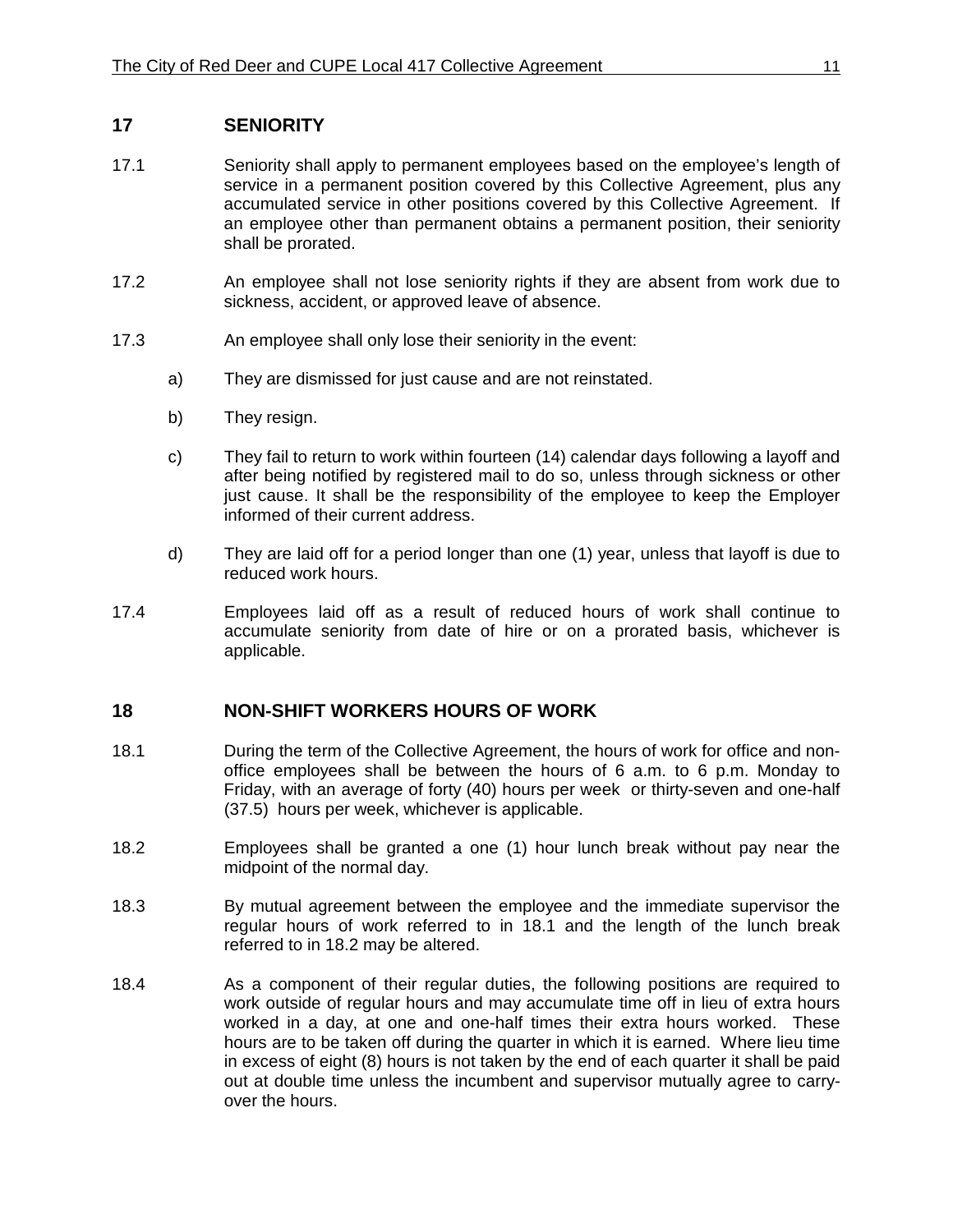**Planning Services:** Senior Planner, Planner

**Communications and Strategic Planning:** Communications Consultant, Corporate Events Specialist

**Recreation, Parks & Culture:** Community and Program Facilitator, Program Specialist, Customer Service Specialist, Facility Pass and Booking Specialist, Advanced Lifeguard Instructor Leader 1, Aquatic Leader 2, Sales and Customer Service Leader 2, Dry Land Program Leader 2, Fitness Wellness Leader 2, Facility Operations Custodial Specialist, Public Art Coordinator, Special Events Programer

**Social Planning:** Community Facilitator, Program Coordinator, Funding & Business Supports Specialist

**Information Technology:** Coordinator-Network Security & Infrastructure, Information Technology Analyst, Applications Systems Analyst, Coordinator Technology Service Centre, Coordinator Technology Operations, Coordinator Business Systems Support, Archives Coordinator, Archives Specialist, Business Systems Consultant

**Land and Economic Development:** Land and Economic Development Officer, Land Coordinator

In the event that newly created positions require incumbents to work outside of the regular work hours, the Employer and the Union may agree to include these classifications under this article.

- 18.5 Employee driven requests for Variable Work schedules shall be considered in the following manner:
	- i) Approval of the variable schedule remains at the discretion of the Supervisor or their designate.
	- ii) An Employee who wishes to schedule their hours of work outside of their regular working hours shall initiate such request in writing to their immediate supervisor or designate.
	- iii) The Employee must ensure that the Union is notified in writing of their intent to request a variable work schedule.
	- iv) The Employee shall submit a proposed schedule of hours of work, including lunch breaks, which shall not exceed the regular hours of work per pay period. (ie. seventy-five (75) or eighty (80) whichever is applicable for the pay period.)
	- v) Each request for a variable work schedule shall not exceed a period of six (6) months.
	- vi) The daily hours of work on the proposed schedule may not exceed 12 hours.
	- vii) The proposed schedule shall not result in increased costs to the Employer with respect to shift differential or overtime premiums.
- 18.6 Any hours worked before 6 a.m. or beyond 6 p.m. shall be paid at the applicable overtime or shift differential rate.
- 18.7 Employees, except for Recreation section and Culture section casual employees, are entitled to the equivalent of two (2) consecutive days off in each seven (7) day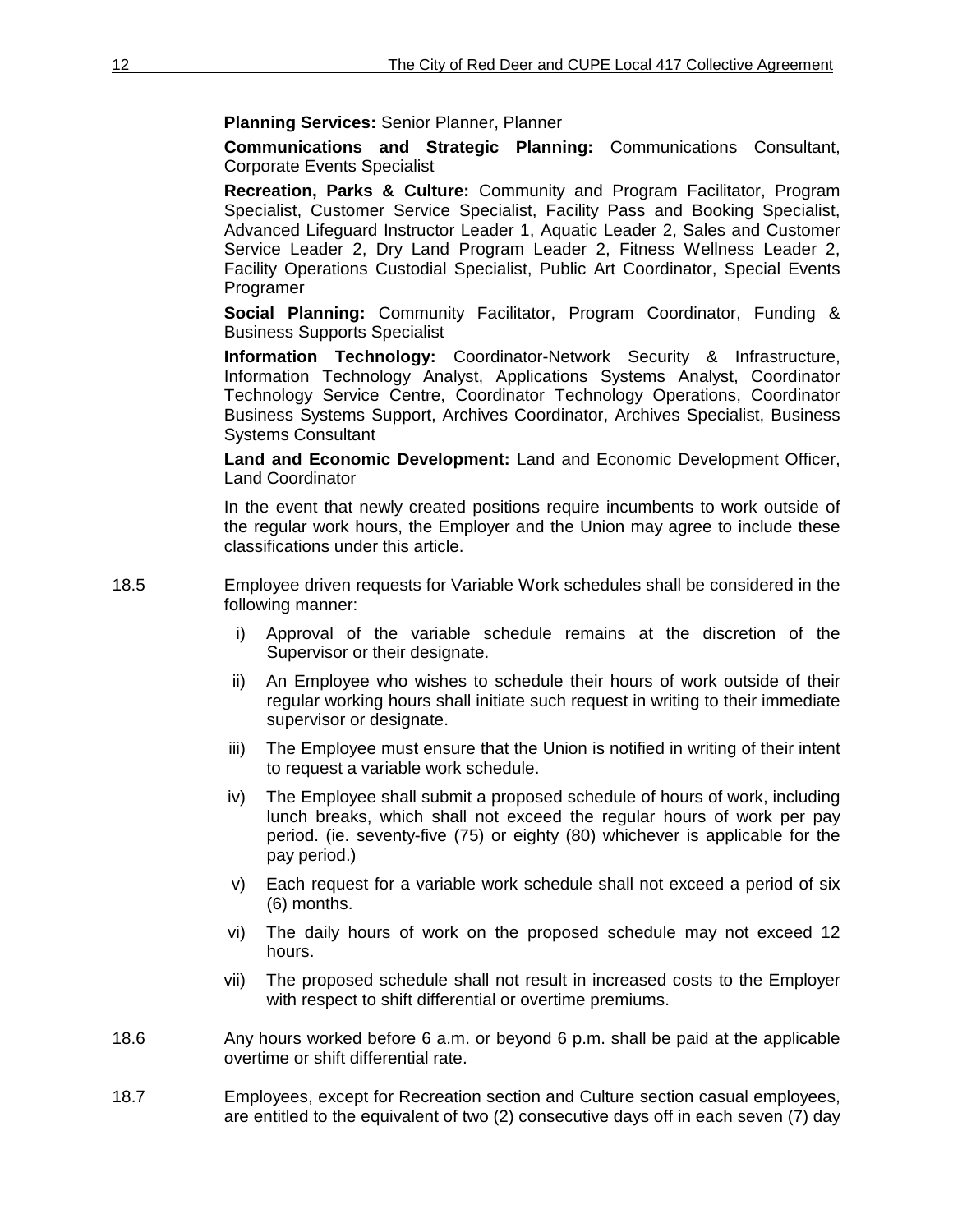period.

## <span id="page-19-0"></span>**19 SHIFT WORKERS HOURS OF WORK**

- 19.1 This section applies to those employees working a Saturday or Sunday shift or those working a schedule designated as rotating, revolving or swing as defined below.
- 19.2 "Rotating shift" or "revolving shift" means a system whereby the employees change their work periods so that each employee in turn works each shift. "Swing shift" means a system whereby the employee's work periods overlap and or dovetail into a different established shift system.
- 19.3 The regular hours of work for non-office employees (see Appendix B) and for office employees working in conjunction with non-office employees shall be an average of forty (40) hours per week over the period of the established shift schedule.
- 19.4 The regular hours of work for other office employees (see Appendix A) shall be an average of thirty-seven and one-half (37.5) hours per week over the period of the established shift schedule.
- 19.5 Where the rotating shift provides twenty-four (24) hour coverage a one-half (1/2) hour lunch break with pay shall be provided near the midpoint of shift or at a time mutually agreeable to the employee and the supervisor.
- 19.6 Where a swing shift or rotating shift is providing less than twenty-four (24) hour coverage the employee shall be provided with a one-half (1/2) hour lunch period without pay near the midpoint of the shift. By mutual agreement between the employee and the supervisor this unpaid lunch period may be extended.
- 19.7 Any hours worked before 6 a.m. or beyond 6 p.m. shall be paid at the applicable shift differential rate.

#### <span id="page-19-1"></span>**20 REST PERIODS**

20.1 In every four (4) hours of work or three and three-quarter (3.75) hours of work, as applicable, employees are permitted to stop work for a rest period not exceeding fifteen (15) minutes.

## <span id="page-19-2"></span>**21 RIGHT TO SET UP SHIFTS**

- 21.1 Shift schedules may be established where the Employer can demonstrate either the need for more than the normal period of daily coverage or where the required work can be more efficiently performed on a shift basis (or a schedule of days that may include Saturday and/or Sunday).
- 21.2 The employees scheduled to work on a shift must be advised of the shift schedule at least seven (7) days prior to the implementation of a new or changed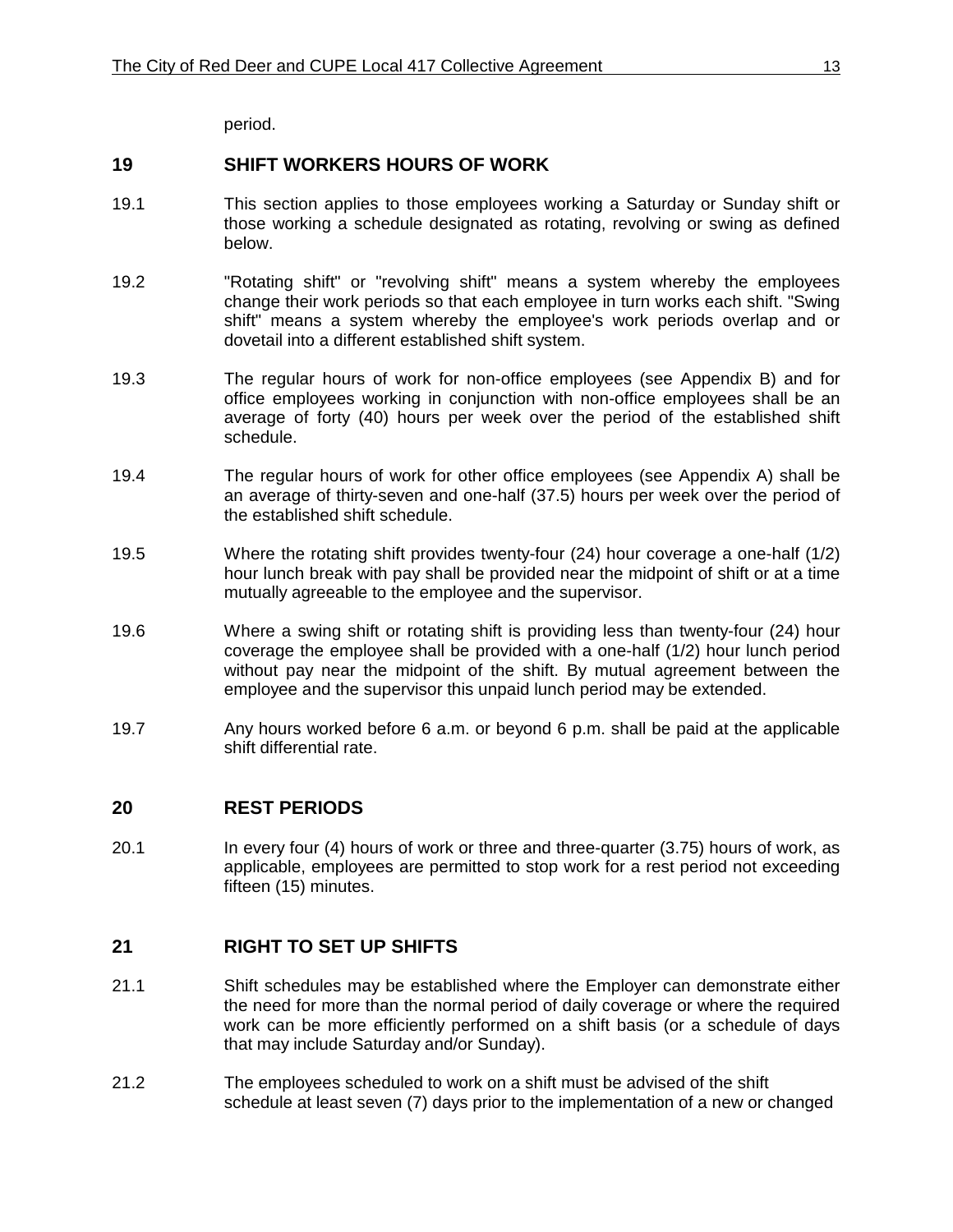schedule. Overtime rates shall be paid for each day worked in lieu of the seven (7) day notice period. For shift changes made necessary by other employees' use of unscheduled paid time off, the notice required will be reduced to a three (3) day notice period. Overtime rates shall be paid for each day worked in lieu of the three (3) day notice period.

- 21.3 An emergency is a sudden unexpected occasion or combination of events calling for immediate action (e.g. including, but not limited to, snow management, or failure of equipment or systems providing essential public services). Emergency shifts may be established providing sixteen (16) hours notice is given and providing that at least twelve (12) hours of rest is given between the employees' last shift and the emergency shift. A member of the Union Executive will be advised of all emergency shifts.
- 21.4 When an emergency shift is established but the sixteen (16) hour notice is not provided or the twelve (12) hour rest period is not provided, all hours worked on the first shift shall be at the overtime rate. The second and subsequent shifts shall be at the normal rate of pay.

## <span id="page-20-0"></span>**22 COMPRESSED WORK WEEK SCHEDULE**

22.1 The City of Red Deer will utilize Compressed Work Week Schedules, subject to Department Head approval, according to The City of Red Deer Administration Policy entitled "Compressed Work Week Schedules". The City will consult the CUPE Joint Labour Management Committee in the maintenance of the policy. When a request for a compressed work week is denied, the Department Head will provide the reason for denying the request in writing to the employees involved.

## <span id="page-20-1"></span>**23 ANNUAL VACATIONS**

- 23.1 Permanent employees shall be entitled to:
	- a) Three (3) weeks of vacation at evaluated rate of pay after one (1) year of service and for each subsequent year up to and including eight (8) years of service.
	- b) Four (4) weeks of vacation at evaluated rate of pay in the ninth (9th) and each subsequent year of service up to and including the fifteenth (15th) year of service.
	- c) Five (5) weeks of vacation at evaluated rate of pay in the sixteenth (16th) and each subsequent year of service up to and including the twenty-fourth (24th) year of service.
	- d) Six (6) weeks of vacation at evaluated rate of pay in the twenty-fifth (25th) and for each subsequent year of service.
- 23.2 Part-time employees shall be entitled to vacation with pay as provided in 23.1 but the weekly rate of pay will be the same as that received on average over the preceding two (2) pay periods.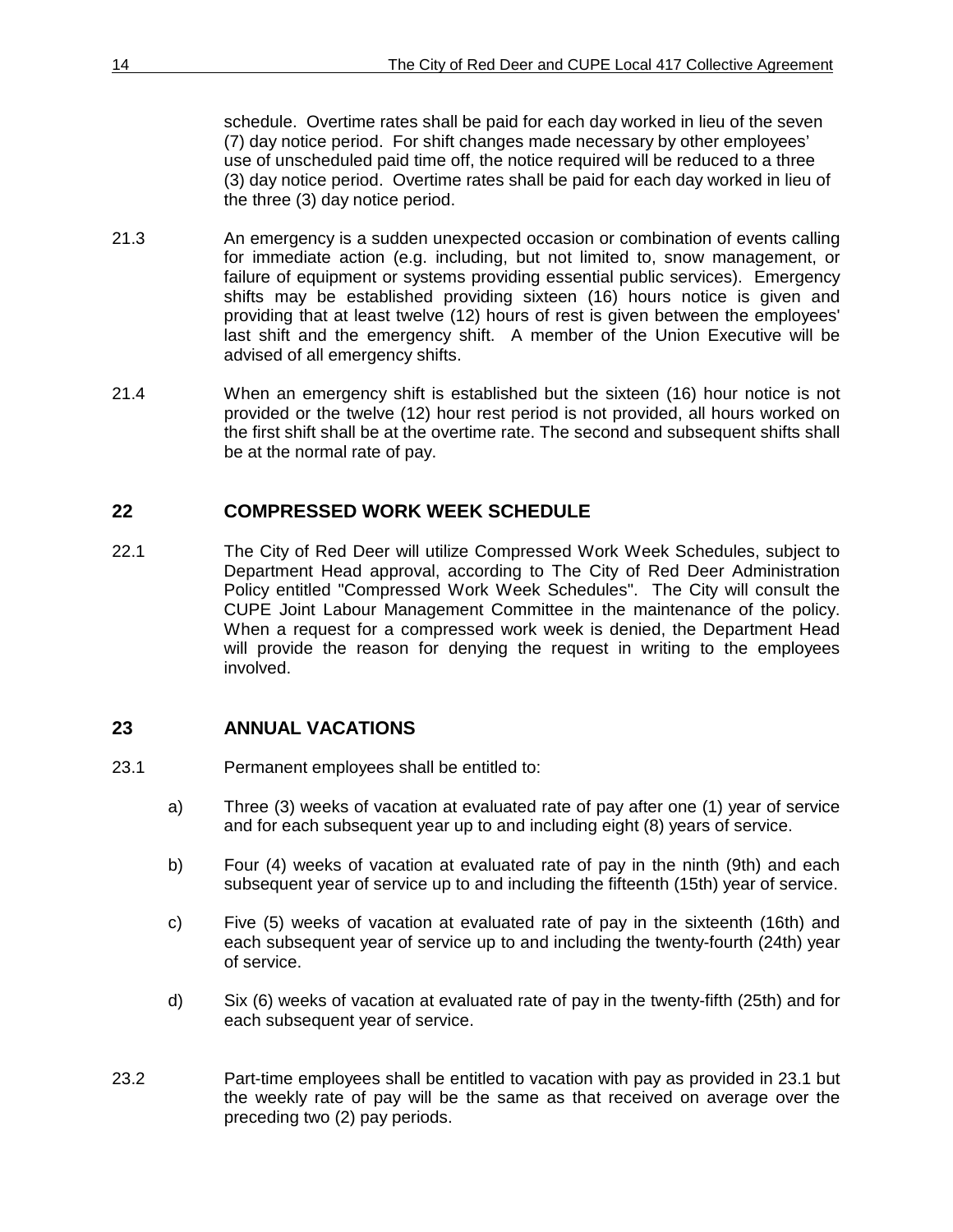- 23.3 Non-permanent employees shall not accumulate vacation leave but shall be paid vacation pay at the rate of four percent (4%), based on the evaluated rate of pay until they have accumulated 2080 hours with The City, at which time they shall be paid vacation pay at the rate of six percent (6%).
- 23.4 When a non-permanent 4,160 hour employee achieves permanent status, their accrued hours of work shall be credited for the purpose of vacation entitlement.
- 23.5 Employees must utilize their vacation entitlement each year or the remainder; however, if the above has been applied, an employee may carry over one (1) week per year to a maximum accumulation equal to their annual entitlement, upon approval of the Department Head.
- 23.6 Subject to the Employer's requirements all employees shall be entitled to take their annual vacation when they so desire. Should a dispute arise between employees, preference as to when an employee may take their vacation shall be governed by seniority only once per calendar year.
- 23.7 If a holiday falls or is observed during or adjacent to an employee's annual vacation, that day shall not be considered a day of vacation but shall be paid as a holiday in accordance with this section.
- 23.8 Vacation pay on termination shall be calculated on the basis of the number of hours of vacation earned at the evaluated rate of pay under this Agreement, but not expended.
- 23.9 Employees must apply for leave at least ten (10) working days before the date they wish to commence this leave.
- 23.10 Where The City is having difficulty recruiting to specific positions and/or classifications, it may recognize equivalent service with another employer in establishing vacation accrual rates according to the current collective agreement, and/or to waive the benefit waiting period on hire as an incentive to candidates to accept employment.
- 23.11 All vacation requests shall be either accepted or rejected in writing within ten (10) days or earlier following receipt of the written request.

## <span id="page-21-0"></span>**24 HOLIDAYS**

- 24.1 Employees who have worked for the Employer for thirty (30) days in the previous twelve (12) months shall be entitled to the evaluated daily pay for the holidays listed in 24.5 providing:
	- a) the employee is not on an approved leave of absence that is of more than ten (10) working days duration; and
	- b) the employee works the holiday if the holiday is a required day of work for the employee; and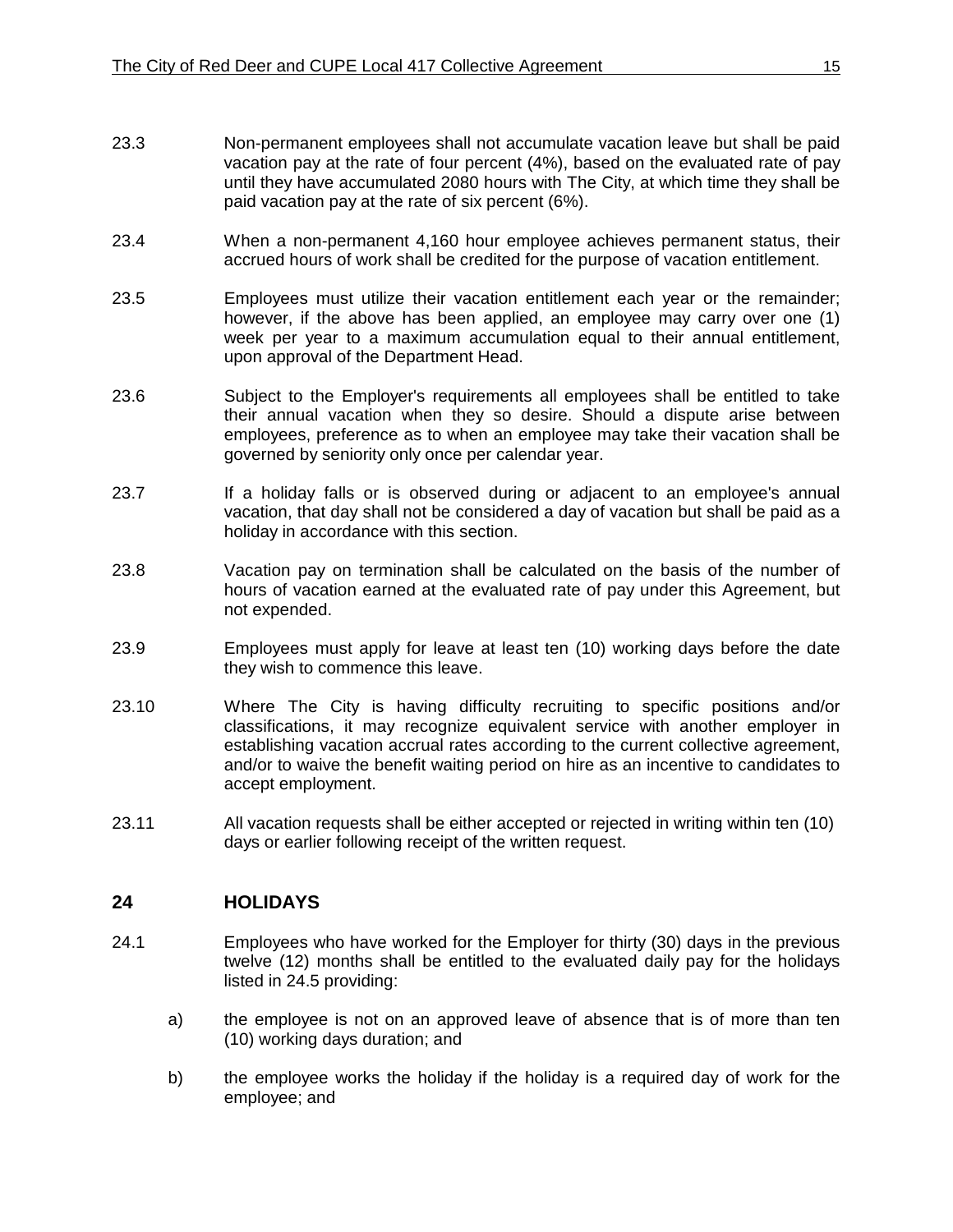- c) the employee does not have an unauthorized absence on their last scheduled working day before the holiday or on their first scheduled working day after the holiday.
- d) employees being laid off or recalled from layoff shall be entitled to pay for a holiday providing the foregoing conditions are met and providing the holiday falls on or is observed on the day of or the day immediately before or after the commencement of a period of layoff or immediately before or after the date of recall.
- 24.2 For employees covered by 18.1 and 19.3 the daily pay for holidays will be eight (8) times the evaluated hourly rate.
- 24.3 For employees covered by 18.1 and 19.4 the daily pay for holidays will be seven and one-half (7.5) times the evaluated hourly rate.
- 24.4 For non-permanent and part-time employees, the daily pay for holidays will be calculated as 5% of the employee's wages, general holiday pay and vacation pay earned in the 4 weeks immediately preceding the general holiday.
- 24.5 Holidays are:

| New Year's Day             | Civic Holiday in August  |
|----------------------------|--------------------------|
| <b>February Family Day</b> | Labour Day               |
| Good Friday                | Thanksgiving             |
| Easter Monday              | Remembrance Day          |
| Victoria Day               | Christmas Day            |
| Canada Day                 | December 26 (Boxing Day) |

…and all holidays proclaimed or adopted by The City of Red Deer.

- 24.6 Permanent employees shall receive one-half (1/2) day off without loss of evaluated pay either the afternoon of Christmas Eve or New Year's Eve as mutually agreed between the supervisor and the employee. Employees who, because of the requirements of service, cannot be granted time off shall receive equivalent evaluated pay in lieu.
- 24.7 In addition to the Holiday pay outlined in 24.2 thru 24.4, non-shift workers required to work on a holiday shall be paid a premium of twice the evaluated rate for all hours worked.

In addition to the Holiday pay outlined in 24.2 thru 24.4, shift workers required to work on a Holiday shall be paid a premium of twice the evaluated rate for eight (8) hours (or 7.5 hours, if applicable), and the remaining hours in the regular scheduled shift shall be paid at straight time.

- 24.8 When a holiday under 24.5 falls on an employee's day off, the first working day following the holiday shall be considered as a day off in lieu of the holiday.
- 24.9 **If the employee is required to work on the day off granted under 24.8 the** employee shall be compensated as provided in 24.7.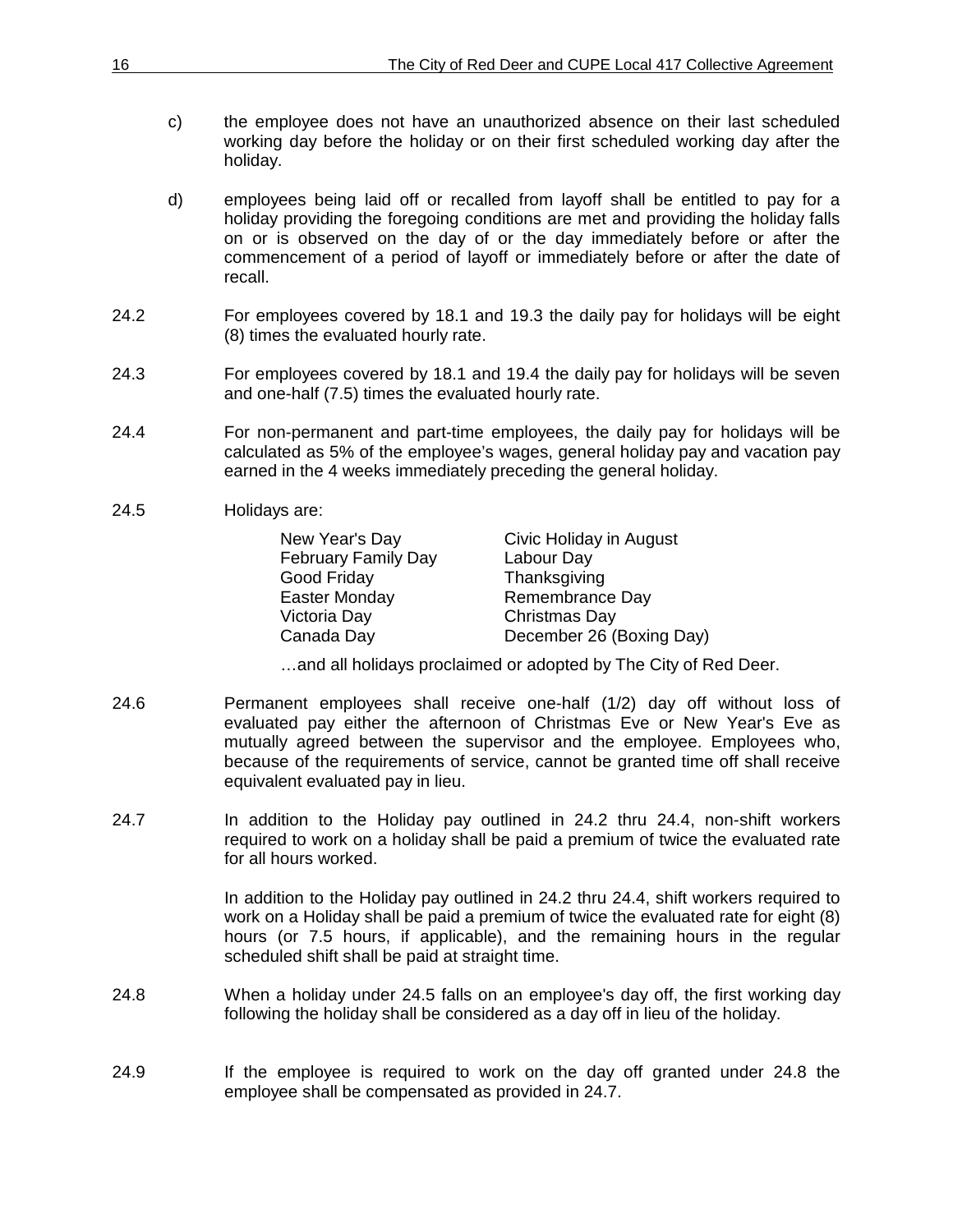#### <span id="page-23-0"></span>**25 SICK LEAVE**

- 25.1 All permanent employees shall accumulate sick leave after three (3) months of service at the rate of 3.46 hours per pay period for employees who work 75 hours bi-weekly and 3.69 hours per pay period for employees who work 80 hours bi-weekly, or at a prorated rate for employees working less than the regular hours per pay period. When an employee's hourly bi-weekly status changes their accumulated sick time shall be adjusted to reflect the same number of days at their present status.
- 25.2 After accumulating 2080 hours, non-permanent employees working seventy-five (75) hours bi-weekly shall accumulate short-term sick leave at the rate of 5.19 hours per pay period. Non-permanent employees working 80 hours bi-weekly shall accumulate short-term sick leave at the rate of 5.54 hours per pay period.
- 25.3 No employee may have more than eighty (80) days of sick leave to their credit.
- 25.4 When employees have sufficient accrued time, they are paid 100% of their regular earnings for up to six (6) casual sick leave incidents.

An incident is defined as an occurrence of sick time separated by days at work. Employee Disability Support Plan incidents or medically documented ongoing condition absences, Family Leave, and medical appointments would not be counted as incidents.

- 25.5 After six (6) sick leave incidents, employees are paid 90% of their regular earnings for new sick leave incidents for the rest of the payroll year.
- 25.6 Accrued sick time can be used to top-up the benefit coverage provided in the first year of the Employee Disability Support Plan.
- 25.7 All employees shall, prior to the commencement of their scheduled shift, notify their supervisor that they will be unable to report for work due to sickness.
- 25.8 A supervisor who suspects misuse of sick leave or for an absence of more than three (3) days may request a medical certificate if requested prior to the employee returning to work.
- 25.9 Failure by an employee to comply with the requirements of 25.7 or 25.8 may result in the employee losing entitlement to pay for the absence.
- 25.10 Failure by a supervisor to comply with the requirements of 25.8 bars the Employer from any action against the employee for that absence.
- 25.11 Any sick leave standing to the credit of an employee laid off shall remain to their credit for a period not exceeding twelve (12) months.
- 25.12 During any period of layoff the employee shall not be entitled to any sick leave with pay.
- 25.13 The City's obligation in granting of accumulated sick leave shall cease immediately when an employee is separated from the City's employment for any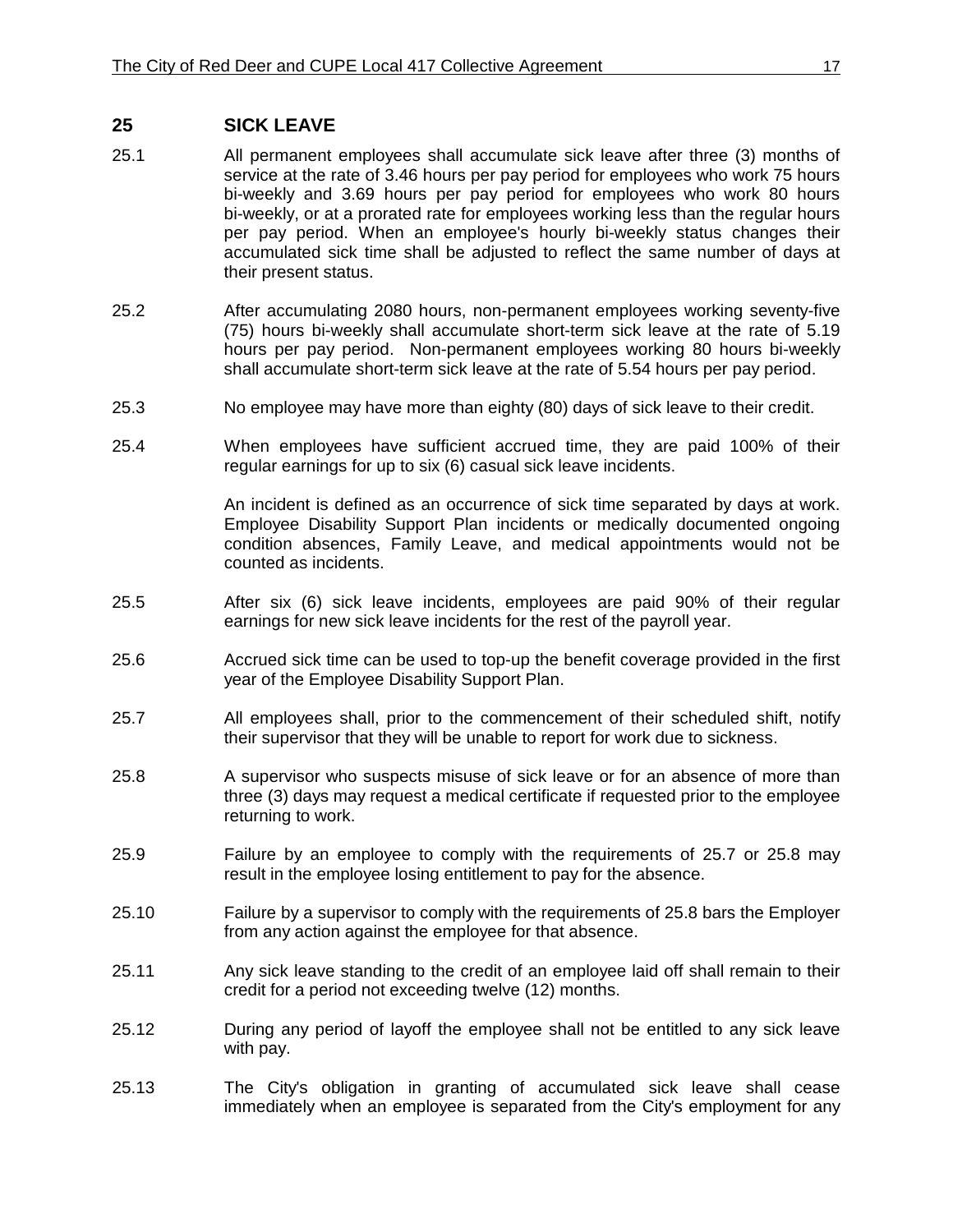reason other than layoff.

- 25.14 The City will provide an Employee Disability Support Plan benefit. The Employee Disability Support Plan will be administered, according to the agreed Employee Disability Support Plan regulations.
- 25.15 To be eligible to draw coverage from the Employee Disability Support Plan a permanent employee must have been sick for more than ten (10) working days and used their own sick leave to cover said days. If a permanent employee does not have ten (10) days of accumulated sick leave to their credit they must wait the remaining days of the waiting period before receiving benefits from the Employee Disability Support Plan.
- 25.16 Employees suffering from an addiction problem who are actively engaged in an Employer/Union recognized treatment program shall be eligible for coverage from the Employee Disability Support Plan while absent and will receive benefits until certified fit to return to modified or regular duties, or until the Employee Disability Support Plan entitlement is exhausted.
- 25.17 The City agrees to sit down with Union officers and discuss the maintenance of disability program documentation as well as the Union's role in representing their members who are on disability and the appropriate forum to bring forward issues and concerns for resolution.

## <span id="page-24-0"></span>**26 WORKERS' COMPENSATION**

- 26.1 When an employee is unable to work as a result of a compensable illness or accident that occurs in the course of their work, they shall be covered under the Workers' Compensation Act.
- 26.2 Should an employee not receive direct payment in time of a payday, the City will pay the employee a substitute cheque.
- 26.3 The City will continue to pay the Employer's share of all applicable benefits (Pension, Group Life Insurance and Medical and Dental). While on Workers' Compensation the employee must make arrangements to pay their share of all benefits.

## <span id="page-24-1"></span>**27 LEAVE WITHOUT PAY**

27.1 A permanent employee may be entitled to leave of absence without pay and without loss of seniority or previously accumulated service-related allowances and benefits when they request such leave for good and sufficient cause. Such written request shall be in possession of the Employer no less than two (2) weeks prior to the requested commencement of leave. However, requests made within the two (2) week notice period will be considered. A written response to the request will be provided outlining the rationale for the decision. There shall be no accumulation of service-related benefits and no access to disability benefits during leaves of absence which exceed ten (10) working days. The Employer will also advise the employee whether they will be eligible for disability benefit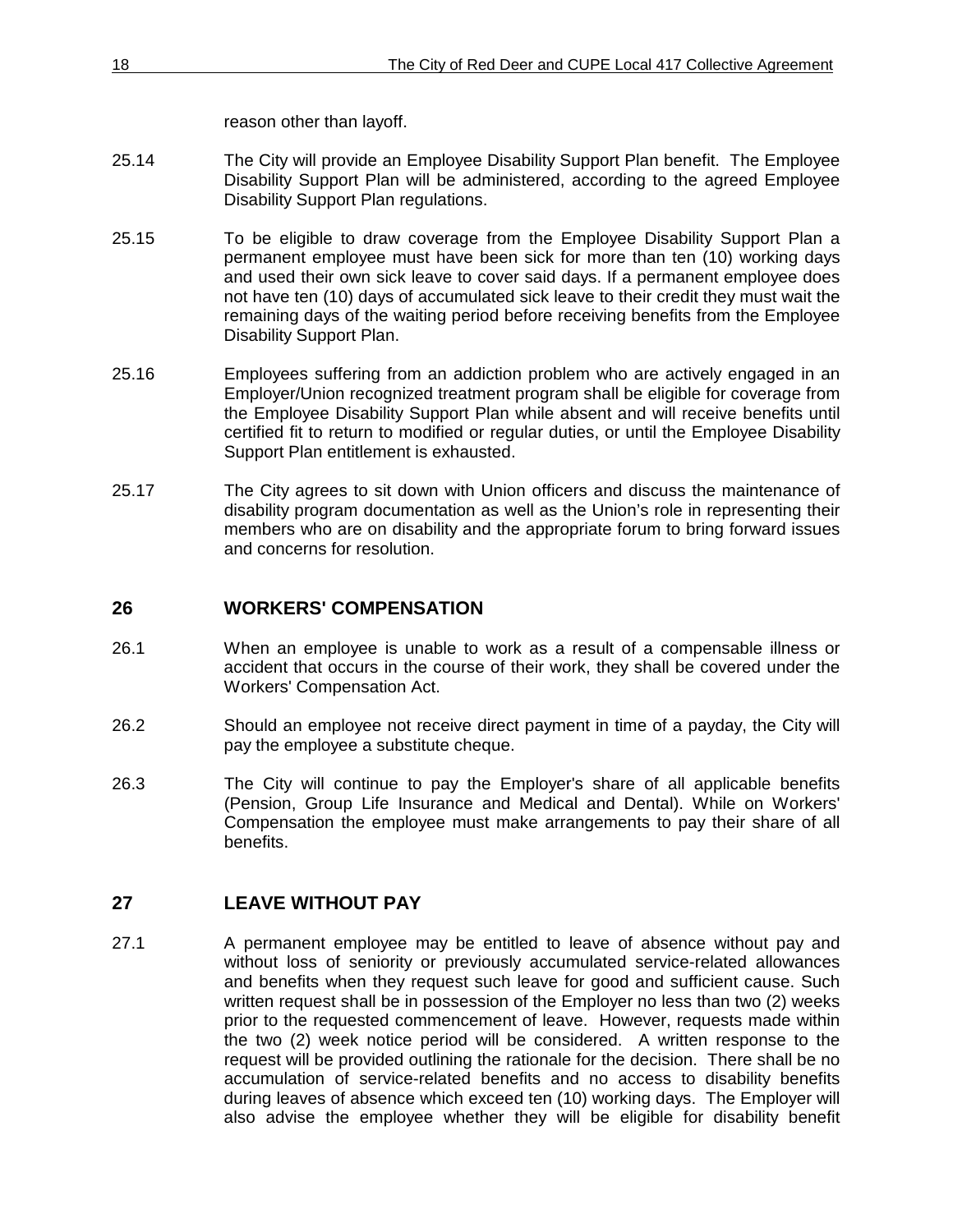coverage on the scheduled date of return from leave. Employees ineligible will be required to return fit for work prior to becoming eligible for disability benefits.

27.2 Employees granted leave of absence without pay in excess of ten (10) working days shall make arrangements through the Human Resources Department to pay both the City and employee portion of applicable employee benefit premiums before their leave of absence commences.

## <span id="page-25-0"></span>**28 LEAVE FOR UNION RESPONSIBILITIES**

- 28.1 Leave of absence without pay and without loss of seniority may be granted for up to six (6) employees at any one time who have been elected or appointed to represent the Union at Union conventions subject to Department Head approval. Requests for these leaves shall be presented by the Union to the Department Head twenty (20) working days before the proposed leave. This may be waived if alternates are required due to Department Head rejection. Leave shall not be rejected unreasonably.
- 28.2 Leave of absence without pay and loss of seniority shall be granted to elected and appointed employees to attend Union Executive or Committee meetings or those of affiliated or chartered bodies. Notification of these leaves must be presented by the Union to the immediate supervisor a minimum of ten (10) working days before the noted leave.
	- a) In no case will an employee be gone more than ten (10) days per year for Union business for the purpose of Clause 28.2.
- 28.3 Subject to the needs of the Employer's programs, leave of absence without pay and loss of seniority may be granted to up to twenty (20) employees at one time to attend a Union-sponsored training course. No employee will be granted more than fifteen (15) days in any twelve (12) month period. Request for such leave of absence must be presented by the Union to the Department Head(s) of the affected department(s) a minimum of twenty (20) working days before the proposed leave of absence.
- 28.4 An employee who is elected or selected for a full-time position with the Union or any body with which the Union is affiliated shall be granted leave of absence without loss of seniority for a period of one (1) year.
	- a) The period of leave granted under 28.4 shall be extended upon request by the Union provided the Department Head is advised of the extension not less than sixty (60) days before the extension will become effective.
	- b) Where a period of leave under 28.4 or 28.4a) has been granted but the employee decides not to complete the full term of the leave, the employee must provide the Employer with twenty (20) working days' notice of their intention to return to work.
	- c) When a leave of absence is granted the Employer will continue to pay the employee and to provide the benefits to which the employee is entitled under this Collective Agreement, but the Union will reimburse the Employer for all pay and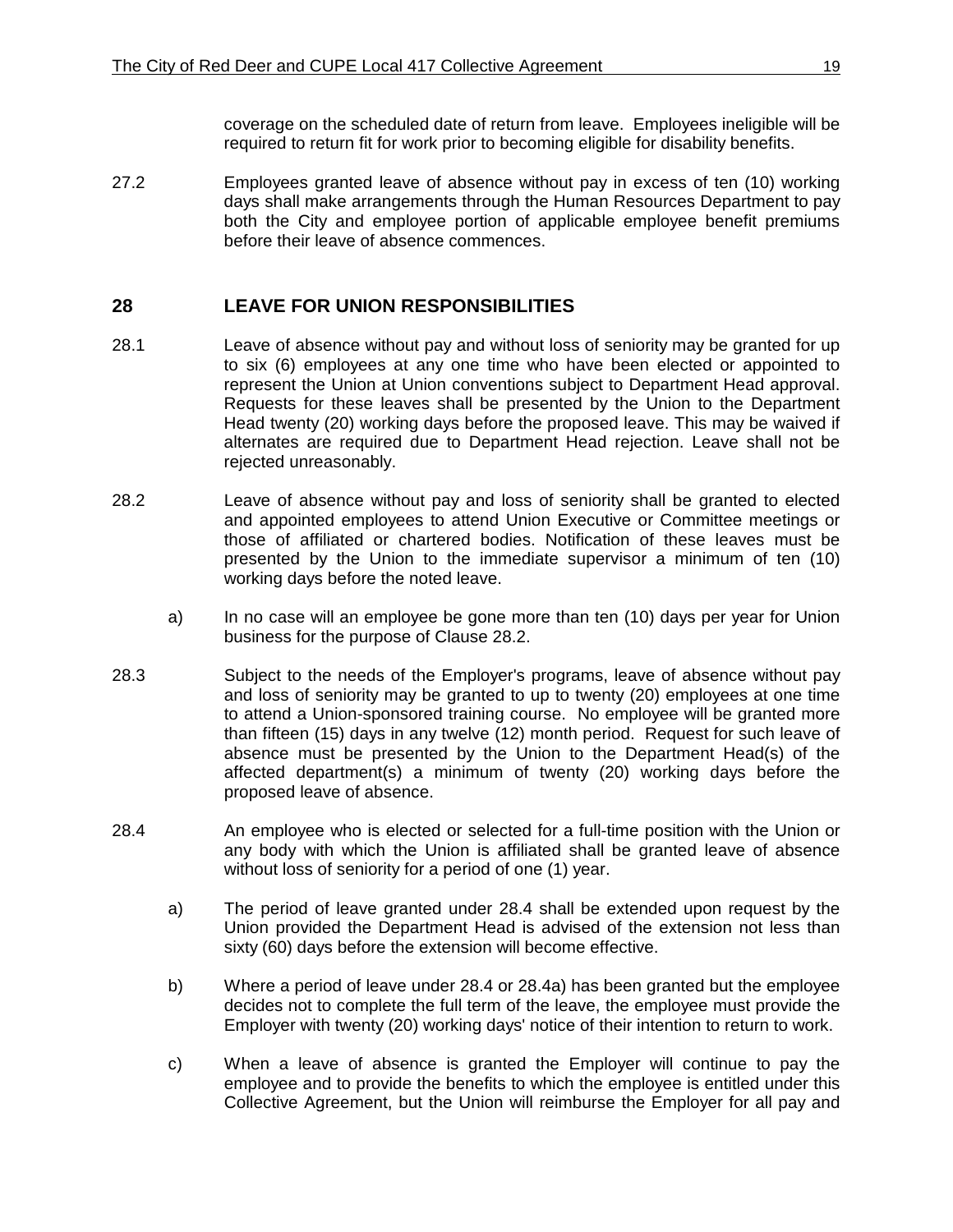benefits, including the Employer's share plus an administrative fee of ten percent  $(10\%)$ .

d) An employee returning from a leave of absence granted under this article and having provided the required notice of this intention will return to their previous position, if available. If the employee's position is not available on return, the employee shall receive the same pay range and step that they previously held before leave of absence, regardless of the position offered, except if it be a promotion from their previous position.

## <span id="page-26-0"></span>**29 MILITARY SERVICE**

29.1 When a leave of absence is granted for military service, it is agreed that the terms of such leave will be in accordance with the Federal Government of Canada regulations and any regulations passed by The City of Red Deer relative to City pension and group insurance contributions.

## <span id="page-26-1"></span>**30 PERSONAL LEAVE**

## <span id="page-26-2"></span>30.1 **Bereavement Leave**

Permanent full-time employees shall be granted four (4) consecutive working days' bereavement leave with pay for the demise of an immediate family member of the employee's family. The Employer may grant an employee's request for the leave on non-consecutive days provided the leave is taken within twenty (20) working days of the demise. When the employee can demonstrate a close relationship with another relative who is not an immediate family member, the supervisor can consider the relative an immediate family member for purposes of this clause. Where the distance to the immediate family member exceeds 300 km's one way, up to two (2) working days will be provided for travelling time.

Permanent part-time employees shall be granted bereavement leave in accordance with Article 30.1, pro-rated on the employee's daily rate of pay averaged over the previous two (2) pay periods.

#### <span id="page-26-3"></span>30.2 **Family Illness Leave**

Permanent full-time employees shall be granted up to forty (40) hours personal sick leave (to be deducted from the employee's available sick leave) in a calendar year to attend to an immediate family member during illness, crititical illness treatment, surgery, convalescence, or to visit an immediate family member who has a critical illness. Before taking a leave under this section, the employee must give the employer as much notice as is reasonable and practicable in the circumstances.

Permanent part-time employees shall be granted personal sick leave pro-rated on a percentage of eligible hours for full-time employees.

"Immediate family member" means: father, mother, father-in-law, mother-in-law, brother, sister, brother-in-law, sister-in-law, legally recognized spouse, legally recognized children, son-in-law, daughter-in-law, grandchildren, and recognized children, son-in-law, daughter-in-law, grandchildren, and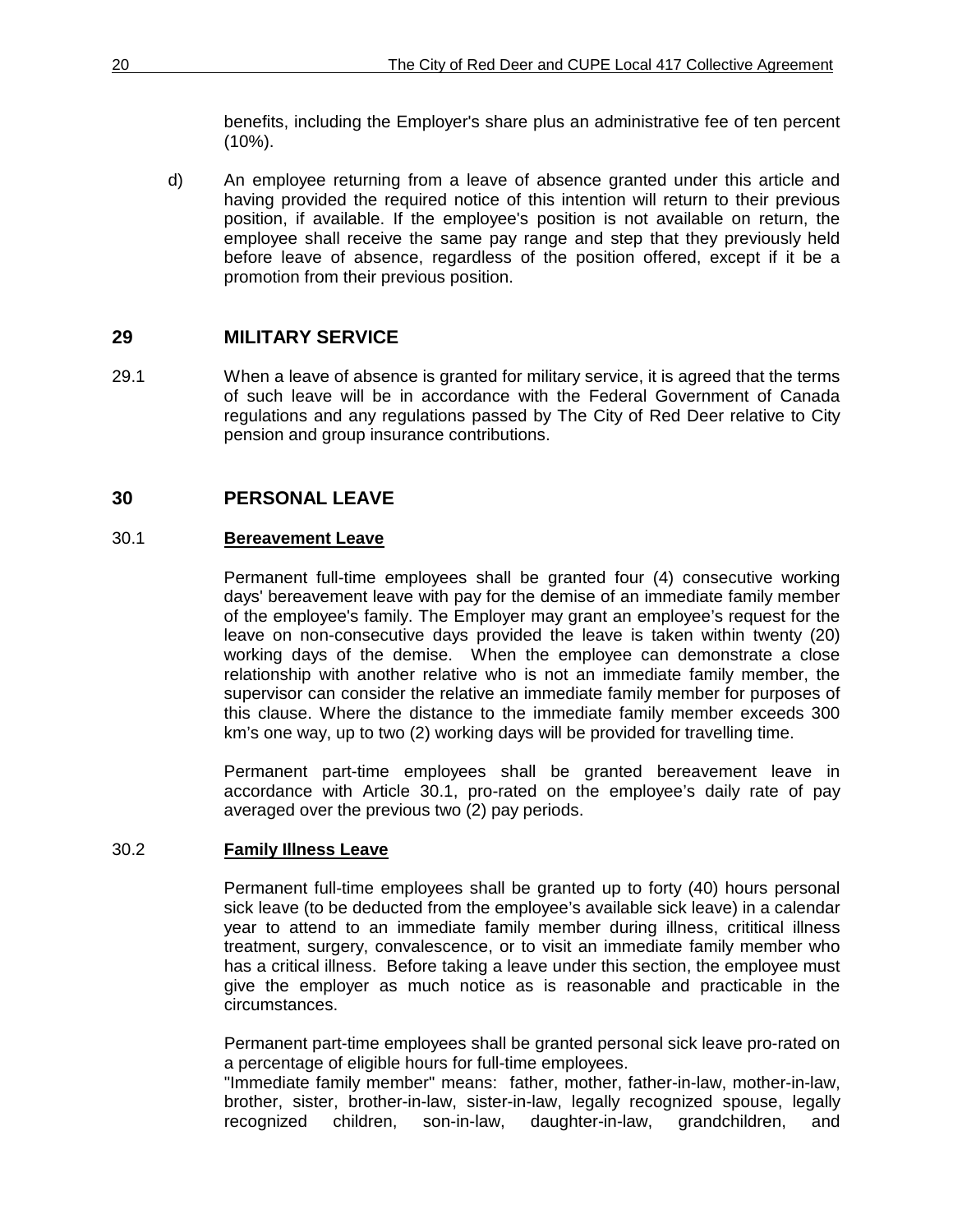grandparents.

#### <span id="page-27-0"></span>30.3 **Employee Medical and Dental Appointments**

Where practical permanent employees are expected to arrange for medical and dental appointments outside of "normal" work hours (ie. After hours, lunch breaks, earned days off, etc). Where this is not practical, the employee can request time off work, which would be deducted from available family illness leave.

- a) Leaves for routine medical and dental appointments only apply to the employee.
- b) Leaves for specialist appointments apply to the employee, their father, mother, legally recognized spouse, and legally recognized children.

#### <span id="page-27-1"></span>30.4 **Funeral Leave**

In each twelve (12) month period up to eight (8) hours leave of absence with pay to attend funerals may be permitted at the discretion of the Department Head. Shift workers may be granted up to an additional four (4) hours with pay to attend an out-of-town funeral.

Permanent part-time and non-permanent employees may be granted funeral leave pro-rated on a percentage of eligible hours for full-time employees.

#### <span id="page-27-2"></span>30.5 **Religious Holiday Leave**

An employee may be granted leave for a religious holiday not covered by Article 24 upon written request to the Employer. Requests are to be submitted at least two (2) weeks prior to the date of the religious holiday. The employee shall use lieu time, banked overtime or vacation time for approved leaves.

#### <span id="page-27-3"></span>30.6 **Additional Leave**

All additional requests for the purpose listed in clause 30.1 and 30.4 shall be unpaid and at the discretion of the Department Head or Designate.

#### <span id="page-27-4"></span>**31 PARENTING LEAVE**

- 31.1 Parenting Leave shall be comprised of three components:
	- a) Maternity Leave Up to 16 weeks leave granted to the biological mother in a period surrounding the birth of a child.
	- b) Parental Leave Up to 62 weeks leave for the biological or adoptive parents upon the birth or adoption of a child.
	- c) Attending Leave One (1) day for attending either the birth of a child or to bring a new born baby or adopted child home.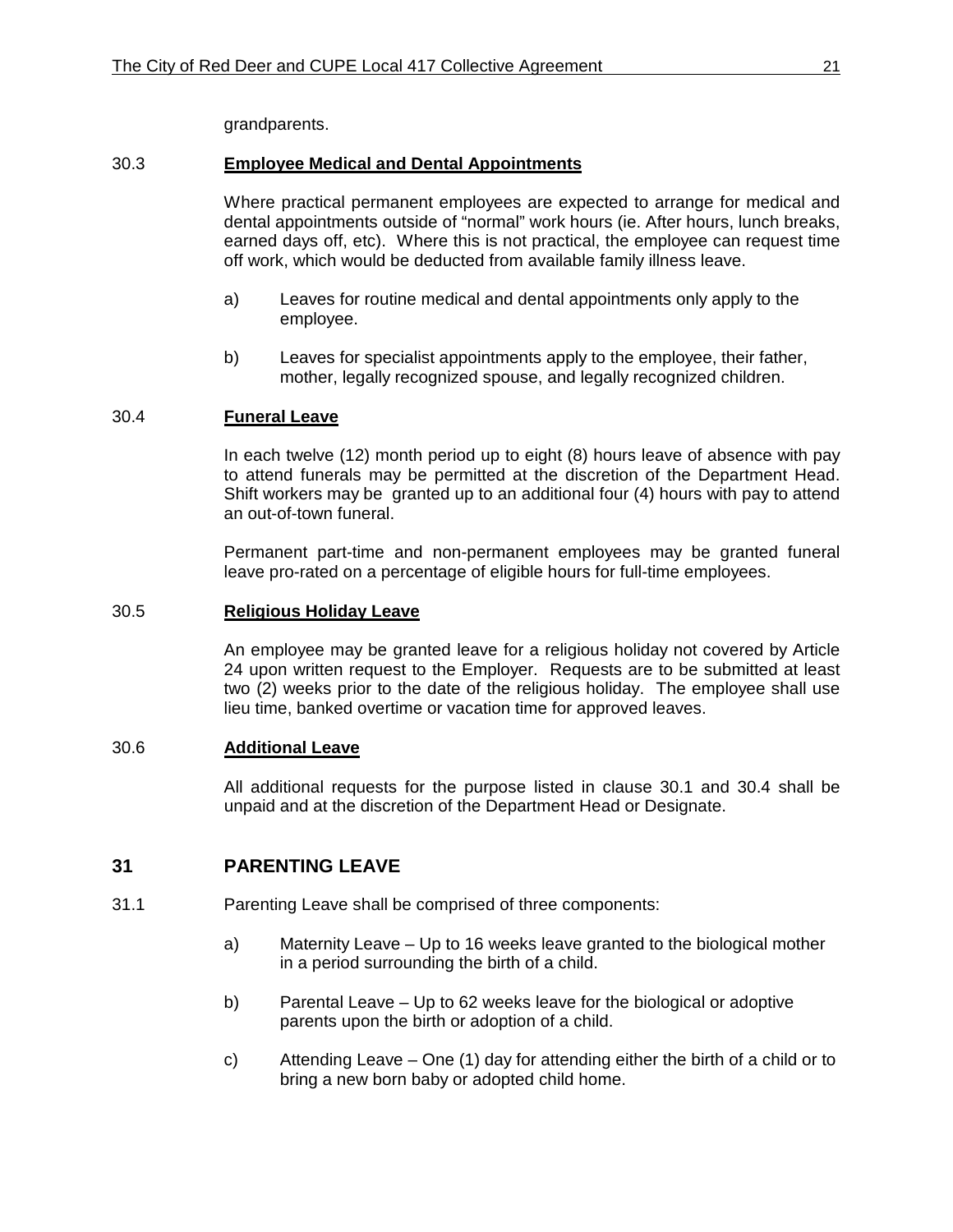## 31.2 **Definitions**

- a) Date of Delivery the date the child is born or the pregnancy otherwise terminates.
- b) Health Related Leave the portion of a Maternity/ Parental leave for which the employee provides medical evidence concerning the health related reason that she is unable to perform the duties of her position.
- c) SUB Plan Supplementary Unemployment Benefit Plan to supplement the income received from Employment Insurance without penalty during the health related portion of the Maternity/Parental leave.
- d) Voluntary Leave the portion of a parenting leave that does not include the portion of a Maternity/Parental leave when a biological mother is not medically able to perform the duties of her position.

## 31.3 **Eligibility**

Permanent employees who meet the following eligibility requirements shall be entitled to Parenting Leave:

- a) for Maternity Leave, the employee must have ninety (90) days service with the City and be the biological mother of a new born child;
- b) for Parental Leave, the employee must have ninety (90) days service with the City and be the biological mother or father of a child, or be the adoptive parent of a child under the age of 18;
- c) for Attending Leave, be the biological father of a child or be the adoptive parent of a child under the age of 18.

## 31.4 **Length of Leave**

- a) Maternity Leave will be granted for a mutually agreed period of time up to sixteen (16) weeks surrounding the birth of a child. Maternity leave can start no sooner than thirteen (13) weeks immediately before the estimated date of delivery.
- b) An employee must take a period of leave of at least six weeks immediately following the delivery unless there is mutual agreement by the employee, her supervisor and the employee's doctor that she can resume work earlier.
- c) If during the twelve (12) weeks immediately before the estimated date of delivery the pregnancy of an employee interferes with the performance of her duties, the Employer may give the employee written notice requiring her to start maternity leave.
- d) Parental Leave will be granted for up to sixty-two (62) weeks which may be taken by one parent or shared between them but the total leave cannot exceed sixty-two (62) weeks.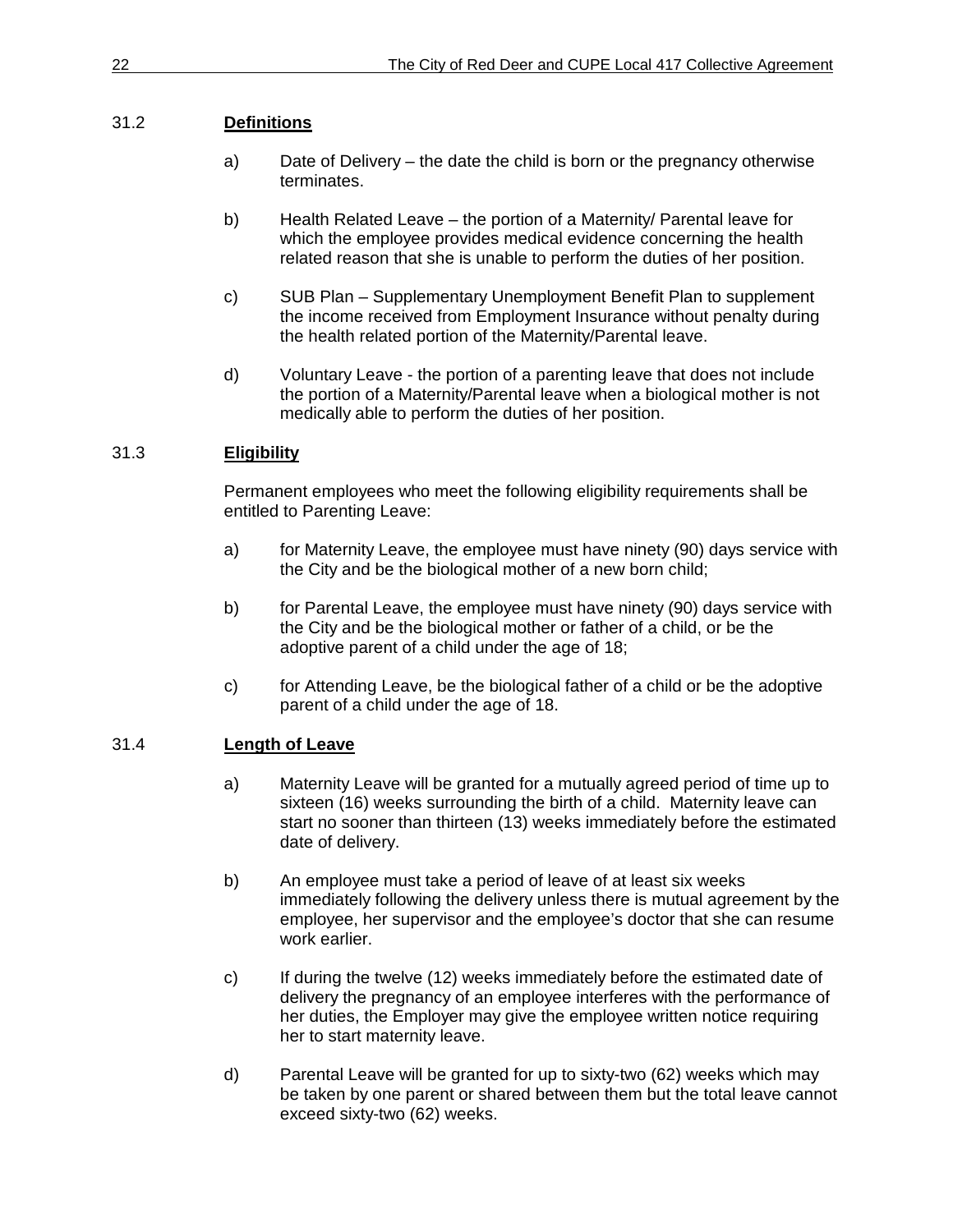- e) Where a biological mother takes parental leave in addition to maternity leave, the parental leave commences immediately upon the expiry of the maternity leave without a return to work.
- f) Parental Leave, with the exception of the biological mother, must be completed within 62 weeks immediately following the date of birth of the child. In the case of an adoptive parent the Parental Leave must be completed within 62 weeks of the date of placement of the adopted child.
- g) The total combination of Maternity/Parental Leave will not exceed 78 weeks, except in extenuating circumstances where the employee provides medical evidence, an additional unpaid leave of absence will be granted for not more than six (6) months.
- h) Attending Leave of one (1) day with pay shall be given to the father for attending either the delivery of the child or attending to the release from hospital of the mother and child, or to bring an adopted child home.

## 31.5 **Notice Requirements**

- a) At least six (6) weeks written notice must be given to The City prior to the desired commencement of leave, the expected duration of the leave, and the estimated date of delivery.
- b) In the case of adoption, the employee shall notify The City when the application to adopt has been approved and shall keep the Employer informed as to the progress of the application. The employee shall be entitled to commence Parental Leave upon being notified by the agency that a child is available for placement, but no later than the date on which the child comes into the actual care and custody of the employee.
- c) An employee on leave shall give The City four weeks written notice of their intention to change the date of return to employment or their intention to terminate employment.

## 31.6 **Compensation**

- a) The voluntary portion of a Maternity/Parental Leave shall be considered leave without pay.
- b) Employees who meet Employment Insurance requirements will receive parental and/or maternity benefits.
- c) The health related leave portion of the Maternity/Parental Leave (the period that a doctor certifies that the employee cannot perform the duties of her position) may be covered by several forms of coverage (Sick Leave, Employee Disability Support Plan, and a Supplementary Unemployment Benefit (SUB Plan)) which will apply in varying circumstances. In order to be eligible for the SUB Plan an employee must be in receipt of EI, have hours in their personal sick accrual and have a doctor's certificate verifying that she is medically unable to work. The SUB Plan will normally supplement Employment Insurance benefits. The SUB Plan is normally in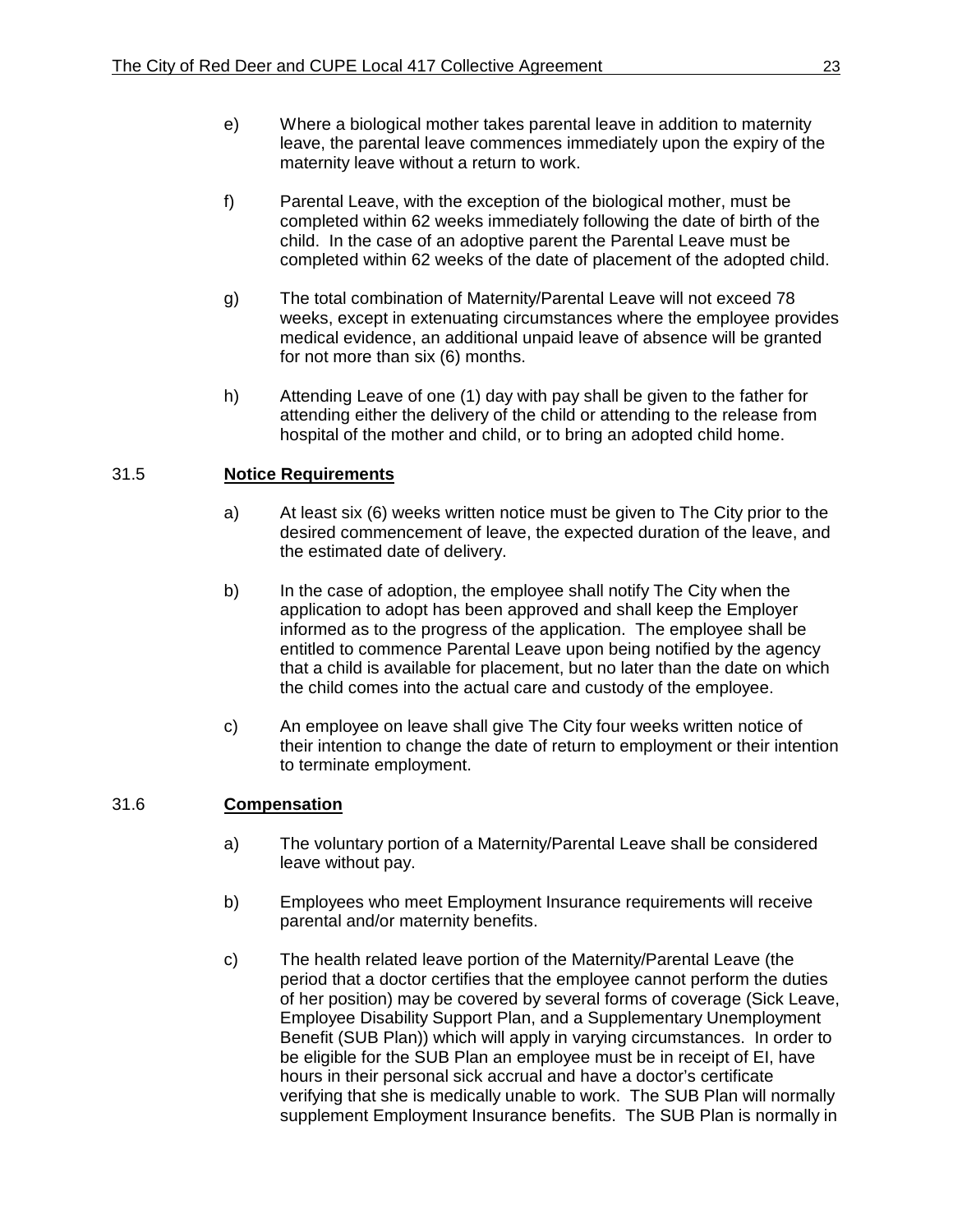effect until one of the following occurs: the employee returns from leave or the employee's EI maternity benefit runs out or the employee is no longer on a health related portion of the leave. Any medically related portion of leave which falls outside the period covered by the SUB Plan may be covered by Leave or the Employee Disability Support Plan depending on the employee's eligibility.

- d) To receive any sickness benefits from the City during the health related portion of Maternity/Parental Leave, including top-up of EI benefits, employees must have sufficient accrual in their personal sickness benefits.
- e) An employee is entitled to general salary increases during parenting leave. Pay increases as a result of job re-evaluation, service increments, completion of probation and trial periods shall not apply during Parenting Leave.

#### 31.7 **Benefit Coverage and Seniority**

- a) An employee may choose to maintain group life and health benefits while on parenting leave.
- b) During the health related portion of Maternity Leave normal benefit premium sharing provisions will be continued, including pension provisions.
- c) An employee on parenting leave will not lose seniority or previously accumulated service related allowances, nor shall such service related allowances or benefits be accumulated during any period of leave.

#### 31.8 **Benefit Premiums**

- a) The employee may choose to pre-pay both the employee and employer portions of the applicable employee benefit premiums before the leave commences or may request that all benefit plans be held open pending resumption of employment.
- b) An employee will be retroactively reimbursed the employee's portion of the benefit premiums, which the employee prepaid, for the medically related portion of the leave.
- c) Upon return from parenting leave an employee shall be entitled to purchase prior service into the Local Authorities Pension Plan.

#### 31.9 **Return to Work**

- a) Prior to returning to work from Maternity Leave, the employee may be required to provide a medical certificate, at the expense of the City, that she is able to perform the required duties.
- b) An employee returning to work from parenting leave will be reinstated to the same or comparable position in terms of responsibility, pay, and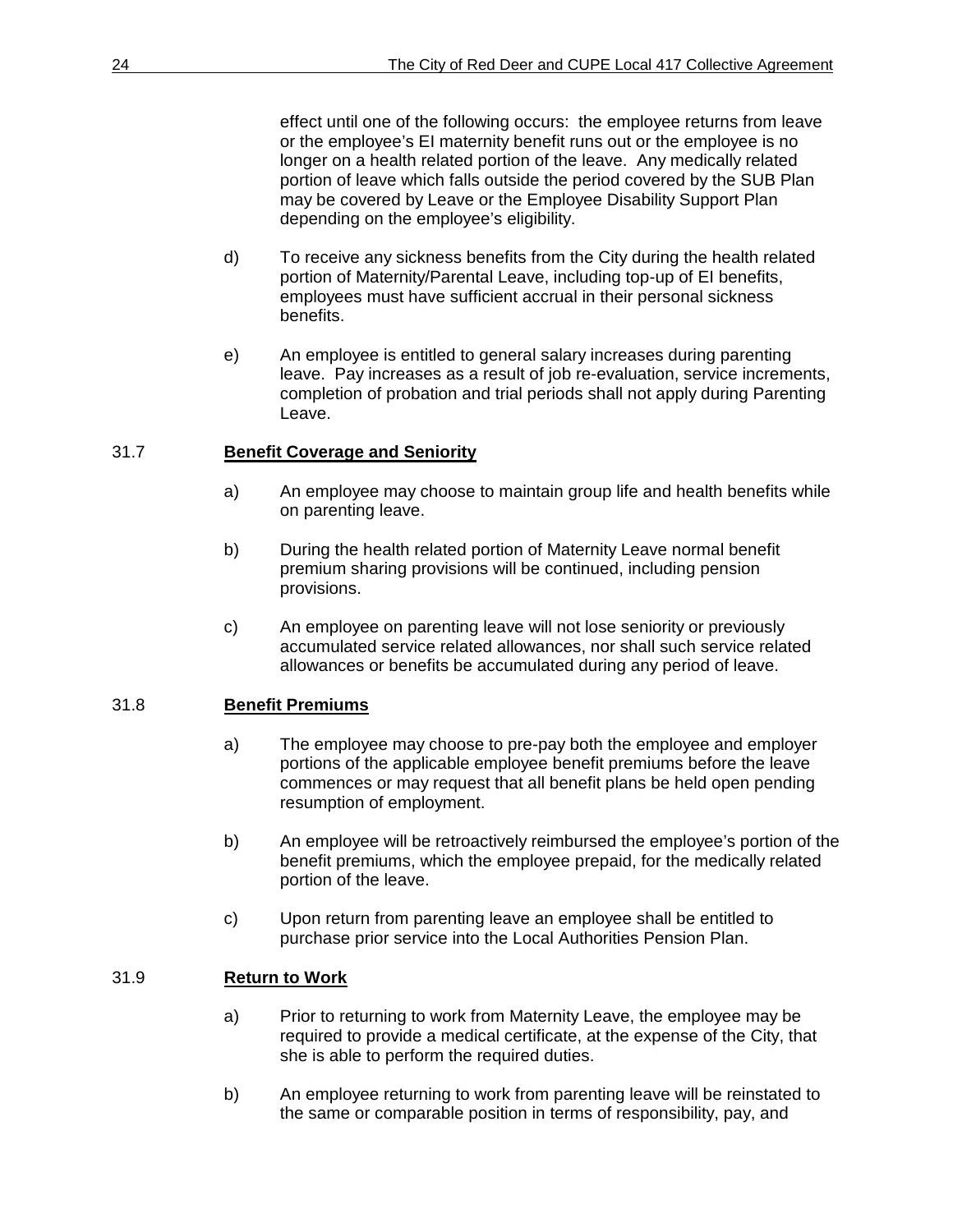benefits to the one held at the time parenting leave commenced, except if the position offered is a promotion from their previous position.

c) An employee who does not report back to work by the end of the approved parenting leave is considered to have terminated employment with the City. While on parenting leave an employee is eligible to apply on job postings but the employee must be ready to assume the duties of the position within four (4) weeks of being offered the position.

## <span id="page-31-0"></span>**32 COURT LEAVE**

- 32.1 A permanent employee who is summoned for jury duty, subpoenaed as a witness, or subpoenaed as a defendant as a result of official duties shall not suffer any loss of salary whilst so serving provided that all fees payable to them as a result are paid to the Employer.
- 32.2 This provision includes a request from an officer of the court or other peace officer to participate in a line up.

## <span id="page-31-1"></span>**33 ABSENT WITHOUT APPROVAL**

33.1 When an employee overstays any leave of absence without permission they shall be deemed to have forfeited their position with the City unless, in the opinion of the department head, such overstay was justifiable.

## <span id="page-31-2"></span>**34 GENERAL BENEFITS**

## <span id="page-31-3"></span>34.1 **Permanent Employee Application**

a) The benefits of this section only apply to permanent employees who meet the criteria for coverage and shall be prorated for employees working less than the normal annual hours. To qualify for pro-rated benefits an employee must work an average minimum of seventeen (17) hours per week.

## <span id="page-31-4"></span>34.2 **Pension**

- a) The City and the employee shall each pay their share of the premium to the present pension plan or to any further plan mutually agreed to by both parties. Employees eligible to participate in the Local Authorities Plan shall be entitled to join the plan after one (1) year's service. Should the employee decide to purchase their first year of prior service, the City will pay the Employer's share of the prior service within the legal five (5) year period.
- b) Employees who participated with another local authority or public body with whom there is a reciprocal transfer agreement in effect shall commence the pension contributions immediately.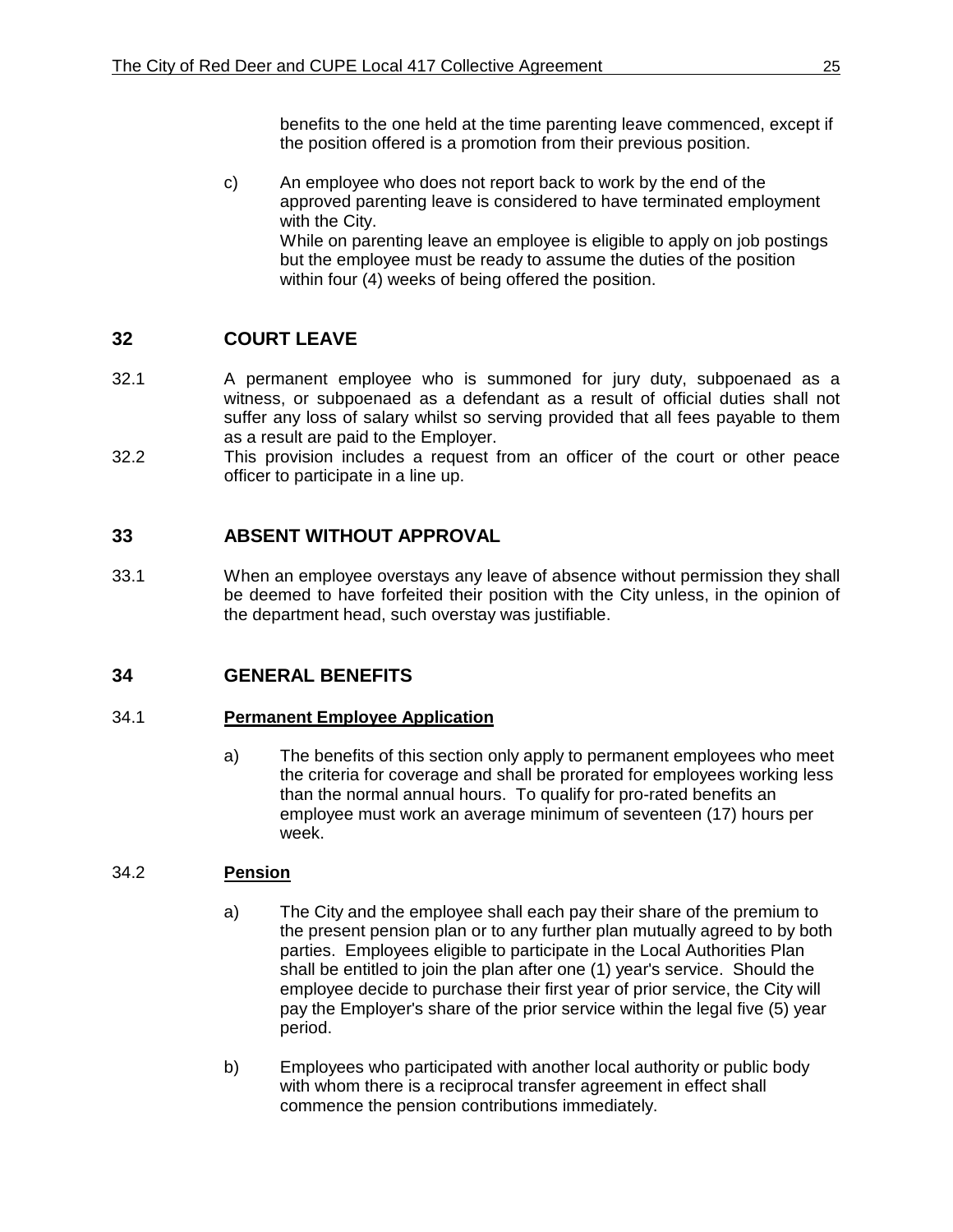#### <span id="page-32-0"></span>34.3 **Group Life Insurance**

- a) The City shall pay the full premium costs of a Group Life Insurance Plan in respect of the first twenty-five thousand dollars (\$25,000) of coverage and the employee shall pay the premium costs on coverage over twenty-five thousand dollars (\$25,000). Coverage shall be twice (2X) the employee's annual regular salary.
- b) Permanent full and part-time employees may request and have access to The City's optional group life insurance program at their own expense.

#### <span id="page-32-1"></span>34.4 **Medical and Dental Insurance**

- a) The employee shall be responsible for fifty (50%) percent of the premium cost of Alberta Health Care Insurance.
- b) The City shall pay the full premium cost of the Blue Cross Supplementary Medical Plan and Dental Plan as per the Blue Cross Summary of Benefits for The City of Red Deer.

#### <span id="page-32-2"></span>34.5 **Non-permanent Employee Eligibility and Benefits**

- a) Non-permanent employees after having accumulated:
	- 2,080 hours of employment, shall be eligible for Alberta Health Care, Local Authorities Pension Plan and Group Life;
	- 4,160 hours of employment, shall be eligible for the Supplementary Medical Plan and the Dental Plan
- b) To be eligible for the above mentioned benefits, a non-permanent employee must be actively employed and work a minimum of seventeen (17) hours per week for eight (8) weeks prior to requesting benefit coverage. Non-permanents that were eligible at the time of termination, upon re-hire will be eligible for the same benefits, if working the minimum of seventeen (17) hours per week.
- c) Non-permanent employees who work less than seventeen (17) hours per week for four (4) consecutive weeks shall lose their benefit eligibility until such time as they re-qualify for benefits under Article 34.5b).
- d) A non-permanent employee who resigns shall lose their accumulated hours for the purpose of benefits.

#### <span id="page-32-3"></span>34.6 **Mandatory Requirements**

a) Permanent Employees under 34.2, 34.3 and 34.4 must remain in these plans during the term of their employment with the City unless they become ineligible.

#### <span id="page-32-4"></span>34.7 **Employee Contributions**

a) The employee's contributions for coverage under 34.2, 34.3 and 34.4 shall be deducted by the Employer through payroll deductions.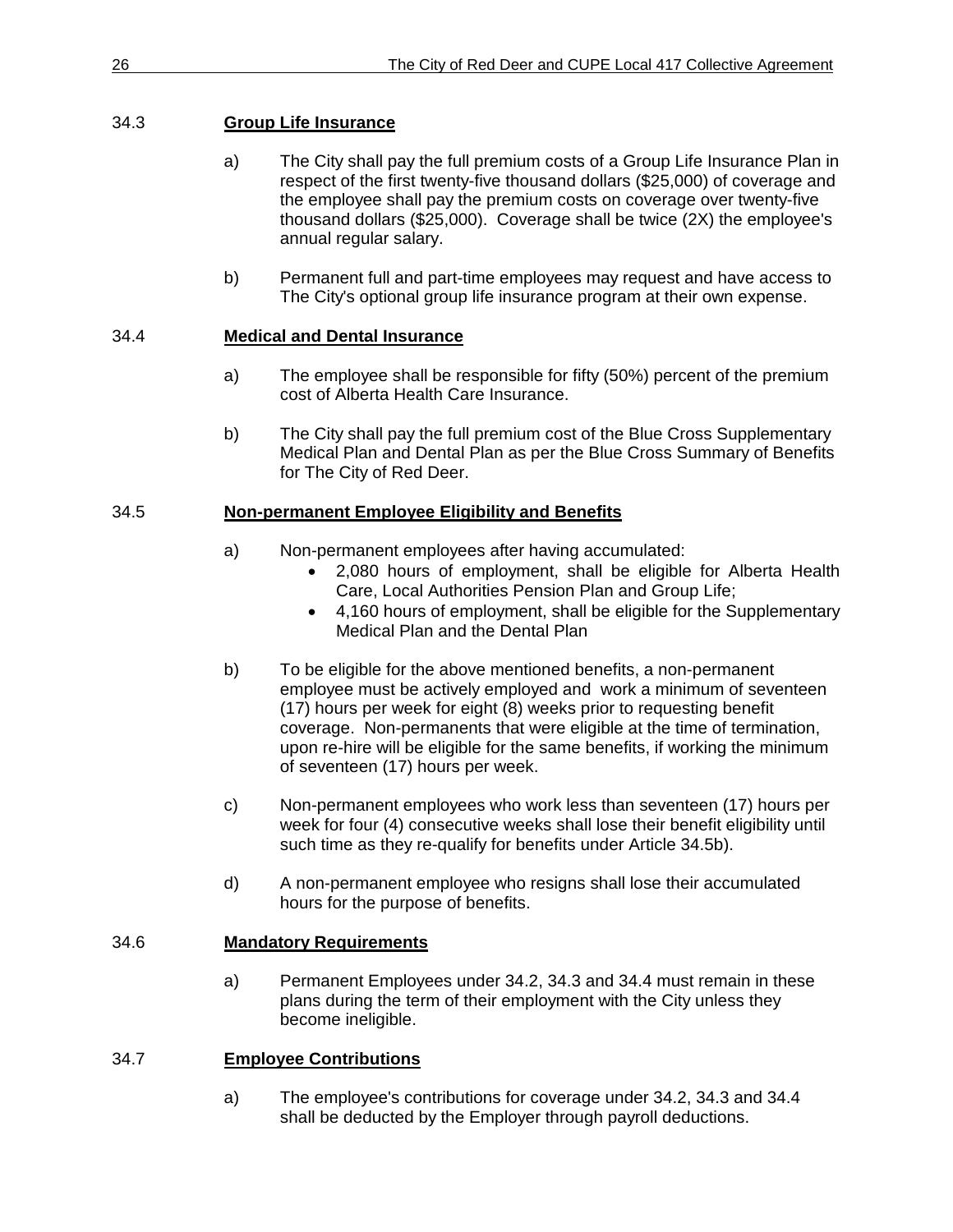- b) Should an employee with more than five (5) years of service be placed on leave without pay due to illness and the employee continues to pay their premiums quarterly and in advance for coverage under 34.2, 34.3 and 34.4, the Employer will pay its share of the premiums for a period of up to one (1) year from the commencement of the leave without pay.
- c) Should the leave without pay due to illness extend beyond one (1) year the employee may maintain their coverage under 34.2, 34.3 and 34.4 by paying the employee's and the Employer's share of the premiums for the duration of the illness by submitting the total premiums quarterly and in advance to the Employer.

#### <span id="page-33-0"></span>34.8 **Employee Disability Support Plan (EDSP)**

The City of Red Deer and CUPE Local 417 agree that the Letter of Understanding re: The Employee Disability Support Plan – EDSP, which was signed by the parties and implemented on January 1, 2006, remains in effect until it is re-negotiated between the parties to the collective agreement.

## <span id="page-33-1"></span>**35 INSTRUCTION COURSES**

- 35.1 The City agrees to pay the full cost of any courses of instruction required by the City for any employee to better qualify the employee to do their job. Such payment will be made when the employee has successfully completed the course.
- 35.2 It is the responsibility of the Employer to ensure that only competent operators shall be allowed to drive or operate powered mobile equipment. Where new powered mobile equipment is introduced employees required to operate the equipment will be provided with any necessary familiarization and/or training.

#### <span id="page-33-2"></span>**36 TRAINING AND PROMOTIONS BASED ON FURTHER TRAINING**

- 36.1 Employees may be permitted to enter into a career development program whereby they are permitted to work through different areas at the initiation of the department head and the approval of the Union and, once through the training program, the employee will receive the appropriate pay if they assume the position.
- 36.2 Seniority will not always prevail.

#### <span id="page-33-3"></span>**37 RETIREMENT ALLOWANCE**

37.1 On retirement to City pension upon reaching age eligibility and after fifteen (15) years of service, employees shall receive one (1) day of vacation for each year of service.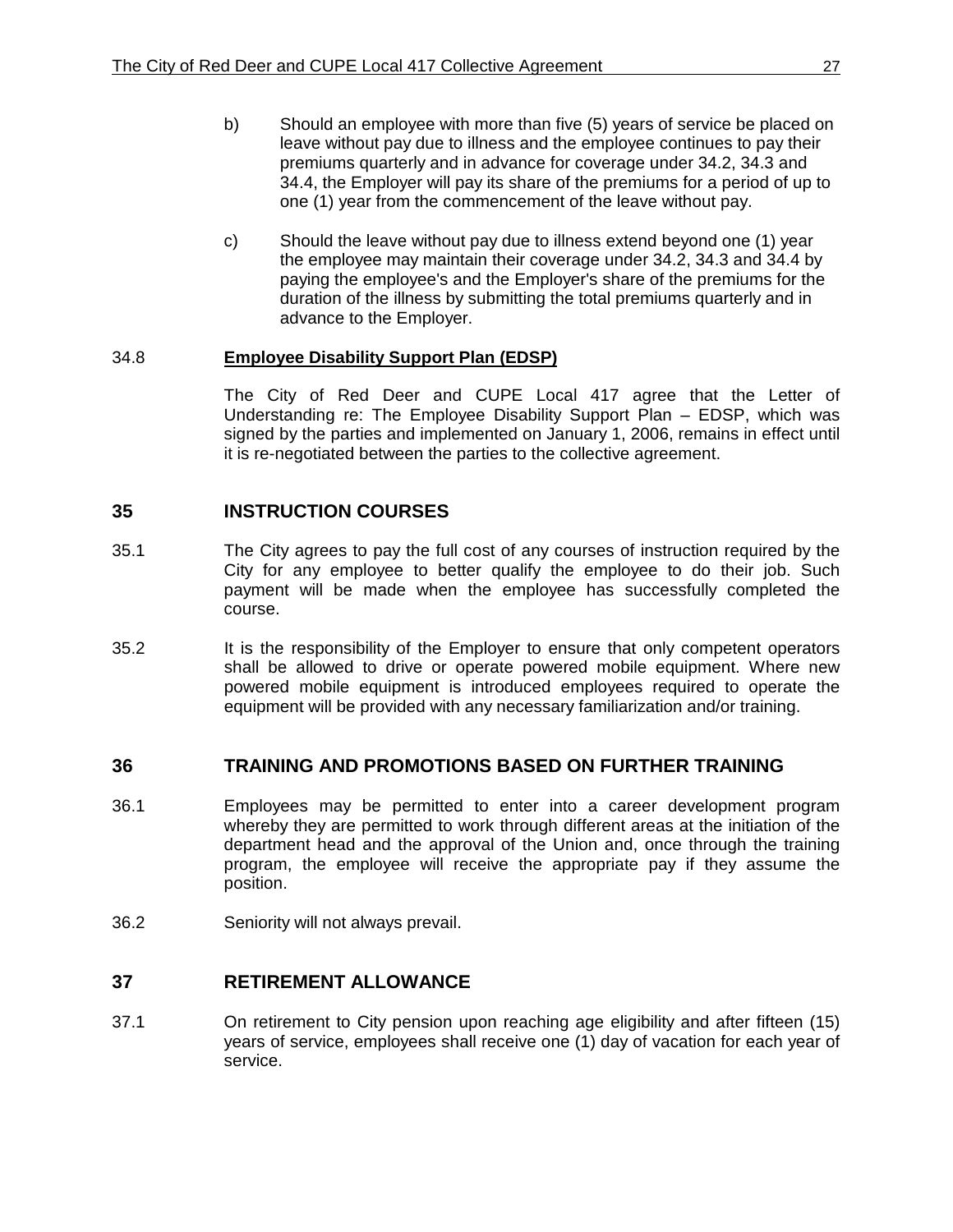## <span id="page-34-0"></span>**38 PROTECTIVE CLOTHING AND EQUIPMENT**

- 38.1 The City shall supply all necessary protective clothing and equipment as documented in safe work practices/procedures, and authorized by Departments Heads, so that employees can perform their duties without risk of illness or injury.
- 38.2 All safety equipment that the City has agreed to supply shall be kept in proper working condition by the City. Defective and faulty equipment shall be reported immediately to the supervisor.

#### <span id="page-34-1"></span>**39 EMPLOYEE PROTECTION**

#### <span id="page-34-2"></span>39.1 **Quarantine**

No employee shall enter any building or portion thereof which is under quarantine.

#### <span id="page-34-3"></span>39.2 **Entry Into Private Premises**

When an employee has good and sufficient grounds to believe they may be subject to risk involving legal consequence, they shall contact their supervisor before entering any premises.

#### <span id="page-34-4"></span>39.3 **Legal Aid**

All reasonable expenses and costs with respect to any criminal or civil action taken against or in respect to any employee covered by this Agreement arising out of such employee's action while carrying out their normal work duties will be paid by the City provided the selection of a solicitor is approved by the City and provided such actions do not constitute a gross disregard or neglect of their duty. Notwithstanding the foregoing, should an employee be found guilty of a criminal charge the City shall not be liable for any expense in relation to the employee's defence on that charge or related charges.

#### <span id="page-34-5"></span>**40 RESIDENCE**

- 40.1 Residence within the City Limits shall not be a condition of employment. Notwithstanding the above, any member living out of the City limits shall satisfy the Employer that they have taken every reasonable precaution to ensure that they will be able to attend their shifts regularly and to respond to emergencies if available.
- 40.2 Employees shall keep their supervisor and the Human Resources Department apprised of their current address and phone number.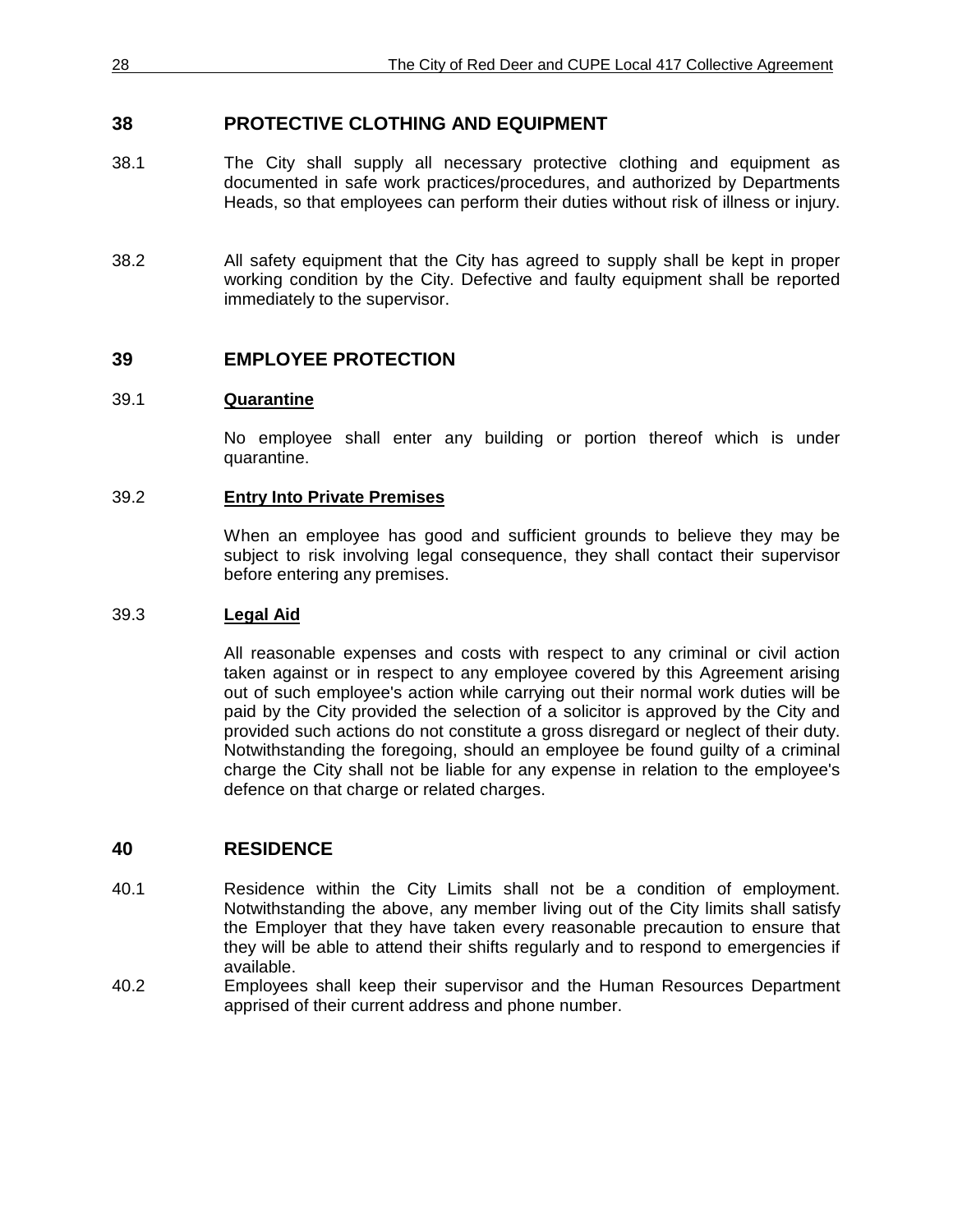#### <span id="page-35-0"></span>**41 SAFETY REGULATIONS AND SAFETY COMMITTEE**

- 41.1 The parties agree that safety regulations are necessary and conformance with such regulations shall be a condition of employment.
- 41.2 Each department/section shall establish an Occupational Health and Safety Committee consisting of a maximum of five (5) members and a chairperson. Their concerns shall relate to the health and safety of the employees of the department/section they are associated with.
- 41.3 Each chairperson shall represent the department/section on a City-wide Joint Safety Committee whose duties shall be such as to reduce unsafe acts/unsafe conditions and shall be the Committee that has responsibility for the occupational health and safety for all City employees. The Union shall appoint two members to sit on both the Joint Safety Committee and the Super Safe Operating Committee.
	- a) This overall Committee shall meet at least quarterly and act upon referrals from departmental committees.
	- b) The person(s) who represent the City as the resource safety officers shall assist all departments to develop and maintain effective safety programs.
- 41.4 The overall Committee shall have a continuing concern with respect to the health and safety of the employees of the City as herein represented. Meetings shall take place a minimum of once quarterly and a maximum of once monthly or more frequently if the Committee as a whole decides and minutes of the same are made available to the Employer and the Union.
- 41.5 The Employer chairperson shall cause the names of the Committee members to be posted on the Employer's bulletin board.
- 41.6 The duties of the overall Committee include:
	- a) The receipt, consideration and disposition of complaints respecting the health and safety of the employees.
	- b) The participation in the identification and control of health and safety hazards within the place of employment.
	- c) Cooperation with the Occupational Health Services of the Province.
	- d) Maintenance of records in connection with the receipt and disposition of complaints and the attendance to other matters relating to the duties of the Committee as may be contained in the Occupational Health and Safety Act.
	- e) The setting up of emergency meetings of the Committee to deal with an emergency problem.
- 41.7 Time spent by the employees in performance of their duties as members of the Occupational Health and Safety Committee shall be considered as time worked and payment made on the basis of straight-time earnings only.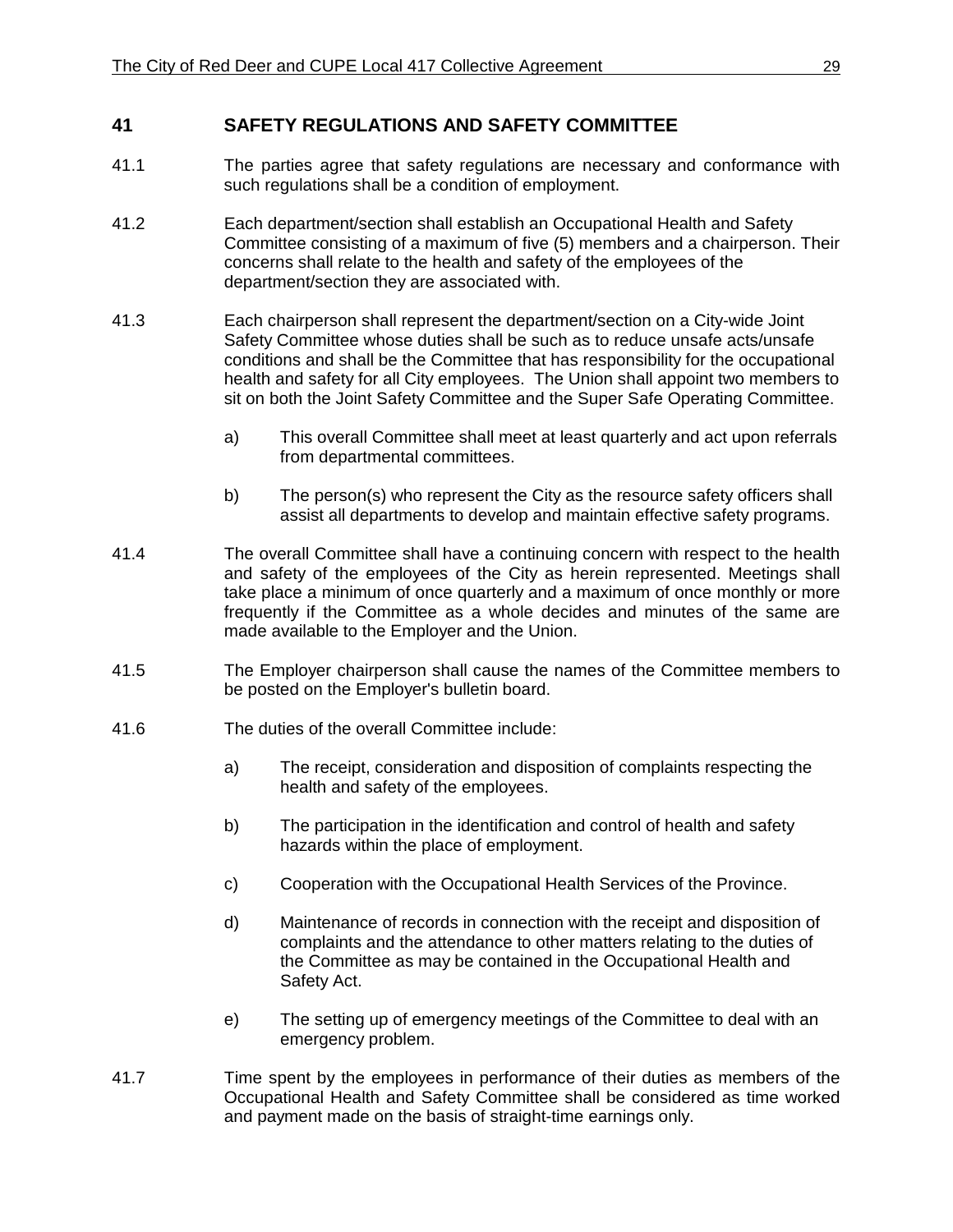41.8 Such Committee shall not deal with matters which ordinarily are or become a subject for negotiations between the Employer and the Union.

# **42 WORKING IN CONFINED SPACE**

42.1 No employee shall be required to work alone in a dangerous ditch, manhole, conduit tunnel or in heading back high trees, nor in manholes or rooms in which poisonous gases are being generated, used, or are present.

# **43 STAFF IDENTIFICATION**

43.1 The City agrees to supply an identifying item of clothing, together with an identification card, to personnel as it may consider necessary. Should the City decide to discontinue an issue, the Union will be notified and allowed an opportunity to discuss the reasons for discontinuance. Such articles shall remain the property of the City and shall be returned on termination in good condition subject to ordinary wear and tear.

# **44 POSITION EVALUATION**

- 44.1 The parties agree that position descriptions, resultant ratings, salaries and wages established in accordance with the Position Evaluation Program may need to be adjusted from time to time to meet changing needs of the City.
- 44.2 The parties agree that an ongoing Position Evaluation Committee shall be established to make decisions on matters pertaining to the Position Evaluation Program which are referred to it by the Employer or the Union or by both parties.
- 44.3 The Position Evaluation Committee shall consist of five (5) persons of whom two (2) shall be appointed by the Union and two (2) appointed by the Employer. The fifth member shall be Human Resources Officer or their delegate who shall act as Chairperson of the Committee but will not be a voting member of the Committee. Prior to naming a new Chairperson of the Committee, the City will discuss the selection with the Union.
- 44.4 Wage and salary levels established for each position as determined by the Position Evaluation Program as set out in the appended wage and salary schedule shall apply to all incumbent employees during such time as the employees are assigned to perform the duties of their position, except:
	- a) In the case where an employee is subject to the provisions set out in the case of "red circling."
	- b) In the case where an employee is subject to the provision set out in the case of "out-of-schedule" rate.
	- c) When an employee is subject to Article 56.4.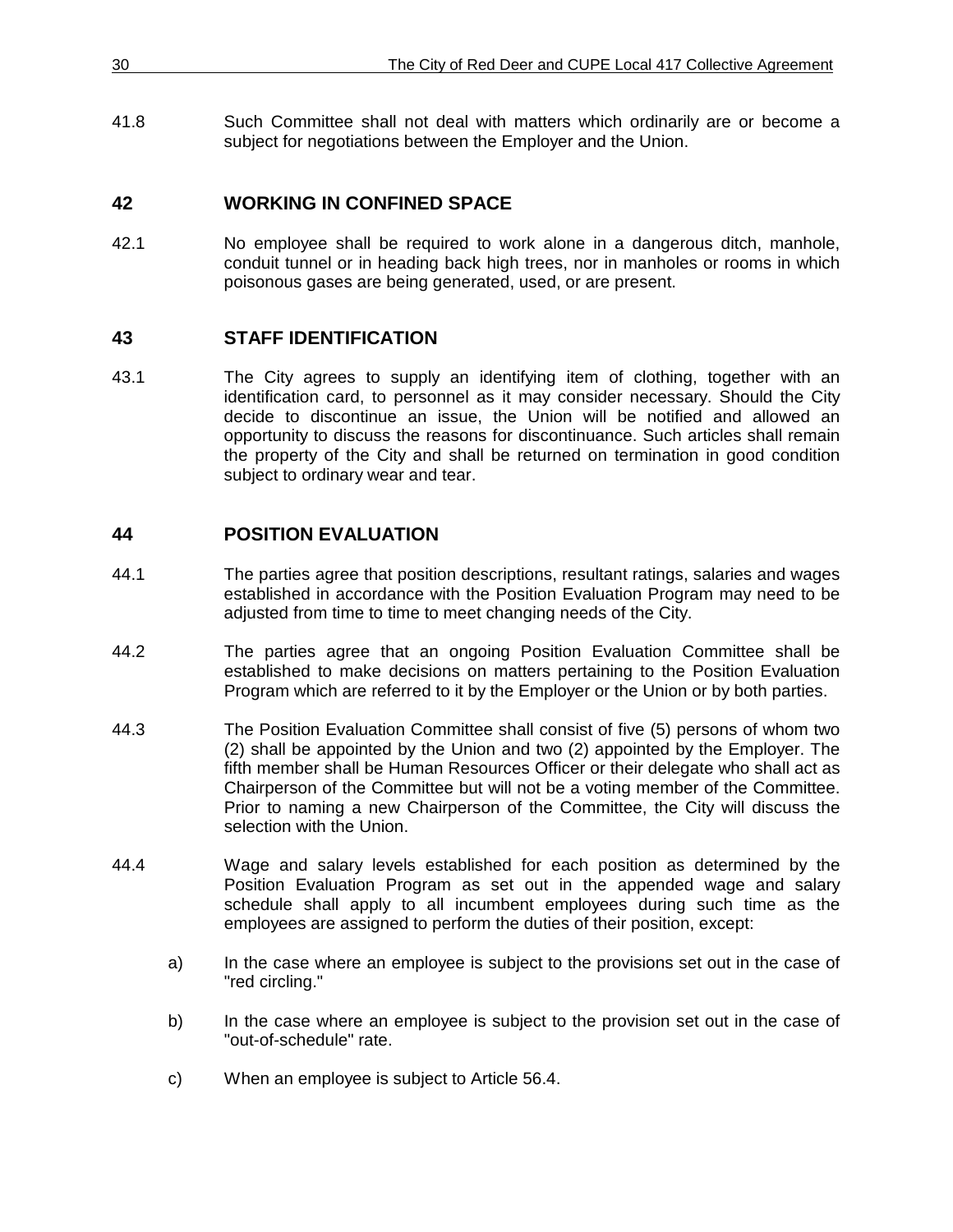## **45 OVERTIME**

- 45.1 Overtime rates shall be paid for any work performed during any hours other than regular working hours, except hours worked while a special shift is in operation, and shall be paid for work done on an employee's regular day off, whether it be a Saturday, Sunday, weekday, or for callouts.
- 45.2 The employees in the classification for which overtime work is required shall be given first chance to work that overtime before the employees in another classification are asked.
- 45.3 Permanent employees shall be entitled to double time (2X) their evaluated hourly rate for all hours of overtime worked.
- 45.4 Overtime for non-permanent employees Monday to Friday shall be paid at time and one-half (1.5) their hourly rate. They shall be paid at double time (2X) their hourly rate for Saturday, Sundays and holidays as stated in 24.5.
- 45.5 No employee shall be required to work overtime against their wishes when other employees are available to perform the required work.
- 45.6 A one-half (1/2) hour paid lunch break (including any travelling time) will be allowed employees working three (3) hours overtime beyond their regular shift. Where an employee is called in to work overtime they will receive a one-half (1/2) hour paid lunch break (including any travelling time) upon completion of four (4) hours of overtime worked. In emergencies the supervisor may delay the commencement of the lunch break.
- 45.7 The City agrees to distribute overtime as evenly as possible among the members of a department or section concerned, except in the case of emergency.
- 45.8 Overtime for non-permanent employees who have accumulated 4,160 working hours shall be entitled to double time (2X) their evaluated hourly rate for all hours of overtime worked.

#### **46 CALLOUT**

46.1 A minimum of two (2) hours at the overtime rate specified in Article 45 shall be paid for each callout. An employee shall be considered on the callout until they have returned to the location where the callout was received or they have returned to their place of residence.

#### **47 BANKED OVERTIME**

- 47.1 For each overtime hour worked an employee shall have the option of receiving overtime pay at the evaluated rate or banking time at the equivalent evaluated rate. This clause shall apply to all classifications of "both permanent and nonpermanent employees."
- 47.2 The employee must designate at the time of work their choice of cash payment or lieu time.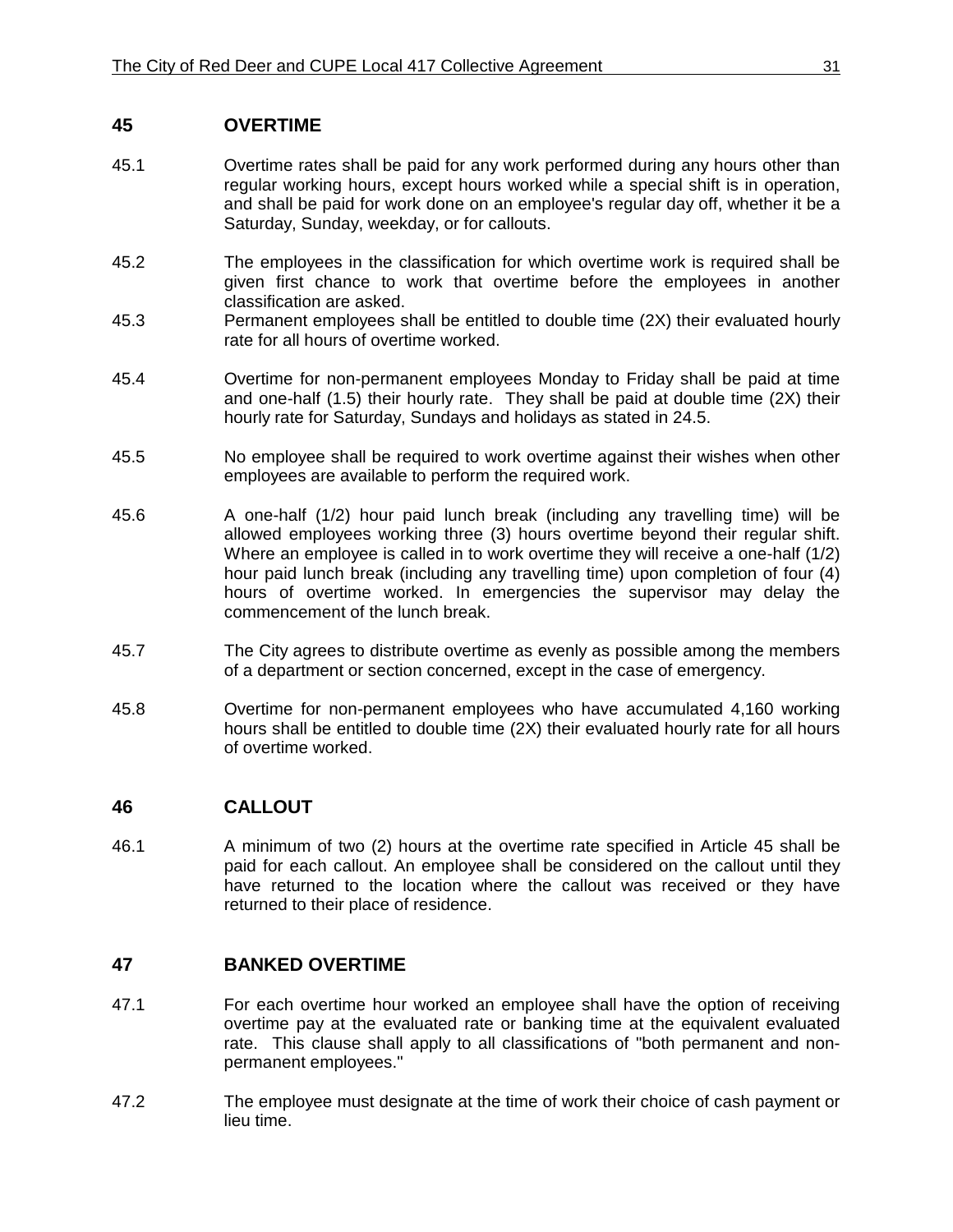| 32   | The City of Red Deer and CUPE Local 417 Collective Agreement                                                                                                                                                                                                                                                                                                                                          |
|------|-------------------------------------------------------------------------------------------------------------------------------------------------------------------------------------------------------------------------------------------------------------------------------------------------------------------------------------------------------------------------------------------------------|
| 47.3 | An employee may bank the dollar equivalent of one hundred and twenty (120)                                                                                                                                                                                                                                                                                                                            |
|      | hours evaluated pay. Once an employee has banked the dollar equivalent of one<br>hundred and twenty (120) hours evaluated pay, any subsequent overtime worked<br>shall be paid at the applicable overtime rates. If an employee withdraws hours<br>from the overtime bank, the employee shall be able to re-bank to the maximum<br>allowable. By mutual agreement between the Department Head and the |
|      | employee, an employee may bank more than one hundred and twenty (120)<br>hours. Overtime worked for another Department or Section, or during a declared<br>disaster cannot be banked and shall be paid out.                                                                                                                                                                                           |
| 47.4 | Use of banked overtime shall be scheduled as mutually agreed between the<br>supervisor and the employee. Should a dispute arise, the Department Head shall<br>have final say. Any entitlement above 40 hours may be designated as time off at<br>the discretion of the supervisor.                                                                                                                    |
|      |                                                                                                                                                                                                                                                                                                                                                                                                       |

All accumulated banked overtime hours in excess of sixty (60) hours, accumulated prior to December 01 must be scheduled prior to December 01 and taken before year-end, or shall be paid out.

Any overtime accumulated in December, subject to the 120-hour maximum can be deferred to the following year, without exceeding the 120-hour maximum for the following year, or shall be paid out.

47.5 Employees may request the City to pay out any portion of their banked overtime hours.

#### **48 SHIFT PREMIUMS**

- 48.1 This premium shall apply to all employees covered under Article 19 of this Agreement.
- 48.2 A premium of six percent (6%) of the employee's present evaluated hourly rate shall be paid to all employees for hours worked after 6 p.m. and before 6 a.m. The differential shall be paid for all hours worked on Saturdays or Sundays.
- 48.3 The payment of this premium may be adjusted by mutual consent for particular shift schedules providing the cost to the Employer does not exceed the six percent (6%) amount, and providing the requirement to pay a six percent (6%) premium for all hours worked between midnight Friday and midnight Sunday is not violated.

#### **49 CHANGE OF WORK ASSIGNMENTS**

49.1 When an employee is assigned by the head of a department to substitute for any period of time in a position that is covered by this Agreement and that is at a higher rate of pay than their own, the employee shall be paid at the rate of pay for the higher position provided the employee meets the minimum requirements as outlined in the current position description. Employees not meeting the minimum requirements shall receive 95% of the rate for the higher position or an increase of 2% above their current rate whichever is higher, but in no case above the rate for the higher position. The employee must assume the major part of the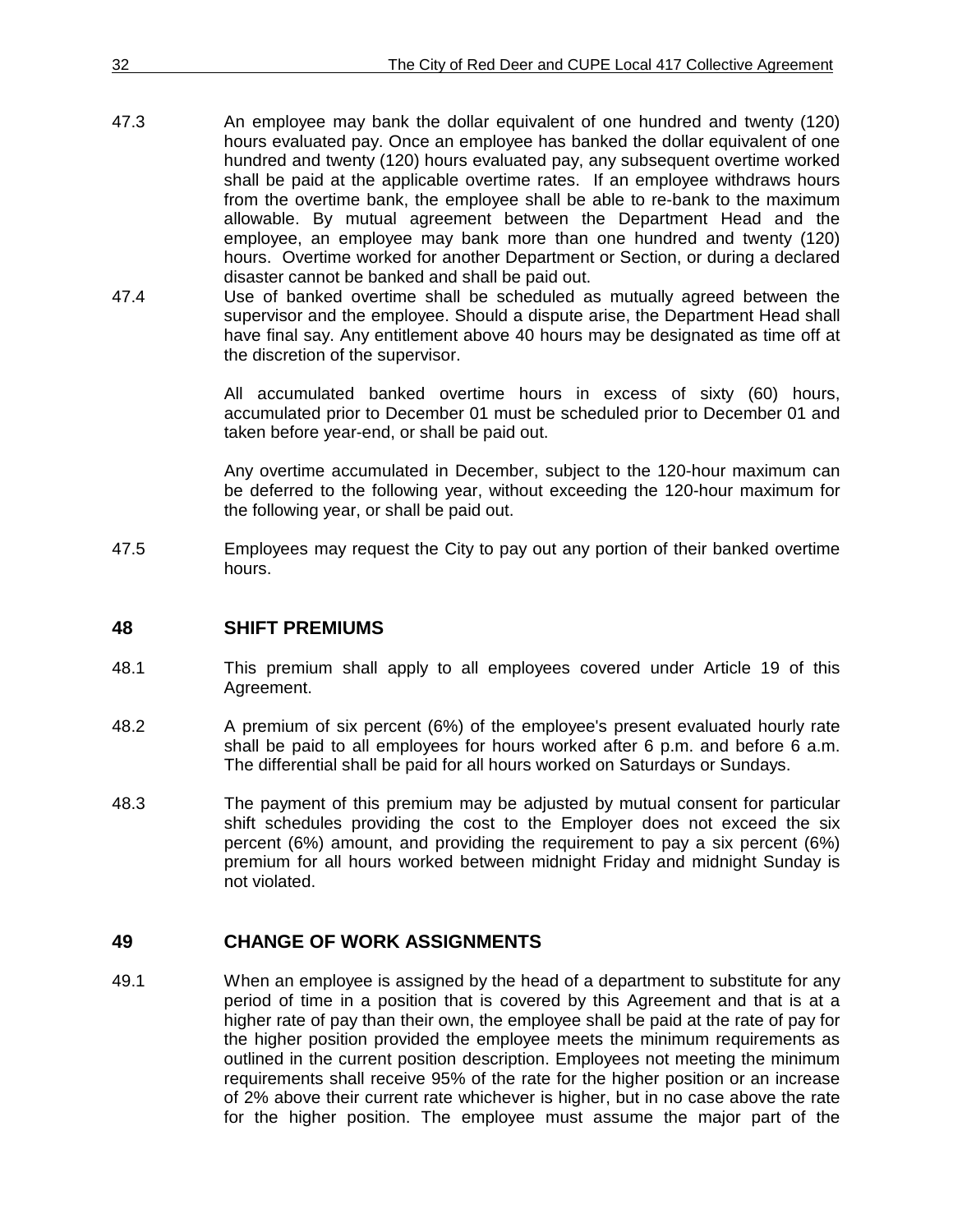responsibilities, functions, and duties of the senior position in order to qualify for senior work pay. Such assignment shall be rotated between qualified employees where practical. For pay purposes, employees' senior assigned to Equipment Operator classifications will be assumed to meet the minimum requirements for the position.

- 49.2 A permanent employee who is required to temporarily assume a position which carries with it a lesser rate of pay shall suffer no reduction in their regular rate of pay.
- 49.3 An employee can be assigned by the Head of a Department to perform some higher level responsibilities outside their normal job responsibilities. When the assignment is for more than one (1) day the employee will receive \$1.00 per hour more than they are currently being paid.
- 49.4 When an employee is assigned by the head of a department to substitute for any period of time in a position that is not covered by this Collective Agreement, the employee shall receive the lesser of a thirteen percent (13%) wage increase or the maximum for the position, but in no case will the employee receive less than they are currently being paid.
- 49.5 Senior work assignments of a seasonal nature shall be posted in accordance with Article 10.

#### **50 REPORTING PAY AND PROCEDURE**

- 50.1 Any non-permanent employee reporting for work and being sent home by the foreman or supervisor because of a lack of work as a result of circumstances beyond their control (e.g., inclement weather, mechanical problems, bomb threat) shall be entitled to one and one-half (1.5) hour's pay at the employee's current rate of pay.
- 50.2 If any employee works two (2) or more hours in any regular one-half (1/2) day before being sent home they shall be entitled to the full one-half (1/2) day at the appropriate rate.
- 50.3 No payment shall be made if an employee does not report to their foreman as ready for work.
- 50.4 Where non-permanent employees are sent home, those employees who have accumulated 4,160 hours shall be sent home last and returned to service first.

#### **51 STANDBY/ON-CALL**

51.1 **Standby** applies when employees are assigned to be available by telephone or electronic means for consultation and support, where the standby assignment does not restrict or limit the employee's activities while away from work. Employees need to be fit for duty however the consultation and support does not mean they will take action.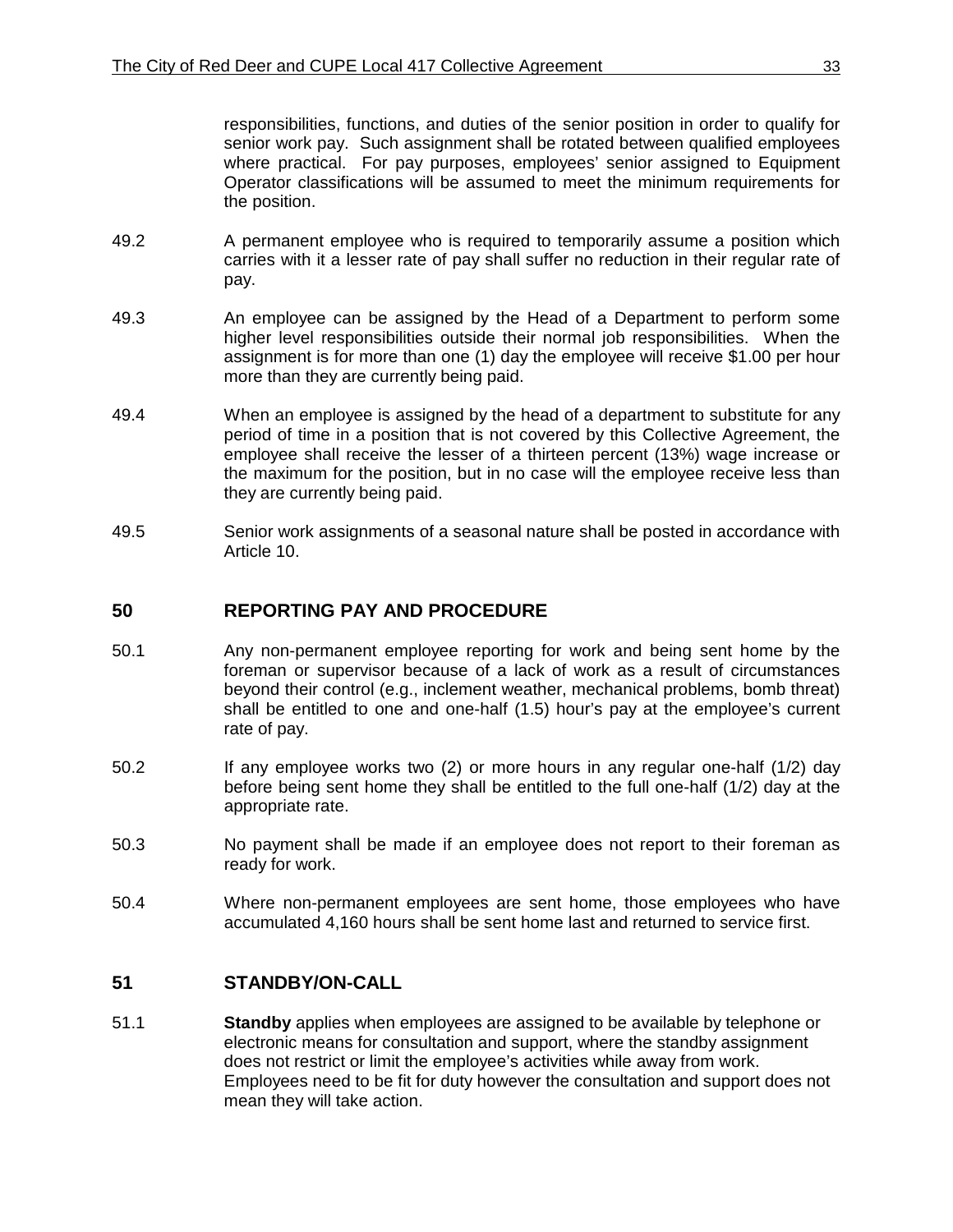**On-Call** applies when employees must be able to mobilize (in person or remotely) to take action on and resolve service requests. Employees assigned on-call must be fit for duty as they would for any other regularly scheduled shift, be available to attend at the worksite or service site and will have their activities while away from work restricted or limited.

Employees shall be paid for standby or on-call for each week from Thursday at the conclusion of regular hours to the following Thursday at the conclusion of regular hours.

Employees who are qualified to perform the duties required by standby or on-call may be required to take their turn at standby or on-call; however, any such employee may arrange for another qualified employee to substitute in their turn for standby or on-call.

#### **Standby**

51.2 Employees assigned to be on standby shall be paid one-hundred and forty (\$140) for each full week of duty (or twenty \$20 per day) of duty.

#### **On-Call**

- 51.3 Employees assigned to on-call duty shall be paid two hundred and eighty dollars (\$280) for each full week (or forty dollars {\$40} per day) of duty.
- 51.4 Should an employee on on-call duty be required to work after their regular scheduled hours they shall be paid in accordance with Articles 45, 46 and 47.
- 51.5 Should a holiday fall during an employee's period of on-call duty the employee shall be paid one-half (1/2) day's regular pay in addition to the on-call pay to which they are entitled.

#### **52 TOOL ALLOWANCE**

52.1 Thirty dollars (\$30) per month tool allowance for apprentice mechanics and journeyman mechanics shall be made by The City, and such employees shall maintain a tool kit to at least the minimum standards prescribed by the department which shall be subject to periodic inspection. In each calendar year, The City will reimburse, upon receipt, apprentice mechanics and journeyman mechanics up to \$200 towards the replacement or repair of consumable tools (as per consumable tool list). All metric tools required for 30 mm and over shall be provided by the Employer and shall remain the property of the City. The City will provide fire and theft insurance for the mechanic's tools under its umbrella insurance policy. The mechanics will be responsible for paying the deductible (\$500) for any claims.

# **53 SAFETY GLASSES**

53.1 Upon presentation of a receipt, The City of Red Deer will reimburse those City employees who are required by the City to wear prescription safety glasses for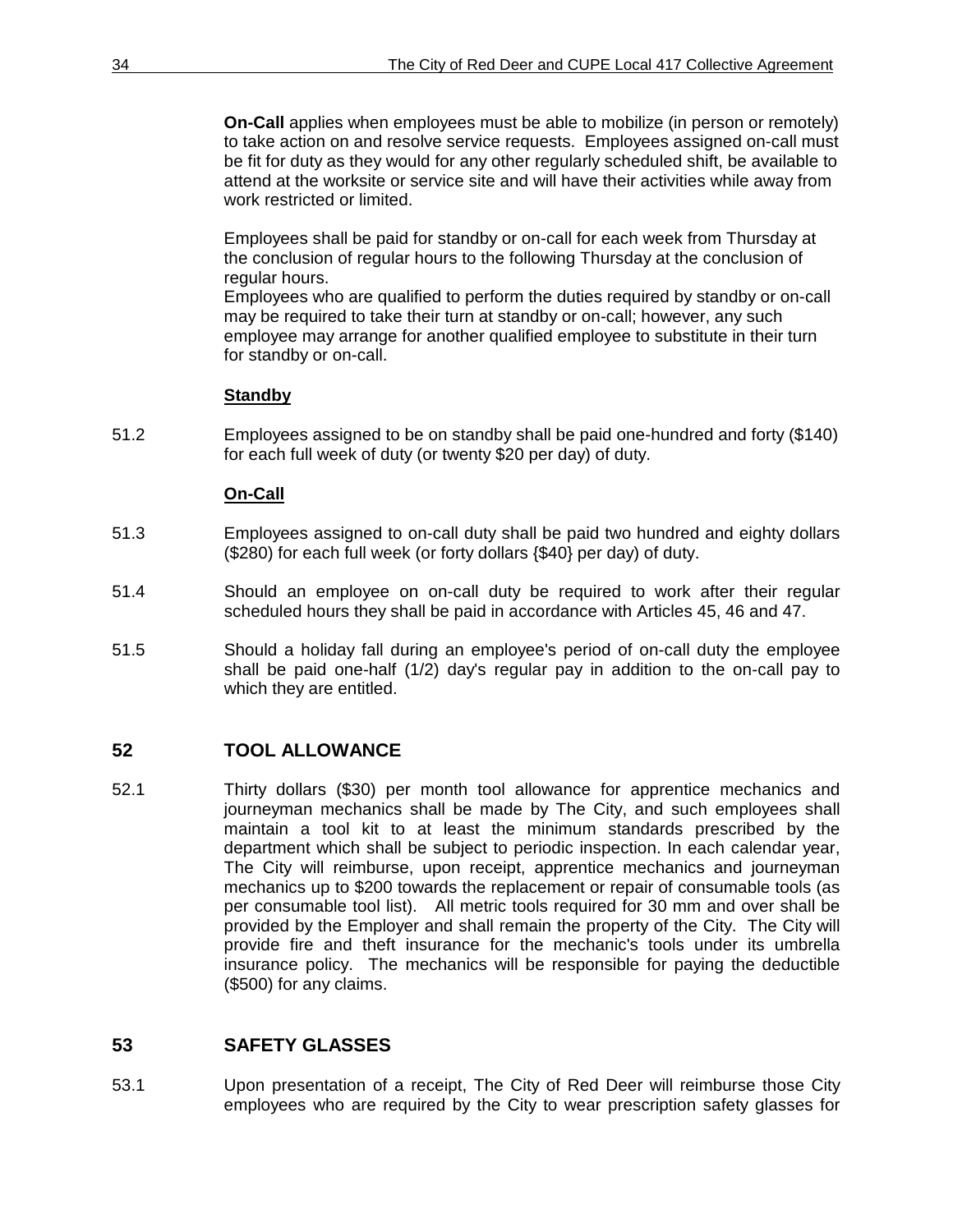the majority of each shift. All other employees will be provided with appropriate safety eye wear as required.

53.2 The reimbursement will be to a maximum of \$200 per two years.

#### **54 SAFETY FOOTWEAR ALLOWANCE**

54.1 Upon presentation of a receipt, The City of Red Deer will reimburse those employees who are required to wear safety footwear. The reimbursement towards the cost of CSA approved safety footwear will be \$125.00 once per year for non-permanent employees and \$175.00 maximum per year for permanent employees.

#### **55 APPRENTICES**

- 55.1 Apprentices shall be those employees employed under this classification and who are properly registered in the Provincial Apprenticeship Program.
- 55.2 Apprentices attending classes necessitated by the Apprenticeship Program shall receive a rate of pay equal to the difference between their regular net pay and any government allowance, exclusive of any government allowance for travelling expenses.
- 55.3 All deductions required by statute or by this Agreement will be made in the normal manner.
- 55.4 All Apprentices shall have their conditions of employment outlined in a letter of understanding between all parties prior to the Employee starting work.

#### **56 APPLICATION OF THE PAY SCALE**

- 56.1 Newly-hired employees or those promoted will be paid the probationary rate to commence on the date of assuming the duties of the position for the prescribed probationary or trial period, except as provided for in the agreements covering "red-circled" and "out-of-scope" employees or where other exceptions are specifically provided for.
- 56.2 The probationary or starting rate for a permanent position shall be ninety-five percent (95%) of the evaluated rate. Upon completion of the probationary period permanent employees will be paid at one hundered percent (100%) of the evaluated rate.
- 56.3 The probationary or starting rate for a non-permanent position shall be eighty-five (85%) of the evaluated rate. Upon completion of the probationary period nonpermanent employees will be paid at ninety percent (90%) of the evaluated rate. Non-permanent employees with greater than an accumulated 4,160 hours will be paid at one hundred percent (100%) of the evaluated rate. Employees approaching 4,160 hours will not be terminated for the sole purpose of avoiding the increase in rate.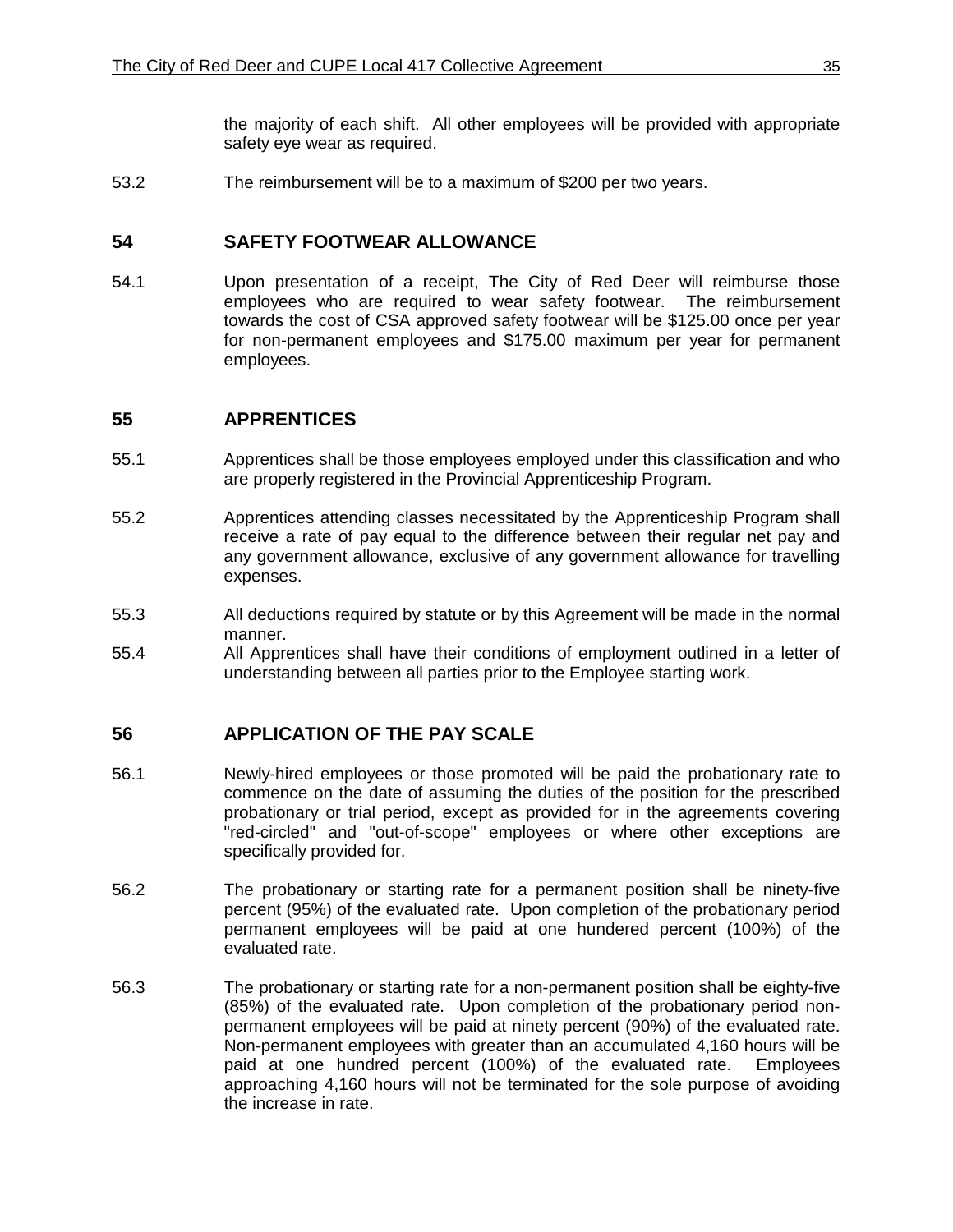56.4 In promotional cases when the employee's present rate of pay falls between the probationary rate and the evaluated rate of pay for the position, the employee will retain their present rate of pay during the trial period and then be moved to the evaluated rate for the position upon satisfactory completion of the trial period. Subject to non-permanent rate adjustment as per Article 56.3.

# **57 PAY DAYS**

57.1 All employees shall have their pay directly deposited to an account of the employee's choice in a bank or other financial institution every second Friday. It is understood that pay will be for all time indicated up to the previous Saturday. An employee's pay will be deposited no later than 12:01 p.m. on the Friday. The City will provide a minimum of one hour notice if there is a problem with the deposit so that the employee can make special arrangements. At The City's discretion cheques may be issued to employees.

# **58 CAR ALLOWANCE**

58.1 Any employee required to use their private vehicle on City business shall receive a mileage allowance in accordance with City policy.

# **59 DISCIPLINE AND DISMISSAL**

- 59.1 Whenever circumstances permit, the City shall schedule a disciplinary discussion with the employee giving reasonable advance notice. At such a discussion, an employee may be accompanied by shop steward or union exectutive member. If an employee chooses to be accompanied by a shop steward or union executive member but should one not be available the City shall not be prevented from meeting with the employee or taking action.
- 59.2 Whenever the City or its authorized supervisor deems it necessary to discipline an employee in a manner indicating that suspension or dismissal may follow any further infraction or may follow if such employee fails to bring their work up to a required standard by a given date, the supervisor shall, within ten (10) days thereafter, give written particulars of such discipline and the infraction and/or substandard performance to the employee involved with a copy to the Secretary of the Union. The employee's reply to such complaint will be included on or attached to the disciplinary report and become part of the record.
- 59.3 Adverse reports, letters of reprimand, disciplinary reports, including suspension, shall not be used against an employee at any time after twenty-four (24) months following the date of the report, letter, or suspension. Following the twenty-four (24) months such documentation shall be physically removed from employee's personnel files and destroyed.
- 59.4 The Employer may discipline or dismiss an employee for just cause.
- 59.5 Any employee wishing to appeal against their dismissal must do so in writing to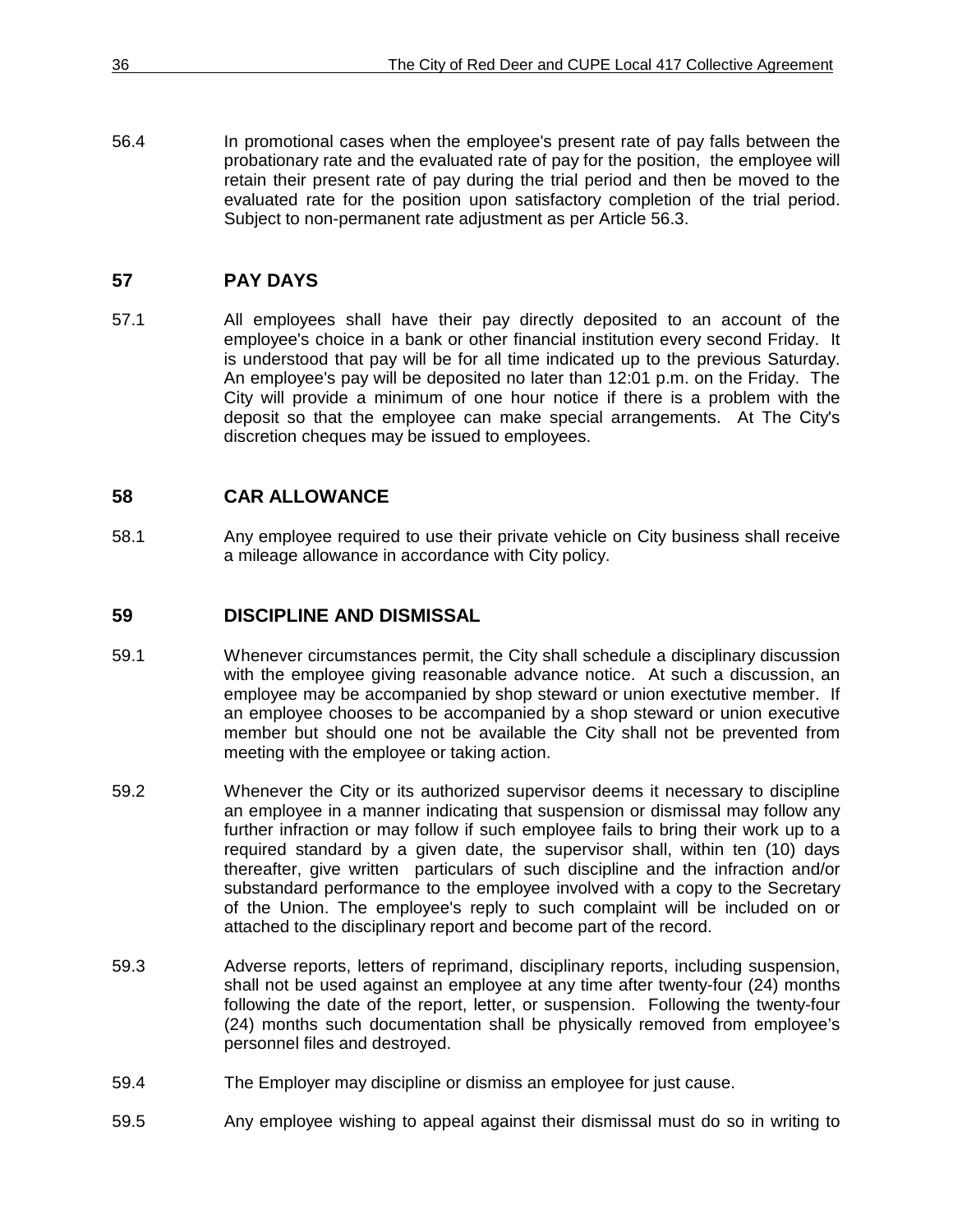the City Manager through the proper officials of the Union; such notice of appeal must be in the hands of the City Manager no later than thirty (30) days from the date of dismissal.

## **60 HEARING OF GRIEVANCES AND DISPUTES**

- 60.1 Any differences arising from the interpretation, application, operation or contravention of any of the terms of this Agreement shall be dealt with as outlined in the following paragraphs.
	- a) When a difference involves several employees or where the Union considers the difference is of general concern, the Union may submit a grievance at the level in the procedure considered appropriate for resolving the difference.
	- b) No grievance handling shall take place on City property or during working hours except where both parties and the immediate supervisor are represented. All employees shall give notice of their intended absence to their immediate supervisor prior to attending such meetings.
	- c) For the purposes of this article "immediate supervisor" shall mean the first level of supervision which is not a member of the bargaining unit.
	- d) The employee may request the assistance of a Union Officer or representative in preparing and/or presenting their grievance at all stages of the grievance procedure.
	- e) For the purpose of this clause the receipt of a pay stub or pay cheque which in the employee's view contains an error or omission shall be considered an incident.
	- f) The grievance shall be in written form and shall indicate the section of this Agreement which the union/grievor claims has been violated and the remedial action requested.
- 60.2 The employee concerned is allowed fifteen (15) working days from the date of the incident to contact their immediate supervisor, with or without a Shop Steward, with a request that the grievance be adjusted.
- 60.3 If the immediate supervisor is unable to adjust the grievance to the satisfaction of the grievor concerned within five (5) working days, the Union may within a further five (5) working days place the grievance before their department head for adjustment.
- 60.4 Where the department head is unable to adjust the grievance to the satisfaction of the Union/grievor within five (5) working days from the date of receiving the grievance, the Union shall, within a further five (5) working days, notify the Director in writing requesting that they adjust the grievance.
- 60.5 Where the Director is unable to adjust the grievance to the satisfaction of the Union/grievor within five (5) working days from the date of receiving the grievance, the Union shall, within a further five (5) working days, notify the City Manager in writing requesting that they adjust the grievance.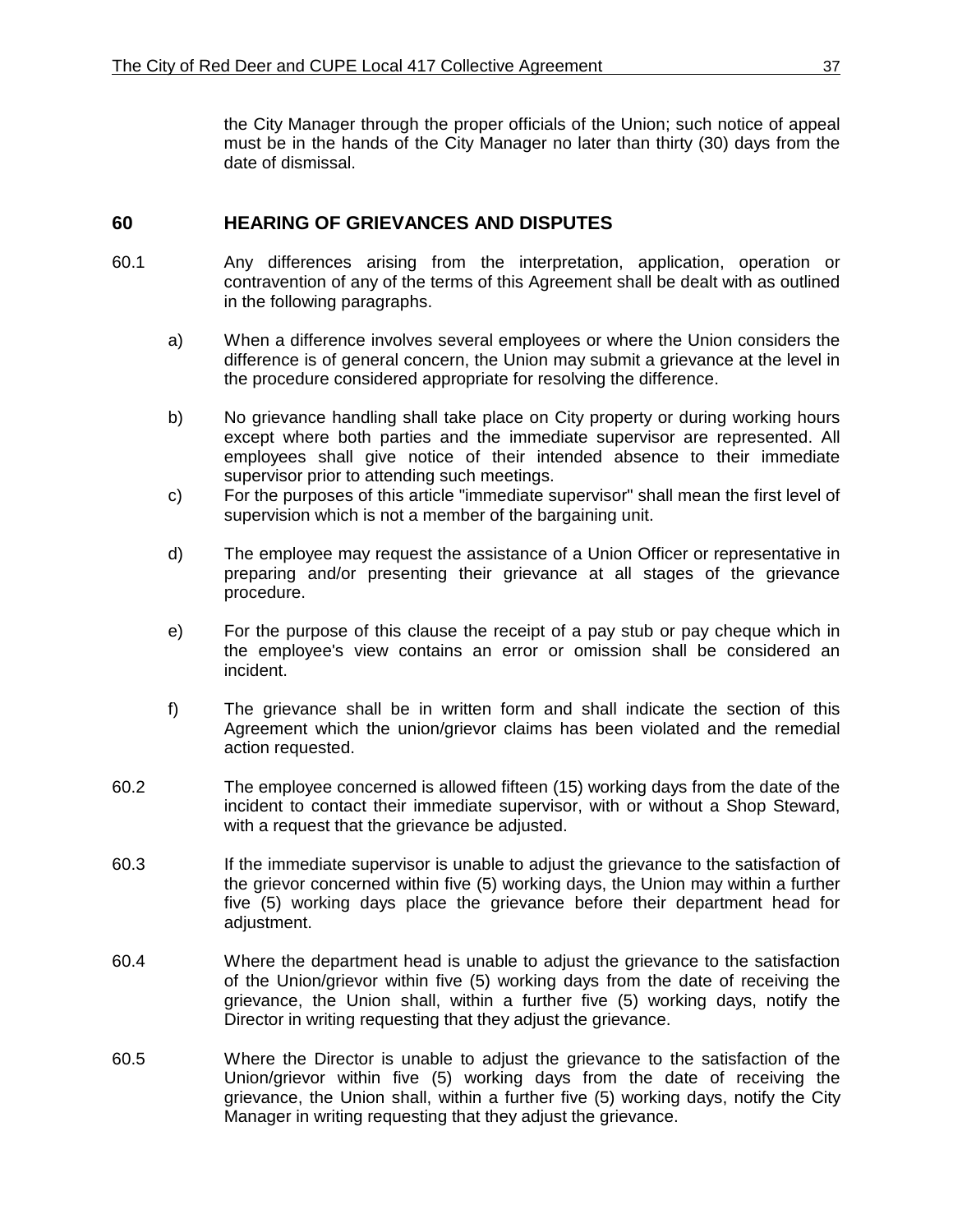- 60.6 If the City Manager is unable to adjust the grievance to the satisfaction of the Union/grievor within twenty (20) working days of receipt of the grievance, the Union may within a further twenty (20) working days, by written notice, indicate that they intend to place the grievance before an Arbitration Board. If the union fails to do so within twenty (20) working days, the grievance shall be deemed to be abandoned.
	- a) The written notice shall contain a statement of the grievance and the name of the Union appointee to the arbitration board.
	- b) The Employer shall, within five (5) working days of receipt of the notification, inform the Union of its appointee to the arbitration board.
	- c) The two (2) appointees so selected shall, within five (5) working days of the appointment of the Employer's representative, appoint a third person as chairperson.
	- d) Should the Employer fail to make an appointment within the five (5) day period the Union may request that the Minister of Manpower and Labour make the appointment of the Employer's representative.
	- e) Should the two (2) appointees fail to agree upon a chairperson within the five (5) day period, either appointee may request that the Minister of Manpower and Labour appoint a chairperson for the board.
	- f) The arbitration board shall hear and determine the difference in dispute and shall issue an award, in writing, not later than thirty (30) working days after the appointment of the chairperson provided, however, that with the consent of both parties such limitation of time may be extended.
	- g) The decision of the arbitration board is final and binding upon the parties and upon any employee affected thereby. The decision of a majority is the award of the arbitration board.
	- h) Where an arbitration board determines that an employee has been dismissed or otherwise disciplined by the Employer for cause and this Agreement does not contain a specific penalty for the infraction that is the subject matter of the arbitration, the arbitration board may substitute such other penalty for the dismissal or discipline as it deems just and reasonable in all the circumstances.
	- i) An employee who has been unjustly suspended or dismissed shall be immediately reinstated in their former position without loss of seniority. They shall be compensated for all time lost in an amount equal to their normal earnings during the pay period next preceding such dismissal or suspension, or by another arrangement as to compensation which is just and equitable in the opinion of the parties or in the opinion of a board of arbitration if the matter is referred to such a board.
- 60.7 No grievance shall be defeated or denied by any formal or technical objection provided that both parties have made every effort to follow the time limits set out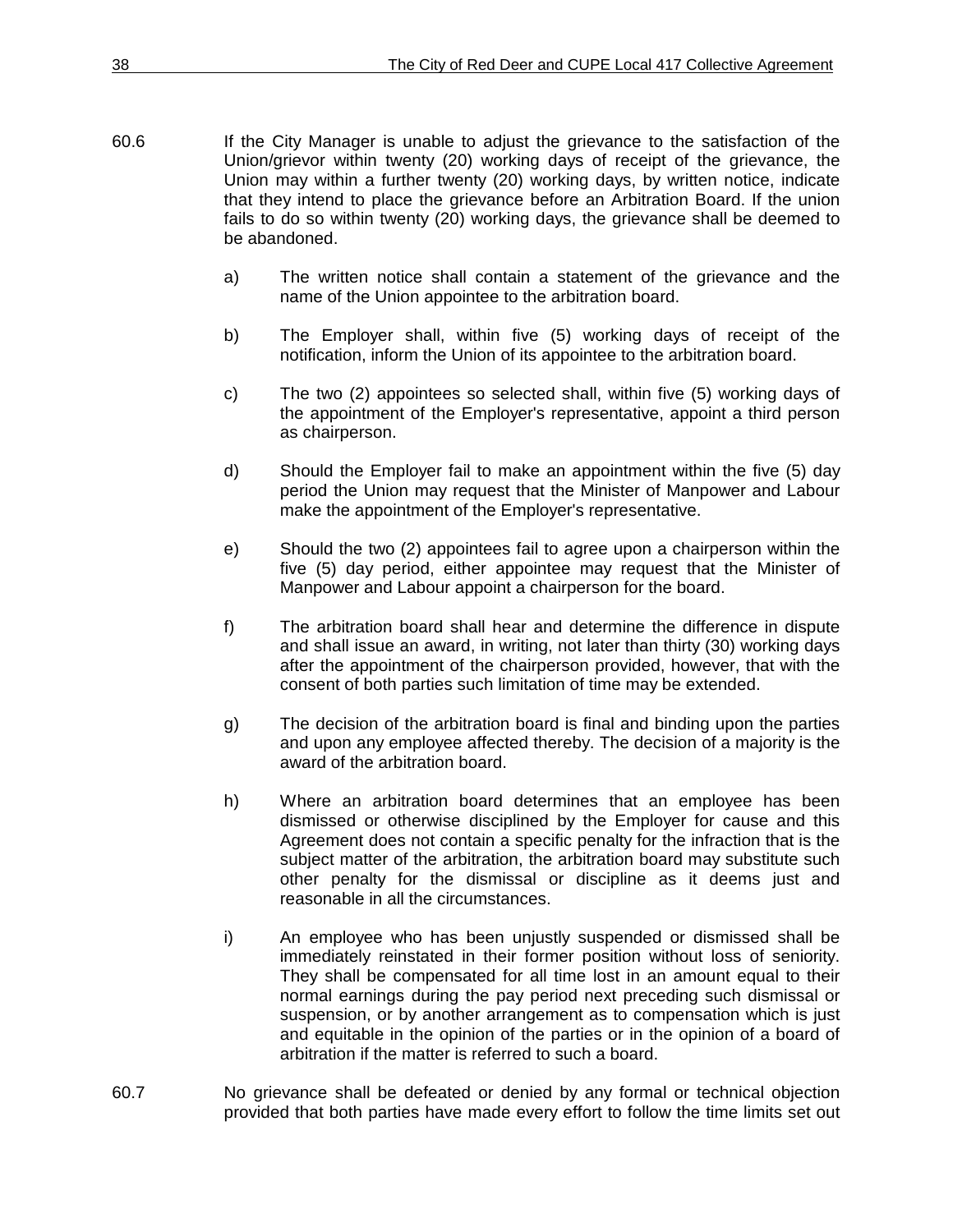in the grievance procedure. Time limits may be extended, in writing, upon mutual consent of both parties.

### **61 TECHNOLOGICAL CHANGES**

61.1 The City will assume its responsibilities with regard to employees who may be affected by new technology, including significant automation or mechanization. For this reason, the City agrees to set up training, retraining, or refresher programs for employees thus affected. The City shall give the Union prior notice of the implementation of significant new technology and discuss with the Union any action liable to cause staff problems. If an employee cannot perform the duties of the current position as a result of technological improvements and has to transfer to a lower-rated position and is able to do the work of the new position, that employee shall continue to receive the wage rate in place at the time of the transfer until such time as the lower rate reaches the red-circled rate.

#### **62 BULLETIN BOARDS**

62.1 The City will endeavour to provide bulletin board space for Union use at all work sites.

### **63 JOINT LABOUR MANAGEMENT AND UNION COMMITTEE**

63.1 A Joint Labour Management and Union Committee shall meet during the term of this Collective Agreement to discuss any areas of concern of either party.

#### **64 SPECIAL PROJECT PROGRAMS**

64.1 Special rates of pay, benefits and working conditions will be negotiated for special project programs in which the City may wish to take advantage of, for which provincial and federal subsidies are available.

# **65 ADDENDUM UPDATE**

65.1 Any addendum to the Collective Agreement that may currently be in effect will be corrected and updated as needed during the life of this agreement to conform to the current Collective Agreement.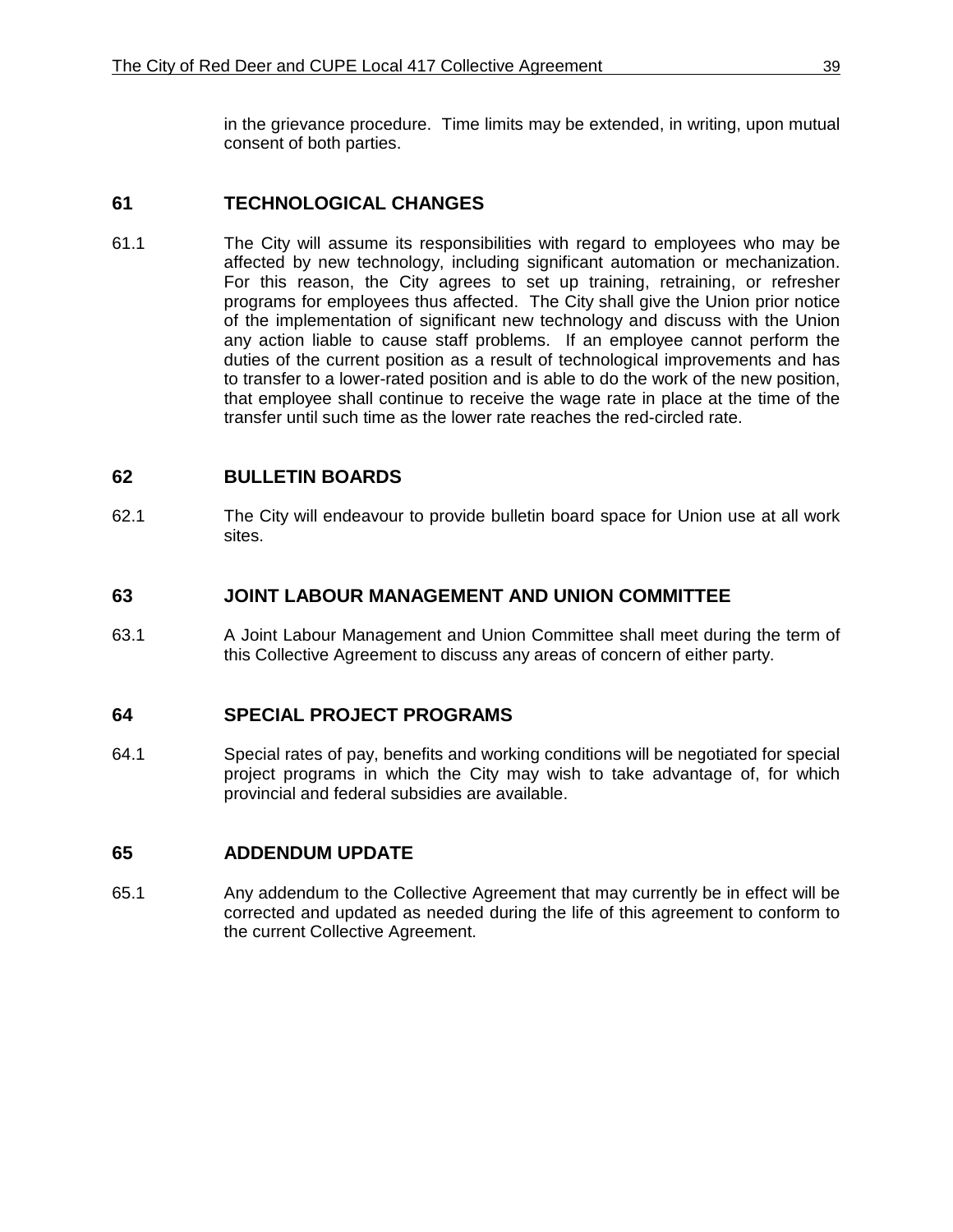# **66 COLLECTIVE AGREEMENT SIGNING PAGE**

IN WITNESS WHEREOF The City, by its officers, has hereunto affixed its corporate seal and the Union, by its proper officers, has hereunto affixed its seal and executed this Agreement.

| SIGNED AND EFFECTIVE this 27 <sup>th</sup> day of June<br>, 2019 |                |  |  |  |
|------------------------------------------------------------------|----------------|--|--|--|
| THE CITY OF RED DEER                                             | CUPE LOCAL 417 |  |  |  |
|                                                                  |                |  |  |  |
| Lesley Kendall                                                   |                |  |  |  |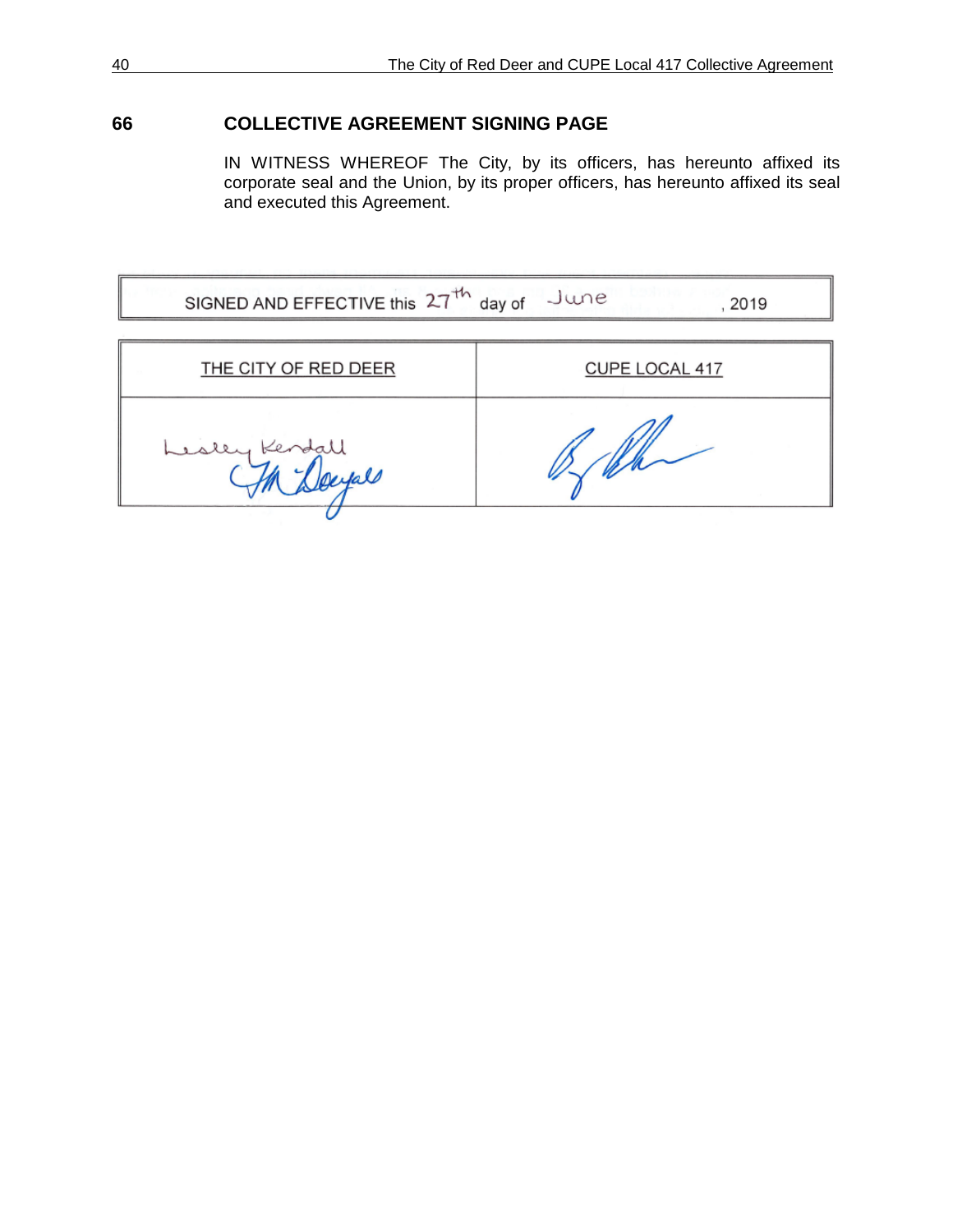# **ADDENDUM #1 EXISTING PRACTICE FOR 12-HOUR SHIFT WORKERS AT BOTH TREATMENT PLANTS**

- 1. The following applies to Water Treatment Plant Employees and Wastewater Treatment Plant Employees who are required to work shifts greater than 8 hours:
	- a) A shift differential of 6% shall be paid to all operations staff holding positions in the Water Treatment Plant and Wastewater Treatment Plant on January 1, 2008 for hours worked after 4:30 pm and before 8 am. All newly hired operations staff will eligible for shift differential per Article 48.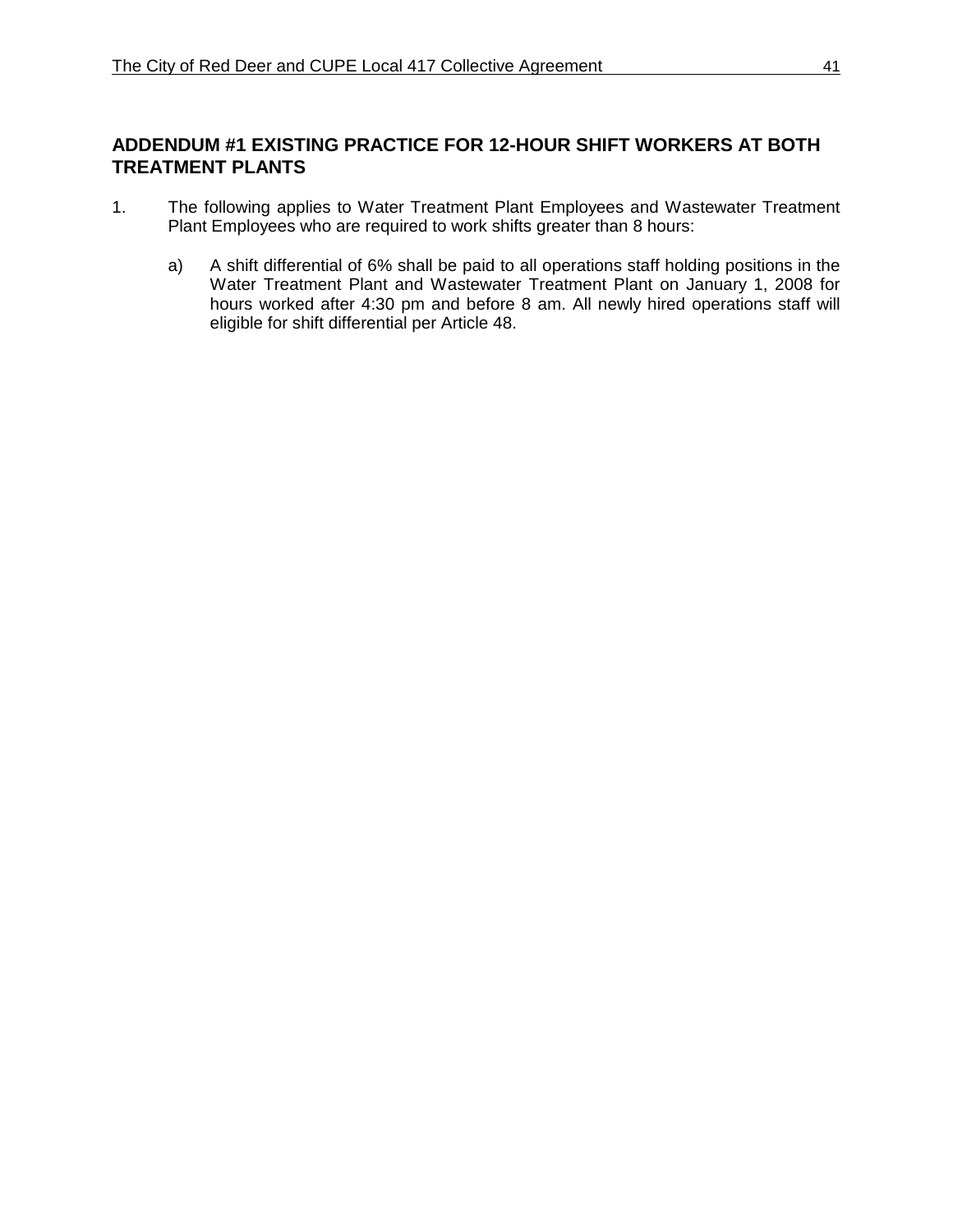# **ADDENDUM #2 ENVIRONMENTAL SERVICES CERTIFICATION REQUIREMENTS**

- 1. To comply with legislation in the Province of Alberta, The City of Red Deer is required to have appropriate certification levels to maintain its Approvals to Operate.
- 2. The City is committed to encouraging current employees within the Environmental Services Department to obtain Alberta Environment certification by funding appropriate courses.
- 3. Those employees within Environmental Services who acquire higher levels of Alberta Environment certification within their work area than the certification required for their position will be compensated with a 4% premium.
- 4. The City may under fill an Environmental Services job with a less than fully certified/experienced person. An under fill development ladder will provide the employee an opportunity to acquire necessary certification, competencies and experience and provide appropriate compensation:
	- a) When fully certified, the employee would receive 100% of the rate
	- b) When certified at one level less than required and fully meet the experience requirement for the job, the employee would receive 96% of the rate
	- c) When certified at two levels less than required and fully meet the experience requirement for the job, the employee would receive 92% of the rate
	- d) When not certified and does not fully meet the experience requirement for the job, the employee would receive 88% of the rate
- 5. The above shall be subject to all appropriate overtime and shift premiums.
- 6. This program shall be consistently and uniformly applied within the department to jobs requiring certification.
- 7. Conditional offer letters shall outline the expectations and the reasonable timelines for the completion of the required certification.
- 8. All employees shall have equal opportunity to take the required courses.
- 9. If unsuccessful in progressing and/or developing the necessary certification or competencies, an under filled employee will be removed from the job and options for alternative employment with The City may be considered.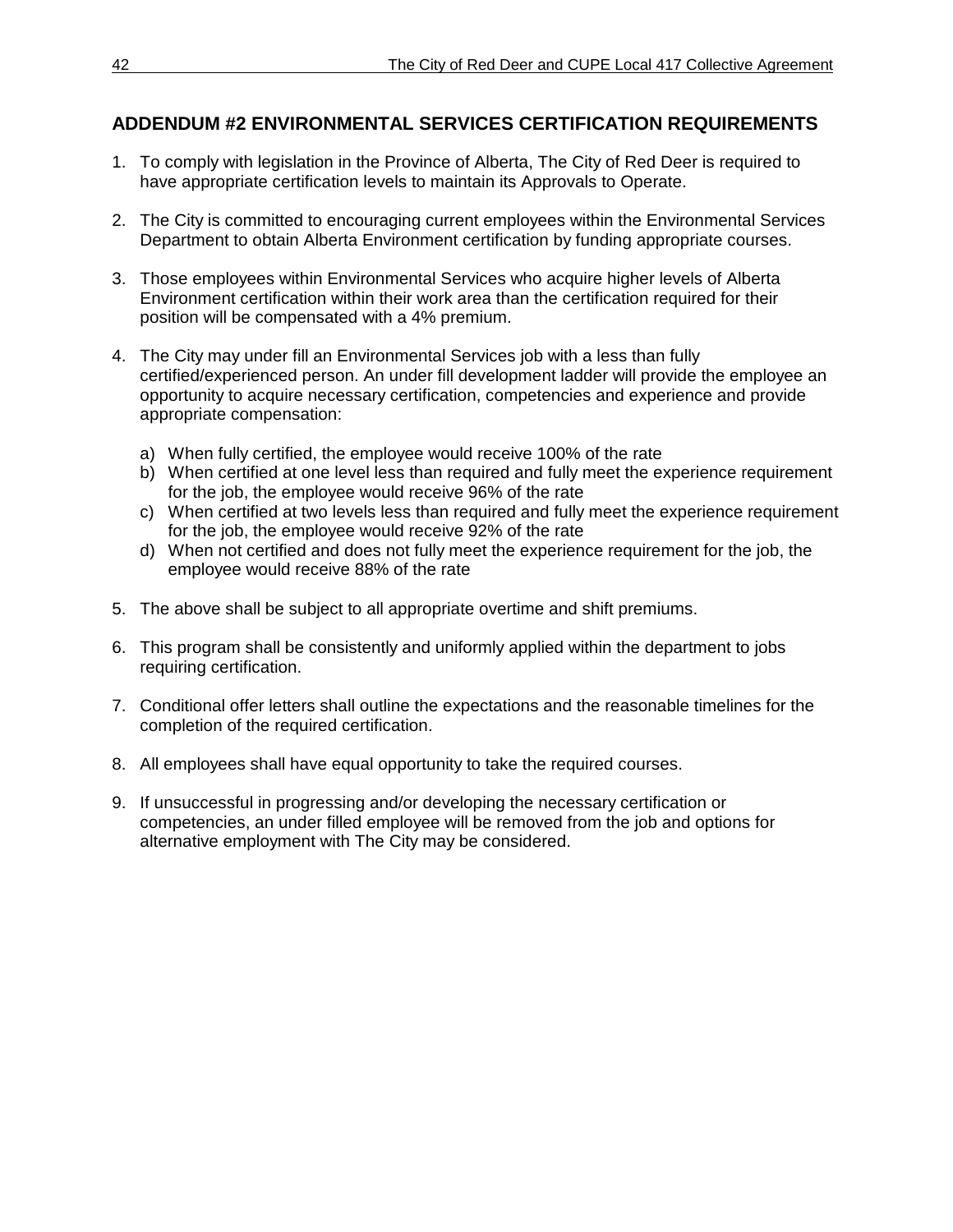# **ADDENDUM #3 POSITION EVALUATION**

The undersigned representatives of the above-mentioned parties agree to the principles outlined below as developed by the Joint Evaluation Committee for the Position Evaluation Program.

#### A. PURPOSE

The Position Evaluation Program is specifically designed to establish and maintain the internal relativity of all positions within the jurisdiction of the CUPE bargaining unit. It also provides a basis for the establishment of wages.

#### B. POLICY

All currently-occupied positions will be evaluated through the maintenance program. The following procedures shall be followed:

- a) New or amended position descriptions will be prepared whenever the position is changed due to organizational changes or the addition or deletion of responsibilities.
- b) The position descriptions will be reviewed for accuracy prior to refilling after a termination or other reason for becoming vacant.
- c) Where an Employee is required to be accountable for responsibilities not included in their current position description, the Employee shall identify those responsibilities in writing to their direct supervisor, with copies to the Union and to their respective Human Resources Consultant. Submitted requests for review shall be completed within a timely manner but shall not exceed six (6) months from the date of submission by the Employee. When changes to the position description are evident as a result of (a), (b), above, the procedure will be as prescribed under Section E, 'Describing and Rating Procedure.'
- d) The Union may submit a position evaluation dispute to grievance in accordance with Article 60. 'Hearing of Grievances and Disputes' of the Collective Agreement, except that such grievance shall be submitted specifically to the Human Resources as the first level.
- e) Where, as a result of a new or revised position description, the wage rate for the position is less than that presently being received by the incumbent, the incumbent will be 'red circled.'
- f) i) An incumbent shall automatically receive any increase in wage as a result of an upward rating due to a position description revision.
	- ii) When a position is to be changed due to the addition of duties requiring additional training and updating existing similar skills, the incumbent in the position shall receive the necessary training at no cost.
	- iii) Upon completion of such training and assuming of related duties the incumbent shall be placed upon trial for a period of three (3) months. In the event of unsatisfactory performance the incumbent shall revert to a lower position by exercising seniority rights.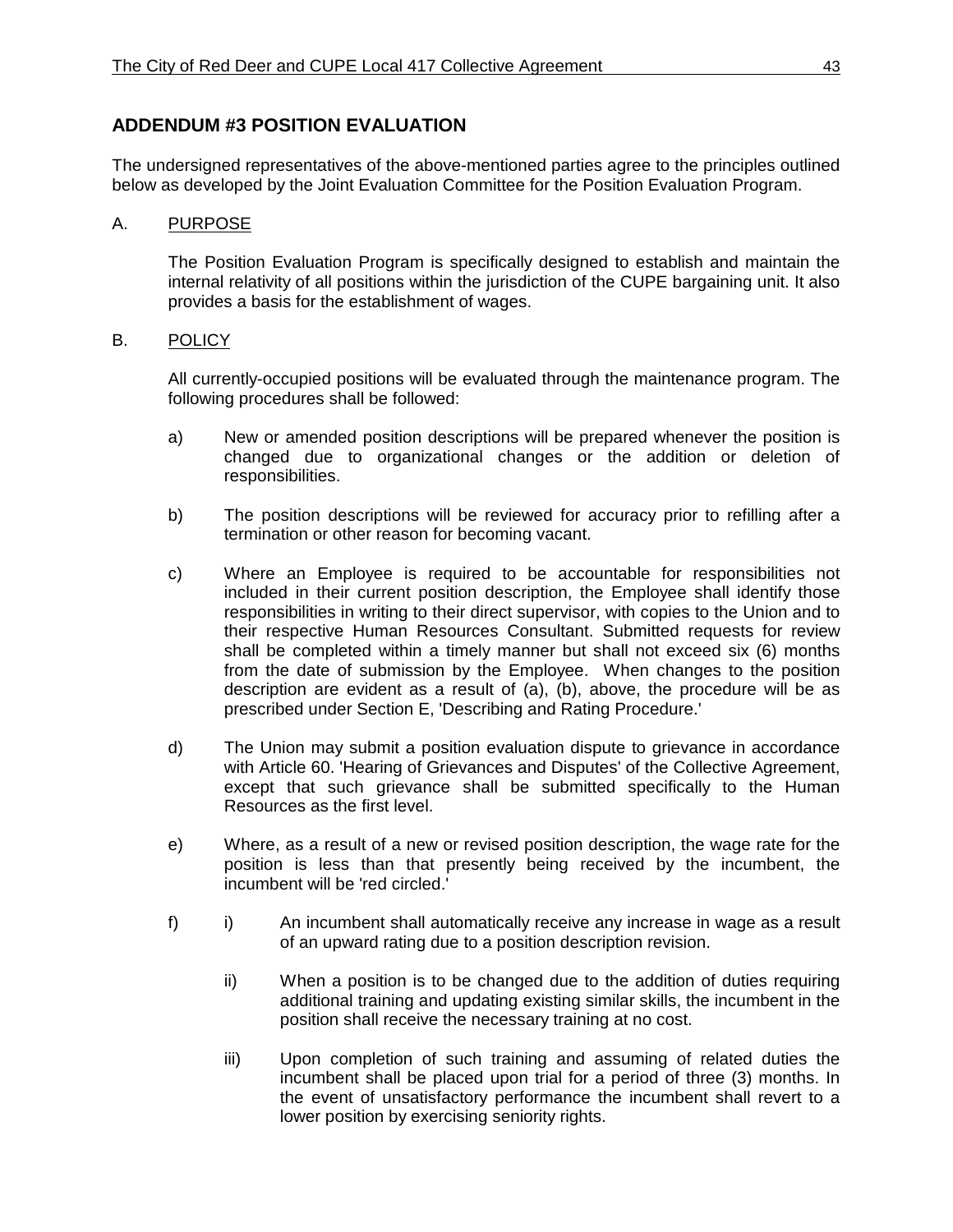- iv) For the trial period only, the incumbent shall receive the higher of the trial or probationary rate for the new position or the rate for their original position, and then automatically the rate for the job.
- g) All new positions shall be filled in a manner consistent with the Collective Agreement.
- h) In the event an out-of-schedule rate for a position is introduced which applies to all incumbents in that position, the City shall notify Local 417 and such out-of-schedule rate shall continue in effect until the employer decides that the conditions which gave rise to it no longer exist. At that time the rate for the position shall be the evaluated rate, but any employee who was being paid the out-of-schedule rate shall continue to be paid the equivalent of the out-ofschedule rate, while working in the position, for a period of nine (9) months following the employer's termination of the out-of-schedule rate. All employees to whom this clause is applicable shall be notified accordingly, including new employees hired during the nine (9) month period, of the evaluated rate for the job classification.

All incumbents to said positions and/or the position supervisor shall have the right of appeal against the position description or position rating as described herein.

#### C. DEFINITIONS

The following definitions are to apply to the terms used herein and throughout the Position Evaluation Program.

- a) Benchmark or Key Positions are a selection of representative positions. These are used as a basis for comparison and guides for maintaining relativity of rating under the Rating Manual.
- b) Collective Agreement is the Collective Agreement currently in effect between The City of Red Deer and Local 417 of The Canadian Union of Public Employees.
- c) Employee is an employee of The City of Red Deer in the bargaining unit for which Local 417 is the recognized bargaining agent as defined in the Collective Agreement.
- d) Eactors are the key elements that are present in the positions being evaluated and for which an evaluation rating system has been developed.
- e) Factor Degrees or Levels are the established measurement levels that have been assigned within each factor to indicate the extent to which the factor applies to the position being evaluated.
- f) Incumbent is an employee who has been appointed or promoted to a position. An employee is an incumbent in one position only.
- g) Position Analysis is the process of determining and recording the tasks and duties comprising a position and the required knowledge, responsibility, effort, and the working conditions involved in the performance of that position through the use of questionnaires, observation, and study.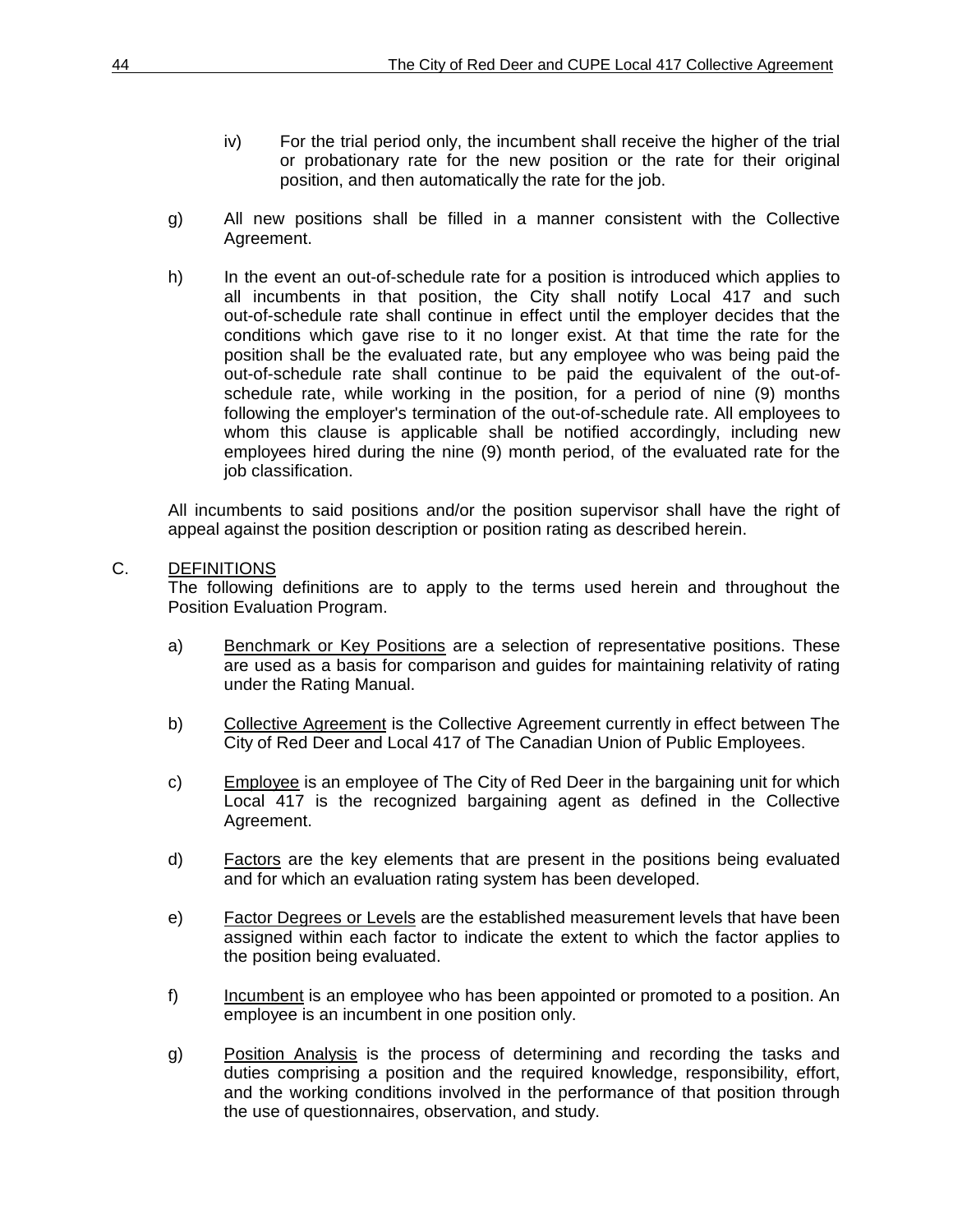- h) Position Description is the official record of the principal tasks and duties of a position as approved by the employer.
- i) Position Evaluation is the process of studying and analyzing a position to obtain detailed information about the content of the position and the rating of the position by use of the Rating Manual to determine the relationship of the position to other positions covered by this Position Evaluation Program.
- j) Position Rating is the selected degree levels, points, reasons for the rating, and the total points established for a job in accordance with the Rating Manual.
- k) Position Evaluation Committee is a committee with equal representation from the Union and the Employer, which will make decisions on matters pertaining to the Position Evaluation Program which are referred to it by the Employer or the Union or by both parties. When the committee is unable to reach a decision, the matter will follow the normal grievance procedure.
- I) Out-of-Schedule Rate is a wage rate paid to an employee, for a specific purpose and for a specified period of time, that is in excess of the maximum rate that is determined for the position in accordance with the Position Evaluation Program.
- m) Points is the numerical expression for measurement of each degree within each factor.
- n) Rating Manual contains the basic guides for analyzing and evaluating the content of a position from the description.
- o) Red Circled is the term used to describe a situation where the incumbent of a position is currently being paid at a wage in excess of that assigned to the position.
- p) Total Points is the sum of all points allotted to each position for all factors as determined in accordance with the Rating Manual.

#### D. GENERAL GUIDELINES

In the application of the Rating Manual the following general rules shall apply:

- a) It is the content of the position that is being analyzed, not the individual in the position.
- b) Positions are to be evaluated without regard to existing wage rates.
- c) Positions are to be placed in the appropriate level in each factor by considering the specific requirements of each position, the factor definition, and the description of each factor level.
- d) Workload is not a consideration when evaluating a position.
- e) No interpolation of factor degrees is to be made in the use of this program (i.e. no insertion of a factor rating that falls between the established degrees of the factor).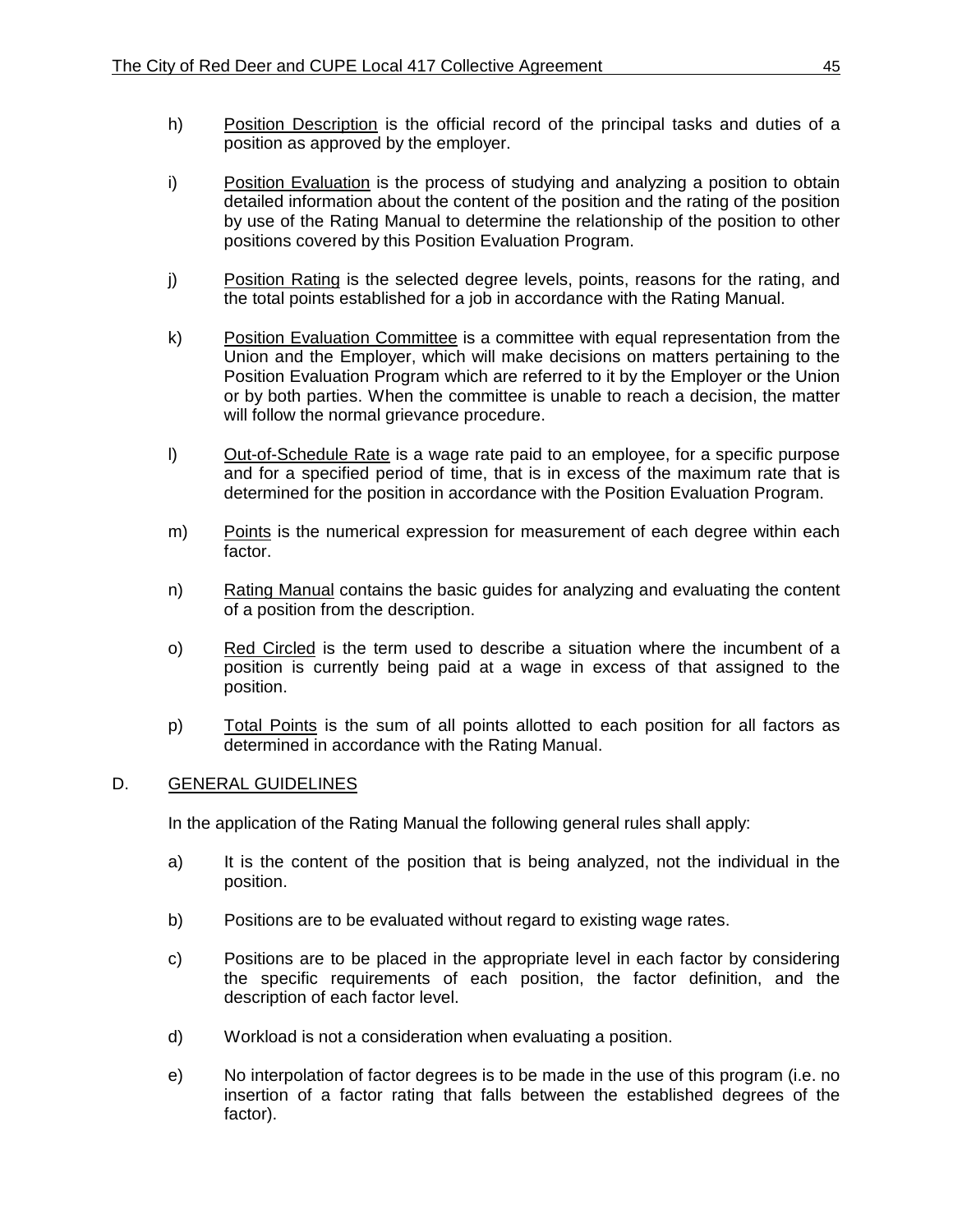f) The position description and rating of each position shall be relative to, consistent with, and in conformance to the position description and rating of the benchmark position and all other positions in the bargaining unit.

#### E. DESCRIBING AND RATING PROCEDURE

The following procedure shall be followed:

- a) The City shall prepare a proposed position description in accordance with the requirements of the Position Evaluation Program and its manual.
- b) If the position has an incumbent, the proposed position description shall be forwarded to said incumbent and incumbent's supervisor for comment and/or approval.
- c) The reviewed proposed position description shall then be forwarded to the Human Resources Manager who will:
	- i) If the incumbent and supervisor agree on the contents of the position description, forward the description to the Position Evaluation Committee or
	- ii) If there is some disagreement on the contents of the position description, work with the incumbent and the supervisor until agreement is reached and then forward to the Position Evaluation Committee or
	- iii) If agreement cannot be reached between the incumbent and the supervisor, present the case to the City Manager for a decision on the description's contents and then forward to the Position Evaluation Committee.
- d) The Position Evaluation Committee shall jointly rate the position.
- e) The position rating shall then be signed by the Position Evaluation Committee as the official position rating with a copy forwarded to the Union and the Employer.
- f) In the event that the Position Evaluation Committee is unable to agree upon a rating, the City may install the proposed description and its proposed rating and shall formally advise the Union, who may within thirty (30) days of receipt of the unilateral installation decision lodge a grievance as provided for in the Collective Agreement, except that such grievance shall be submitted specifically to the Human Resources Department as the first level.
- g) If the incumbent of the position or the supervisor of the position does not agree with the rating, an appeal may be filed with the Position Evaluation Committee. The appeal shall be filed in writing on the official appeal form and shall state the reason for the appeal and provide facts and details to substantiate the appeal. Nothing contained herein shall inhibit the right of an incumbent to grieve against the position description.
- h) The Position Evaluation Committee's decision on the appeal shall be final and binding upon the parties and the employees affected.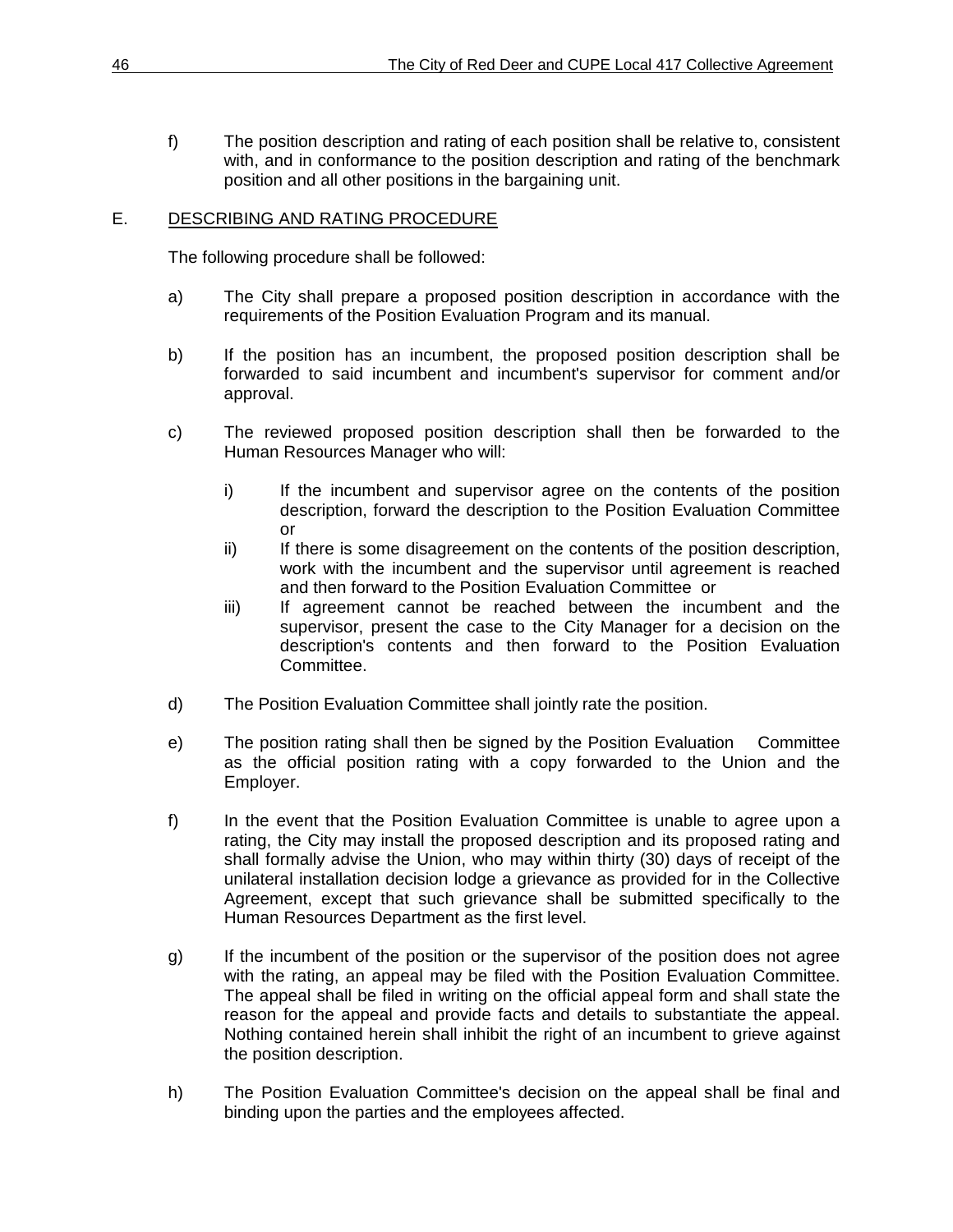# **ADDENDUM #4 POSITION EVALUATION (Application)**

The undersigned representatives of the above-mentioned parties agree to the maintenance of the Position Evaluation Program as developed by the Joint Evaluation Committee subject to the conditions outlined below.

- 1. The parties have agreed upon a Position Evaluation Manual. This Manual is established as an aid to the parties to establish and maintain the Position Evaluation Program, specifically for the purpose of providing and maintaining the basis of an equitable wage structure and providing the method by which position descriptions and position ratings shall be maintained to meet new and changing conditions and work requirements.
- 2. The parties have agreed upon the descriptions and ratings of certain positions, referred to as 'benchmark positions,' which are a representative selection of positions chosen from the bargaining unit and are used as the basis for comparison and guidance in applying the position evaluation process to all positions performed by employees coming within the Local 417 bargaining unit.
- 3. The parties agree that this addendum (Position Evaluation Application) applies to all jobs performed by employees coming within the Local 417 bargaining unit, and further agree that no basis shall exist for an incumbent employee in Local 417 bargaining unit to claim that a wage rate inequity exists, except as provided for herein as Item 8.
- 4. Wage levels established for each position, as set out in the appended salary schedule, shall apply to an incumbent employee during such time as the employee is assigned to perform the duties of the position, except in the case where an employee is subject to the provisions set out in the case of 'red circling.'
- 5. a) Each employee who has been 'red circled' shall continue to receive the 'red-circled' rate until:
	- i) The employee successfully obtains a position where the position rate is close to or at, but does not exceed, the employee's 'red- circled' rate.
	- ii) The annual wage adjustments for the position equals or exceeds the employee's 'red- circled' rate.
	- b) In order to facilitate the upgrading of 'red-circled' employees to positions more in line but not exceeding their 'red-circled' rate, the provisions of Article 10.3 shall be waived only in the following manner:

"The ranking provision defined in Article 10.3 shall prevail for all employees seeking promotion except that 'red-circled' employees shall be entitled to apply for any job offering a wage close to but not exceeding their 'red-circled' rate, regardless of what department the vacancy occurs in and, further, shall be entitled to have their City-wide seniority applied as priority ranking.

Any such 'red-circled' applicant shall have their application considered based solely upon ability to assimilate the knowledge necessary to successfully complete the training, retraining, or development provided, and/or their City-wide seniority."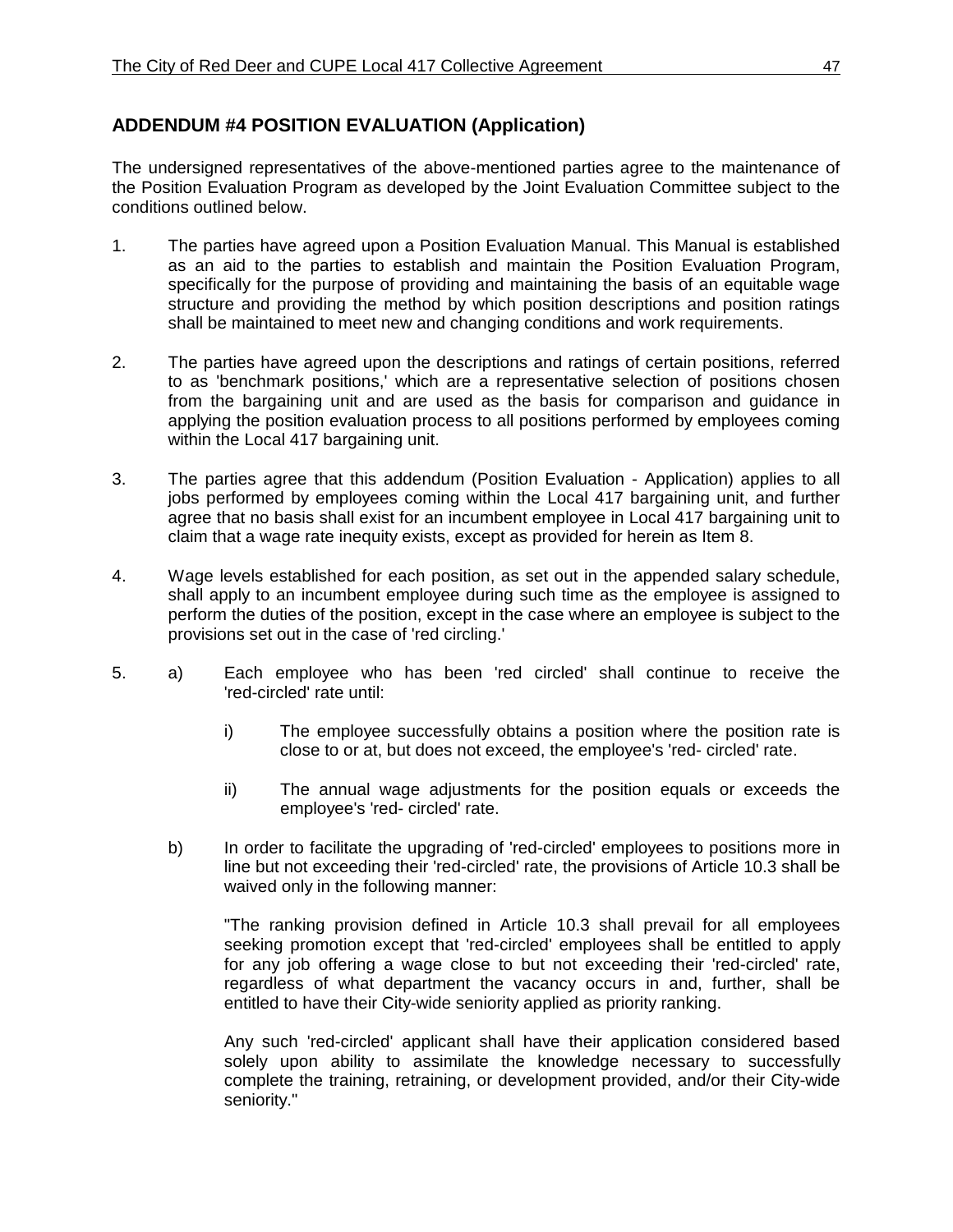- c) In the upgrading process of 'red-circled' employees only permanent employees may compete for permanent vacancies and only non-permanent employees may compete for temporary vacancies.
- d) When a 'red-circled' employee has successfully obtained a position with a higher rate of pay, the City will provide, at no cost to the 'red-circled' employee, up to three (3) months of off-site training and/or six (6) months of on-the-job training to enable the 'red-circled' employee to satisfactorily perform the duties of the higher position. The trial period for this employee will commence upon the completion of the off-site or on-the-job training period.
- e) The Human Resources Department shall be responsible to facilitate, to the extent possible, the elimination of the 'red circling' of employees by:
	- i) Ensuring that 'red-circled' employees are aware of appropriate opportunities for upgrading.
	- ii) Ensuring that 'red-circled' employees are given fair consideration in the competition process and that the conditions provided in this addendum are adhered to.
	- iii) Ensuring that any necessary training and/or development that is identified as being required by the 'red-circled' employee to upgrade the employee for the position is provided.

No appointments will be made without the concurrence of the Human Resources Department.

- f) The Union shall have made available to it a complete listing of all 'red-circled' employees, their City service-wide seniority, section and subsection seniority, their 'red-circled' position, and their age.
- 6. The Employer shall continue to supply Local 417 with a list of all employees. Such list shall contain the following information:
	- a) Name of employee and department.
	- b) Position title.
	- c) Position rating and wage level resulting from position evaluation.
	- d) Employee's existing wage rate.
- 7. The Local 417 members on the Position Evaluation Committee will be allowed leave of absence with pay from time to time to carry out evaluation business and will retain all their rights as contained in the Collective Agreement.
- 8. a) Within sixty (60) days of receipt of the position description and position rating following the maintenance of the Position Evaluation Program, employees who disagree with the description or rating that has been established for their position, or Department Heads who disagree with a description or rating that has been established for a position within their department, may lodge an appeal with the Position Evaluation Committee requesting a review of the description and/or rating of the job. The appeal shall be in writing and must state the reason or reasons why the incumbent or Department Head disagrees with the position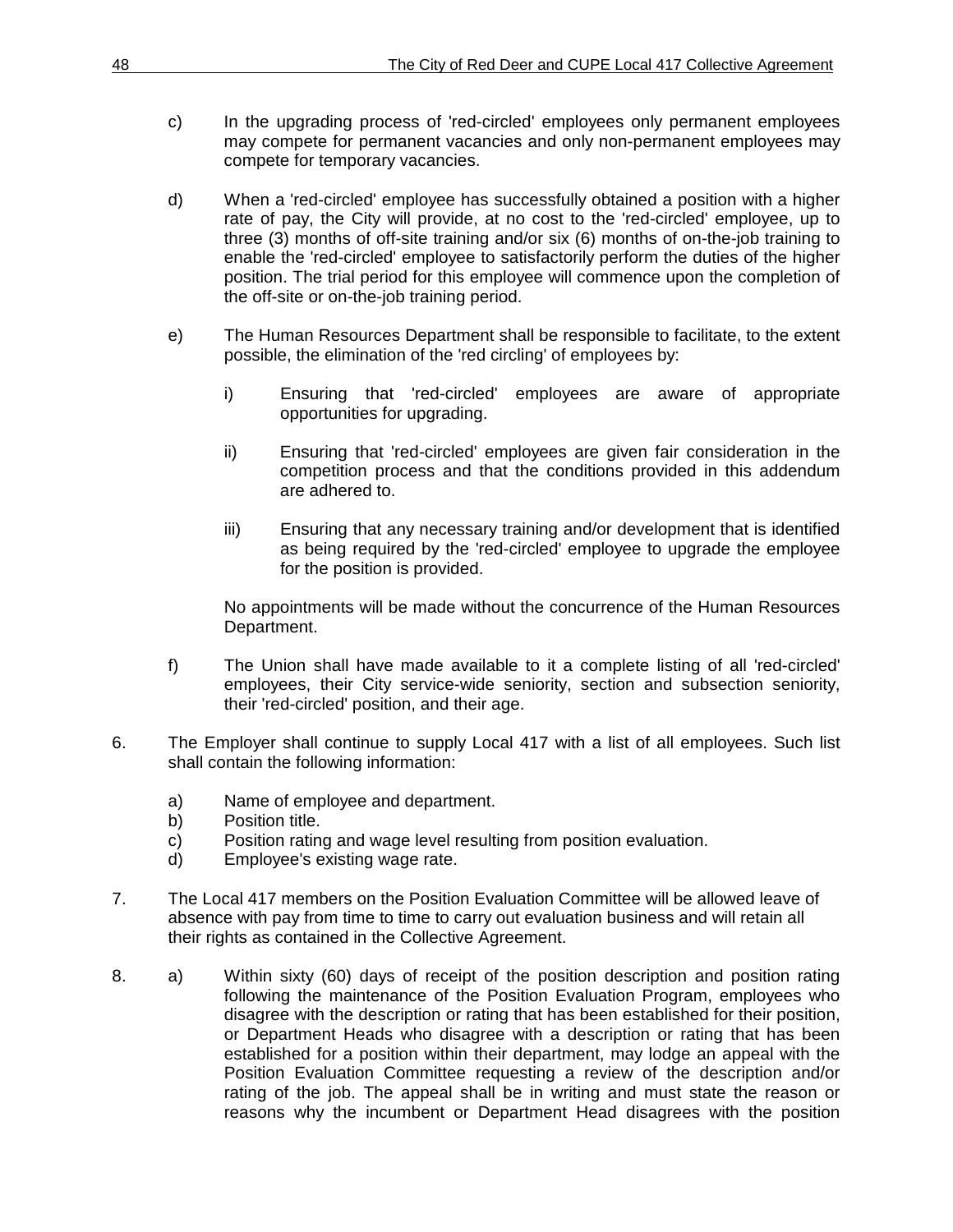description and/or rating of the position.

- b) Each appeal shall be submitted in writing on an official appeal form agreed to by the Position Evaluation Committee, and the appeal reply shall be made in writing on an official appeal decision form agreed to by the Position Evaluation Committee.
- c) The appeal decision and reason for such decision of the Position Evaluation Committee shall be communicated in writing to both the incumbent and Department Head concerned.
- d) The appeal decision of the Position Evaluation Committee shall be considered final and binding upon the parties and the employee concerned.
- e) Should the Position Evaluation Committee not be able to reach a decision on the appeal, the matter shall be referred to the principals involved (the Employer and the Union) by the Position Evaluation Committee for resolution. Either principal may submit the matter to grievance and, if necessary, arbitration for a decision in accordance with the applicable grievance provisions contained in the Collective Agreement.
- 9. For calculating the correct rate of pay effective January 1, 2018, the following shall be deemed to be the evaluated base rate and cost per point.
	- a) Office Workers' Position Evaluation Program Rating

Rate of \$24.60 per hour for 224 points with 1 point above or below being worth 5.14 cents.

b) Non Office Workers' Position Evaluation Program Rating

Rate of \$22.98 per hour for 170 points with 1 point above or below being worth 3.07 cents.

- 10. For calculating the correct rate of pay effective January 1, 2019, the following shall be deemed to be the evaluated base rate and cost per point.
	- a) Office Workers' Position Evaluation Program Rating

Rate of \$24.85 per hour for 224 points with 1 point above or below being worth 5.19 cents.

b) Non Office Workers' Position Evaluation Program Rating

Rate of \$23.21 per hour for 170 points with 1 point above or below being worth 3.10 cents.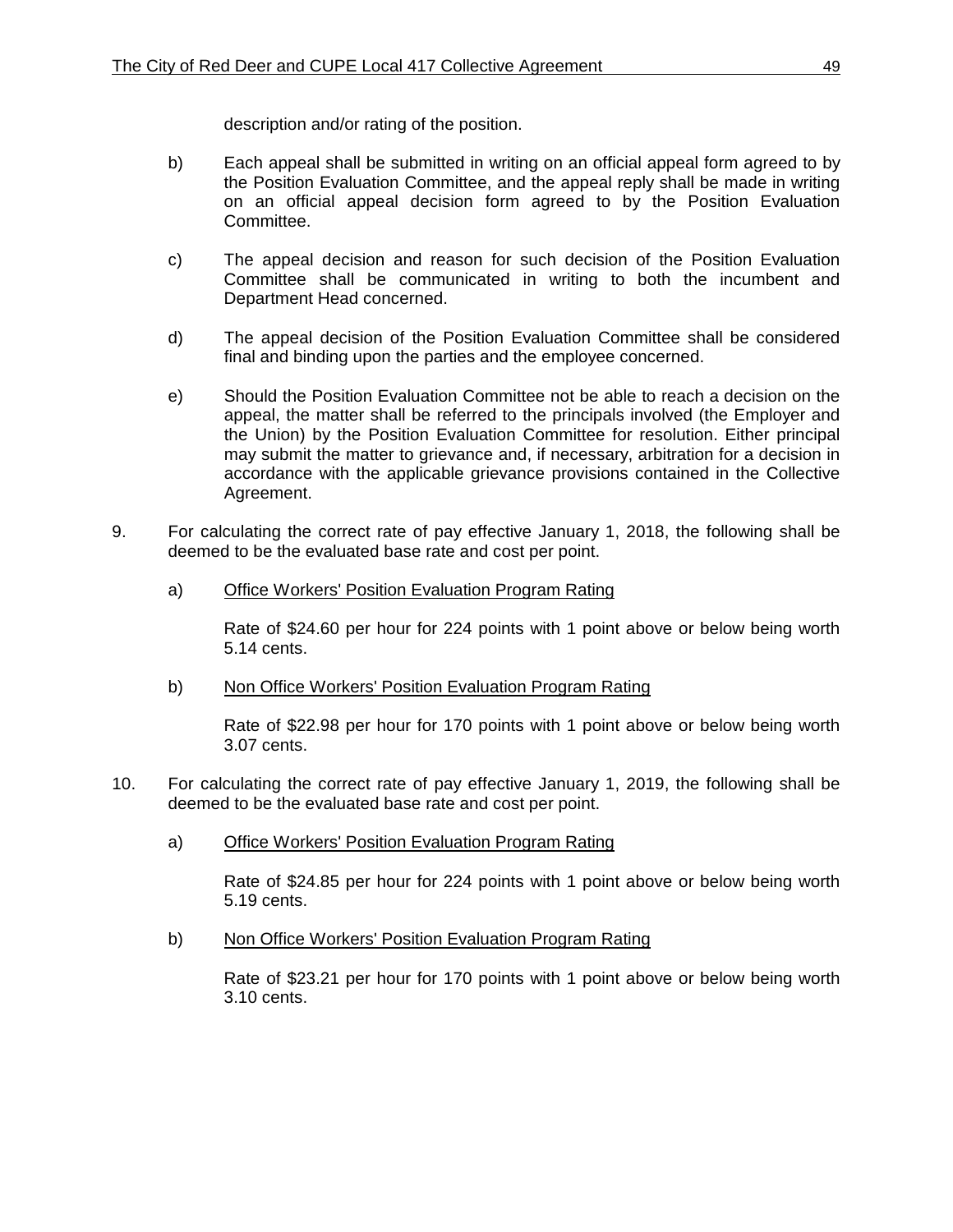- 11. For calculating the correct rate of pay effective January 1, 2020, the following shall be deemed to be the evaluated base rate and cost per point.
	- a) Office Workers' Position Evaluation Program Rating

Rate of \$25.34 per hour for 224 points with 1 point above or below being worth 5.29 cents.

b) Non Office Workers' Position Evaluation Program Rating

Rate of \$23.67 per hour for 170 points with 1 point above or below being worth 3.16 cents.

12. If, during the life of this Agreement, the Employer expands the use of 'out-of-schedule' rates to include twenty-five percent (25%) or more of the classifications covered by this Agreement, the compensation-to-points ratio will be open to re-negotiation.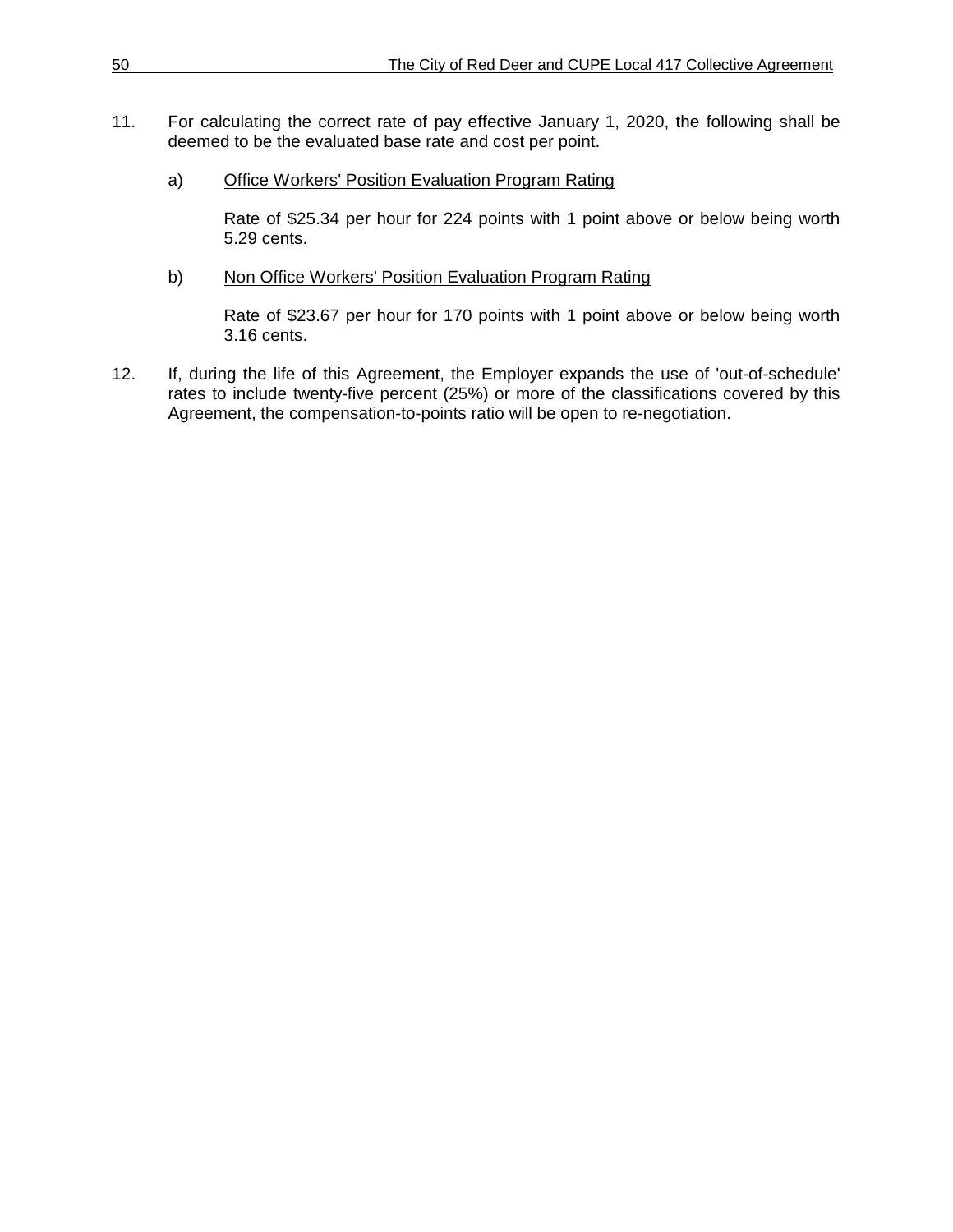between The City of Red Deer and CUPE Local 417 regarding

#### **CLOTHING AND PROTECTIVE EQUIPMENT**

The City shall have procedures and guidelines concerning required clothing and equipment for protective and identification purposes that will be part of each respective department's procedures manual and such documents shall be supplied to the Union upon request.

Kesley Kendall

 $M_{\star}$  For CUPE Local 417

#### **LETTER OF UNDERSTANDING #2**

between The City of Red Deer and CUPE Local 417 regarding

#### **DISABILITY MANAGEMENT**

The City of Red Deer agree to engage CUPE Local 417 in discussions regarding the Employee Disability Support Plan (EDSP), Disability Management, Return to Work, Rehabilitation placements and the roles and responsibilities of the Union, the Employee and the Employer.

These discussions will occur following the monthly Labour/Management meetings.

It is also understood that changes to the Employee Disability Support Plan (EDSP) documentation will be finalized by December 21, 2018.

Kesley Kendall

 $M_{\textrm{For CUPE Local 417}}$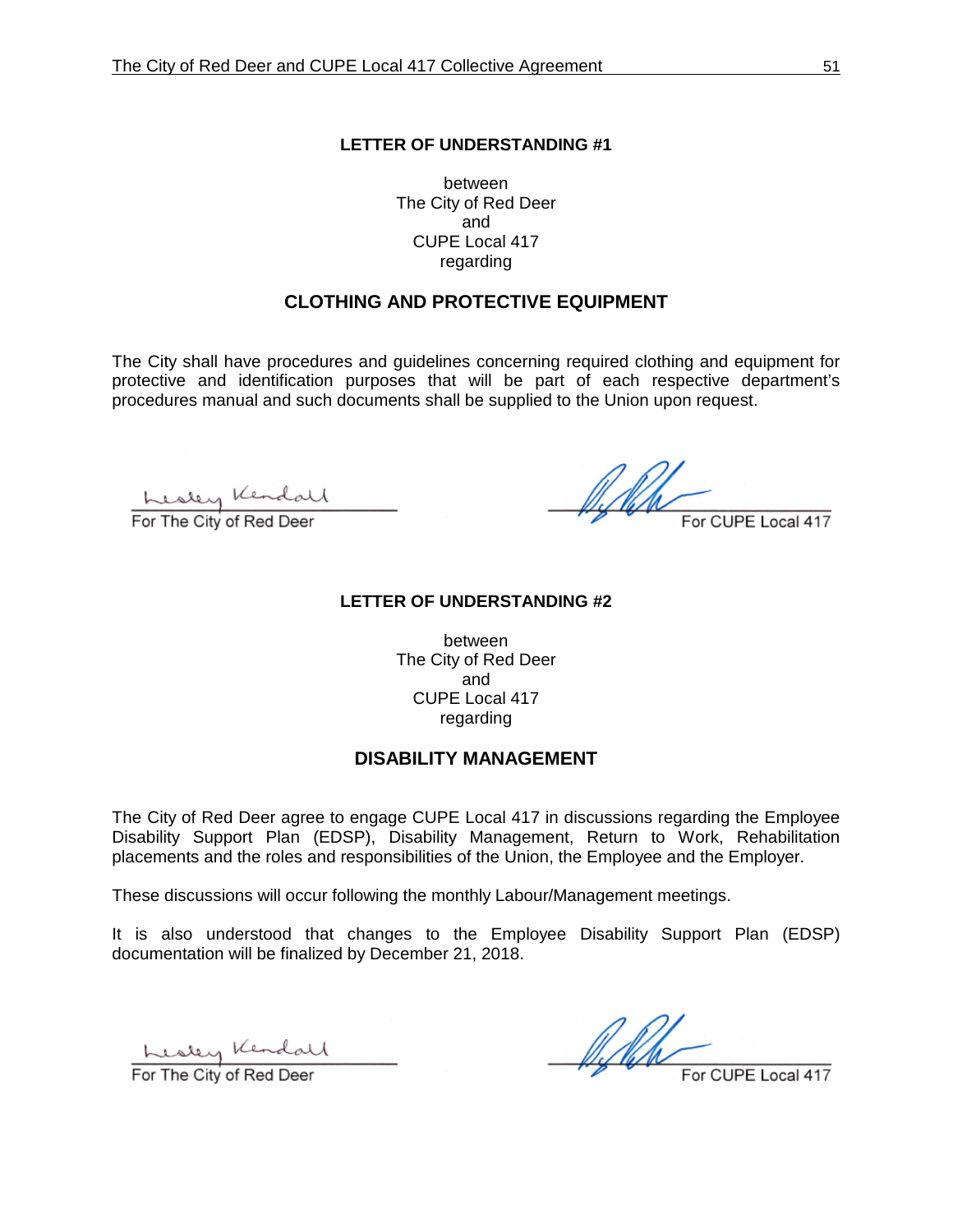between The City of Red Deer and CUPE Local 417 regarding

#### **INFORMATION TECHNOLOGY SERVICES DEVELOPMENT LADDERS**

It is hereby agreed and understood that the Information Technology Services Department may hire entry-level operators and systems personnel at the entry level, and as the personnel employed in these positions develop they will be paid in accordance with the existing development ladder.

Kesley Kendall

ff N.H For CUPE Local 417

#### **LETTER OF UNDERSTANDING #4**

between The City of Red Deer and CUPE Local 417 regarding

# **GUARANTEE TO PERMANENT EMPLOYEES WORKING IN A TEMPORARY POSITION**

For the term of this agreement The City of Red Deer agrees that any permanent employee who is laid off and occupies a temporary position will be paid at the rate this position would be paid if it were permanent.

<u>Lustey</u> Kendall

All For CUPE Local 417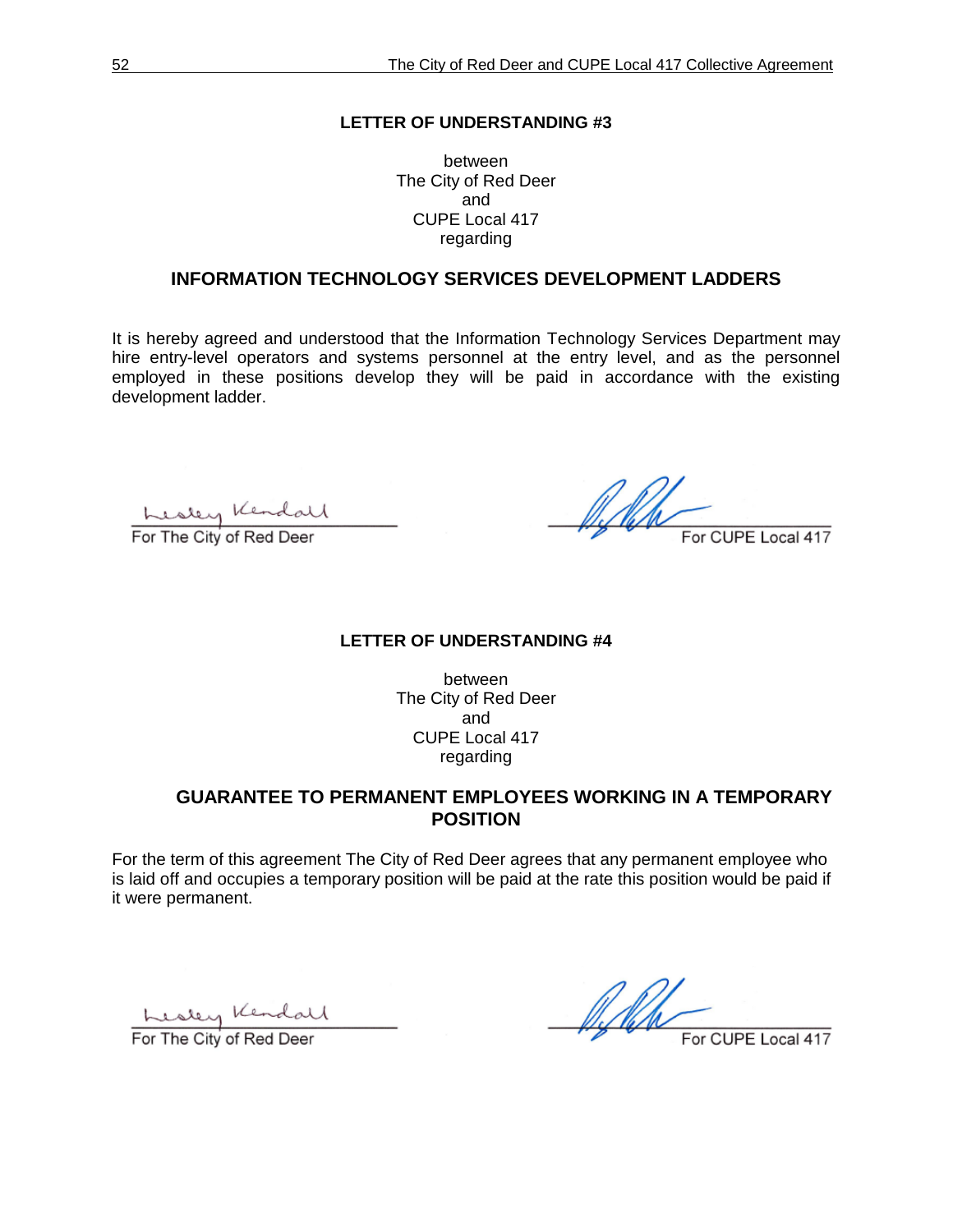between The City of Red Deer and CUPE Local 417 regarding

#### **STATUS REVIEW COMMITTEE**

A Joint Status Review Committee comprised of four members (2 union and 2 management) will meet every other month to review the status of non-permanent employees as defined in articles 5.3, 5.4, 5.5, 5.6 and 5.7.

The criteria for status review will be as determined and signed between the parties.

Kesley Kendall

All For CUPE Local 417

#### **LETTER OF UNDERSTANDING #6**

between The City of Red Deer and CUPE Local 417 regarding

#### **INSPECTIONS & LICENSING CUSTOMER SERVICES DEVELOPMENT LADDER**

It is hereby agreed and understood that the Inspections and Licensing Department may hire Customer Service personnel at minimum entry requirements, and as the personnel employed in these positions develop they will be paid in accordance with the existing development ladder.

<u>Lesley</u> Kendall

 $M$  For CUPE Local 417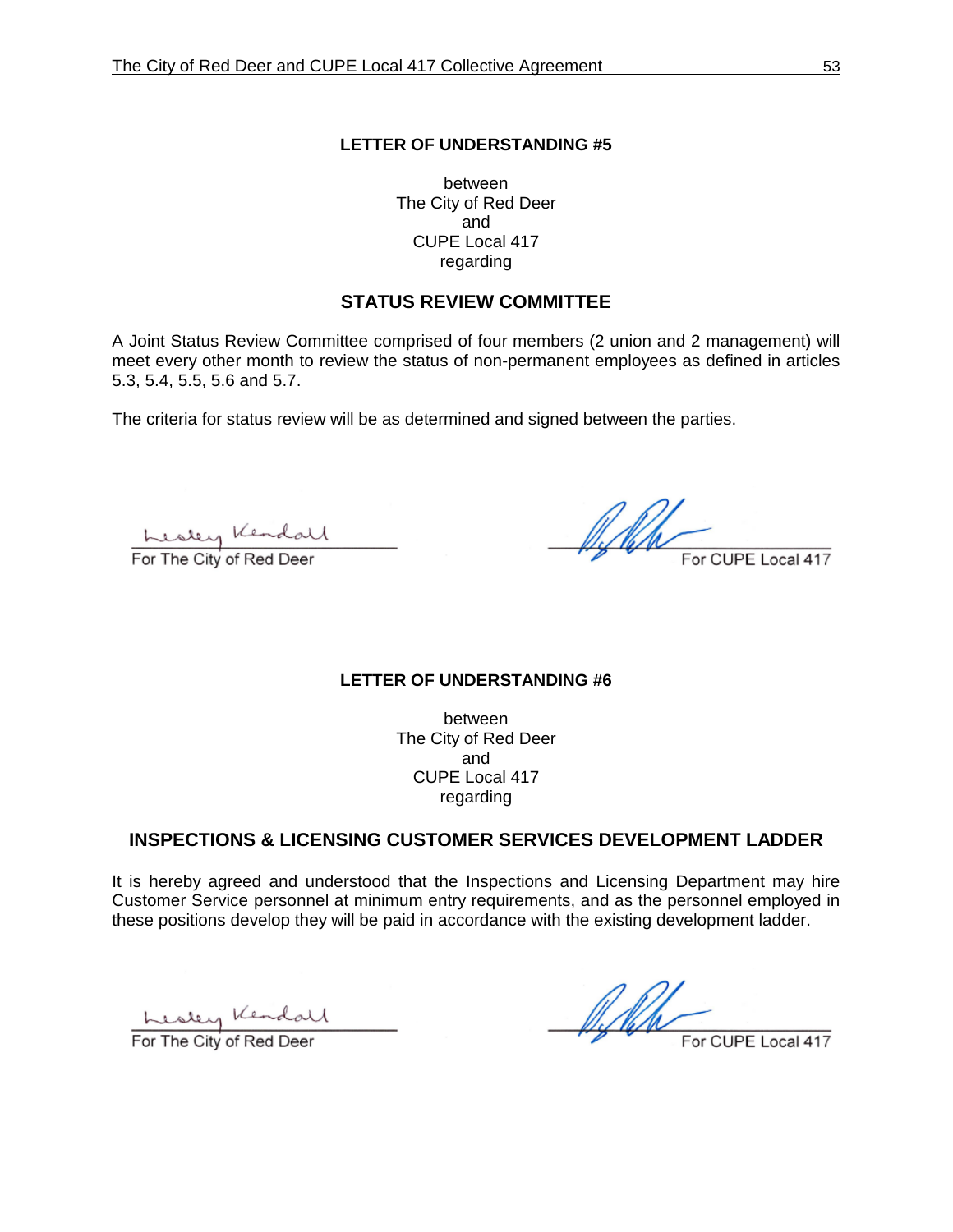between The City of Red Deer and CUPE Local 417 regarding

#### **DEVELOPMENT LADDERS**

It is hereby agreed and understood that should The City want to implement a development ladder for any classification involving various levels of skill and compensation, or change an existing development ladder, a letter of understanding will have to be negotiated with the Union prior to implementation. A copy of all development ladder rates of pay will be sent to the Union.

Kesley Kendall

Alhor CUPE Local 417

#### **LETTER OF UNDERSTANDING #8**

between The City of Red Deer and CUPE Local 417 regarding

#### **FULL TIME UNION PRESIDENT**

In an effort to promote good labour relations between the City and the Union, and to efficiently manage the costs associated with City Employees being away from work to attend to Union business, the parties to the collective agreement have come to the following understanding with respect to the role of the Local President for the duration of the term of the collective agreement.

- 1. The President of CUPE Local 417 shall be a full-time officer of the Union and shall be paid according to the Standing Motion of CUPE 417.
- 2. The President shall conduct negotiations, grievances and other Union business with the City without loss of pay.
- 3. Shop stewards where possible, shall attend, without loss of pay, the following meetings:
	- Grievance meetings
	- Investigative meetings that could lead to discipline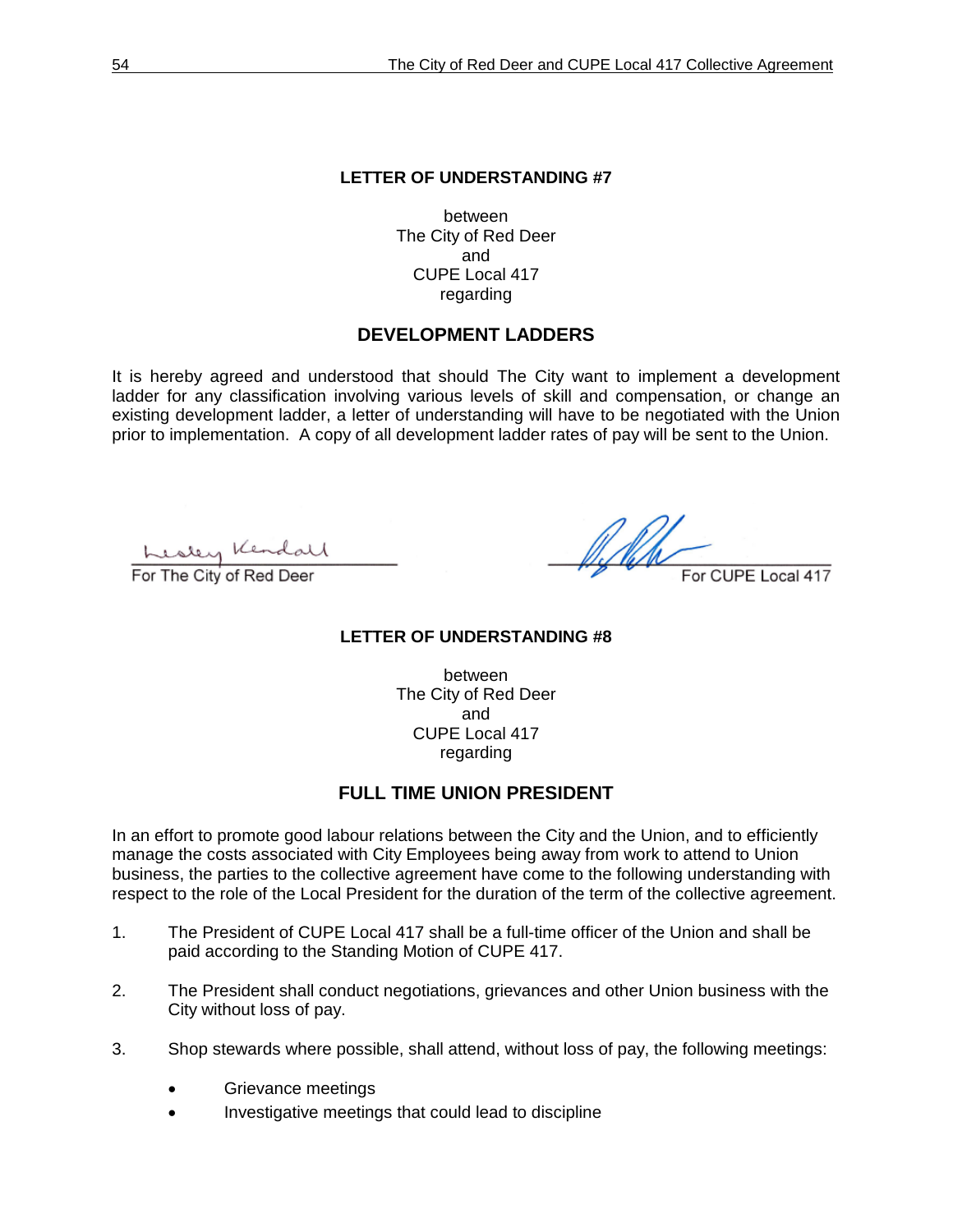• Disciplinary meetings

For any of the above noted meetings, the President may attend the meeting as the replacement for the Shop Steward.

- 4. The City shall bill the Union for wages plus the appropriate costs for benefits.
- 5. The President shall take responsibility for keeping their knowledge, skills and training requirements current for their home position during their term of office. The home department shall forward to the President the schedule for in-house training and/or any changes in the level of qualifications that are required for that position. However, should the parties decide that the President does not need to keep current with certain job requirements of his home position, the President shall be allowed sufficient time upon the expiry of his term should it be necessary to complete the training necessary to return to his home position.
- 6. The President, if a successful candidate for a permanent position in a job posting, shall step down as President at which time the Union shall appoint a successor.
- 7. The President shall return to his home position, or an alternative position mutually agreed to by the parties, upon termination of his term of office and any subsequent Employees affected shall also revert to their home positions. If the President is not able to return to their former position, and instead goes into an alternate position:
	- if that position is at a higher rate of pay they shall receive that rate of pay
	- If the position is at a lower rate of pay, their former rate of pay shall be maintained until that position's rate of pay meets or exceeds the President's former rate of pay
- 8. If the President is re-elected for a second and subsequent term, their former position will be released so that it can be filled on a permanent basis. The Employer's obligation under #7 above still applies.

Kesley Kendall

With For CUPE Local 417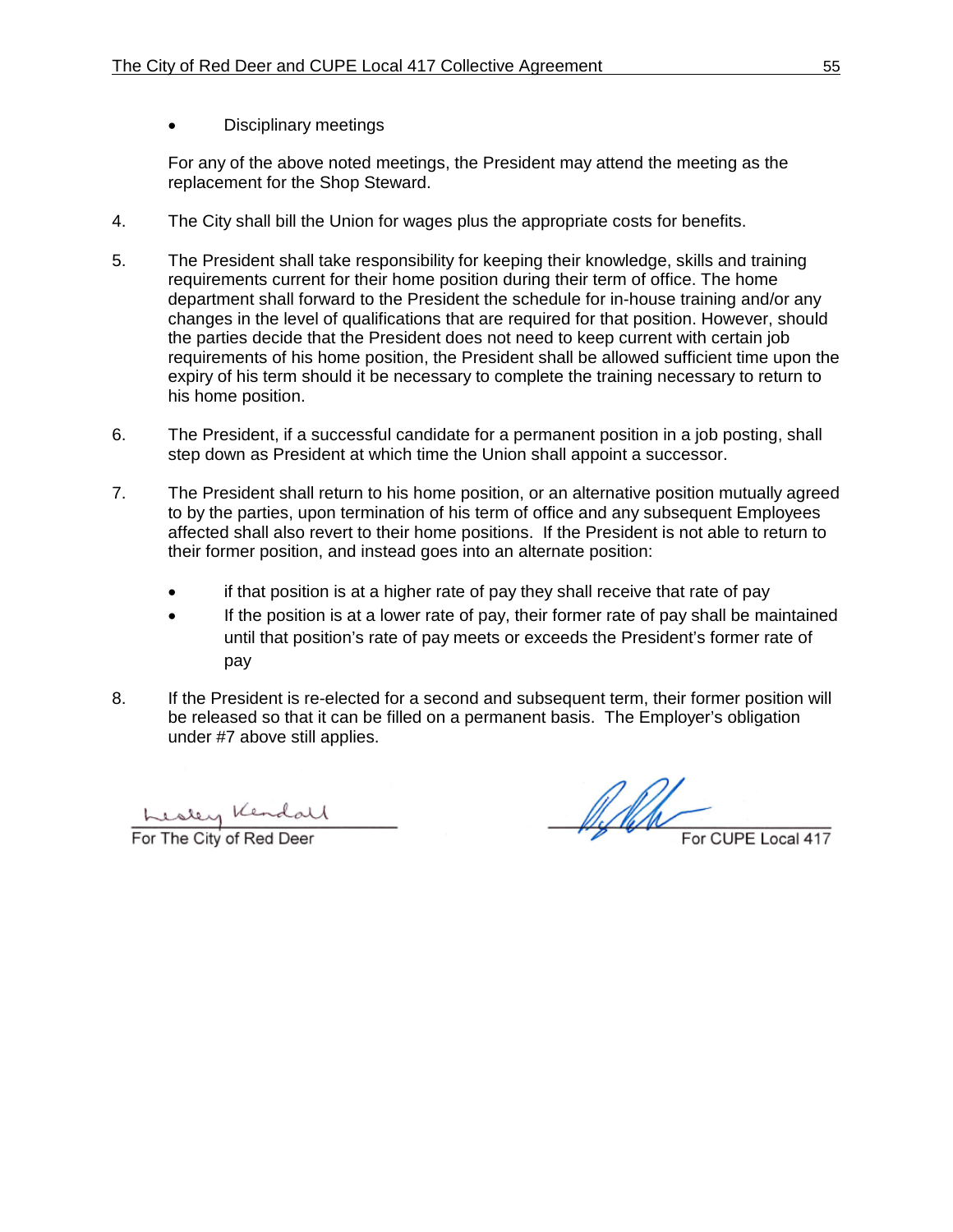between The City of Red Deer and CUPE Local 417 regarding

#### **SENIOR PLANNER DEVELOPMENT**

The parties recognize that at times it may be difficult to recruit fully qualified and skilled Senior Planners and that in the event that this occurs it may be necessary to hire a less than fully qualified and skilled Senior Planner.

The parties hereby agree:

- 1. When the Planning Department has posted for a Senior Planner and management is unable to find a candidate that possesses the necessary skills and requirements of a Senior Planner as defined in the job description, they may hire an under qualified individual into the classification of Planner.
- 2. When an employee hired as a Planner under this Letter of Understanding acquires the necessary skills and qualification of the Senior Planner classification as defined in the job description, they will be re-classified to a Senior Planner and paid at the probationary rate. After 4 months of satisfactory performance in the position the Employee will be eligible to move to the final pay rate associated with their status.
- 3. One of the requirements of the Senior Planner position is an M.C.I.P. designation through the Canadian Institute of Planners. The M.C.I.P. is reasonably achievable within a maximum period of 6 years. If an employee hired under this Letter of Understanding is unable to achieve their M.C.I.P. within this timeframe they may face discipline up to and including termination.

This Letter of Understanding may be terminated at any time with either party providing 90 days notice. If terminated, employees hired under this Letter of Understanding will continue to be governed by the provisions of the Letter of Understanding but no additional employees shall be hired under the provisions of this Letter of Understanding

Kesley Kendall

Wh For CUPE Local 417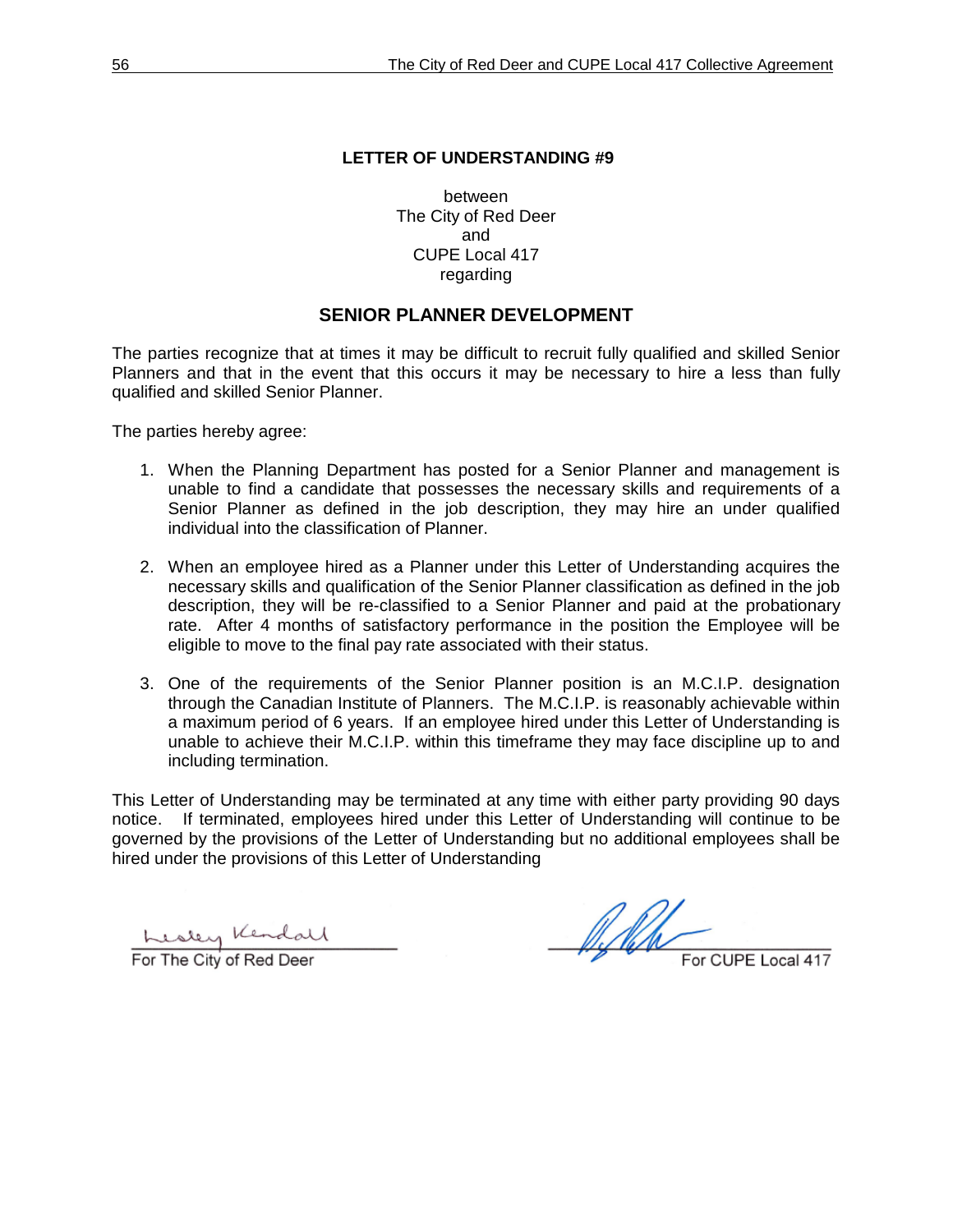between The City of Red Deer and CUPE Local 417 regarding

# **UNION RECORDING SECRETARY**

In an effort to promote good labour relations between the City and the Union, and to efficiently manage the costs associated with City Employees being away from work to attend to Union business, the parties to the collective agreement have come to the following understanding with respect to the role of the Local Recording Secretary for one-year period effective the date of ratification.

- 1. The Recording Secretary of CUPE Local 417 shall be a part-time officer of the Union and shall be paid at their basic rate of pay and benefits during their term of office.
- 2. The Recording Secretary shall be granted two-half days or one full-day per month absence to conduct Union business without loss of pay. The Union shall cover these wages and benefit costs.
- 3. Such amount of wages plus the appropriate pro-rated costs for group benefits shall be billed to the Union on a periodic basis.

This agreement will be evaluated prior to its expiry with the possibility of extension by both parties.

Kesley Kendall

Af Poli For CUPE Local 417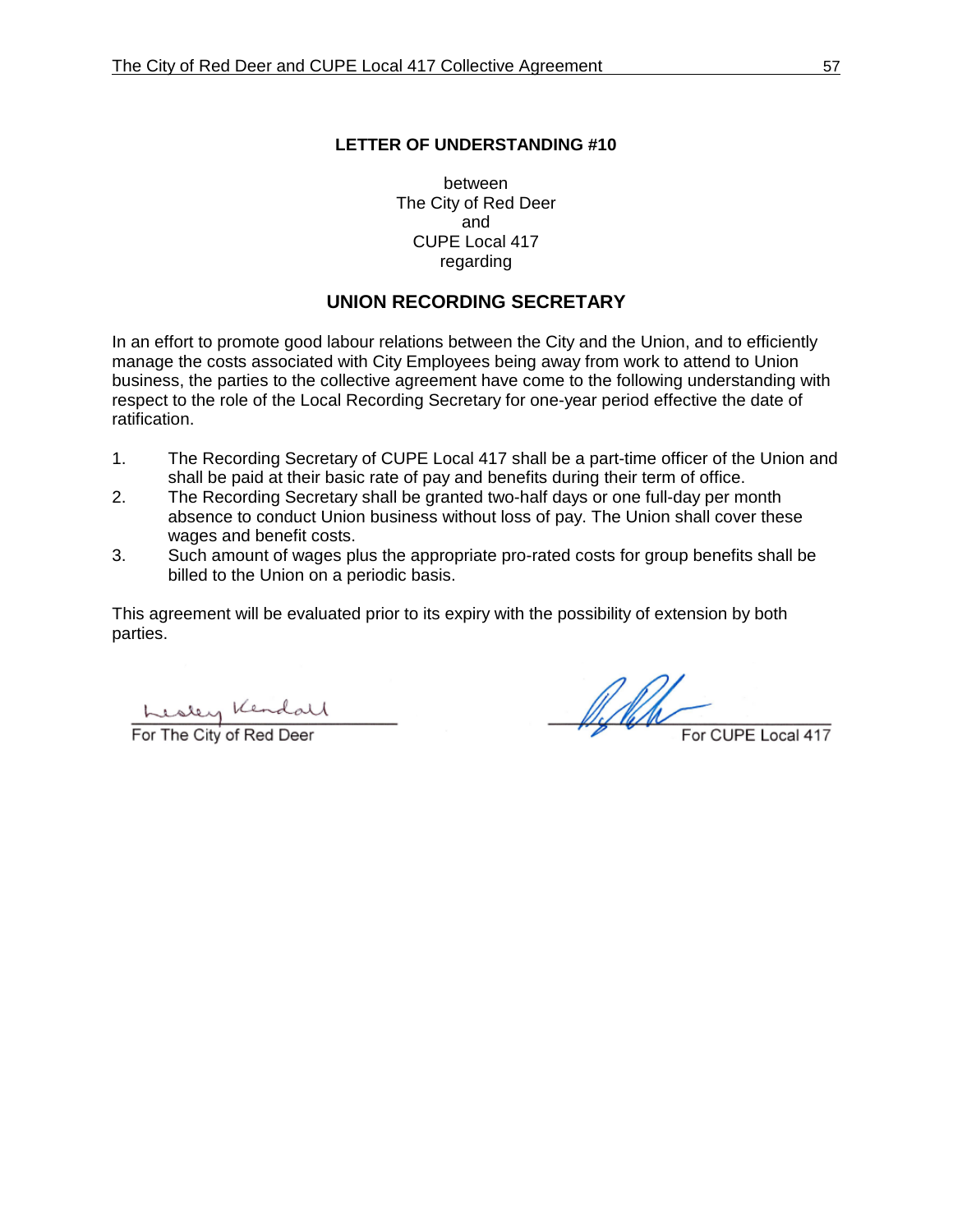between The City of Red Deer and CUPE Local 417 regarding

### **UNION SECRETARY TREASURER**

In an effort to promote good labour relations between the City and the Union, and to efficiently manage the costs associated with City Employees being away from work to attend to Union business, the parties to the collective agreement have come to the following understanding with respect to the role of the Local Secretary Treasurer for one-year period effective the date of ratification.

- 1. The Secretary Treasurer of CUPE Local 417 shall be a part-time officer of the Union and shall be paid at their basic rate of pay and benefits during their term of office.
- 2. The Secretary Treasurer shall be granted two-half days or one full-day per month absence to conduct Union business without loss of pay. The Union shall cover these wages and benefit costs.
- 3. Such amount of wages plus the appropriate pro-rated costs for group benefits shall be billed to the Union on a periodic basis.

This agreement will evaluated prior to its expiry with the possibility of extension by both parties.

<u>Lustery</u> Kendall

For CUPE Local 417

#### **LETTER OF UNDERSTANDING #12**

between The City of Red Deer and CUPE Local 417 regarding

#### **REPORTING PAY AND PROCEDURE**

Both parties agree, that any classification whose hourly rate times 1.5 hours falls below the Employment Standards minimum guarantee of 3 hours at minimum wage, would receive the Employment Standards minimum guarantee of \$45.00.

Kesley Kendall

Wh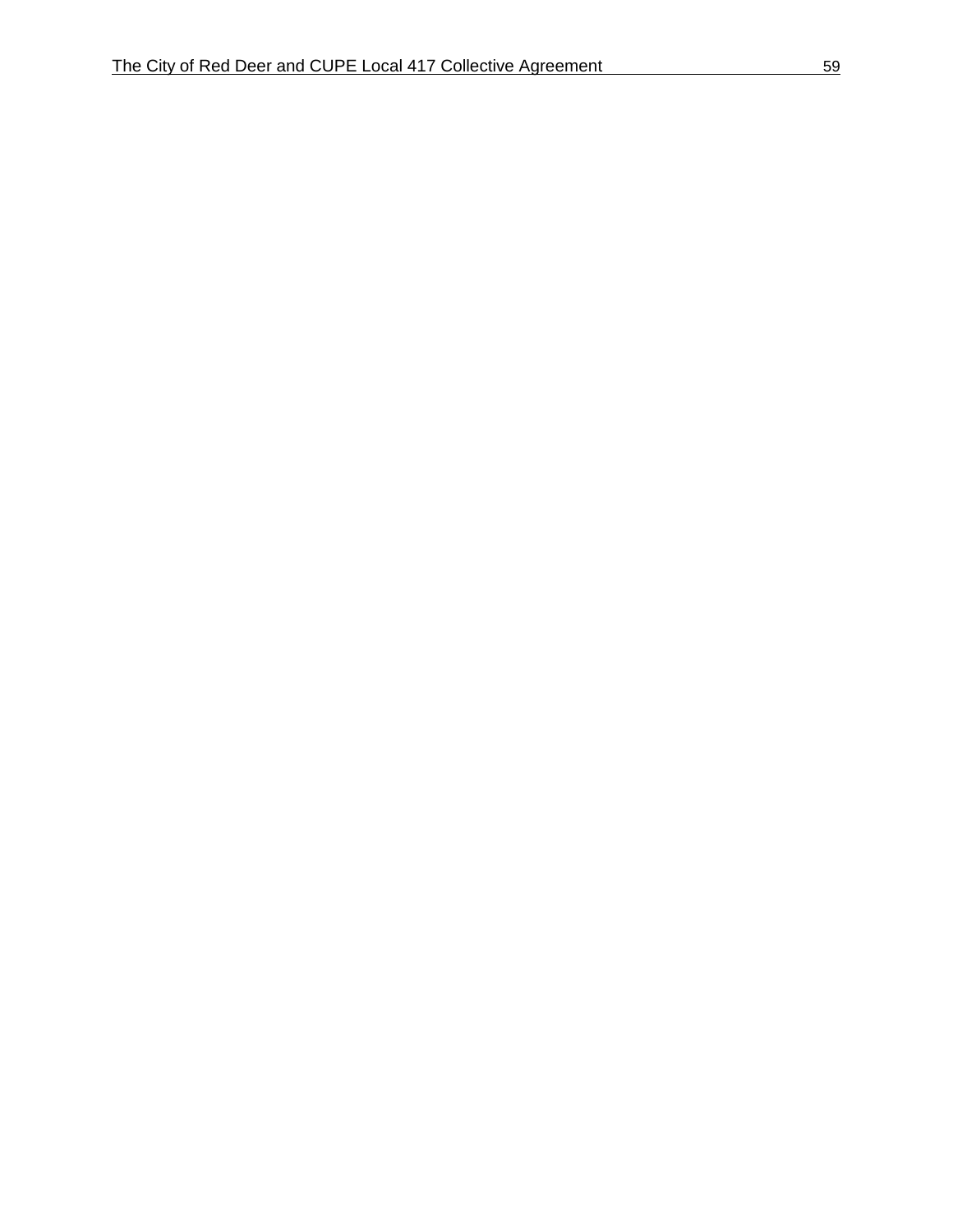| <b>Effective January 1, 2018</b> |                           |                                           |                                 |                                   |  |
|----------------------------------|---------------------------|-------------------------------------------|---------------------------------|-----------------------------------|--|
| <b>JOB</b><br><b>GROUP</b>       | <b>JOB</b><br><b>CODE</b> | <b>JOB TITLE</b>                          | <b>EVALUATED</b><br><b>RATE</b> | <b>EVALUATED</b><br><b>POINTS</b> |  |
| <b>CUPEI</b>                     | CCC1                      | <b>CENSUS CLERK</b>                       | \$24.09                         | 214                               |  |
| <b>CUPEI</b>                     | <b>CSCS</b>               | <b>SALES &amp; CUST SERV REP COLLICUT</b> | \$25.58                         | 243                               |  |
| <b>CUPEI</b>                     | <b>MPRC</b>               | <b>MAIL CLERK</b>                         | \$25.83                         | 248                               |  |
| <b>CUPEI</b>                     | <b>RFCT</b>               | RECEPTION/ADMIN SUPPORT                   | \$25.89                         | 249                               |  |
| <b>CUPEI</b>                     | RCR1                      | <b>RP&amp;C CASHIER</b>                   | \$27.07                         | 272                               |  |
| <b>CUPEI</b>                     | CSC1                      | <b>SALES &amp; CUST SERVICE LEADER 1</b>  | \$27.74                         | 285                               |  |
| <b>CUPEI</b>                     | CCO1                      | <b>CENSUS ELECTION ASSISTANT</b>          | \$27.79                         | 286                               |  |
| <b>CUPEI</b>                     | CCGC                      | <b>MAIL &amp; PRINT SERVICES CLERK</b>    | \$28.41                         | 298                               |  |
| <b>CUPEI</b>                     | <b>RGCK</b>               | <b>RP&amp;C GENERAL CLERK</b>             | \$28.71                         | 304                               |  |
| <b>CUPEI</b>                     | <b>CHRP</b>               | <b>CITY HALL RECEPTIONIST</b>             | \$28.97                         | 309                               |  |
| <b>CUPEI</b>                     | <b>ECSI</b>               | <b>ENGINEERING SV ADMIN ASST</b>          | \$29.02                         | 310                               |  |
| <b>CUPEI</b>                     | <b>HRRC</b>               | HR RECEPTIONIST                           | \$29.02                         | 310                               |  |
| <b>CUPEI</b>                     | LASS                      | LAS CLIENT SERVICES SUPPORT               | \$29.02                         | 310                               |  |
| <b>CUPEI</b>                     | RMCL                      | RECORDS MANAGEMENT CLASSIFIER             | \$29.02                         | 310                               |  |
| <b>CUPEI</b>                     | <b>SCMN</b>               | SOURCE CONTROL MONITOR                    | \$29.54                         | 320                               |  |
| <b>CUPEI</b>                     | <b>TCSR</b>               | <b>TRANSIT CUSTOMER SERVICE REP</b>       | \$29.54                         | 320                               |  |
| <b>CUPEI</b>                     | <b>CSRM</b>               | COMM SERV RECORDS MGMT CLERK              | \$29.64                         | 322                               |  |
| <b>CUPEI</b>                     | <b>CSUW</b>               | <b>COURT SUPPORT WORKER</b>               | \$29.64                         | 322                               |  |
| <b>CUPEI</b>                     | <b>RMCE</b>               | ENG SERV RECORDS MGMT CLERK               | \$29.64                         | 322                               |  |
| <b>CUPEI</b>                     | <b>ESRP</b>               | <b>ES CUSTOMER SERVICE SUPPORT</b>        | \$29.64                         | 322                               |  |
| <b>CUPEI</b>                     | <b>RMCI</b>               | <b>RECORDS MGMT CLERK - I&amp;L</b>       | \$29.64                         | 322                               |  |
| <b>CUPEI</b>                     | <b>SCLP</b>               | <b>SCALE PERSON</b>                       | \$29.90                         | 327                               |  |
| <b>CUPEI</b>                     | <b>ARTC</b>               | <b>ARCHIVES TECHNICIAN</b>                | \$30.15                         | 332                               |  |
| <b>CUPEI</b>                     | <b>EPSA</b>               | <b>ENVIRO PROGRAM SUPPORT ASST</b>        | \$30.15                         | 332                               |  |
| <b>CUPEI</b>                     | <b>PCVS</b>               | <b>COMMUNITY POLICING ASST</b>            | \$30.36                         | 336                               |  |
| <b>CUPEI</b>                     | <b>CCAR</b>               | <b>CASH CLERK</b>                         | \$30.57                         | 340                               |  |
| <b>CUPEI</b>                     | <b>POIR</b>               | POLICE DETACHMENT CLERK                   | \$30.57                         | 340                               |  |
| <b>CUPEI</b>                     | <b>EDAC</b>               | LAND & ECON DEV ADMIN CLERK               | \$30.62                         | 341                               |  |
| <b>CUPEI</b>                     | <b>CCRA</b>               | COMMUN & STRAT PLAN ADMIN ASST            | \$30.87                         | 346                               |  |
| <b>CUPEI</b>                     | BCS1                      | <b>I&amp;L ADMINISTRATIVE ASSISTANT</b>   | \$30.87                         | 346                               |  |
| <b>CUPEI</b>                     | SAAD                      | SPECIAL ADMISSONS ADMIN                   | \$30.87                         | 346                               |  |
| <b>CUPEI</b>                     | <b>WSCH</b>               | <b>FLEET SERVICES CLERK</b>               | \$30.98                         | 348                               |  |
| <b>CUPEI</b>                     | CCO <sub>2</sub>          | <b>CENSUS ELECTION COORDINATOR</b>        | \$31.39                         | 356                               |  |
| <b>CUPEI</b>                     | <b>PATC</b>               | PROPERTY ASSESSMENT TECHNICIAN            | \$31.39                         | 356                               |  |
| <b>CUPEI</b>                     | RCR <sub>2</sub>          | <b>RP&amp;C LEAD CASHIER</b>              | \$31.44                         | 357                               |  |
| <b>CUPEI</b>                     | <b>CCSL</b>               | SALES & CUSTOMER SERV LEADER 2            | \$31.49                         | 358                               |  |
| <b>CUPEI</b>                     | COAA                      | <b>COMMUNITY SERVICES ADMIN ASST</b>      | \$31.54                         | 359                               |  |
| <b>CUPEI</b>                     | CMAS                      | <b>COMMUNICATIONS ASSISTANT</b>           | \$31.80                         | 364                               |  |
| <b>CUPEI</b>                     | ACPO                      | ADMINISTRATIVE CLERK - POLICE             | \$32.47                         | 377                               |  |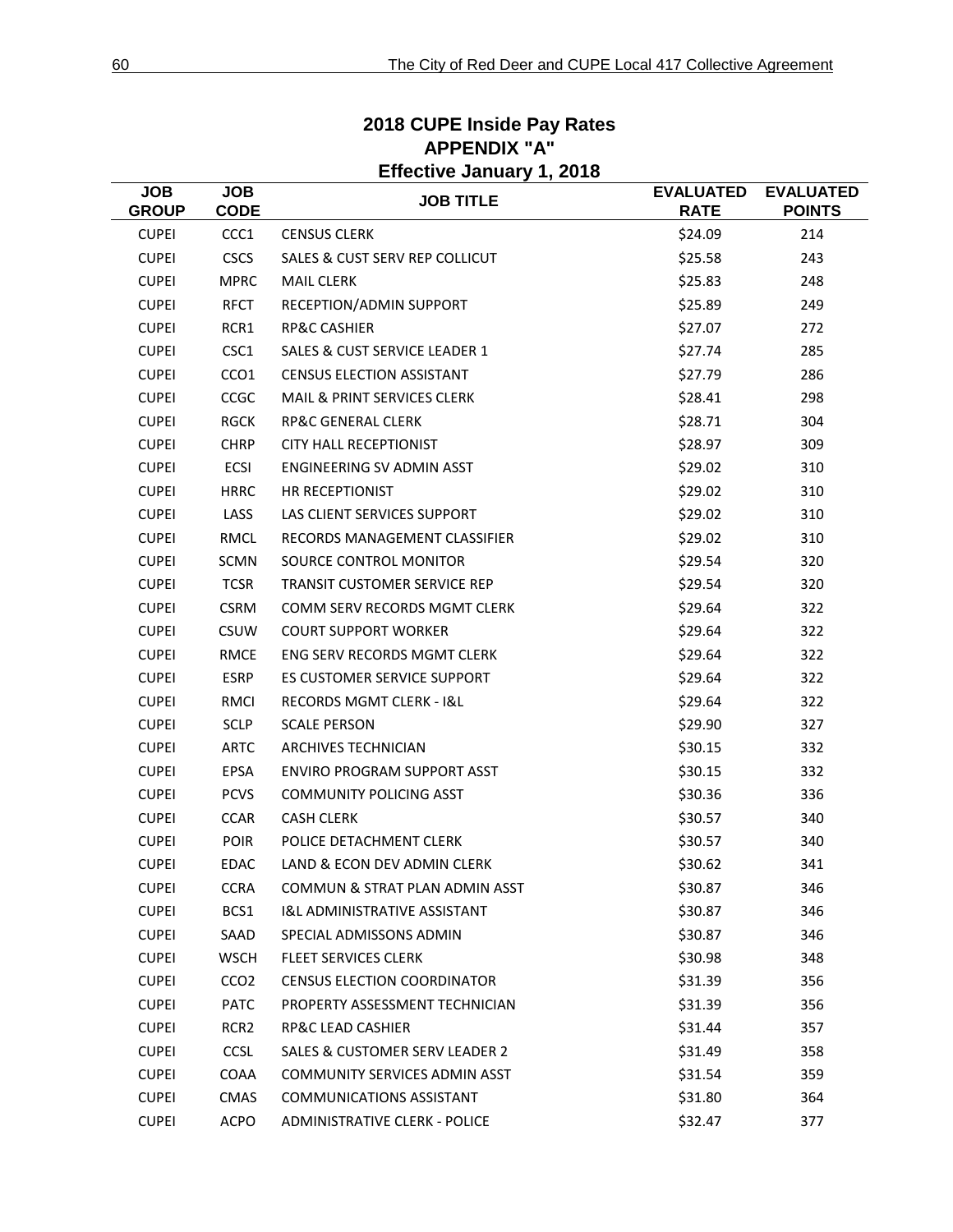| Effective January 1, 2018  |                           |                                           |                                 |                                   |  |
|----------------------------|---------------------------|-------------------------------------------|---------------------------------|-----------------------------------|--|
| <b>JOB</b><br><b>GROUP</b> | <b>JOB</b><br><b>CODE</b> | <b>JOB TITLE</b>                          | <b>EVALUATED</b><br><b>RATE</b> | <b>EVALUATED</b><br><b>POINTS</b> |  |
| <b>CUPEI</b>               | <b>EACK</b>               | <b>ENGINEERING ACCOUNTING CLERK</b>       | \$32.47                         | 377                               |  |
| <b>CUPEI</b>               | <b>FSAA</b>               | FINANCIAL SERVICES ADMIN ASST             | \$32.47                         | 377                               |  |
| <b>CUPEI</b>               | <b>ITSA</b>               | IT SERVICES SR ADMIN ASSISTANT            | \$32.47                         | 377                               |  |
| <b>CUPEI</b>               | <b>ATCS</b>               | RAS SENIOR ADMIN ASSISTANT                | \$32.47                         | 377                               |  |
| <b>CUPEI</b>               | <b>PWCS</b>               | PUBLIC WORKS ADMIN CLERK                  | \$32.67                         | 381                               |  |
| <b>CUPEI</b>               | <b>PWCK</b>               | <b>PUBLIC WORKS CLERK</b>                 | \$32.67                         | 381                               |  |
| <b>CUPEI</b>               | <b>POCS</b>               | POLICE COURT STENOGRAPHER                 | \$32.73                         | 382                               |  |
| <b>CUPEI</b>               | <b>PGIS</b>               | POLICE GIS STENOGRAPHER                   | \$32.73                         | 382                               |  |
| <b>CUPEI</b>               | PYA1                      | <b>PROPERTY ASSESSOR 1</b>                | \$32.93                         | 386                               |  |
| <b>CUPEI</b>               | <b>TFAS</b>               | <b>TRAFFIC ASSISTANT</b>                  | \$32.93                         | 386                               |  |
| <b>CUPEI</b>               | <b>RNCS</b>               | RP&C ACCOUNTING SPECIALIST                | \$33.03                         | 388                               |  |
| <b>CUPEI</b>               | <b>TPAC</b>               | TREATMENT PLANT ADMIN ASST                | \$33.09                         | 389                               |  |
| <b>CUPEI</b>               | <b>PCSC</b>               | POLICE CLIENT SERVICE CLERK               | \$33.14                         | 390                               |  |
| <b>CUPEI</b>               | <b>POFC</b>               | POLICE OFFICE FINANCIAL CLERK             | \$33.14                         | 390                               |  |
| <b>CUPEI</b>               | <b>PVSA</b>               | POLICE VICTIM SERVICES ASST               | \$33.14                         | 390                               |  |
| <b>CUPEI</b>               | SOSC                      | <b>SUB-OFFICE SUPPORT CLERK</b>           | \$33.14                         | 390                               |  |
| <b>CUPEI</b>               | AAPE                      | ES PREVENTION ADMIN SUPPORT               | \$33.29                         | 393                               |  |
| <b>CUPEI</b>               | <b>CMSU</b>               | <b>CORPORATE MEETING SUPPORT</b>          | \$33.39                         | 395                               |  |
| <b>CUPEI</b>               | PGIA                      | POLICE GIS ADMIN CLERK                    | \$33.39                         | 395                               |  |
| <b>CUPEI</b>               | <b>LGCK</b>               | LAND & ECON DEV GENERAL CLERK             | \$33.45                         | 396                               |  |
| <b>CUPEI</b>               | <b>TRAD</b>               | TRAFFIC ADMIN ASSISTANT                   | \$33.55                         | 398                               |  |
| <b>CUPEI</b>               | <b>LGBC</b>               | LGS BOARD CLK/CLIENT SVC SU               | \$33.60                         | 399                               |  |
| <b>CUPEI</b>               | <b>GIST</b>               | <b>GIS TECHNICIAN</b>                     | \$33.65                         | 400                               |  |
| <b>CUPEI</b>               | <b>SRPN</b>               | <b>SURVEY TECHNICIAN</b>                  | \$33.75                         | 402                               |  |
| <b>CUPEI</b>               | <b>LSCA</b>               | LEG SVS COUNCIL ADMIN ASST                | \$34.06                         | 408                               |  |
| <b>CUPEI</b>               | <b>CECK</b>               | <b>CEMETERY SERVICES SPECIALIST</b>       | \$34.27                         | 412                               |  |
| <b>CUPEI</b>               | <b>COMS</b>               | LAS COMMITTEES COORDINATOR                | \$34.27                         | 412                               |  |
| <b>CUPEI</b>               | LGLA                      | <b>LEGAL ASSISTANT</b>                    | \$34.27                         | 412                               |  |
| <b>CUPEI</b>               | <b>CCCS</b>               | LS SENIOR ADMIN ASSISTANT                 | \$34.32                         | 413                               |  |
| <b>CUPEI</b>               | <b>CDPI</b>               | DRYLAND PROGRAM LEADER 2                  | \$34.58                         | 418                               |  |
| <b>CUPEI</b>               | RMTC                      | <b>CORPORATE RECORDS TECHNICIAN</b>       | \$34.63                         | 419                               |  |
| <b>CUPEI</b>               | <b>IMES</b>               | <b>INFORMATION MANAGEMENT TECH</b>        | \$34.63                         | 419                               |  |
| <b>CUPEI</b>               | EXCO                      | POLICE EXHIBIT CUSTODIAN                  | \$34.63                         | 419                               |  |
| <b>CUPEI</b>               | <b>CFBM</b>               | <b>FACIL PASS &amp; BOOKING SPECIALIS</b> | \$34.83                         | 423                               |  |
| <b>CUPEI</b>               | ESCA                      | ES COMMUNICATIONS ADMIN SUPPOR            | \$34.89                         | 424                               |  |
| <b>CUPEI</b>               | EOAA                      | ES OPS ADMIN ASSISTANT                    | \$34.89                         | 424                               |  |
| <b>CUPEI</b>               | EGSC                      | <b>CUSTOMER SERVICE CLERK - ENG</b>       | \$34.94                         | 425                               |  |
| <b>CUPEI</b>               | <b>CSCK</b>               | <b>CUSTOMER SERVICES SPECIALIST</b>       | \$34.94                         | 425                               |  |

# **2018 CUPE Inside Pay Rates APPENDIX "A" Effective January 1, 2018**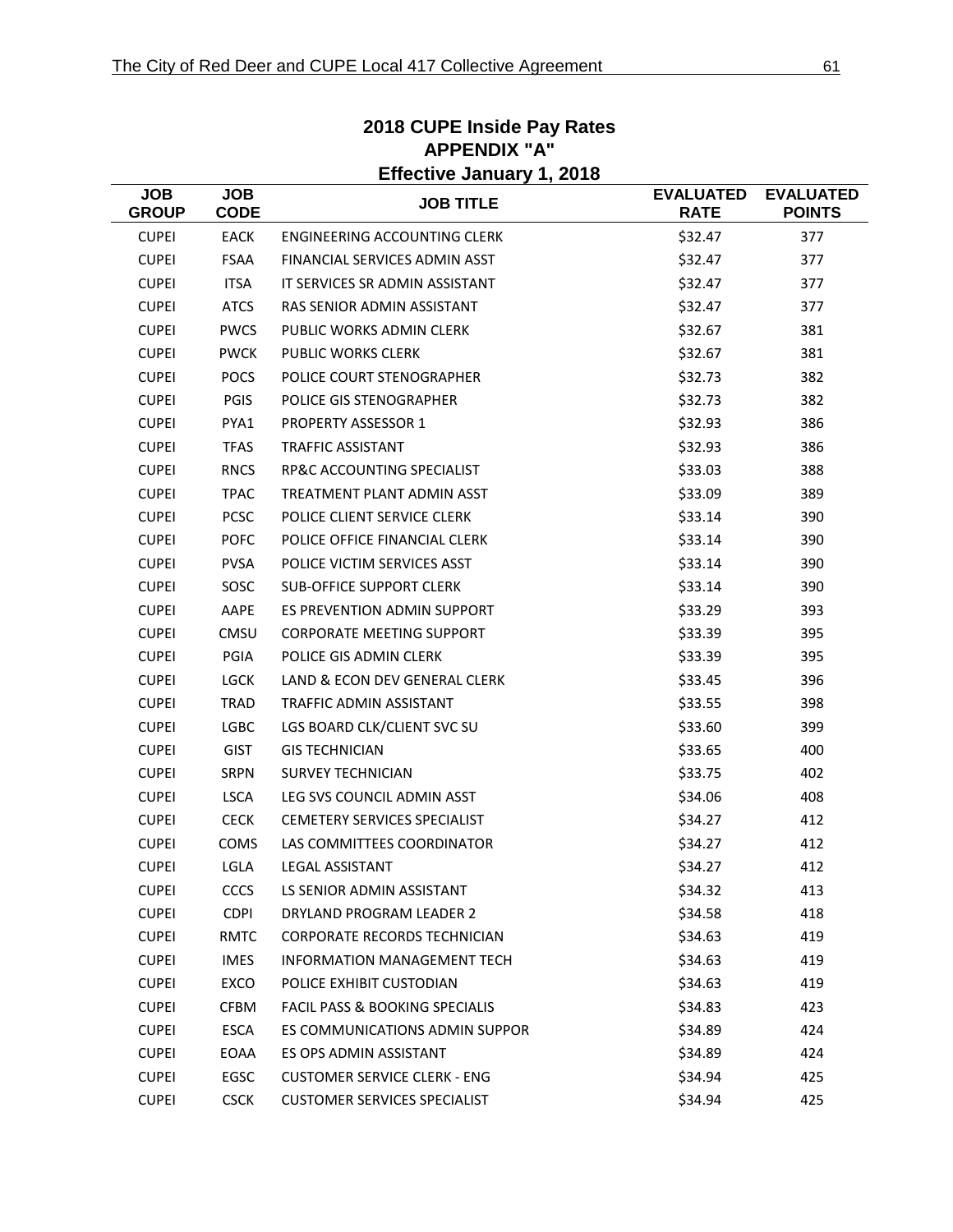| Effective January 1, 2018  |                           |                                       |                                 |                                   |
|----------------------------|---------------------------|---------------------------------------|---------------------------------|-----------------------------------|
| <b>JOB</b><br><b>GROUP</b> | <b>JOB</b><br><b>CODE</b> | <b>JOB TITLE</b>                      | <b>EVALUATED</b><br><b>RATE</b> | <b>EVALUATED</b><br><b>POINTS</b> |
| <b>CUPEI</b>               | PYA2                      | <b>PROPERTY ASSESSOR 2</b>            | \$34.94                         | 425                               |
| <b>CUPEI</b>               | <b>CSAA</b>               | COMM SERVICES SR ADMIN ASST           | \$34.99                         | 426                               |
| <b>CUPEI</b>               | <b>FISS</b>               | <b>CORPORATE SERV ADMIN ASST</b>      | \$34.99                         | 426                               |
| <b>CUPEI</b>               | <b>DSAA</b>               | DEVELOPMENT SVS ADMIN ASST            | \$34.99                         | 426                               |
| <b>CUPEI</b>               | ESSA                      | EMERG SERV SENIOR ADMIN ASST          | \$34.99                         | 426                               |
| <b>CUPEI</b>               | <b>ILSA</b>               | <b>I&amp;L SENIOR ADMIN ASSISTANT</b> | \$34.99                         | 426                               |
| <b>CUPEI</b>               | <b>PSAA</b>               | PLANNING SERVICES ADMIN ASST          | \$34.99                         | 426                               |
| <b>CUPEI</b>               | PRAA                      | PROTECTIVE SERVICES ADMIN ASST        | \$34.99                         | 426                               |
| <b>CUPEI</b>               | ARGC                      | A/R UTILITIES GENERAL CLERK           | \$35.14                         | 429                               |
| <b>CUPEI</b>               | FCS <sub>2</sub>          | ES OPERATIONS ADMIN SUPPORT           | \$35.19                         | 430                               |
| <b>CUPEI</b>               | <b>CHLG</b>               | <b>AQUATICS PROGRAM LEADER 2</b>      | \$35.25                         | 431                               |
| <b>CUPEI</b>               | <b>TIOP</b>               | POLICE WATCH OPERATOR                 | \$35.50                         | 436                               |
| <b>CUPEI</b>               | <b>MOCK</b>               | MAIL & PRINTING SERVICES COORD        | \$35.66                         | 439                               |
| <b>CUPEI</b>               | <b>CTDO</b>               | <b>COURT LIAISON OFFICER</b>          | \$35.76                         | 441                               |
| <b>CUPEI</b>               | <b>POEA</b>               | POLICE EXECUTIVE ASSISTANT            | \$35.86                         | 443                               |
| <b>CUPEI</b>               | <b>ESAC</b>               | ENVIRONMENTAL SERV ADMIN ASST         | \$36.17                         | 449                               |
| <b>CUPEI</b>               | PPN3                      | <b>GARAGE PARTS TECHNICIAN</b>        | \$36.27                         | 451                               |
| <b>CUPEI</b>               | <b>GAGC</b>               | FLEET ADMINISTRATIVE CLERK            | \$36.53                         | 456                               |
| <b>CUPEI</b>               | LTWS                      | LABORATORY TECH - WATER SECTION       | \$36.53                         | 456                               |
| <b>CUPEI</b>               | <b>LBTN</b>               | WWTP LABORATORY TECHNICIAN            | \$36.53                         | 456                               |
| <b>CUPEI</b>               | <b>APCK</b>               | <b>FINANCIAL SERVICES CLERK</b>       | \$36.69                         | 459                               |
| <b>CUPEI</b>               | <b>OCOF</b>               | POLICE CLIENT SERVICES REP            | \$36.74                         | 460                               |
| <b>CUPEI</b>               | <b>PCOO</b>               | POLICE COMMUNICATIONS OPERATOR        | \$36.74                         | 460                               |
| <b>CUPEI</b>               | <b>WCLO</b>               | <b>ENVIRONMENTAL EDUCATOR</b>         | \$36.84                         | 462                               |
| <b>CUPEI</b>               | LCPV                      | LAND SALES ADMIN CLERK                | \$36.84                         | 462                               |
| <b>CUPEI</b>               | <b>SCIN</b>               | SOURCE CONTROL INSPECTOR              | \$36.89                         | 463                               |
| <b>CUPEI</b>               | <b>SDSP</b>               | IT SERVICEDESK SPECIALIST             | \$37.10                         | 467                               |
| <b>CUPEI</b>               | SRSI                      | <b>COMPLIANCE OFFICER</b>             | \$37.25                         | 470                               |
| <b>CUPEI</b>               | EQCC                      | <b>EQUITY COALITION COORDINATOR</b>   | \$37.30                         | 471                               |
| <b>CUPEI</b>               | RNAC                      | RP&C SYSTEMS COORDINATOR              | \$37.46                         | 474                               |
| <b>CUPEI</b>               | <b>SEPC</b>               | SPECIAL EVENT PERMIT COORDINAT        | \$37.66                         | 478                               |
| <b>CUPEI</b>               | <b>WSSP</b>               | <b>WATER SECTION SPECIALIST</b>       | \$37.66                         | 478                               |
| <b>CUPEI</b>               | <b>FUTT</b>               | CONS/MTCE UTILITY SPECIALIST          | \$37.77                         | 480                               |
| <b>CUPEI</b>               | CMCO                      | <b>CORPORATE MEETING ADMINISTRATR</b> | \$37.77                         | 480                               |
| <b>CUPEI</b>               | <b>SEPR</b>               | SPECIAL EVENTS PROGRAMMER             | \$37.97                         | 484                               |
| <b>CUPEI</b>               | LCIN                      | <b>I&amp;L LICENSE INSPECTOR</b>      | \$38.02                         | 485                               |
| <b>CUPEI</b>               | APU2                      | PROCUREMENT SUPPORT SPECIALIST        | \$38.02                         | 485                               |
| <b>CUPEI</b>               | CCCU                      | <b>CUSTOMER SUPPORT REPRESENTATIV</b> | \$38.07                         | 486                               |
| <b>CUPEI</b>               | RMAN                      | CORP INFO & RECORDS ANALYST           | \$38.13                         | 487                               |

# **2018 CUPE Inside Pay Rates APPENDIX "A" Effective January 1, 2018**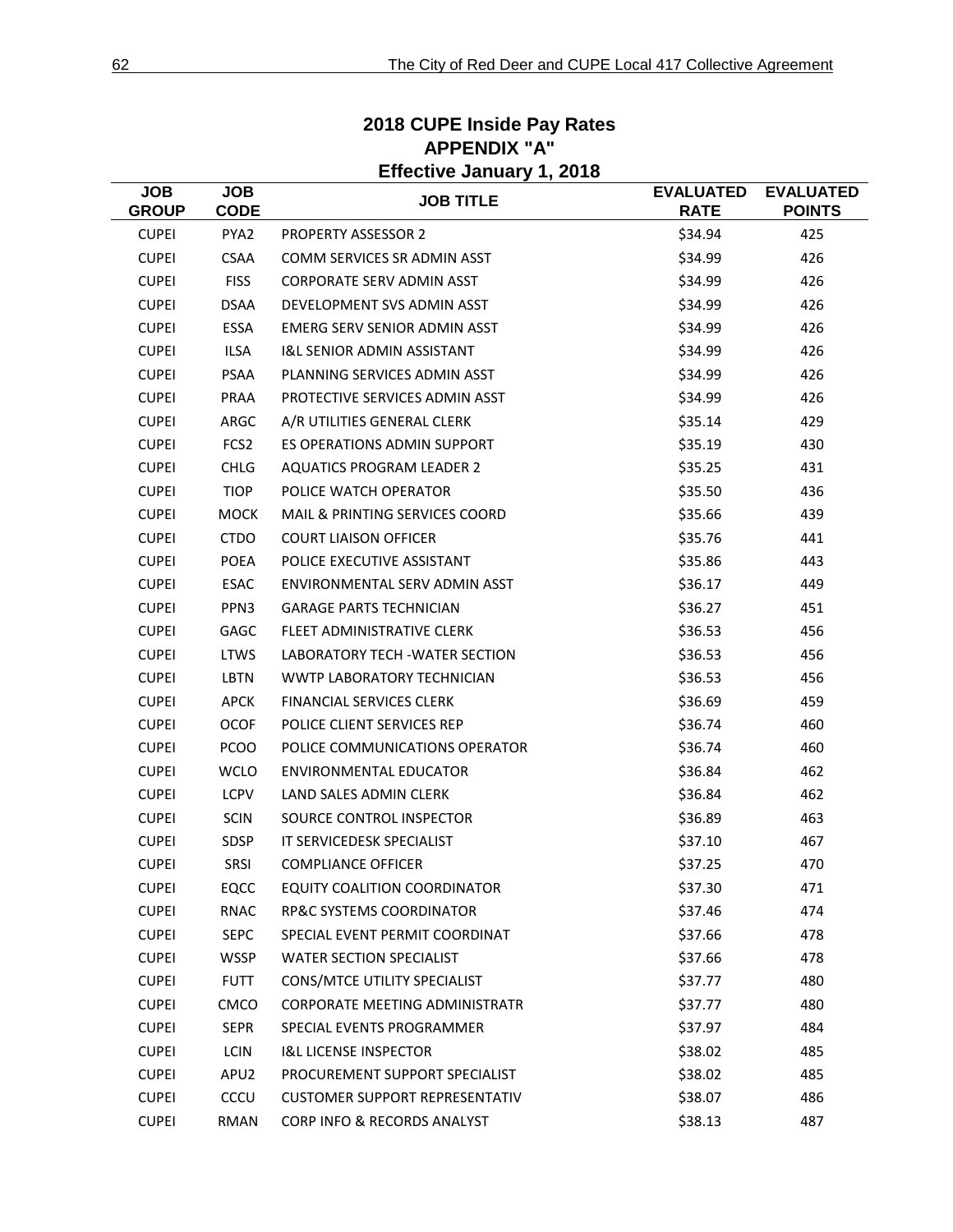| <b>Effective January 1, 2018</b> |                           |                                        |                                 |                                   |  |
|----------------------------------|---------------------------|----------------------------------------|---------------------------------|-----------------------------------|--|
| <b>JOB</b><br><b>GROUP</b>       | <b>JOB</b><br><b>CODE</b> | <b>JOB TITLE</b>                       | <b>EVALUATED</b><br><b>RATE</b> | <b>EVALUATED</b><br><b>POINTS</b> |  |
| <b>CUPEI</b>                     | <b>POTA</b>               | POLICE TRAINING ASSOCIATE              | \$38.38                         | 492                               |  |
| <b>CUPEI</b>                     | <b>TCWR</b>               | <b>ENVSV SERV TECHNICAL WRITER</b>     | \$38.43                         | 493                               |  |
| <b>CUPEI</b>                     | <b>PLSE</b>               | HR ADMIN - CONSULTING SERVICES         | \$38.59                         | 496                               |  |
| <b>CUPEI</b>                     | PASS                      | HR ADMIN - HEALTH SFTY & TRAIN         | \$38.59                         | 496                               |  |
| <b>CUPEI</b>                     | PBAC                      | HR ADMINISTRATOR BENEFITS ACCT         | \$38.59                         | 496                               |  |
| <b>CUPEI</b>                     | <b>ENRE</b>               | ENVIRO PROGRAM SPECIALIST              | \$38.64                         | 497                               |  |
| <b>CUPEI</b>                     | <b>PENR</b>               | PARKS ECOLOGICAL & PLANNING SP         | \$38.64                         | 497                               |  |
| <b>CUPEI</b>                     | <b>PYSV</b>               | HR ADMINISTRATOR PAYROLL/ACCTG         | \$38.69                         | 498                               |  |
| <b>CUPEI</b>                     | LACO                      | <b>LEGAL SERVICES COORDINATOR</b>      | \$38.69                         | 498                               |  |
| <b>CUPEI</b>                     | ARUB                      | SPECIALIST - BUSINESS SUPPORT          | \$38.69                         | 498                               |  |
| <b>CUPEI</b>                     | <b>SLTN</b>               | WWTP SR LABORATORY TECHNICIAN          | \$39.10                         | 506                               |  |
| <b>CUPEI</b>                     | <b>GRDN</b>               | <b>GIS TECHNOLOGIST</b>                | \$39.26                         | 509                               |  |
| <b>CUPEI</b>                     | <b>LADN</b>               | <b>PARKS &amp; OPEN SPACE DESIGNER</b> | \$39.26                         | 509                               |  |
| <b>CUPEI</b>                     | <b>WEBC</b>               | <b>WEB CONTENT SPECIALIST</b>          | \$39.26                         | 509                               |  |
| <b>CUPEI</b>                     | <b>SPEO</b>               | <b>SPECIALIST - OPERATIONS</b>         | \$39.31                         | 510                               |  |
| <b>CUPEI</b>                     | SWIN                      | <b>WASTE MANAGEMENT INSPECTOR</b>      | \$39.36                         | 511                               |  |
| <b>CUPEI</b>                     | <b>PRSC</b>               | <b>CORPORATE EVENTS SPECIALIST</b>     | \$39.57                         | 515                               |  |
| <b>CUPEI</b>                     | EAMS                      | <b>MARKETING SPECIALIST</b>            | \$39.57                         | 515                               |  |
| <b>CUPEI</b>                     | <b>PACC</b>               | PUBLIC ART COORDINATOR                 | \$39.67                         | 517                               |  |
| <b>CUPEI</b>                     | <b>FINA</b>               | <b>ACCOUNTANT</b>                      | \$39.72                         | 518                               |  |
| <b>CUPEI</b>                     | <b>FSAT</b>               | FINANCIAL SERVICES ACCOUNTANT          | \$39.72                         | 518                               |  |
| <b>CUPEI</b>                     | <b>HDAA</b>               | SOCIAL PLANNING DATA ANALYST           | \$39.82                         | 520                               |  |
| <b>CUPEI</b>                     | <b>URFR</b>               | <b>URBAN FORESTER</b>                  | \$39.87                         | 521                               |  |
| <b>CUPEI</b>                     | <b>WDIV</b>               | <b>WASTE DIVERSION SPECIALIST</b>      | \$39.87                         | 521                               |  |
| <b>CUPEI</b>                     | <b>ILBA</b>               | <b>I&amp;L BUSINESS ANALYST</b>        | \$39.93                         | 522                               |  |
| <b>CUPEI</b>                     | PGAD                      | PARKING COORDINATOR                    | \$39.93                         | 522                               |  |
| <b>CUPEI</b>                     | <b>WMTS</b>               | WASTE MGMT TECH SPECIALIST             | \$40.13                         | 526                               |  |
| <b>CUPEI</b>                     | EDSP                      | LAND & ECON DEV SPECIALIST             | \$40.34                         | 530                               |  |
| <b>CUPEI</b>                     | <b>EACC</b>               | ENVIRONMENTAL SERV ACCOUNTANT          | \$40.44                         | 532                               |  |
| <b>CUPEI</b>                     | <b>TFPT</b>               | TRAFFIC ANALYSIS TECHNOLOGIST          | \$40.44                         | 532                               |  |
| <b>CUPEI</b>                     | GIAN                      | <b>GIS ANALYST</b>                     | \$40.59                         | 535                               |  |
| <b>CUPEI</b>                     | EGAC                      | <b>ENGINEERING ACCOUNTANT</b>          | \$40.65                         | 536                               |  |
| <b>CUPEI</b>                     | <b>WMCO</b>               | <b>WORK MGMT COORDINATOR</b>           | \$40.75                         | 538                               |  |
| <b>CUPEI</b>                     | <b>PRCO</b>               | LS PROJECT COORDINATOR                 | \$40.90                         | 541                               |  |
| <b>CUPEI</b>                     | PYA3                      | <b>PROPERTY ASSESSOR 3</b>             | \$40.90                         | 541                               |  |
| <b>CUPEI</b>                     | <b>INAC</b>               | MATERIEL MGMT COORDINATOR              | \$41.01                         | 543                               |  |
| <b>CUPEI</b>                     | <b>CCSS</b>               | <b>COMMUNICATIONS CONSULTANT</b>       | \$41.06                         | 544                               |  |
| <b>CUPEI</b>                     | <b>PCSS</b>               | POLICE COMMUNICATION SPECIALST         | \$41.06                         | 544                               |  |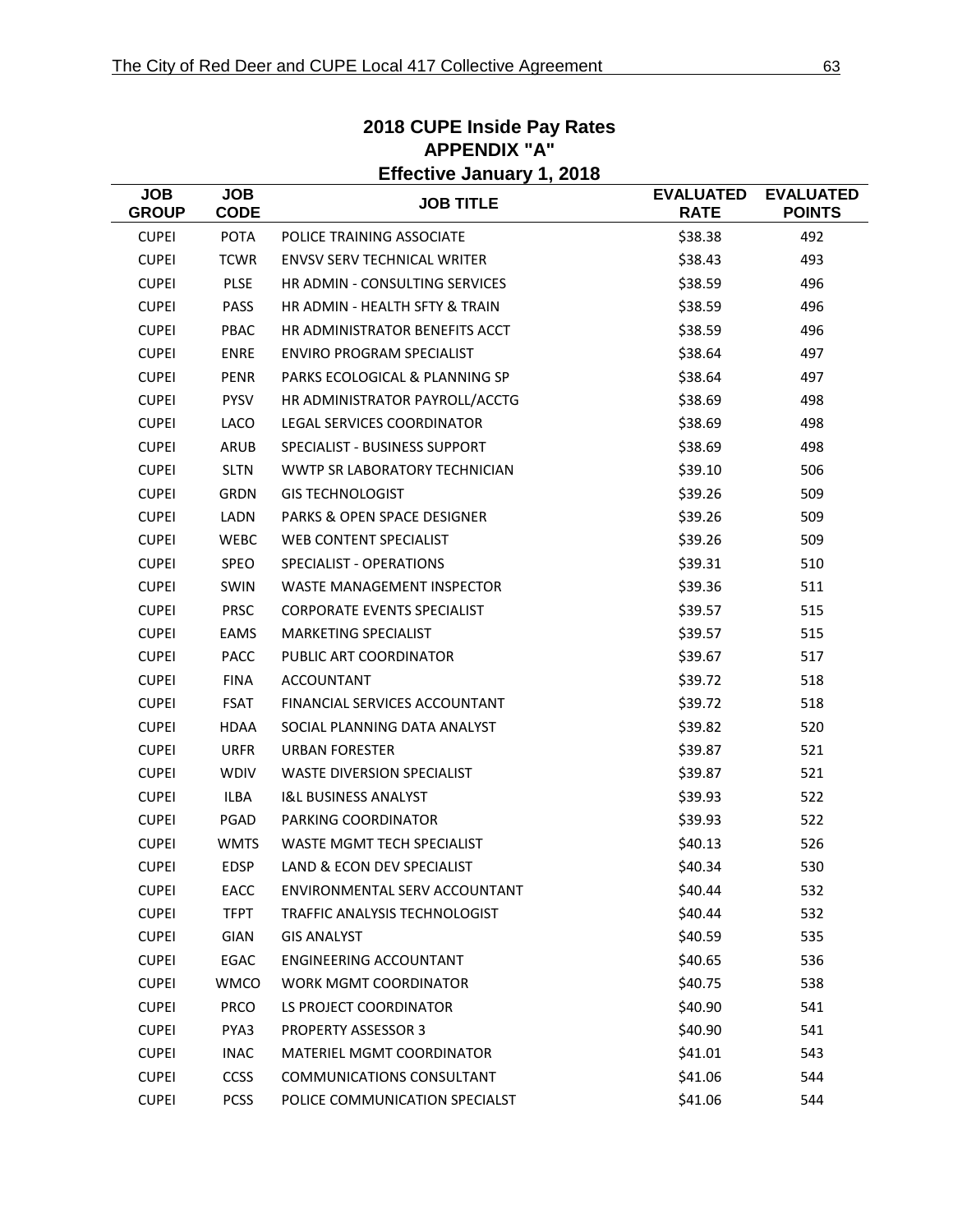| <b>Effective January 1, 2018</b> |                           |                                        |                                 |                                   |  |
|----------------------------------|---------------------------|----------------------------------------|---------------------------------|-----------------------------------|--|
| <b>JOB</b><br><b>GROUP</b>       | <b>JOB</b><br><b>CODE</b> | <b>JOB TITLE</b>                       | <b>EVALUATED</b><br><b>RATE</b> | <b>EVALUATED</b><br><b>POINTS</b> |  |
| <b>CUPEI</b>                     | <b>HRSF</b>               | HR SPECIALIST - FIELD SAFETY           | \$41.16                         | 546                               |  |
| <b>CUPEI</b>                     | <b>BYOF</b>               | MUNICIPAL ENFORCEMENT OFFICER          | \$41.37                         | 550                               |  |
| <b>CUPEI</b>                     | <b>DDVO</b>               | <b>DEVELOPMENT OFFICER</b>             | \$41.67                         | 556                               |  |
| <b>CUPEI</b>                     | <b>LSCI</b>               | LEAD SOURCE CONTROL INSPECTOR          | \$42.09                         | 564                               |  |
| <b>CUPEI</b>                     | CASP                      | <b>FUNDING &amp; BUS SUPPORTS SPEC</b> | \$42.24                         | 567                               |  |
| <b>CUPEI</b>                     | <b>PWAN</b>               | PUBLIC WORKS ANALYST                   | \$42.24                         | 567                               |  |
| <b>CUPEI</b>                     | <b>POCC</b>               | POLICE OPS COOMUNICATION COORD         | \$42.29                         | 568                               |  |
| <b>CUPEI</b>                     | <b>PORC</b>               | POLICE RECORDS COORDINATOR             | \$42.29                         | 568                               |  |
| <b>CUPEI</b>                     | POWC                      | POLICE WATCH COORDINATOR               | \$42.29                         | 568                               |  |
| <b>CUPEI</b>                     | <b>CCUS</b>               | <b>CUSTOMER SERV SPECIALIST -COLL</b>  | \$42.39                         | 570                               |  |
| <b>CUPEI</b>                     | <b>ROAN</b>               | <b>ROADS ANALYST</b>                   | \$42.39                         | 570                               |  |
| <b>CUPEI</b>                     | <b>CRSS</b>               | <b>CORPORATE SECURITY SPECIALIST</b>   | \$42.50                         | 572                               |  |
| <b>CUPEI</b>                     | <b>HRSE</b>               | HR SPECIALIST FIELD SAFETY ELP         | \$42.50                         | 572                               |  |
| <b>CUPEI</b>                     | <b>TLWS</b>               | <b>TRAINING LEAD</b>                   | \$42.55                         | 573                               |  |
| <b>CUPEI</b>                     | <b>ERSP</b>               | <b>ENVIRO REGULATORY SUPP PERSON</b>   | \$42.60                         | 574                               |  |
| <b>CUPEI</b>                     | <b>APUA</b>               | PROCUREMENT & CONTRACT SPLST           | \$42.65                         | 575                               |  |
| <b>CUPEI</b>                     | <b>ACPC</b>               | ACCESS & PRIVACY COORDINATOR           | \$42.70                         | 576                               |  |
| <b>CUPEI</b>                     | SRIP                      | <b>DEVELOPMENT INSPECTOR</b>           | \$42.70                         | 576                               |  |
| <b>CUPEI</b>                     | <b>APPC</b>               | LEG SVS APPEALS COORDINATOR            | \$42.70                         | 576                               |  |
| <b>CUPEI</b>                     | <b>ESTC</b>               | <b>ENVIRO SERVICES TECHNOLOGIST</b>    | \$43.01                         | 582                               |  |
| <b>CUPEI</b>                     | <b>FLTK</b>               | <b>FLEET TECHNOLOGIST</b>              | \$43.01                         | 582                               |  |
| <b>CUPEI</b>                     | <b>PWTK</b>               | PUBLIC WORKS TECHNOLOGIST              | \$43.01                         | 582                               |  |
| <b>CUPEI</b>                     | PCIJ                      | POLICE CRIMINAL INTEL ANLYS JR         | \$43.17                         | 585                               |  |
| <b>CUPEI</b>                     | <b>RAPO</b>               | REVIEWER/ANALYST - POLICE              | \$43.22                         | 586                               |  |
| <b>CUPEI</b>                     | <b>TRAN</b>               | <b>TRANSIT SYSTEM ANALYST</b>          | \$43.37                         | 589                               |  |
| <b>CUPEI</b>                     | <b>PRCR</b>               | POLICY ANALYST                         | \$43.58                         | 593                               |  |
| <b>CUPEI</b>                     | <b>PLJR</b>               | <b>PLANNER</b>                         | \$43.78                         | 597                               |  |
| <b>CUPEI</b>                     | <b>DVTK</b>               | DEVELOPMENT TECHNICIAN                 | \$43.94                         | 600                               |  |
| <b>CUPEI</b>                     | <b>PRDN</b>               | PROJECT COORDINATOR/DESIGNER           | \$43.94                         | 600                               |  |
| <b>CUPEI</b>                     | ARCH                      | <b>ARCHIVES SPECIALIST</b>             | \$43.99                         | 601                               |  |
| <b>CUPEI</b>                     | CADC                      | <b>FINANCE SPECIALIST - REC</b>        | \$43.99                         | 601                               |  |
| <b>CUPEI</b>                     | <b>GRSP</b>               | <b>GRANTS SPECIALIST</b>               | \$44.04                         | 602                               |  |
| <b>CUPEI</b>                     | <b>PTXS</b>               | TAX COLLECTION COORDINATOR             | \$44.04                         | 602                               |  |
| <b>CUPEI</b>                     | <b>ITAN</b>               | <b>INFORMATION TECHNOLOGY ANALYST</b>  | \$44.14                         | 604                               |  |
| <b>CUPEI</b>                     | <b>MPSS</b>               | MUNI POLICING SVS SUPERVISOR           | \$44.14                         | 604                               |  |
| <b>CUPEI</b>                     | PYA4                      | PROPERTY ASSESSOR 4                    | \$44.30                         | 607                               |  |
| <b>CUPEI</b>                     | APSA                      | IT APPLICATION SYSTEMS ANALYST         | \$44.45                         | 610                               |  |
| <b>CUPEI</b>                     | LDAG                      | LAND SERVICES SPECIALIST               | \$44.45                         | 610                               |  |
| <b>CUPEI</b>                     | PITA                      | POLICE INFO TECH ANALYST               | \$44.45                         | 610                               |  |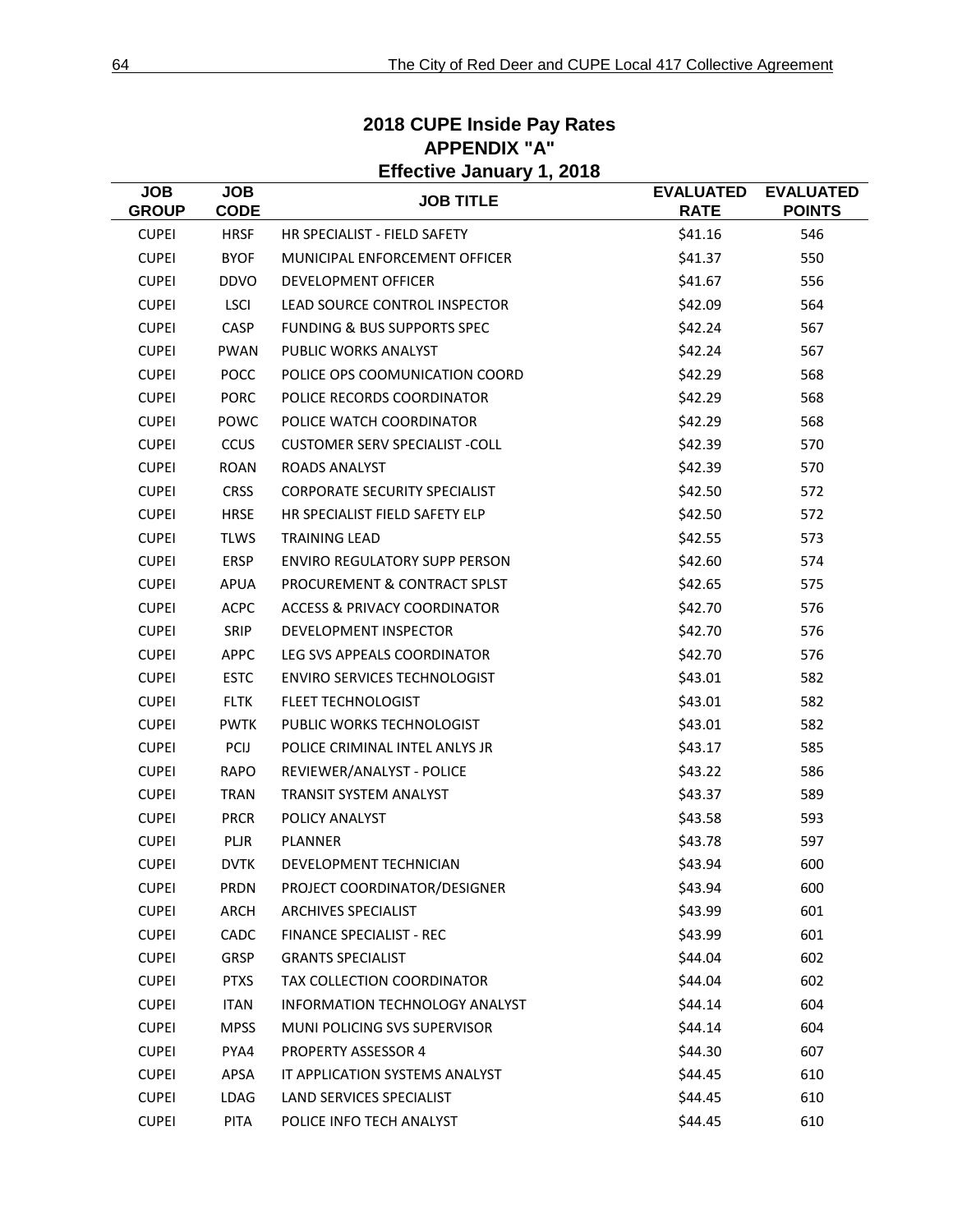| <b>Effective January 1, 2018</b> |                           |                                         |                                 |                                   |  |
|----------------------------------|---------------------------|-----------------------------------------|---------------------------------|-----------------------------------|--|
| <b>JOB</b><br><b>GROUP</b>       | <b>JOB</b><br><b>CODE</b> | <b>JOB TITLE</b>                        | <b>EVALUATED</b><br><b>RATE</b> | <b>EVALUATED</b><br><b>POINTS</b> |  |
| <b>CUPEI</b>                     | <b>PERC</b>               | PERFORMANCE REPORTING COORD             | \$44.50                         | 611                               |  |
| <b>CUPEI</b>                     | <b>PRTK</b>               | PROJECTS SPECIALIST                     | \$44.86                         | 618                               |  |
| <b>CUPEI</b>                     | <b>CRCS</b>               | <b>CORPORATE CONTRACT SPECIALIST</b>    | \$44.91                         | 619                               |  |
| <b>CUPEI</b>                     | <b>EDOF</b>               | LAND & ECON DEVEL OFFICER               | \$44.91                         | 619                               |  |
| <b>CUPEI</b>                     | <b>DVSW</b>               | POLICE DV SOCIAL WORKER                 | \$44.97                         | 620                               |  |
| <b>CUPEI</b>                     | <b>WPLM</b>               | WTP LEAD OPERATOR MAINTENANCE           | \$44.97                         | 620                               |  |
| <b>CUPEI</b>                     | <b>WWLM</b>               | <b>WWTP LEAD OPERATOR MAINTENANCE</b>   | \$44.97                         | 620                               |  |
| <b>CUPEI</b>                     | <b>LISC</b>               | LAND INFO SYSTEMS CONSULTANT            | \$45.07                         | 622                               |  |
| <b>CUPEI</b>                     | <b>BOEC</b>               | MUNICIPAL ENFORCEMENT SUPV              | \$45.07                         | 622                               |  |
| <b>CUPEI</b>                     | <b>FSAC</b>               | <b>FINANCIAL COORDINATOR</b>            | \$45.17                         | 624                               |  |
| <b>CUPEI</b>                     | <b>BADV</b>               | <b>FUNCTIONAL SUPPORT ANALYST</b>       | \$45.38                         | 628                               |  |
| <b>CUPEI</b>                     | SPAD                      | STRATEGIC PLANNING ADVISOR              | \$45.38                         | 628                               |  |
| <b>CUPEI</b>                     | PGSP                      | PROGRAM SPECIALIST                      | \$45.48                         | 630                               |  |
| <b>CUPEI</b>                     | <b>CMPL</b>               | CONST/MAINT PLANNING LEAD               | \$45.58                         | 632                               |  |
| <b>CUPEI</b>                     | <b>ACCR</b>               | <b>ACCREDITATION COORDINATOR</b>        | \$45.79                         | 636                               |  |
| <b>CUPEI</b>                     | <b>TBSC</b>               | <b>BUSINESS SYSTEMS CONSULTANT</b>      | \$45.79                         | 636                               |  |
| <b>CUPEI</b>                     | <b>WDLO</b>               | <b>LEAD OPERATOR - DISTRIBUTION</b>     | \$45.94                         | 639                               |  |
| <b>CUPEI</b>                     | <b>WPLO</b>               | <b>LEAD OPERATOR - TP OPERATIONS</b>    | \$45.94                         | 639                               |  |
| <b>CUPEI</b>                     | <b>CSLO</b>               | <b>LEAD OPERATR - WW COLLECTION</b>     | \$45.94                         | 639                               |  |
| <b>CUPEI</b>                     | <b>WWLD</b>               | <b>WWTP LEAD OPERATOR - OPS</b>         | \$45.94                         | 639                               |  |
| <b>CUPEI</b>                     | <b>CDAA</b>               | COORD-DATABASE & APPLIC ARCHIT          | \$45.99                         | 640                               |  |
| <b>CUPEI</b>                     | <b>CCOA</b>               | <b>CREDIT COORDINATOR</b>               | \$45.99                         | 640                               |  |
| <b>CUPEI</b>                     | PPEC                      | PUBLIC PARTICIPATN ENGAGE COOR          | \$45.99                         | 640                               |  |
| <b>CUPEI</b>                     | <b>ECSC</b>               | ECOLOGICAL SERVICES COORD               | \$46.05                         | 641                               |  |
| <b>CUPEI</b>                     | ECOC                      | ECOLOGICAL SVS OPERATION COORD          | \$46.05                         | 641                               |  |
| <b>CUPEI</b>                     | <b>SRCA</b>               | SENIOR COMMUNICATIONS CONSULTA          | \$46.10                         | 642                               |  |
| <b>CUPEI</b>                     | <b>TOCO</b>               | <b>TECHNOLOGY OPERATIONS COORD</b>      | \$46.20                         | 644                               |  |
| <b>CUPEI</b>                     | PRSP                      | TECHNOLOGY SERV CENTRE COORD            | \$46.20                         | 644                               |  |
| <b>CUPEI</b>                     | <b>CMOL</b>               | CONST/MTNC OPERATIONS LEAD              | \$46.25                         | 645                               |  |
| <b>CUPEI</b>                     | QMGC                      | <b>QUALITY MANAGEMENT COORDINATOR</b>   | \$46.25                         | 645                               |  |
| <b>CUPEI</b>                     | <b>CSFO</b>               | <b>COMMUNITY SERVICES ACCOUNTANT</b>    | \$46.30                         | 646                               |  |
| <b>CUPEI</b>                     | EGDC                      | DEVELOPMENT COORDINATOR                 | \$46.41                         | 648                               |  |
| <b>CUPEI</b>                     | <b>SCOF</b>               | SAFETY CODES OFFICER                    | \$46.77                         | 655                               |  |
| <b>CUPEI</b>                     | <b>CDPC</b>               | PARKS PLANNING COORDINATOR              | \$46.87                         | 657                               |  |
| <b>CUPEI</b>                     | <b>CMPF</b>               | <b>COMMUNITY &amp; PROG FACILITATOR</b> | \$47.28                         | 665                               |  |
| <b>CUPEI</b>                     | <b>TXAN</b>               | <b>OPERATIONS ANALYST</b>               | \$47.43                         | 668                               |  |
| <b>CUPEI</b>                     | COMR                      | RESEARCH AND EVALUATION COORD           | \$47.43                         | 668                               |  |
| <b>CUPEI</b>                     | SDVO                      | SENIOR DEVELOPMENT OFFICER              | \$47.43                         | 668                               |  |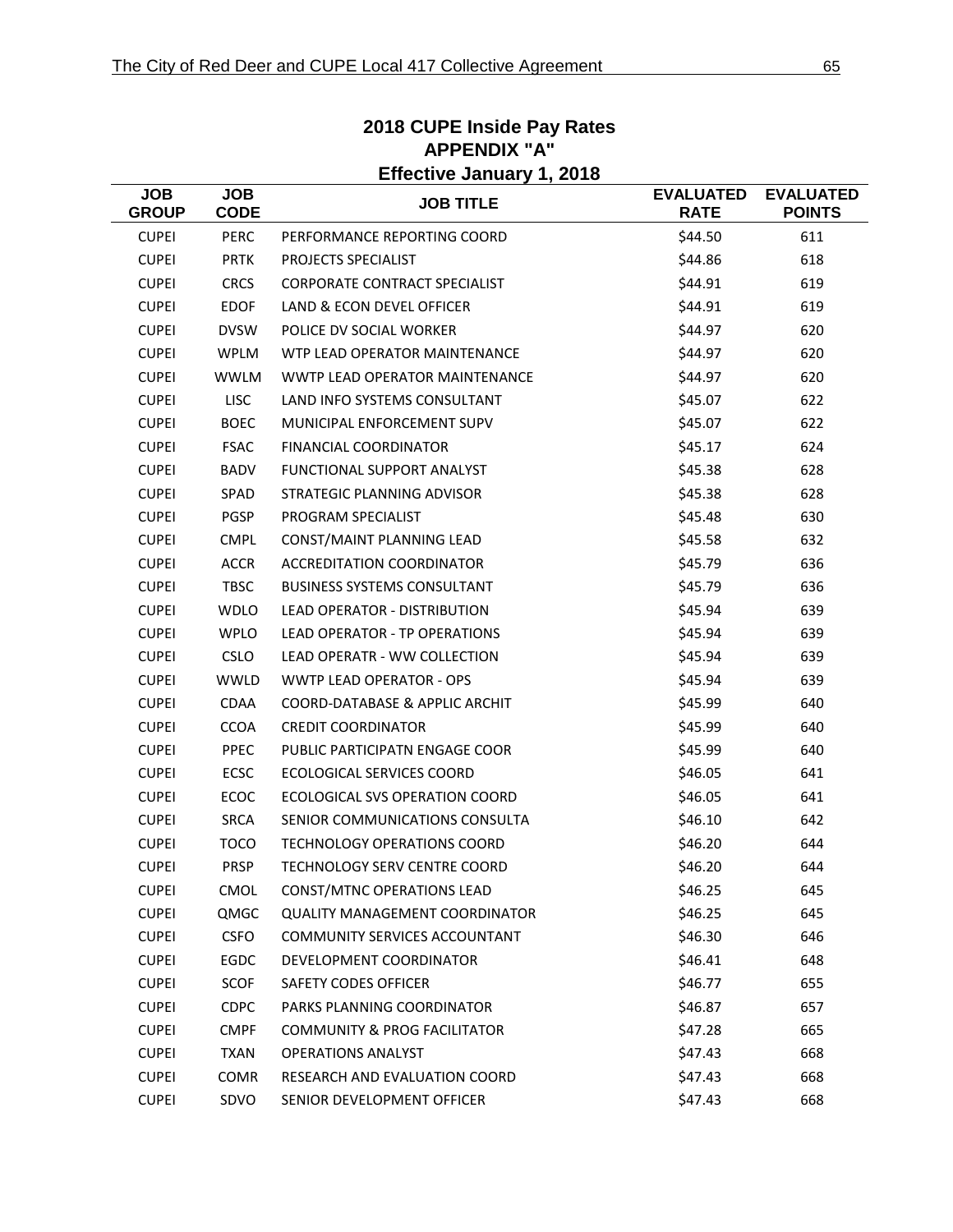|                            | <b>Effective January 1, 2018</b> |                                       |                                 |                                   |  |  |  |
|----------------------------|----------------------------------|---------------------------------------|---------------------------------|-----------------------------------|--|--|--|
| <b>JOB</b><br><b>GROUP</b> | <b>JOB</b><br><b>CODE</b>        | <b>JOB TITLE</b>                      | <b>EVALUATED</b><br><b>RATE</b> | <b>EVALUATED</b><br><b>POINTS</b> |  |  |  |
| <b>CUPEI</b>               | <b>PCCS</b>                      | PROGRAM COORD COMMUNITY SAFETY        | \$47.90                         | 677                               |  |  |  |
| <b>CUPEI</b>               | <b>CAPC</b>                      | CAPITAL PROJECTS COORDINATOR          | \$48.21                         | 683                               |  |  |  |
| <b>CUPEI</b>               | <b>LARC</b>                      | ARCHIVES COORDINATOR                  | \$48.26                         | 684                               |  |  |  |
| <b>CUPEI</b>               | <b>CBAS</b>                      | <b>COORD-BUSINESS APPLIC SUPPORT</b>  | \$48.26                         | 684                               |  |  |  |
| <b>CUPEI</b>               | <b>RMIA</b>                      | RISK MGMT & INSURANCE ANALYST         | \$48.26                         | 684                               |  |  |  |
| <b>CUPEI</b>               | <b>FIAN</b>                      | <b>FINANCIAL ANALYST</b>              | \$48.77                         | 694                               |  |  |  |
| <b>CUPEI</b>               | <b>COWK</b>                      | <b>COMMUNITY FACILITATOR</b>          | \$48.93                         | 697                               |  |  |  |
| <b>CUPEI</b>               | <b>NWAD</b>                      | COORD-NETWORK, SECURITY & INFRS       | \$49.08                         | 700                               |  |  |  |
| <b>CUPEI</b>               | <b>SPPC</b>                      | PROGRAM COORD- SOCIAL PLANNING        | \$49.23                         | 703                               |  |  |  |
| <b>CUPEI</b>               | <b>PCIA</b>                      | POL CRIM INTELLIGENCE ANALYST         | \$49.44                         | 707                               |  |  |  |
| <b>CUPEI</b>               | <b>PLSR</b>                      | <b>SENIOR PLANNER</b>                 | \$49.85                         | 715                               |  |  |  |
| <b>CUPEI</b>               | <b>TRPL</b>                      | SENIOR PLANNER TRANSIT                | \$49.85                         | 715                               |  |  |  |
| <b>CUPEI</b>               | <b>FAPP</b>                      | <b>FUNCTIONAL SUPPORT TEAM SPVR</b>   | \$49.90                         | 716                               |  |  |  |
| <b>CUPEI</b>               | <b>LSCO</b>                      | <b>TEAM LEAD SAFETY CODES OFFICER</b> | \$50.21                         | 722                               |  |  |  |
| <b>CUPEI</b>               | <b>SPAA</b>                      | SENIOR PROPERTY ASSESS/ANALYST        | \$50.37                         | 725                               |  |  |  |
| <b>CUPEI</b>               | <b>LAPC</b>                      | <b>LAND COORDINATOR</b>               | \$50.88                         | 735                               |  |  |  |
| <b>CUPEI</b>               | <b>ACAN</b>                      | RAS ASSESSMENT COORD/ANALYST          | \$52.01                         | 757                               |  |  |  |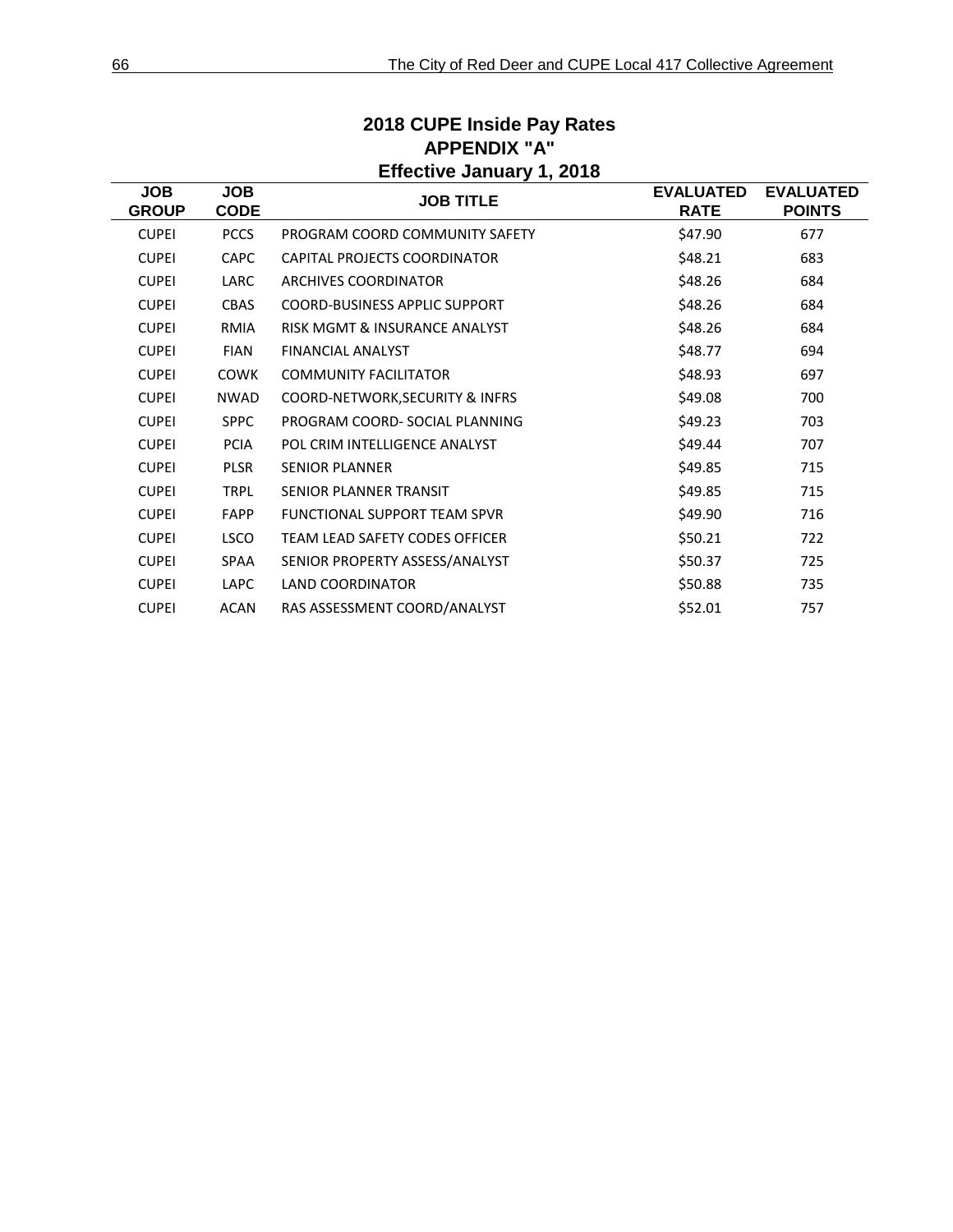| APPENDIX "B"<br><b>Effective January 1, 2018</b> |                           |                                       |                                 |                                   |  |  |
|--------------------------------------------------|---------------------------|---------------------------------------|---------------------------------|-----------------------------------|--|--|
| <b>JOB</b><br><b>GROUP</b>                       | <b>JOB</b><br><b>CODE</b> | <b>JOB TITLE</b>                      | <b>EVALUATED</b><br><b>RATE</b> | <b>EVALUATED</b><br><b>POINTS</b> |  |  |
| <b>CUPEO</b>                                     | <b>CFPA</b>               | <b>FACILITY PROGRAM ASSISTANT</b>     | \$22.89                         | 167                               |  |  |
| <b>CUPEO</b>                                     | <b>PRAS</b>               | PROGRAM ASSISTANT                     | \$22.89                         | 167                               |  |  |
| <b>CUPEO</b>                                     | <b>LCPN</b>               | LITTER CONTROL PERSON                 | \$24.06                         | 205                               |  |  |
| <b>CUPEO</b>                                     | <b>LFIN</b>               | <b>LIFEGUARD INSTUCTOR</b>            | \$24.58                         | 222                               |  |  |
| <b>CUPEO</b>                                     | <b>CFOP</b>               | <b>FACILITY OPERATIONS ASSISTANT</b>  | \$24.95                         | 234                               |  |  |
| <b>CUPEO</b>                                     | <b>CSWR</b>               | <b>CUSTODIAL WORKER</b>               | \$25.66                         | 257                               |  |  |
| <b>CUPEO</b>                                     | <b>CFWL</b>               | FITNESS & WELLNESS LEADER 1           | \$26.42                         | 282                               |  |  |
| <b>CUPEO</b>                                     | <b>CDPL</b>               | DRYLAND PROGRAM LEADER 1              | \$26.85                         | 296                               |  |  |
| <b>CUPEO</b>                                     | <b>PLMN</b>               | PROGRAM LEADER                        | \$26.85                         | 296                               |  |  |
| <b>CUPEO</b>                                     | <b>WLAB</b>               | <b>WATERWORKS LABOURER</b>            | \$28.52                         | 350                               |  |  |
| <b>CUPEO</b>                                     | PKL1                      | <b>PARKS LABOURER 1</b>               | \$28.58                         | 352                               |  |  |
| <b>CUPEO</b>                                     | <b>CSLD</b>               | <b>CUSTODIAL LEAD</b>                 | \$28.79                         | 359                               |  |  |
| <b>CUPEO</b>                                     | <b>ALFI</b>               | ADVANCED LIFEGUARD INSTRUCTOR         | \$28.85                         | 361                               |  |  |
| <b>CUPEO</b>                                     | <b>FMWC</b>               | <b>FACILITY MAINTNCE WRKR-CULTURE</b> | \$28.95                         | 364                               |  |  |
| <b>CUPEO</b>                                     | <b>FLUP</b>               | <b>FLEET UTILITY PERSON</b>           | \$29.38                         | 378                               |  |  |
| <b>CUPEO</b>                                     | EOP1                      | <b>EQUIPMENT OPERATOR 1</b>           | \$29.50                         | 382                               |  |  |
| <b>CUPEO</b>                                     | <b>PIPC</b>               | <b>PARK CARETAKER</b>                 | \$29.65                         | 387                               |  |  |
| <b>CUPEO</b>                                     | <b>WWTU</b>               | <b>WASTEWATER TP UTILITY PERSON</b>   | \$29.75                         | 390                               |  |  |
| <b>CUPEO</b>                                     | <b>FMBA</b>               | <b>BUILDING MAINTENANCE ASSISTANT</b> | \$29.81                         | 392                               |  |  |
| <b>CUPEO</b>                                     | RDL1                      | <b>ROADS LABOURER 1</b>               | \$30.11                         | 402                               |  |  |
| <b>CUPEO</b>                                     | WWL1                      | WATER/WASTEWATER LABOURER 1           | \$30.11                         | 402                               |  |  |
| <b>CUPEO</b>                                     | <b>CFAO</b>               | <b>FACILITY OPS WORKER COLLICUTT</b>  | \$30.33                         | 409                               |  |  |
| <b>CUPEO</b>                                     | FOW1                      | <b>FACILITY OPERATIONS WORKER 1</b>   | \$30.94                         | 429                               |  |  |
| <b>CUPEO</b>                                     | <b>ALIL</b>               | ADV LIFEGUARD INSTRUCTOR LDR 1        | \$31.31                         | 441                               |  |  |
| <b>CUPEO</b>                                     | <b>WWCL</b>               | <b>WASTEWATER COLLECTION LABOURER</b> | \$31.34                         | 442                               |  |  |
| <b>CUPEO</b>                                     | <b>CFCL</b>               | <b>FACILITY OPS CUSTODIAL LEAD</b>    | \$31.37                         | 443                               |  |  |
| <b>CUPEO</b>                                     | EOP <sub>2</sub>          | <b>EQUIPMENT OPERATOR 2</b>           | \$31.44                         | 445                               |  |  |
| <b>CUPEO</b>                                     | <b>CMEO</b>               | <b>CEMETERY EQUIPMENT OPERATOR</b>    | \$31.68                         | 453                               |  |  |
| <b>CUPEO</b>                                     | <b>STPN</b>               | MATERIEL MANAGEMENT TECHNICIAN        | \$31.74                         | 455                               |  |  |
| <b>CUPEO</b>                                     | <b>PKSA</b>               | PARKS SHOP ATTENDANT                  | \$31.84                         | 458                               |  |  |
| <b>CUPEO</b>                                     | PKL <sub>2</sub>          | <b>PARKS LABOURER 2</b>               | \$31.90                         | 460                               |  |  |
| <b>CUPEO</b>                                     | <b>PKEM</b>               | PARKS EQUIPMENT MTNC LABOURER         | \$32.21                         | 470                               |  |  |
| <b>CUPEO</b>                                     | <b>PMRT</b>               | PARKING METER REPAIR TECHNICIA        | \$32.24                         | 471                               |  |  |
| <b>CUPEO</b>                                     | UFT1                      | URBAN FORESTRY TECHNICIAN 1           | \$32.33                         | 474                               |  |  |
| <b>CUPEO</b>                                     | <b>TCAT</b>               | MAINTENANCE SUPPORT PERSON            | \$32.45                         | 478                               |  |  |
| <b>CUPEO</b>                                     | <b>PKGR</b>               | <b>PARKS GARDENER</b>                 | \$32.45                         | 478                               |  |  |
| <b>CUPEO</b>                                     | <b>AUTS</b>               | <b>EQUIPMENT SERVICE PERSON</b>       | \$32.51                         | 480                               |  |  |
| <b>CUPEO</b>                                     | <b>CFWC</b>               | FITNESS & WELLNESS LEADER 2           | \$32.67                         | 485                               |  |  |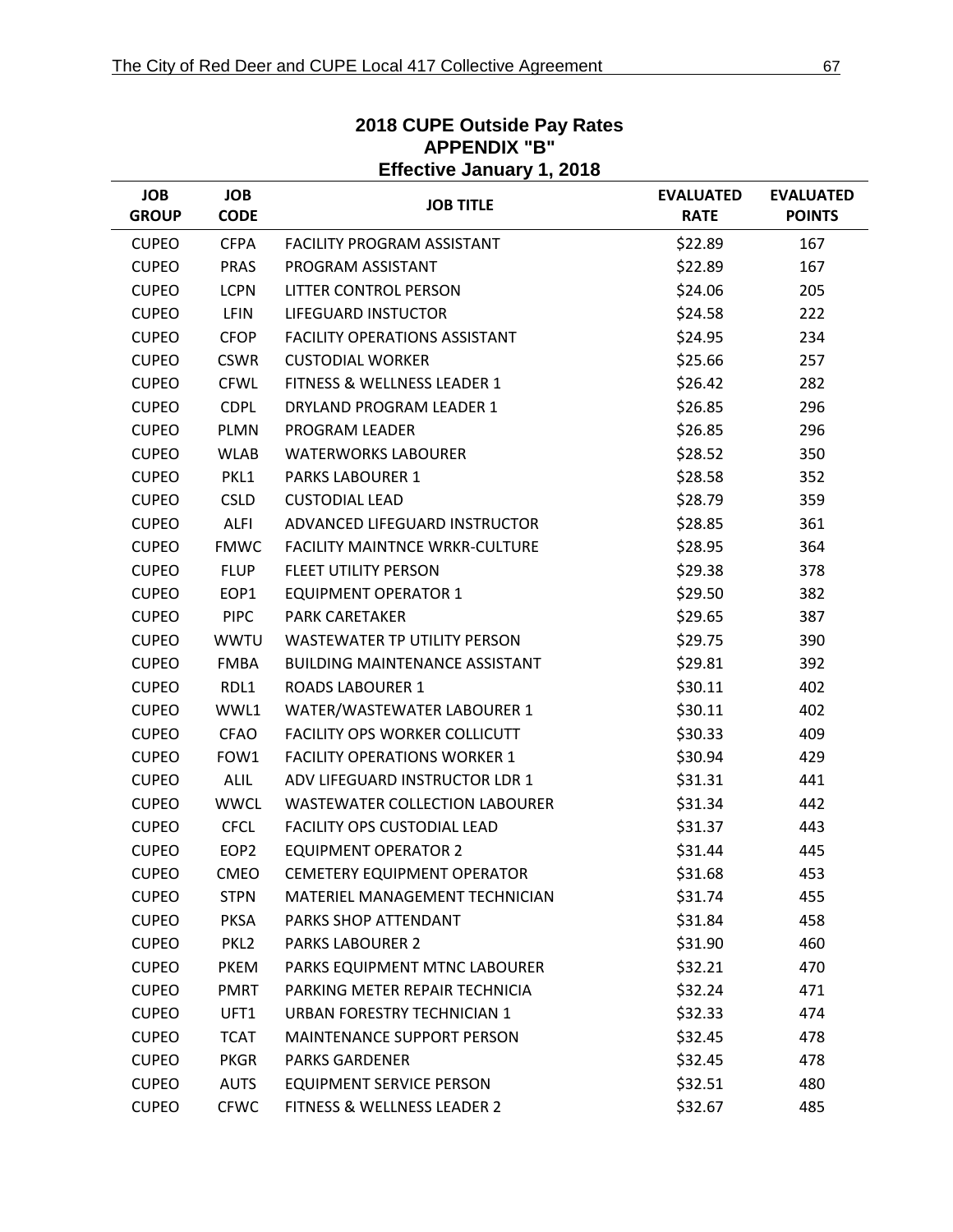| LIIGUUVG JAIIUAI J. J. LUTU |                           |                                           |                                 |                                   |  |
|-----------------------------|---------------------------|-------------------------------------------|---------------------------------|-----------------------------------|--|
| <b>JOB</b><br><b>GROUP</b>  | <b>JOB</b><br><b>CODE</b> | <b>JOB TITLE</b>                          | <b>EVALUATED</b><br><b>RATE</b> | <b>EVALUATED</b><br><b>POINTS</b> |  |
| <b>CUPEO</b>                | EOP3                      | <b>EQUIPMENT OPERATOR 3</b>               | \$32.79                         | 489                               |  |
| <b>CUPEO</b>                | RDL <sub>2</sub>          | <b>ROADS LABOURER 2</b>                   | \$32.82                         | 490                               |  |
| <b>CUPEO</b>                | WWL2                      | WATER/WASTEWATER LABOURER 2               | \$32.82                         | 490                               |  |
| <b>CUPEO</b>                | CMO <sub>2</sub>          | <b>CONSTR &amp; MAINT EQUIPMENT OP 2</b>  | \$33.28                         | 505                               |  |
| <b>CUPEO</b>                | <b>CSTI</b>               | SPECIALIZED TRAINING INSTRUCTR            | \$33.59                         | 515                               |  |
| <b>CUPEO</b>                | <b>SSTK</b>               | <b>SIGN SHOP TECHNICIAN</b>               | \$33.62                         | 516                               |  |
| <b>CUPEO</b>                | FOW <sub>2</sub>          | <b>FACILITY OPERATIONS WORKER 2</b>       | \$33.77                         | 521                               |  |
| <b>CUPEO</b>                | MSL <sub>2</sub>          | <b>METERS &amp; SIGNS LABOURER 2</b>      | \$33.83                         | 523                               |  |
| <b>CUPEO</b>                | <b>STSP</b>               | SR MATERIEL MGMT TECHNICIAN               | \$34.14                         | 533                               |  |
| <b>CUPEO</b>                | <b>BMPR</b>               | <b>BUILDING MAINT PERSON-PUB WKS</b>      | \$34.27                         | 537                               |  |
| <b>CUPEO</b>                | <b>CWED</b>               | ECOLOGICAL SERVICES TECHNICIAN            | \$34.27                         | 537                               |  |
| <b>CUPEO</b>                | <b>HGAR</b>               | <b>HEAD GARDENER</b>                      | \$34.33                         | 539                               |  |
| <b>CUPEO</b>                | ARB1                      | <b>ARBORIST 1</b>                         | \$34.48                         | 544                               |  |
| <b>CUPEO</b>                | <b>WDOP</b>               | <b>WATER DISTRIBUTION OPERATOR</b>        | \$34.63                         | 549                               |  |
| <b>CUPEO</b>                | <b>WTRP</b>               | WTP MAINTENANCE REPAIR PERSON             | \$34.63                         | 549                               |  |
| <b>CUPEO</b>                | <b>CFCS</b>               | <b>FACILITY OPS CUSTODIAL SPECIAL</b>     | \$34.76                         | 553                               |  |
| <b>CUPEO</b>                | CMO <sub>3</sub>          | <b>CONSTR &amp; MAINT EQUIPMENT OP 3</b>  | \$35.06                         | 563                               |  |
| <b>CUPEO</b>                | PFF1                      | PARKS FOREMAN 1                           | \$35.06                         | 563                               |  |
| <b>CUPEO</b>                | <b>PBFO</b>               | POLICE BLDG & FLEET MTNCE OP              | \$35.25                         | 569                               |  |
| <b>CUPEO</b>                | <b>WPOP</b>               | WATER TREATMENT PLANT OPERATOR            | \$35.25                         | 569                               |  |
| <b>CUPEO</b>                | <b>WWPO</b>               | <b>WASTEWATER TRMT PLANT OP</b>           | \$35.56                         | 579                               |  |
| <b>CUPEO</b>                | <b>WWCO</b>               | WW COLLECTION OPERATOR                    | \$35.56                         | 579                               |  |
| <b>CUPEO</b>                | EOP4                      | <b>EQUIPMENT OPERATOR 4</b>               | \$35.74                         | 585                               |  |
| <b>CUPEO</b>                | <b>CMLA</b>               | <b>CONSTRUCTN &amp; MAINTNCE LABOURER</b> | \$35.77                         | 586                               |  |
| <b>CUPEO</b>                | ARB <sub>2</sub>          | <b>ARBORIST 2</b>                         | \$36.69                         | 616                               |  |
| <b>CUPEO</b>                | EBGM                      | WWTP MAINTENANCE PERSON                   | \$37.13                         | 630                               |  |
| <b>CUPEO</b>                | RLF1                      | ROADS LABOUR FOREMAN 1                    | \$37.28                         | 635                               |  |
| <b>CUPEO</b>                | <b>ELWP</b>               | <b>ELECTRICIAN - WATER SECTION</b>        | \$37.52                         | 643                               |  |
| <b>CUPEO</b>                | <b>WTPM</b>               | <b>MAINTENANCE TRADES PERSON</b>          | \$37.52                         | 643                               |  |
| <b>CUPEO</b>                | <b>TVIO</b>               | <b>WW COLLECTION INSPECTOR</b>            | \$37.65                         | 647                               |  |
| <b>CUPEO</b>                | <b>INTW</b>               | <b>INSTRUMENT TECH-WATER SECTION</b>      | \$37.68                         | 648                               |  |
| <b>CUPEO</b>                | CMO <sub>4</sub>          | CONST/MAINT EQUIPMENT OP 4                | \$37.83                         | 653                               |  |
| <b>CUPEO</b>                | EOP5                      | <b>EQUIPMENT OPERATOR 5</b>               | \$38.45                         | 673                               |  |
| <b>CUPEO</b>                | <b>WWMT</b>               | <b>WWTP MAINTENANCE TRADESPERSON</b>      | \$38.45                         | 673                               |  |
| <b>CUPEO</b>                | PKF <sub>2</sub>          | <b>PARKS FOREMAN 2</b>                    | \$38.91                         | 688                               |  |
| <b>CUPEO</b>                | <b>HDMC</b>               | <b>HEAVY DUTY MECHANIC</b>                | \$39.28                         | 700                               |  |
| <b>CUPEO</b>                | <b>BMOP</b>               | <b>BUILDING OPERATOR</b>                  | \$39.83                         | 718                               |  |
| <b>CUPEO</b>                | <b>FOPR</b>               | <b>FACILITY OPERATOR</b>                  | \$39.83                         | 718                               |  |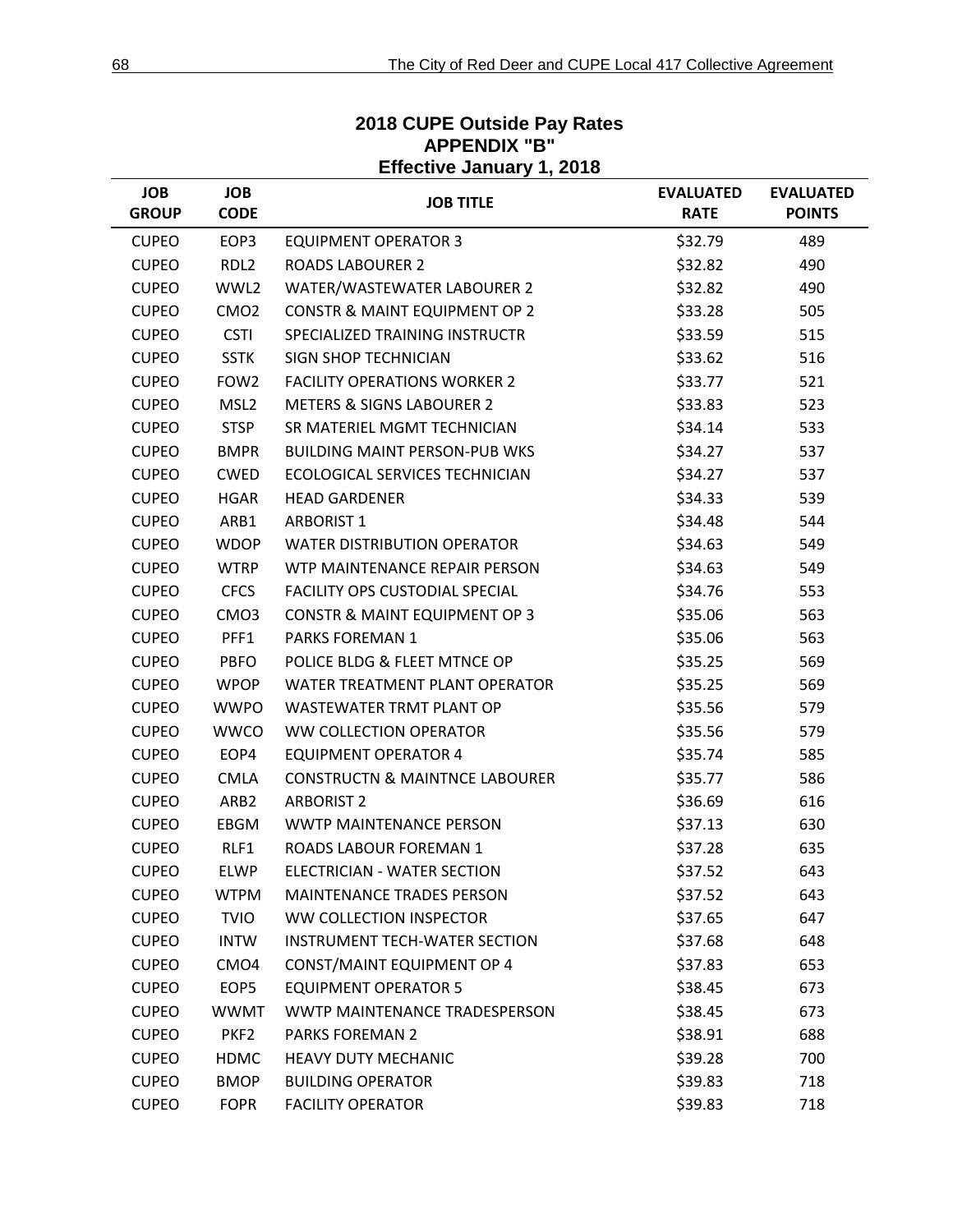| APPENDIX "B"<br><b>Effective January 1, 2018</b> |                           |                                       |                                 |                                   |  |  |
|--------------------------------------------------|---------------------------|---------------------------------------|---------------------------------|-----------------------------------|--|--|
| <b>JOB</b><br><b>GROUP</b>                       | <b>JOB</b><br><b>CODE</b> | <b>JOB TITLE</b>                      | <b>EVALUATED</b><br><b>RATE</b> | <b>EVALUATED</b><br><b>POINTS</b> |  |  |
| <b>CUPEO</b>                                     | <b>SGNF</b>               | SIGNAGE FOREMAN                       | \$39.83                         | 718                               |  |  |
| <b>CUPEO</b>                                     | <b>WELD</b>               | <b>WELDER</b>                         | \$39.86                         | 719                               |  |  |
| <b>CUPEO</b>                                     | <b>GGMC</b>               | <b>GARAGE GENERAL MECHANIC</b>        | \$39.89                         | 720                               |  |  |
| <b>CUPEO</b>                                     | PWF <sub>2</sub>          | PUBLIC WORKS LABOUR FOREMAN 2         | \$40.14                         | 728                               |  |  |
| <b>CUPEO</b>                                     | <b>CMFM</b>               | <b>CEMETERY FOREMAN</b>               | \$40.45                         | 738                               |  |  |
| <b>CUPEO</b>                                     | RLF <sub>2</sub>          | ROADS LABOUR FOREMAN 2                | \$40.75                         | 748                               |  |  |
| <b>CUPEO</b>                                     | <b>GGML</b>               | <b>GARAGE GENERAL MECHANIC LEAD H</b> | \$41.18                         | 762                               |  |  |
| <b>CUPEO</b>                                     | EOF <sub>1</sub>          | ENVIRONMENT OPERATIONS FOREMAN        | \$41.89                         | 785                               |  |  |
| <b>CUPEO</b>                                     | <b>CFOF</b>               | CONSTRUCT/MNTC OPS FOREPERSON         | \$43.09                         | 824                               |  |  |
|                                                  |                           |                                       |                                 |                                   |  |  |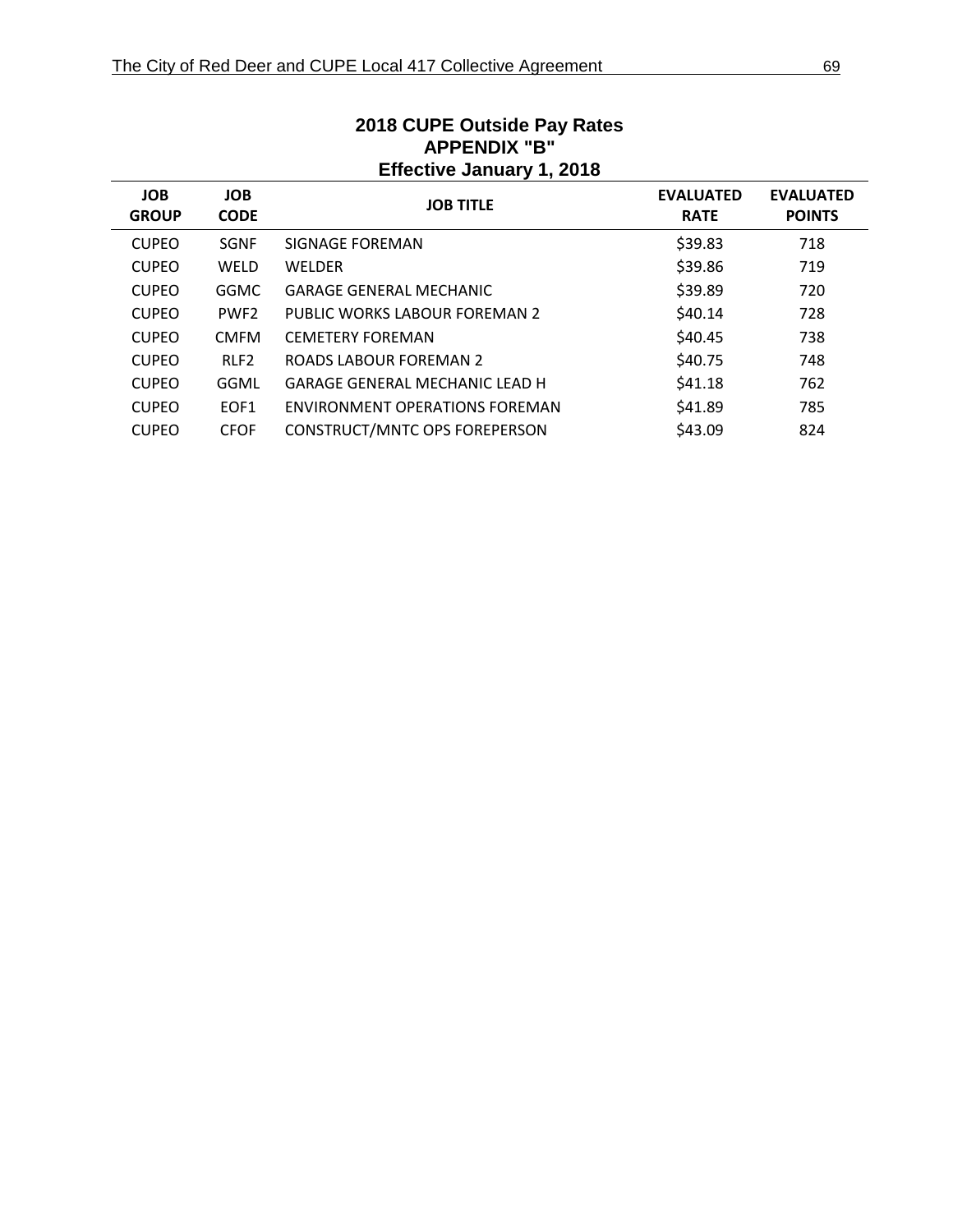| <b>JOB</b><br><b>GROUP</b> | <b>JOB</b><br><b>CODE</b> | $\blacksquare$<br><b>JOB TITLE</b>        | <b>EVALUATED</b><br><b>RATE</b> | <b>EVALUATED</b><br><b>POINTS</b> |
|----------------------------|---------------------------|-------------------------------------------|---------------------------------|-----------------------------------|
| <b>CUPEI</b>               | CCC1                      | <b>CENSUS CLERK</b>                       | \$24.33                         | 214                               |
| <b>CUPEI</b>               | <b>CSCS</b>               | <b>SALES &amp; CUST SERV REP COLLICUT</b> | \$25.84                         | 243                               |
| <b>CUPEI</b>               | <b>MPRC</b>               | <b>MAIL CLERK</b>                         | \$26.10                         | 248                               |
| <b>CUPEI</b>               | <b>RFCT</b>               | RECEPTION/ADMIN SUPPORT                   | \$26.15                         | 249                               |
| <b>CUPEI</b>               | RCR1                      | <b>RP&amp;C CASHIER</b>                   | \$27.34                         | 272                               |
| <b>CUPEI</b>               | CSC1                      | <b>SALES &amp; CUST SERVICE LEADER 1</b>  | \$28.02                         | 285                               |
| <b>CUPEI</b>               | CCO <sub>1</sub>          | <b>CENSUS ELECTION ASSISTANT</b>          | \$28.07                         | 286                               |
| <b>CUPEI</b>               | CCGC                      | MAIL & PRINT SERVICES CLERK               | \$28.69                         | 298                               |
| <b>CUPEI</b>               | <b>RGCK</b>               | <b>RP&amp;C GENERAL CLERK</b>             | \$29.01                         | 304                               |
| <b>CUPEI</b>               | <b>CHRP</b>               | <b>CITY HALL RECEPTIONIST</b>             | \$29.26                         | 309                               |
| <b>CUPEI</b>               | <b>ECSI</b>               | <b>ENGINEERING SV ADMIN ASST</b>          | \$29.32                         | 310                               |
| <b>CUPEI</b>               | <b>HRRC</b>               | HR RECEPTIONIST                           | \$29.32                         | 310                               |
| <b>CUPEI</b>               | LASS                      | LAS CLIENT SERVICES SUPPORT               | \$29.32                         | 310                               |
| <b>CUPEI</b>               | <b>RMCL</b>               | RECORDS MANAGEMENT CLASSIFIER             | \$29.32                         | 310                               |
| <b>CUPEI</b>               | <b>SCMN</b>               | SOURCE CONTROL MONITOR                    | \$29.84                         | 320                               |
| <b>CUPEI</b>               | <b>TCSR</b>               | TRANSIT CUSTOMER SERVICE REP              | \$29.84                         | 320                               |
| <b>CUPEI</b>               | <b>CSRM</b>               | COMM SERV RECORDS MGMT CLERK              | \$29.94                         | 322                               |
| <b>CUPEI</b>               | <b>CSUW</b>               | <b>COURT SUPPORT WORKER</b>               | \$29.94                         | 322                               |
| <b>CUPEI</b>               | <b>RMCE</b>               | <b>ENG SERV RECORDS MGMT CLERK</b>        | \$29.94                         | 322                               |
| <b>CUPEI</b>               | <b>ESRP</b>               | <b>ES CUSTOMER SERVICE SUPPORT</b>        | \$29.94                         | 322                               |
| <b>CUPEI</b>               | <b>RMCI</b>               | RECORDS MGMT CLERK - I&L                  | \$29.94                         | 322                               |
| <b>CUPEI</b>               | <b>SCLP</b>               | <b>SCALE PERSON</b>                       | \$30.20                         | 327                               |
| <b>CUPEI</b>               | <b>ARTC</b>               | <b>ARCHIVES TECHNICIAN</b>                | \$30.46                         | 332                               |
| <b>CUPEI</b>               | EPSA                      | <b>ENVIRO PROGRAM SUPPORT ASST</b>        | \$30.46                         | 332                               |
| <b>CUPEI</b>               | <b>PCVS</b>               | <b>COMMUNITY POLICING ASST</b>            | \$30.67                         | 336                               |
| <b>CUPEI</b>               | <b>CCAR</b>               | <b>CASH CLERK</b>                         | \$30.88                         | 340                               |
| <b>CUPEI</b>               | <b>POIR</b>               | POLICE DETACHMENT CLERK                   | \$30.88                         | 340                               |
| <b>CUPEI</b>               | <b>EDAC</b>               | LAND & ECON DEV ADMIN CLERK               | \$30.93                         | 341                               |
| <b>CUPEI</b>               | <b>CCRA</b>               | COMMUN & STRAT PLAN ADMIN ASST            | \$31.19                         | 346                               |
| <b>CUPEI</b>               | BCS1                      | <b>I&amp;L ADMINISTRATIVE ASSISTANT</b>   | \$31.19                         | 346                               |
| <b>CUPEI</b>               | SAAD                      | SPECIAL ADMISSONS ADMIN                   | \$31.19                         | 346                               |
| <b>CUPEI</b>               | <b>WSCH</b>               | <b>FLEET SERVICES CLERK</b>               | \$31.29                         | 348                               |
| <b>CUPEI</b>               | CCO <sub>2</sub>          | <b>CENSUS ELECTION COORDINATOR</b>        | \$31.71                         | 356                               |
| <b>CUPEI</b>               | <b>PATC</b>               | PROPERTY ASSESSMENT TECHNICIAN            | \$31.71                         | 356                               |
| <b>CUPEI</b>               | RCR <sub>2</sub>          | <b>RP&amp;C LEAD CASHIER</b>              | \$31.76                         | 357                               |
| <b>CUPEI</b>               | <b>CCSL</b>               | <b>SALES &amp; CUSTOMER SERV LEADER 2</b> | \$31.81                         | 358                               |
| <b>CUPEI</b>               | COAA                      | COMMUNITY SERVICES ADMIN ASST             | \$31.86                         | 359                               |
| <b>CUPEI</b>               | <b>CMAS</b>               | <b>COMMUNICATIONS ASSISTANT</b>           | \$32.12                         | 364                               |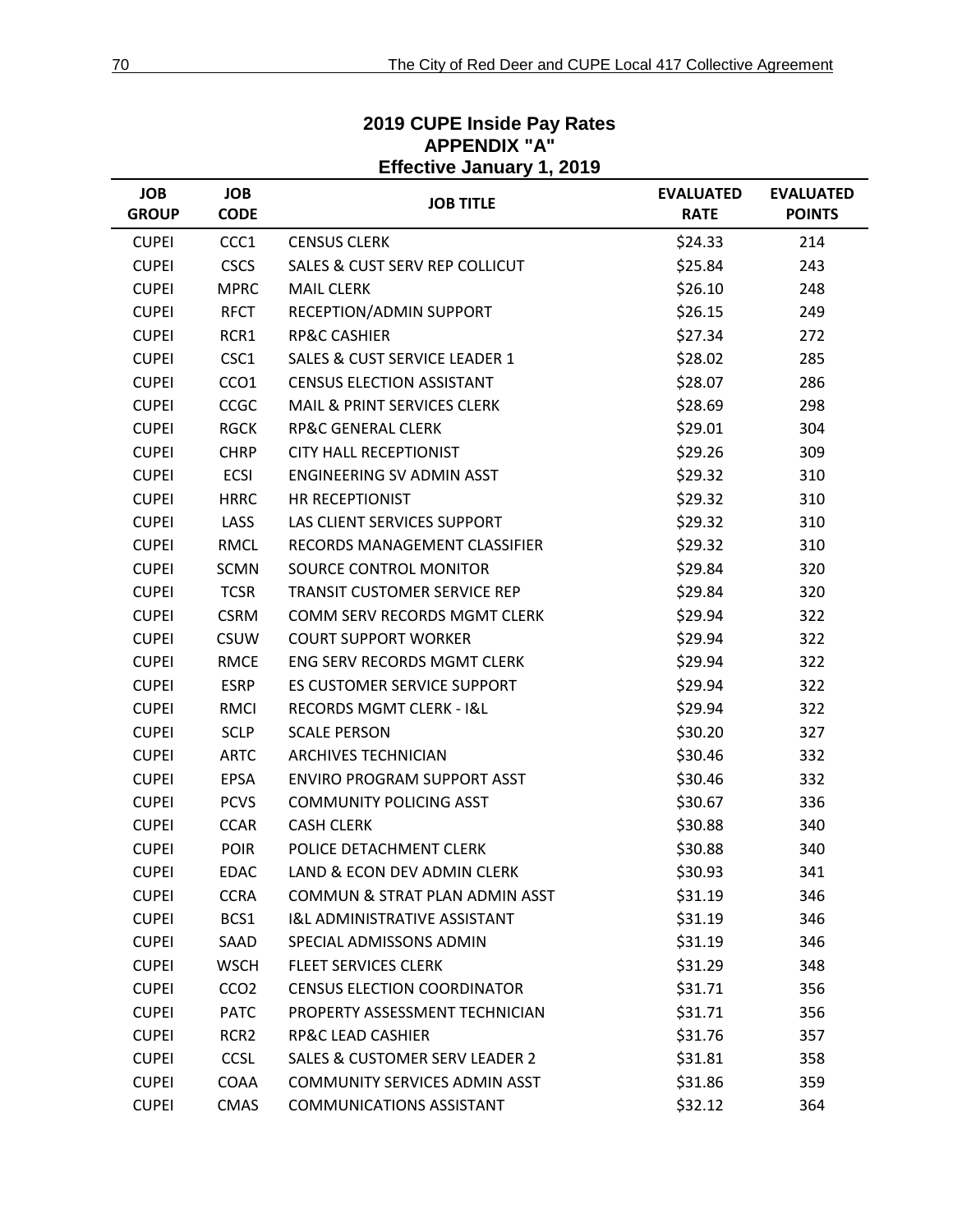|                            | <b>Effective January 1, 2019</b> |                                           |                                 |                                   |  |  |
|----------------------------|----------------------------------|-------------------------------------------|---------------------------------|-----------------------------------|--|--|
| <b>JOB</b><br><b>GROUP</b> | <b>JOB</b><br><b>CODE</b>        | <b>JOB TITLE</b>                          | <b>EVALUATED</b><br><b>RATE</b> | <b>EVALUATED</b><br><b>POINTS</b> |  |  |
| <b>CUPEI</b>               | <b>ACPO</b>                      | <b>ADMINISTRATIVE CLERK - POLICE</b>      | \$32.80                         | 377                               |  |  |
| <b>CUPEI</b>               | <b>EACK</b>                      | <b>ENGINEERING ACCOUNTING CLERK</b>       | \$32.80                         | 377                               |  |  |
| <b>CUPEI</b>               | <b>FSAA</b>                      | FINANCIAL SERVICES ADMIN ASST             | \$32.80                         | 377                               |  |  |
| <b>CUPEI</b>               | <b>ITSA</b>                      | IT SERVICES SR ADMIN ASSISTANT            | \$32.80                         | 377                               |  |  |
| <b>CUPEI</b>               | <b>ATCS</b>                      | RAS SENIOR ADMIN ASSISTANT                | \$32.80                         | 377                               |  |  |
| <b>CUPEI</b>               | <b>PWCS</b>                      | PUBLIC WORKS ADMIN CLERK                  | \$33.00                         | 381                               |  |  |
| <b>CUPEI</b>               | <b>PWCK</b>                      | <b>PUBLIC WORKS CLERK</b>                 | \$33.00                         | 381                               |  |  |
| <b>CUPEI</b>               | <b>POCS</b>                      | POLICE COURT STENOGRAPHER                 | \$33.06                         | 382                               |  |  |
| <b>CUPEI</b>               | <b>PGIS</b>                      | POLICE GIS STENOGRAPHER                   | \$33.06                         | 382                               |  |  |
| <b>CUPEI</b>               | PYA1                             | <b>PROPERTY ASSESSOR 1</b>                | \$33.26                         | 386                               |  |  |
| <b>CUPEI</b>               | <b>TFAS</b>                      | <b>TRAFFIC ASSISTANT</b>                  | \$33.26                         | 386                               |  |  |
| <b>CUPEI</b>               | <b>RNCS</b>                      | RP&C ACCOUNTING SPECIALIST                | \$33.37                         | 388                               |  |  |
| <b>CUPEI</b>               | <b>TPAC</b>                      | TREATMENT PLANT ADMIN ASST                | \$33.42                         | 389                               |  |  |
| <b>CUPEI</b>               | <b>PCSC</b>                      | POLICE CLIENT SERVICE CLERK               | \$33.47                         | 390                               |  |  |
| <b>CUPEI</b>               | <b>POFC</b>                      | POLICE OFFICE FINANCIAL CLERK             | \$33.47                         | 390                               |  |  |
| <b>CUPEI</b>               | <b>PVSA</b>                      | POLICE VICTIM SERVICES ASST               | \$33.47                         | 390                               |  |  |
| <b>CUPEI</b>               | SOSC                             | <b>SUB-OFFICE SUPPORT CLERK</b>           | \$33.47                         | 390                               |  |  |
| <b>CUPEI</b>               | AAPE                             | ES PREVENTION ADMIN SUPPORT               | \$33.63                         | 393                               |  |  |
| <b>CUPEI</b>               | CMSU                             | <b>CORPORATE MEETING SUPPORT</b>          | \$33.73                         | 395                               |  |  |
| <b>CUPEI</b>               | <b>PGIA</b>                      | POLICE GIS ADMIN CLERK                    | \$33.73                         | 395                               |  |  |
| <b>CUPEI</b>               | <b>LGCK</b>                      | LAND & ECON DEV GENERAL CLERK             | \$33.78                         | 396                               |  |  |
| <b>CUPEI</b>               | <b>TRAD</b>                      | TRAFFIC ADMIN ASSISTANT                   | \$33.89                         | 398                               |  |  |
| <b>CUPEI</b>               | <b>LGBC</b>                      | LGS BOARD CLK/CLIENT SVC SU               | \$33.94                         | 399                               |  |  |
| <b>CUPEI</b>               | <b>GIST</b>                      | <b>GIS TECHNICIAN</b>                     | \$33.99                         | 400                               |  |  |
| <b>CUPEI</b>               | <b>SRPN</b>                      | <b>SURVEY TECHNICIAN</b>                  | \$34.10                         | 402                               |  |  |
| <b>CUPEI</b>               | <b>LSCA</b>                      | LEG SVS COUNCIL ADMIN ASST                | \$34.41                         | 408                               |  |  |
| <b>CUPEI</b>               | <b>CECK</b>                      | CEMETERY SERVICES SPECIALIST              | \$34.61                         | 412                               |  |  |
| <b>CUPEI</b>               | <b>COMS</b>                      | LAS COMMITTEES COORDINATOR                | \$34.61                         | 412                               |  |  |
| <b>CUPEI</b>               | LGLA                             | <b>LEGAL ASSISTANT</b>                    | \$34.61                         | 412                               |  |  |
| <b>CUPEI</b>               | <b>CCCS</b>                      | LS SENIOR ADMIN ASSISTANT                 | \$34.67                         | 413                               |  |  |
| <b>CUPEI</b>               | <b>CDPI</b>                      | DRYLAND PROGRAM LEADER 2                  | \$34.93                         | 418                               |  |  |
| <b>CUPEI</b>               | <b>RMTC</b>                      | <b>CORPORATE RECORDS TECHNICIAN</b>       | \$34.98                         | 419                               |  |  |
| <b>CUPEI</b>               | <b>IMES</b>                      | <b>INFORMATION MANAGEMENT TECH</b>        | \$34.98                         | 419                               |  |  |
| <b>CUPEI</b>               | EXCO                             | POLICE EXHIBIT CUSTODIAN                  | \$34.98                         | 419                               |  |  |
| <b>CUPEI</b>               | <b>CFBM</b>                      | <b>FACIL PASS &amp; BOOKING SPECIALIS</b> | \$35.19                         | 423                               |  |  |
| <b>CUPEI</b>               | <b>ESCA</b>                      | ES COMMUNICATIONS ADMIN SUPPOR            | \$35.24                         | 424                               |  |  |
| <b>CUPEI</b>               | EOAA                             | ES OPS ADMIN ASSISTANT                    | \$35.24                         | 424                               |  |  |
| <b>CUPEI</b>               | EGSC                             | <b>CUSTOMER SERVICE CLERK - ENG</b>       | \$35.29                         | 425                               |  |  |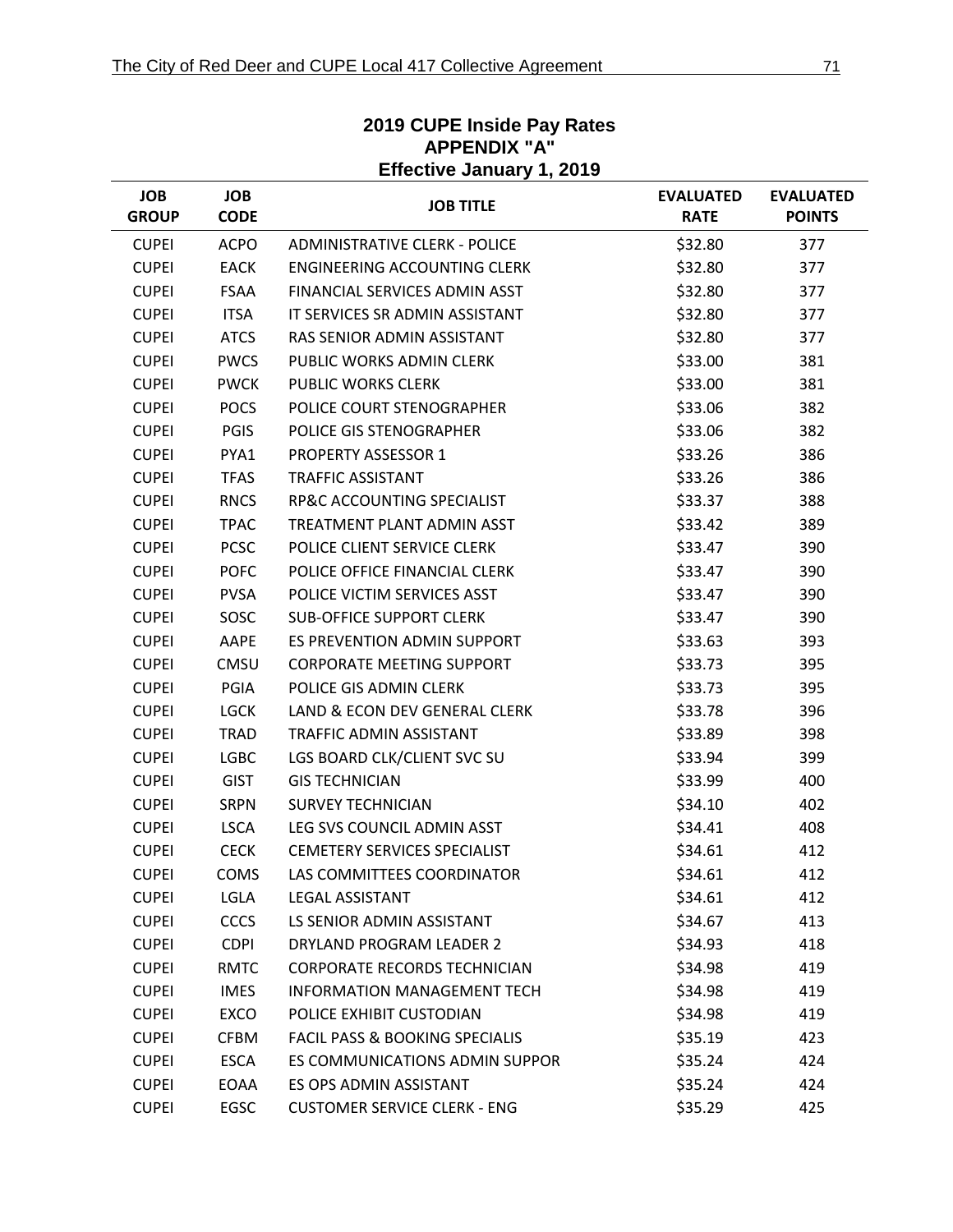|                            | Ellective January 1, 2019 |                                       |                                 |                                   |  |  |  |
|----------------------------|---------------------------|---------------------------------------|---------------------------------|-----------------------------------|--|--|--|
| <b>JOB</b><br><b>GROUP</b> | <b>JOB</b><br><b>CODE</b> | <b>JOB TITLE</b>                      | <b>EVALUATED</b><br><b>RATE</b> | <b>EVALUATED</b><br><b>POINTS</b> |  |  |  |
| <b>CUPEI</b>               | <b>CSCK</b>               | <b>CUSTOMER SERVICES SPECIALIST</b>   | \$35.29                         | 425                               |  |  |  |
| <b>CUPEI</b>               | PYA2                      | <b>PROPERTY ASSESSOR 2</b>            | \$35.29                         | 425                               |  |  |  |
| <b>CUPEI</b>               | <b>CSAA</b>               | COMM SERVICES SR ADMIN ASST           | \$35.34                         | 426                               |  |  |  |
| <b>CUPEI</b>               | <b>FISS</b>               | <b>CORPORATE SERV ADMIN ASST</b>      | \$35.34                         | 426                               |  |  |  |
| <b>CUPEI</b>               | <b>DSAA</b>               | DEVELOPMENT SVS ADMIN ASST            | \$35.34                         | 426                               |  |  |  |
| <b>CUPEI</b>               | ESSA                      | <b>EMERG SERV SENIOR ADMIN ASST</b>   | \$35.34                         | 426                               |  |  |  |
| <b>CUPEI</b>               | <b>ILSA</b>               | <b>I&amp;L SENIOR ADMIN ASSISTANT</b> | \$35.34                         | 426                               |  |  |  |
| <b>CUPEI</b>               | PSAA                      | PLANNING SERVICES ADMIN ASST          | \$35.34                         | 426                               |  |  |  |
| <b>CUPEI</b>               | PRAA                      | PROTECTIVE SERVICES ADMIN ASST        | \$35.34                         | 426                               |  |  |  |
| <b>CUPEI</b>               | ARGC                      | A/R UTILITIES GENERAL CLERK           | \$35.50                         | 429                               |  |  |  |
| <b>CUPEI</b>               | FCS <sub>2</sub>          | ES OPERATIONS ADMIN SUPPORT           | \$35.55                         | 430                               |  |  |  |
| <b>CUPEI</b>               | <b>CHLG</b>               | <b>AQUATICS PROGRAM LEADER 2</b>      | \$35.60                         | 431                               |  |  |  |
| <b>CUPEI</b>               | <b>TIOP</b>               | POLICE WATCH OPERATOR                 | \$35.86                         | 436                               |  |  |  |
| <b>CUPEI</b>               | <b>MOCK</b>               | MAIL & PRINTING SERVICES COORD        | \$36.02                         | 439                               |  |  |  |
| <b>CUPEI</b>               | <b>CTDO</b>               | <b>COURT LIAISON OFFICER</b>          | \$36.12                         | 441                               |  |  |  |
| <b>CUPEI</b>               | <b>POEA</b>               | POLICE EXECUTIVE ASSISTANT            | \$36.22                         | 443                               |  |  |  |
| <b>CUPEI</b>               | <b>ESAC</b>               | ENVIRONMENTAL SERV ADMIN ASST         | \$36.54                         | 449                               |  |  |  |
| <b>CUPEI</b>               | PPN3                      | <b>GARAGE PARTS TECHNICIAN</b>        | \$36.64                         | 451                               |  |  |  |
| <b>CUPEI</b>               | GAGC                      | FLEET ADMINISTRATIVE CLERK            | \$36.90                         | 456                               |  |  |  |
| <b>CUPEI</b>               | <b>LTWS</b>               | LABORATORY TECH - WATER SECTION       | \$36.90                         | 456                               |  |  |  |
| <b>CUPEI</b>               | <b>LBTN</b>               | WWTP LABORATORY TECHNICIAN            | \$36.90                         | 456                               |  |  |  |
| <b>CUPEI</b>               | <b>APCK</b>               | <b>FINANCIAL SERVICES CLERK</b>       | \$37.06                         | 459                               |  |  |  |
| <b>CUPEI</b>               | <b>OCOF</b>               | POLICE CLIENT SERVICES REP            | \$37.11                         | 460                               |  |  |  |
| <b>CUPEI</b>               | <b>PCOO</b>               | POLICE COMMUNICATIONS OPERATOR        | \$37.11                         | 460                               |  |  |  |
| <b>CUPEI</b>               | <b>WCLO</b>               | <b>ENVIRONMENTAL EDUCATOR</b>         | \$37.21                         | 462                               |  |  |  |
| <b>CUPEI</b>               | <b>LCPV</b>               | <b>LAND SALES ADMIN CLERK</b>         | \$37.21                         | 462                               |  |  |  |
| <b>CUPEI</b>               | <b>SCIN</b>               | SOURCE CONTROL INSPECTOR              | \$37.26                         | 463                               |  |  |  |
| <b>CUPEI</b>               | SDSP                      | IT SERVICEDESK SPECIALIST             | \$37.47                         | 467                               |  |  |  |
| <b>CUPEI</b>               | SRSI                      | <b>COMPLIANCE OFFICER</b>             | \$37.63                         | 470                               |  |  |  |
| <b>CUPEI</b>               | <b>EQCC</b>               | <b>EQUITY COALITION COORDINATOR</b>   | \$37.68                         | 471                               |  |  |  |
| <b>CUPEI</b>               | <b>RNAC</b>               | <b>RP&amp;C SYSTEMS COORDINATOR</b>   | \$37.84                         | 474                               |  |  |  |
| <b>CUPEI</b>               | <b>SEPC</b>               | SPECIAL EVENT PERMIT COORDINAT        | \$38.04                         | 478                               |  |  |  |
| <b>CUPEI</b>               | <b>WSSP</b>               | <b>WATER SECTION SPECIALIST</b>       | \$38.04                         | 478                               |  |  |  |
| <b>CUPEI</b>               | <b>FUTT</b>               | <b>CONS/MTCE UTILITY SPECIALIST</b>   | \$38.15                         | 480                               |  |  |  |
| <b>CUPEI</b>               | CMCO                      | <b>CORPORATE MEETING ADMINISTRATR</b> | \$38.15                         | 480                               |  |  |  |
| <b>CUPEI</b>               | <b>SEPR</b>               | SPECIAL EVENTS PROGRAMMER             | \$38.35                         | 484                               |  |  |  |
| <b>CUPEI</b>               | <b>LCIN</b>               | <b>I&amp;L LICENSE INSPECTOR</b>      | \$38.41                         | 485                               |  |  |  |
| <b>CUPEI</b>               | APU2                      | PROCUREMENT SUPPORT SPECIALIST        | \$38.41                         | 485                               |  |  |  |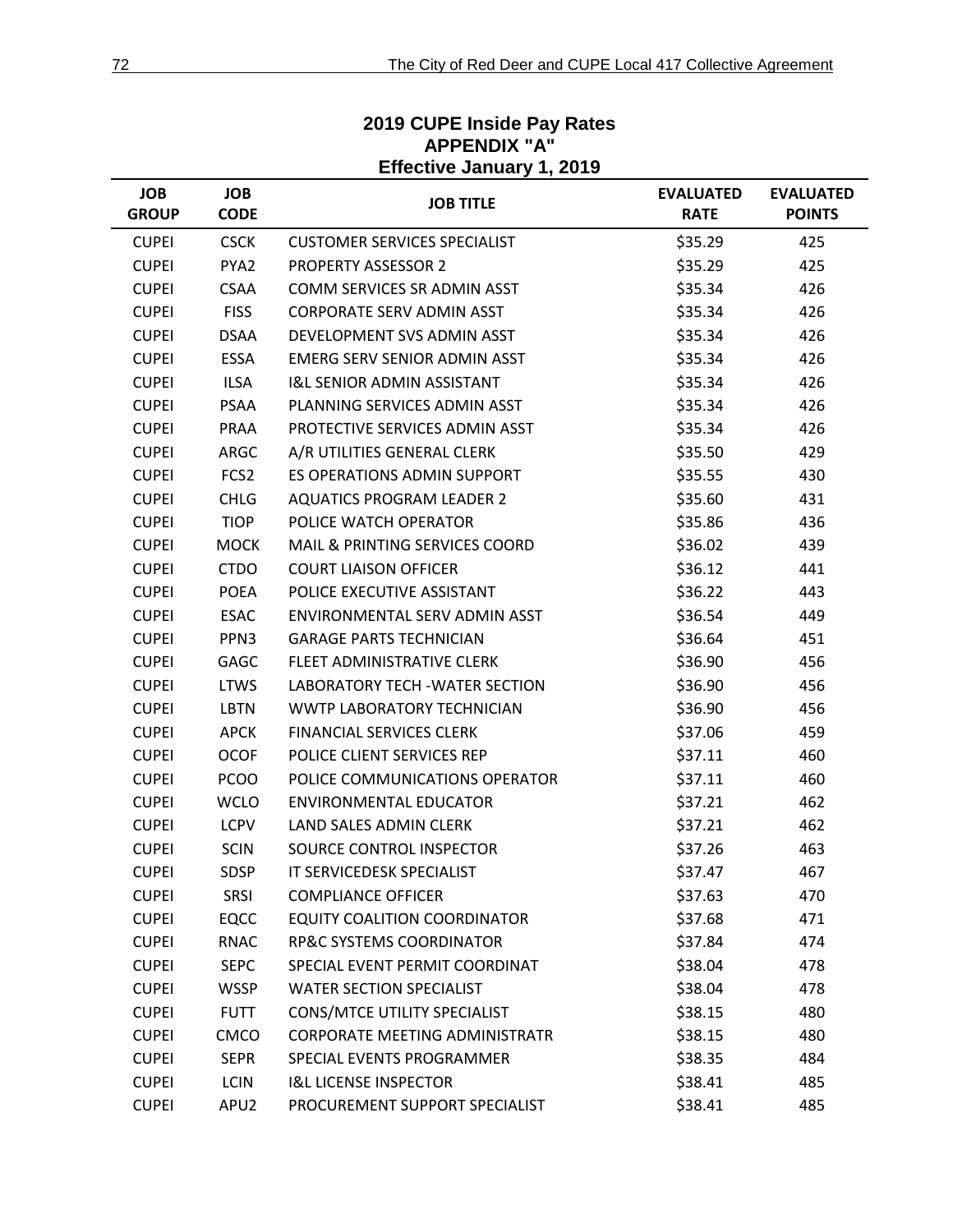| <b>JOB</b><br><b>GROUP</b> | <b>JOB</b><br><b>CODE</b> | <b>JOB TITLE</b>                       | <b>EVALUATED</b><br><b>RATE</b> | <b>EVALUATED</b><br><b>POINTS</b> |
|----------------------------|---------------------------|----------------------------------------|---------------------------------|-----------------------------------|
| <b>CUPEI</b>               | CCCU                      | <b>CUSTOMER SUPPORT REPRESENTATIV</b>  | \$38.46                         | 486                               |
| <b>CUPEI</b>               | <b>RMAN</b>               | <b>CORP INFO &amp; RECORDS ANALYST</b> | \$38.51                         | 487                               |
| <b>CUPEI</b>               | <b>POTA</b>               | POLICE TRAINING ASSOCIATE              | \$38.77                         | 492                               |
| <b>CUPEI</b>               | <b>TCWR</b>               | <b>ENVSV SERV TECHNICAL WRITER</b>     | \$38.82                         | 493                               |
| <b>CUPEI</b>               | <b>PLSE</b>               | HR ADMIN - CONSULTING SERVICES         | \$38.98                         | 496                               |
| <b>CUPEI</b>               | <b>PASS</b>               | HR ADMIN - HEALTH SFTY & TRAIN         | \$38.98                         | 496                               |
| <b>CUPEI</b>               | PBAC                      | HR ADMINISTRATOR BENEFITS ACCT         | \$38.98                         | 496                               |
| <b>CUPEI</b>               | <b>ENRE</b>               | <b>ENVIRO PROGRAM SPECIALIST</b>       | \$39.03                         | 497                               |
| <b>CUPEI</b>               | PENR                      | PARKS ECOLOGICAL & PLANNING SP         | \$39.03                         | 497                               |
| <b>CUPEI</b>               | <b>PYSV</b>               | HR ADMINISTRATOR PAYROLL/ACCTG         | \$39.08                         | 498                               |
| <b>CUPEI</b>               | <b>LACO</b>               | LEGAL SERVICES COORDINATOR             | \$39.08                         | 498                               |
| <b>CUPEI</b>               | ARUB                      | SPECIALIST - BUSINESS SUPPORT          | \$39.08                         | 498                               |
| <b>CUPEI</b>               | <b>SLTN</b>               | WWTP SR LABORATORY TECHNICIAN          | \$39.50                         | 506                               |
| <b>CUPEI</b>               | <b>GRDN</b>               | <b>GIS TECHNOLOGIST</b>                | \$39.65                         | 509                               |
| <b>CUPEI</b>               | <b>LADN</b>               | PARKS & OPEN SPACE DESIGNER            | \$39.65                         | 509                               |
| <b>CUPEI</b>               | <b>WEBC</b>               | WEB CONTENT SPECIALIST                 | \$39.65                         | 509                               |
| <b>CUPEI</b>               | <b>SPEO</b>               | SPECIALIST - OPERATIONS                | \$39.70                         | 510                               |
| <b>CUPEI</b>               | <b>SWIN</b>               | <b>WASTE MANAGEMENT INSPECTOR</b>      | \$39.76                         | 511                               |
| <b>CUPEI</b>               | <b>PRSC</b>               | <b>CORPORATE EVENTS SPECIALIST</b>     | \$39.96                         | 515                               |
| <b>CUPEI</b>               | EAMS                      | <b>MARKETING SPECIALIST</b>            | \$39.96                         | 515                               |
| <b>CUPEI</b>               | <b>PACC</b>               | PUBLIC ART COORDINATOR                 | \$40.07                         | 517                               |
| <b>CUPEI</b>               | <b>FINA</b>               | <b>ACCOUNTANT</b>                      | \$40.12                         | 518                               |
| <b>CUPEI</b>               | <b>FSAT</b>               | FINANCIAL SERVICES ACCOUNTANT          | \$40.12                         | 518                               |
| <b>CUPEI</b>               | <b>HDAA</b>               | SOCIAL PLANNING DATA ANALYST           | \$40.22                         | 520                               |
| <b>CUPEI</b>               | <b>URFR</b>               | <b>URBAN FORESTER</b>                  | \$40.28                         | 521                               |
| <b>CUPEI</b>               | <b>WDIV</b>               | <b>WASTE DIVERSION SPECIALIST</b>      | \$40.28                         | 521                               |
| <b>CUPEI</b>               | <b>ILBA</b>               | <b>I&amp;L BUSINESS ANALYST</b>        | \$40.33                         | 522                               |
| <b>CUPEI</b>               | PGAD                      | PARKING COORDINATOR                    | \$40.33                         | 522                               |
| <b>CUPEI</b>               | <b>WMTS</b>               | <b>WASTE MGMT TECH SPECIALIST</b>      | \$40.54                         | 526                               |
| <b>CUPEI</b>               | EDSP                      | LAND & ECON DEV SPECIALIST             | \$40.74                         | 530                               |
| <b>CUPEI</b>               | <b>EACC</b>               | ENVIRONMENTAL SERV ACCOUNTANT          | \$40.85                         | 532                               |
| <b>CUPEI</b>               | <b>TFPT</b>               | TRAFFIC ANALYSIS TECHNOLOGIST          | \$40.85                         | 532                               |
| <b>CUPEI</b>               | GIAN                      | <b>GIS ANALYST</b>                     | \$41.00                         | 535                               |
| <b>CUPEI</b>               | EGAC                      | <b>ENGINEERING ACCOUNTANT</b>          | \$41.06                         | 536                               |
| <b>CUPEI</b>               | <b>WMCO</b>               | <b>WORK MGMT COORDINATOR</b>           | \$41.16                         | 538                               |
| <b>CUPEI</b>               | <b>PRCO</b>               | LS PROJECT COORDINATOR                 | \$41.31                         | 541                               |
| <b>CUPEI</b>               | PYA3                      | <b>PROPERTY ASSESSOR 3</b>             | \$41.31                         | 541                               |
| <b>CUPEI</b>               | <b>INAC</b>               | MATERIEL MGMT COORDINATOR              | \$41.42                         | 543                               |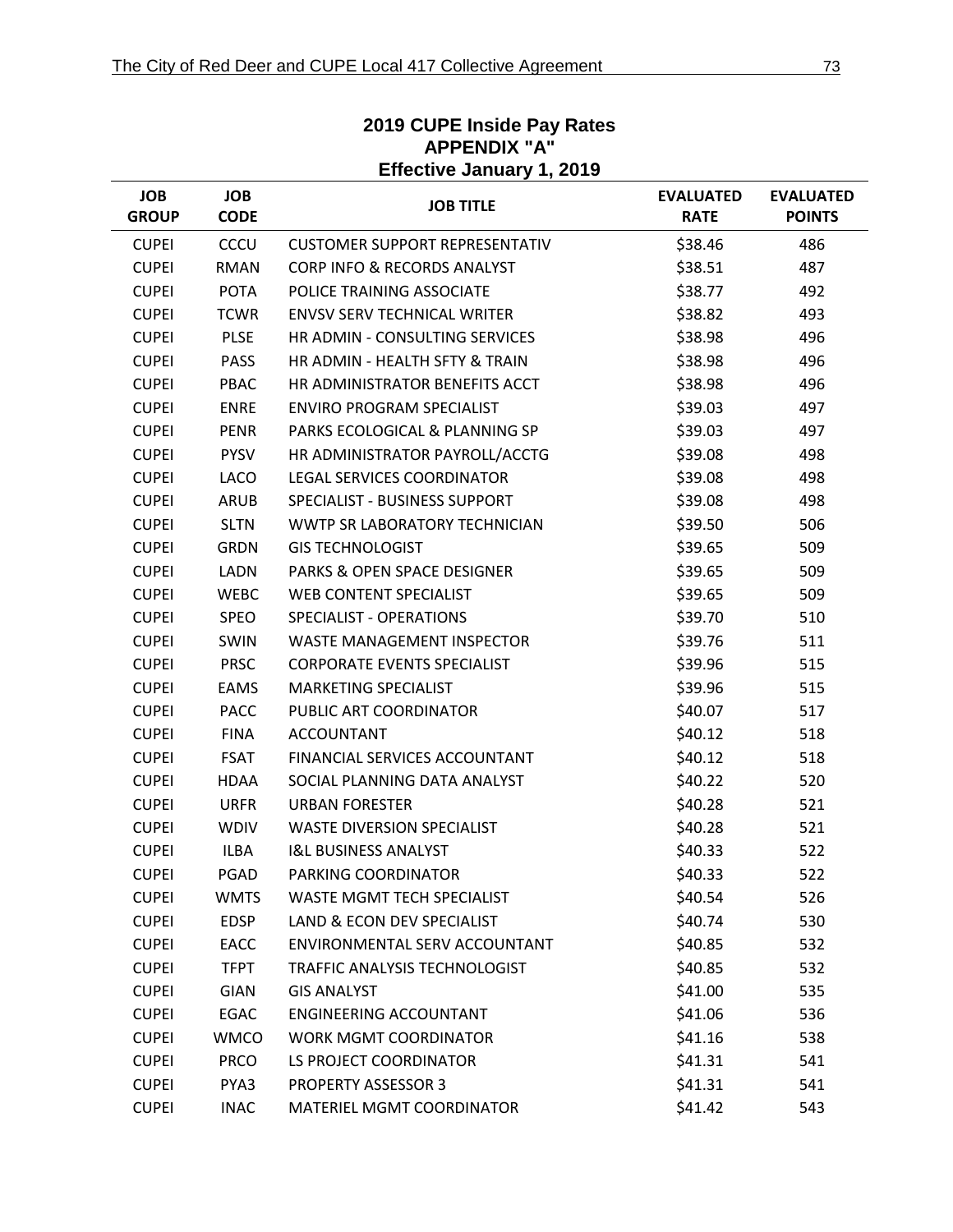| Effective January 1, 2019  |                           |                                         |                                 |                                   |  |  |
|----------------------------|---------------------------|-----------------------------------------|---------------------------------|-----------------------------------|--|--|
| <b>JOB</b><br><b>GROUP</b> | <b>JOB</b><br><b>CODE</b> | <b>JOB TITLE</b>                        | <b>EVALUATED</b><br><b>RATE</b> | <b>EVALUATED</b><br><b>POINTS</b> |  |  |
| <b>CUPEI</b>               | <b>CCSS</b>               | <b>COMMUNICATIONS CONSULTANT</b>        | \$41.47                         | 544                               |  |  |
| <b>CUPEI</b>               | <b>PCSS</b>               | POLICE COMMUNICATION SPECIALST          | \$41.47                         | 544                               |  |  |
| <b>CUPEI</b>               | <b>HRSF</b>               | HR SPECIALIST - FIELD SAFETY            | \$41.57                         | 546                               |  |  |
| <b>CUPEI</b>               | <b>BYOF</b>               | MUNICIPAL ENFORCEMENT OFFICER           | \$41.78                         | 550                               |  |  |
| <b>CUPEI</b>               | <b>DDVO</b>               | <b>DEVELOPMENT OFFICER</b>              | \$42.09                         | 556                               |  |  |
| <b>CUPEI</b>               | <b>LSCI</b>               | LEAD SOURCE CONTROL INSPECTOR           | \$42.51                         | 564                               |  |  |
| <b>CUPEI</b>               | CASP                      | <b>FUNDING &amp; BUS SUPPORTS SPEC</b>  | \$42.67                         | 567                               |  |  |
| <b>CUPEI</b>               | <b>PWAN</b>               | PUBLIC WORKS ANALYST                    | \$42.67                         | 567                               |  |  |
| <b>CUPEI</b>               | <b>POCC</b>               | POLICE OPS COOMUNICATION COORD          | \$42.72                         | 568                               |  |  |
| <b>CUPEI</b>               | <b>PORC</b>               | POLICE RECORDS COORDINATOR              | \$42.72                         | 568                               |  |  |
| <b>CUPEI</b>               | POWC                      | POLICE WATCH COORDINATOR                | \$42.72                         | 568                               |  |  |
| <b>CUPEI</b>               | <b>CCUS</b>               | <b>CUSTOMER SERV SPECIALIST -COLL</b>   | \$42.82                         | 570                               |  |  |
| <b>CUPEI</b>               | <b>ROAN</b>               | <b>ROADS ANALYST</b>                    | \$42.82                         | 570                               |  |  |
| <b>CUPEI</b>               | <b>CRSS</b>               | <b>CORPORATE SECURITY SPECIALIST</b>    | \$42.93                         | 572                               |  |  |
| <b>CUPEI</b>               | <b>HRSE</b>               | HR SPECIALIST FIELD SAFETY ELP          | \$42.93                         | 572                               |  |  |
| <b>CUPEI</b>               | <b>TLWS</b>               | <b>TRAINING LEAD</b>                    | \$42.98                         | 573                               |  |  |
| <b>CUPEI</b>               | <b>ERSP</b>               | <b>ENVIRO REGULATORY SUPP PERSON</b>    | \$43.03                         | 574                               |  |  |
| <b>CUPEI</b>               | <b>APUA</b>               | PROCUREMENT & CONTRACT SPLST            | \$43.08                         | 575                               |  |  |
| <b>CUPEI</b>               | <b>ACPC</b>               | <b>ACCESS &amp; PRIVACY COORDINATOR</b> | \$43.13                         | 576                               |  |  |
| <b>CUPEI</b>               | <b>SRIP</b>               | <b>DEVELOPMENT INSPECTOR</b>            | \$43.13                         | 576                               |  |  |
| <b>CUPEI</b>               | <b>APPC</b>               | LEG SVS APPEALS COORDINATOR             | \$43.13                         | 576                               |  |  |
| <b>CUPEI</b>               | <b>ESTC</b>               | <b>ENVIRO SERVICES TECHNOLOGIST</b>     | \$43.44                         | 582                               |  |  |
| <b>CUPEI</b>               | <b>FLTK</b>               | <b>FLEET TECHNOLOGIST</b>               | \$43.44                         | 582                               |  |  |
| <b>CUPEI</b>               | <b>PWTK</b>               | PUBLIC WORKS TECHNOLOGIST               | \$43.44                         | 582                               |  |  |
| <b>CUPEI</b>               | PCIJ                      | POLICE CRIMINAL INTEL ANLYS JR          | \$43.60                         | 585                               |  |  |
| <b>CUPEI</b>               | <b>RAPO</b>               | REVIEWER/ANALYST - POLICE               | \$43.65                         | 586                               |  |  |
| <b>CUPEI</b>               | <b>TRAN</b>               | TRANSIT SYSTEM ANALYST                  | \$43.81                         | 589                               |  |  |
| <b>CUPEI</b>               | <b>PRCR</b>               | POLICY ANALYST                          | \$44.02                         | 593                               |  |  |
| <b>CUPEI</b>               | <b>PLJR</b>               | <b>PLANNER</b>                          | \$44.22                         | 597                               |  |  |
| <b>CUPEI</b>               | <b>DVTK</b>               | DEVELOPMENT TECHNICIAN                  | \$44.38                         | 600                               |  |  |
| <b>CUPEI</b>               | <b>PRDN</b>               | PROJECT COORDINATOR/DESIGNER            | \$44.38                         | 600                               |  |  |
| <b>CUPEI</b>               | ARCH                      | <b>ARCHIVES SPECIALIST</b>              | \$44.43                         | 601                               |  |  |
| <b>CUPEI</b>               | CADC                      | <b>FINANCE SPECIALIST - REC</b>         | \$44.43                         | 601                               |  |  |
| <b>CUPEI</b>               | <b>GRSP</b>               | <b>GRANTS SPECIALIST</b>                | \$44.48                         | 602                               |  |  |
| <b>CUPEI</b>               | <b>PTXS</b>               | TAX COLLECTION COORDINATOR              | \$44.48                         | 602                               |  |  |
| <b>CUPEI</b>               | <b>ITAN</b>               | INFORMATION TECHNOLOGY ANALYST          | \$44.59                         | 604                               |  |  |
| <b>CUPEI</b>               | <b>MPSS</b>               | MUNI POLICING SVS SUPERVISOR            | \$44.59                         | 604                               |  |  |
| <b>CUPEI</b>               | PYA4                      | PROPERTY ASSESSOR 4                     | \$44.74                         | 607                               |  |  |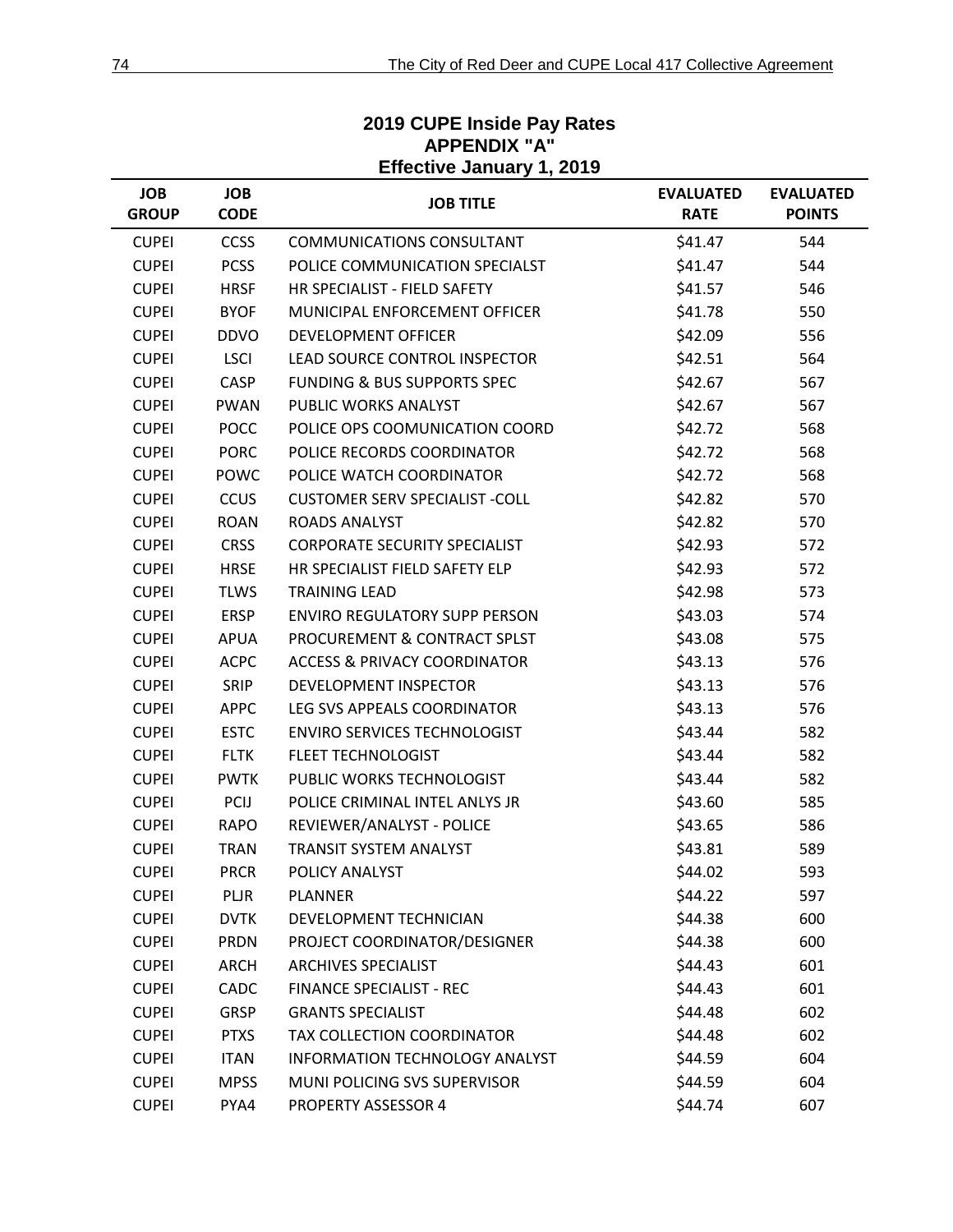|                            | <b>Effective January 1, 2019</b> |                                         |                                 |                                   |  |  |
|----------------------------|----------------------------------|-----------------------------------------|---------------------------------|-----------------------------------|--|--|
| <b>JOB</b><br><b>GROUP</b> | <b>JOB</b><br><b>CODE</b>        | <b>JOB TITLE</b>                        | <b>EVALUATED</b><br><b>RATE</b> | <b>EVALUATED</b><br><b>POINTS</b> |  |  |
| <b>CUPEI</b>               | <b>APSA</b>                      | IT APPLICATION SYSTEMS ANALYST          | \$44.90                         | 610                               |  |  |
| <b>CUPEI</b>               | <b>LDAG</b>                      | LAND SERVICES SPECIALIST                | \$44.90                         | 610                               |  |  |
| <b>CUPEI</b>               | <b>PITA</b>                      | POLICE INFO TECH ANALYST                | \$44.90                         | 610                               |  |  |
| <b>CUPEI</b>               | <b>PERC</b>                      | PERFORMANCE REPORTING COORD             | \$44.95                         | 611                               |  |  |
| <b>CUPEI</b>               | <b>PRTK</b>                      | PROJECTS SPECIALIST                     | \$45.31                         | 618                               |  |  |
| <b>CUPEI</b>               | <b>CRCS</b>                      | <b>CORPORATE CONTRACT SPECIALIST</b>    | \$45.37                         | 619                               |  |  |
| <b>CUPEI</b>               | <b>EDOF</b>                      | LAND & ECON DEVEL OFFICER               | \$45.37                         | 619                               |  |  |
| <b>CUPEI</b>               | <b>DVSW</b>                      | POLICE DV SOCIAL WORKER                 | \$45.42                         | 620                               |  |  |
| <b>CUPEI</b>               | <b>WPLM</b>                      | WTP LEAD OPERATOR MAINTENANCE           | \$45.42                         | 620                               |  |  |
| <b>CUPEI</b>               | <b>WWLM</b>                      | WWTP LEAD OPERATOR MAINTENANCE          | \$45.42                         | 620                               |  |  |
| <b>CUPEI</b>               | <b>LISC</b>                      | LAND INFO SYSTEMS CONSULTANT            | \$45.52                         | 622                               |  |  |
| <b>CUPEI</b>               | <b>BOEC</b>                      | MUNICIPAL ENFORCEMENT SUPV              | \$45.52                         | 622                               |  |  |
| <b>CUPEI</b>               | <b>FSAC</b>                      | <b>FINANCIAL COORDINATOR</b>            | \$45.63                         | 624                               |  |  |
| <b>CUPEI</b>               | <b>BADV</b>                      | FUNCTIONAL SUPPORT ANALYST              | \$45.83                         | 628                               |  |  |
| <b>CUPEI</b>               | SPAD                             | STRATEGIC PLANNING ADVISOR              | \$45.83                         | 628                               |  |  |
| <b>CUPEI</b>               | <b>PGSP</b>                      | PROGRAM SPECIALIST                      | \$45.94                         | 630                               |  |  |
| <b>CUPEI</b>               | <b>CMPL</b>                      | CONST/MAINT PLANNING LEAD               | \$46.04                         | 632                               |  |  |
| <b>CUPEI</b>               | <b>ACCR</b>                      | <b>ACCREDITATION COORDINATOR</b>        | \$46.25                         | 636                               |  |  |
| <b>CUPEI</b>               | <b>TBSC</b>                      | <b>BUSINESS SYSTEMS CONSULTANT</b>      | \$46.25                         | 636                               |  |  |
| <b>CUPEI</b>               | <b>WDLO</b>                      | <b>LEAD OPERATOR - DISTRIBUTION</b>     | \$46.41                         | 639                               |  |  |
| <b>CUPEI</b>               | <b>WPLO</b>                      | LEAD OPERATOR - TP OPERATIONS           | \$46.41                         | 639                               |  |  |
| <b>CUPEI</b>               | <b>CSLO</b>                      | LEAD OPERATR - WW COLLECTION            | \$46.41                         | 639                               |  |  |
| <b>CUPEI</b>               | <b>WWLD</b>                      | <b>WWTP LEAD OPERATOR - OPS</b>         | \$46.41                         | 639                               |  |  |
| <b>CUPEI</b>               | <b>CDAA</b>                      | COORD-DATABASE & APPLIC ARCHIT          | \$46.46                         | 640                               |  |  |
| <b>CUPEI</b>               | <b>CCOA</b>                      | <b>CREDIT COORDINATOR</b>               | \$46.46                         | 640                               |  |  |
| <b>CUPEI</b>               | <b>PPEC</b>                      | PUBLIC PARTICIPATN ENGAGE COOR          | \$46.46                         | 640                               |  |  |
| <b>CUPEI</b>               | <b>ECSC</b>                      | <b>ECOLOGICAL SERVICES COORD</b>        | \$46.51                         | 641                               |  |  |
| <b>CUPEI</b>               | ECOC                             | ECOLOGICAL SVS OPERATION COORD          | \$46.51                         | 641                               |  |  |
| <b>CUPEI</b>               | <b>SRCA</b>                      | SENIOR COMMUNICATIONS CONSULTA          | \$46.56                         | 642                               |  |  |
| <b>CUPEI</b>               | <b>TOCO</b>                      | <b>TECHNOLOGY OPERATIONS COORD</b>      | \$46.66                         | 644                               |  |  |
| <b>CUPEI</b>               | <b>PRSP</b>                      | TECHNOLOGY SERV CENTRE COORD            | \$46.66                         | 644                               |  |  |
| <b>CUPEI</b>               | <b>CMOL</b>                      | <b>CONST/MTNC OPERATIONS LEAD</b>       | \$46.72                         | 645                               |  |  |
| <b>CUPEI</b>               | QMGC                             | <b>QUALITY MANAGEMENT COORDINATOR</b>   | \$46.72                         | 645                               |  |  |
| <b>CUPEI</b>               | <b>CSFO</b>                      | <b>COMMUNITY SERVICES ACCOUNTANT</b>    | \$46.77                         | 646                               |  |  |
| <b>CUPEI</b>               | EGDC                             | DEVELOPMENT COORDINATOR                 | \$46.87                         | 648                               |  |  |
| <b>CUPEI</b>               | <b>SCOF</b>                      | <b>SAFETY CODES OFFICER</b>             | \$47.24                         | 655                               |  |  |
| <b>CUPEI</b>               | <b>CDPC</b>                      | PARKS PLANNING COORDINATOR              | \$47.34                         | 657                               |  |  |
| <b>CUPEI</b>               | <b>CMPF</b>                      | <b>COMMUNITY &amp; PROG FACILITATOR</b> | \$47.76                         | 665                               |  |  |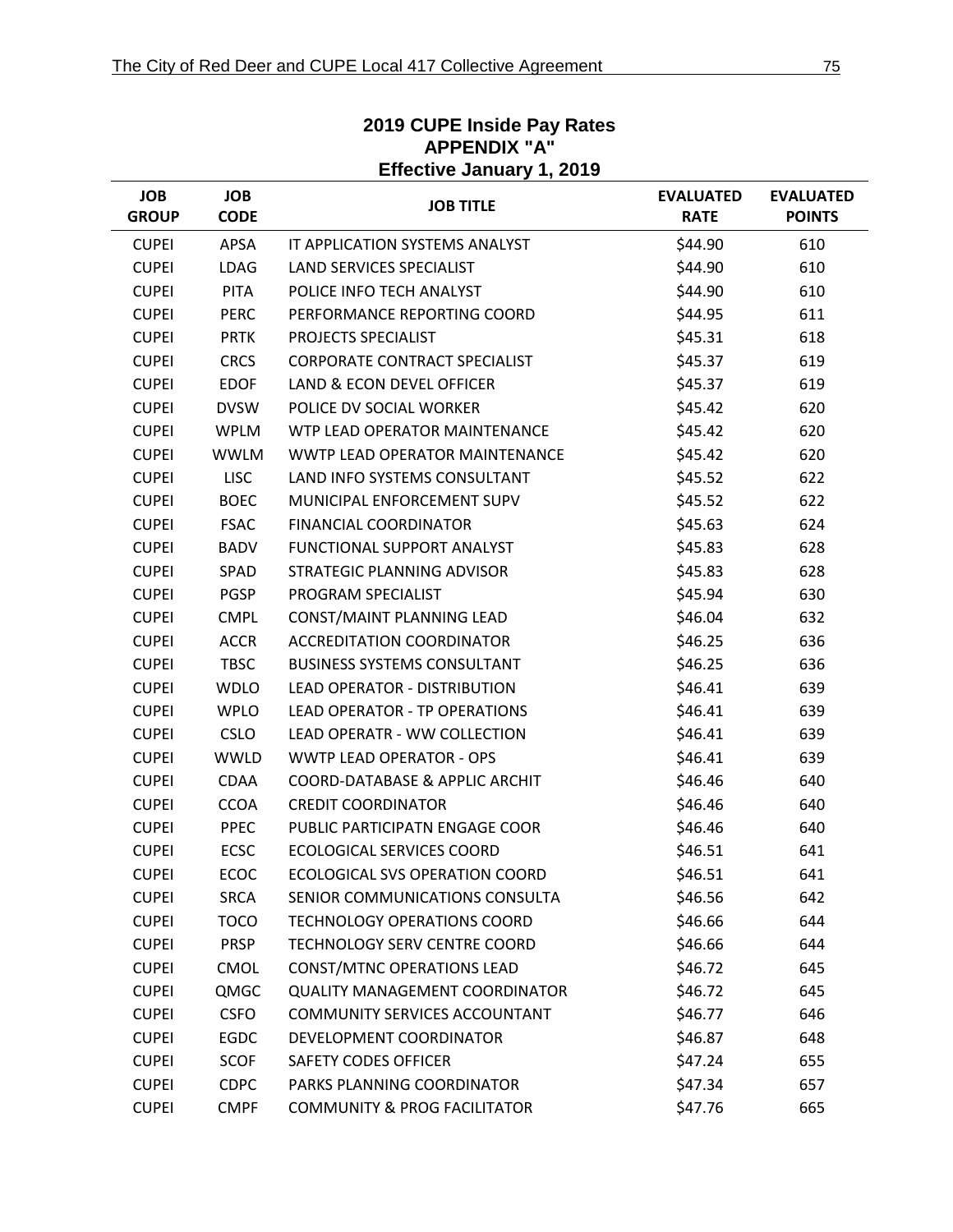| <b>JOB</b><br><b>GROUP</b> | <b>JOB</b><br><b>CODE</b> | <b>JOB TITLE</b>                           | <b>EVALUATED</b><br><b>RATE</b> | <b>EVALUATED</b><br><b>POINTS</b> |
|----------------------------|---------------------------|--------------------------------------------|---------------------------------|-----------------------------------|
| <b>CUPEI</b>               | <b>TXAN</b>               | <b>OPERATIONS ANALYST</b>                  | \$47.91                         | 668                               |
| <b>CUPEI</b>               | <b>COMR</b>               | RESEARCH AND EVALUATION COORD              | \$47.91                         | 668                               |
| <b>CUPEI</b>               | SDVO                      | SENIOR DEVELOPMENT OFFICER                 | \$47.91                         | 668                               |
| <b>CUPEI</b>               | <b>PCCS</b>               | PROGRAM COORD COMMUNITY SAFETY             | \$48.38                         | 677                               |
| <b>CUPEI</b>               | <b>CAPC</b>               | CAPITAL PROJECTS COORDINATOR               | \$48.69                         | 683                               |
| <b>CUPEI</b>               | <b>LARC</b>               | <b>ARCHIVES COORDINATOR</b>                | \$48.74                         | 684                               |
| <b>CUPEI</b>               | <b>CBAS</b>               | <b>COORD-BUSINESS APPLIC SUPPORT</b>       | \$48.74                         | 684                               |
| <b>CUPEI</b>               | <b>RMIA</b>               | RISK MGMT & INSURANCE ANALYST              | \$48.74                         | 684                               |
| <b>CUPEI</b>               | <b>FIAN</b>               | <b>FINANCIAL ANALYST</b>                   | \$49.26                         | 694                               |
| <b>CUPEI</b>               | <b>COWK</b>               | <b>COMMUNITY FACILITATOR</b>               | \$49.42                         | 697                               |
| <b>CUPEI</b>               | <b>NWAD</b>               | <b>COORD-NETWORK, SECURITY &amp; INFRS</b> | \$49.57                         | 700                               |
| <b>CUPEI</b>               | <b>SPPC</b>               | PROGRAM COORD- SOCIAL PLANNING             | \$49.73                         | 703                               |
| <b>CUPEI</b>               | <b>PCIA</b>               | POL CRIM INTELLIGENCE ANALYST              | \$49.94                         | 707                               |
| <b>CUPEI</b>               | <b>PLSR</b>               | <b>SENIOR PLANNER</b>                      | \$50.35                         | 715                               |
| <b>CUPEI</b>               | <b>TRPL</b>               | SENIOR PLANNER TRANSIT                     | \$50.35                         | 715                               |
| <b>CUPEI</b>               | <b>FAPP</b>               | <b>FUNCTIONAL SUPPORT TEAM SPVR</b>        | \$50.40                         | 716                               |
| <b>CUPEI</b>               | <b>LSCO</b>               | TEAM LEAD SAFETY CODES OFFICER             | \$50.72                         | 722                               |
| <b>CUPEI</b>               | <b>SPAA</b>               | SENIOR PROPERTY ASSESS/ANALYST             | \$50.87                         | 725                               |
| <b>CUPEI</b>               | <b>LAPC</b>               | <b>LAND COORDINATOR</b>                    | \$51.39                         | 735                               |
| <b>CUPEI</b>               | <b>ACAN</b>               | RAS ASSESSMENT COORD/ANALYST               | \$52.53                         | 757                               |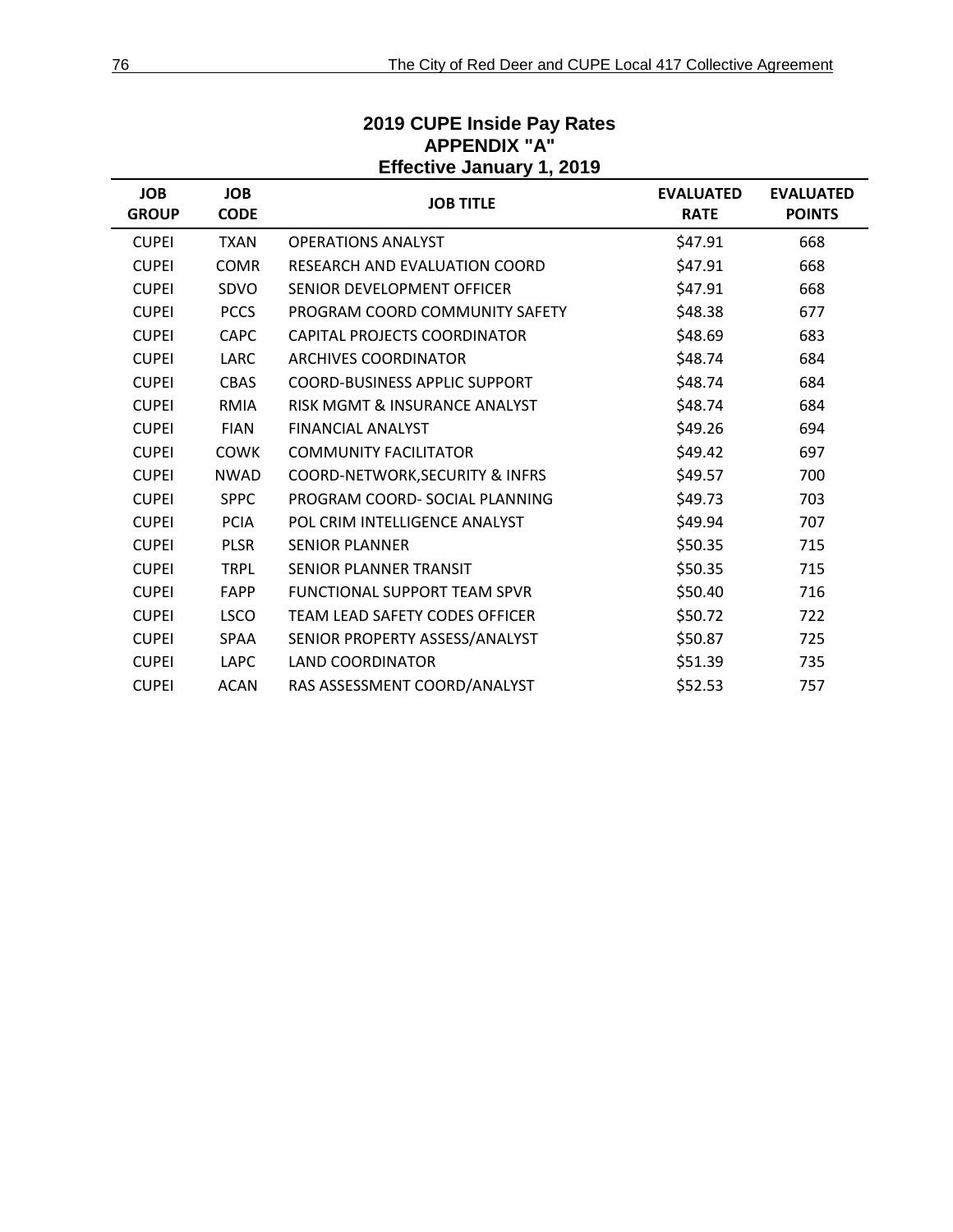|                            | <b>Effective January 1, 2019</b> |                                       |                                 |                                   |  |  |
|----------------------------|----------------------------------|---------------------------------------|---------------------------------|-----------------------------------|--|--|
| <b>JOB</b><br><b>GROUP</b> | <b>JOB</b><br><b>CODE</b>        | <b>JOB TITLE</b>                      | <b>EVALUATED</b><br><b>RATE</b> | <b>EVALUATED</b><br><b>POINTS</b> |  |  |
| <b>CUPEO</b>               | <b>CFPA</b>                      | <b>FACILITY PROGRAM ASSISTANT</b>     | \$23.12                         | 167                               |  |  |
| <b>CUPEO</b>               | <b>PRAS</b>                      | PROGRAM ASSISTANT                     | \$23.12                         | 167                               |  |  |
| <b>CUPEO</b>               | <b>LCPN</b>                      | LITTER CONTROL PERSON                 | \$24.30                         | 205                               |  |  |
| <b>CUPEO</b>               | <b>LFIN</b>                      | <b>LIFEGUARD INSTUCTOR</b>            | \$24.83                         | 222                               |  |  |
| <b>CUPEO</b>               | <b>CFOP</b>                      | <b>FACILITY OPERATIONS ASSISTANT</b>  | \$25.20                         | 234                               |  |  |
| <b>CUPEO</b>               | <b>CSWR</b>                      | <b>CUSTODIAL WORKER</b>               | \$25.91                         | 257                               |  |  |
| <b>CUPEO</b>               | <b>CFWL</b>                      | FITNESS & WELLNESS LEADER 1           | \$26.69                         | 282                               |  |  |
| <b>CUPEO</b>               | <b>CDPL</b>                      | DRYLAND PROGRAM LEADER 1              | \$27.12                         | 296                               |  |  |
| <b>CUPEO</b>               | <b>PLMN</b>                      | PROGRAM LEADER                        | \$27.12                         | 296                               |  |  |
| <b>CUPEO</b>               | <b>WLAB</b>                      | <b>WATERWORKS LABOURER</b>            | \$28.80                         | 350                               |  |  |
| <b>CUPEO</b>               | PKL1                             | <b>PARKS LABOURER 1</b>               | \$28.86                         | 352                               |  |  |
| <b>CUPEO</b>               | <b>CSLD</b>                      | <b>CUSTODIAL LEAD</b>                 | \$29.08                         | 359                               |  |  |
| <b>CUPEO</b>               | <b>ALFI</b>                      | ADVANCED LIFEGUARD INSTRUCTOR         | \$29.14                         | 361                               |  |  |
| <b>CUPEO</b>               | <b>FMWC</b>                      | <b>FACILITY MAINTNCE WRKR-CULTURE</b> | \$29.24                         | 364                               |  |  |
| <b>CUPEO</b>               | <b>FLUP</b>                      | <b>FLEET UTILITY PERSON</b>           | \$29.67                         | 378                               |  |  |
| <b>CUPEO</b>               | EOP1                             | <b>EQUIPMENT OPERATOR 1</b>           | \$29.79                         | 382                               |  |  |
| <b>CUPEO</b>               | <b>PIPC</b>                      | <b>PARK CARETAKER</b>                 | \$29.95                         | 387                               |  |  |
| <b>CUPEO</b>               | <b>WWTU</b>                      | <b>WASTEWATER TP UTILITY PERSON</b>   | \$30.04                         | 390                               |  |  |
| <b>CUPEO</b>               | <b>FMBA</b>                      | <b>BUILDING MAINTENANCE ASSISTANT</b> | \$30.11                         | 392                               |  |  |
| <b>CUPEO</b>               | RDL1                             | <b>ROADS LABOURER 1</b>               | \$30.42                         | 402                               |  |  |
| <b>CUPEO</b>               | WWL1                             | WATER/WASTEWATER LABOURER 1           | \$30.42                         | 402                               |  |  |
| <b>CUPEO</b>               | <b>CFAO</b>                      | <b>FACILITY OPS WORKER COLLICUTT</b>  | \$30.63                         | 409                               |  |  |
| <b>CUPEO</b>               | FOW1                             | <b>FACILITY OPERATIONS WORKER 1</b>   | \$31.25                         | 429                               |  |  |
| <b>CUPEO</b>               | <b>ALIL</b>                      | ADV LIFEGUARD INSTRUCTOR LDR 1        | \$31.63                         | 441                               |  |  |
| <b>CUPEO</b>               | <b>WWCL</b>                      | <b>WASTEWATER COLLECTION LABOURER</b> | \$31.66                         | 442                               |  |  |
| <b>CUPEO</b>               | <b>CFCL</b>                      | <b>FACILITY OPS CUSTODIAL LEAD</b>    | \$31.69                         | 443                               |  |  |
| <b>CUPEO</b>               | EOP <sub>2</sub>                 | <b>EQUIPMENT OPERATOR 2</b>           | \$31.75                         | 445                               |  |  |
| <b>CUPEO</b>               | <b>CMEO</b>                      | <b>CEMETERY EQUIPMENT OPERATOR</b>    | \$32.00                         | 453                               |  |  |
| <b>CUPEO</b>               | <b>STPN</b>                      | MATERIEL MANAGEMENT TECHNICIAN        | \$32.06                         | 455                               |  |  |
| <b>CUPEO</b>               | <b>PKSA</b>                      | PARKS SHOP ATTENDANT                  | \$32.16                         | 458                               |  |  |
| <b>CUPEO</b>               | PKL <sub>2</sub>                 | <b>PARKS LABOURER 2</b>               | \$32.22                         | 460                               |  |  |
| <b>CUPEO</b>               | <b>PKEM</b>                      | PARKS EQUIPMENT MTNC LABOURER         | \$32.53                         | 470                               |  |  |
| <b>CUPEO</b>               | <b>PMRT</b>                      | PARKING METER REPAIR TECHNICIA        | \$32.56                         | 471                               |  |  |
| <b>CUPEO</b>               | UFT1                             | URBAN FORESTRY TECHNICIAN 1           | \$32.65                         | 474                               |  |  |
| <b>CUPEO</b>               | <b>TCAT</b>                      | MAINTENANCE SUPPORT PERSON            | \$32.78                         | 478                               |  |  |
| <b>CUPEO</b>               | <b>PKGR</b>                      | <b>PARKS GARDENER</b>                 | \$32.78                         | 478                               |  |  |
| <b>CUPEO</b>               | <b>AUTS</b>                      | <b>EQUIPMENT SERVICE PERSON</b>       | \$32.84                         | 480                               |  |  |
| <b>CUPEO</b>               | <b>CFWC</b>                      | FITNESS & WELLNESS LEADER 2           | \$32.99                         | 485                               |  |  |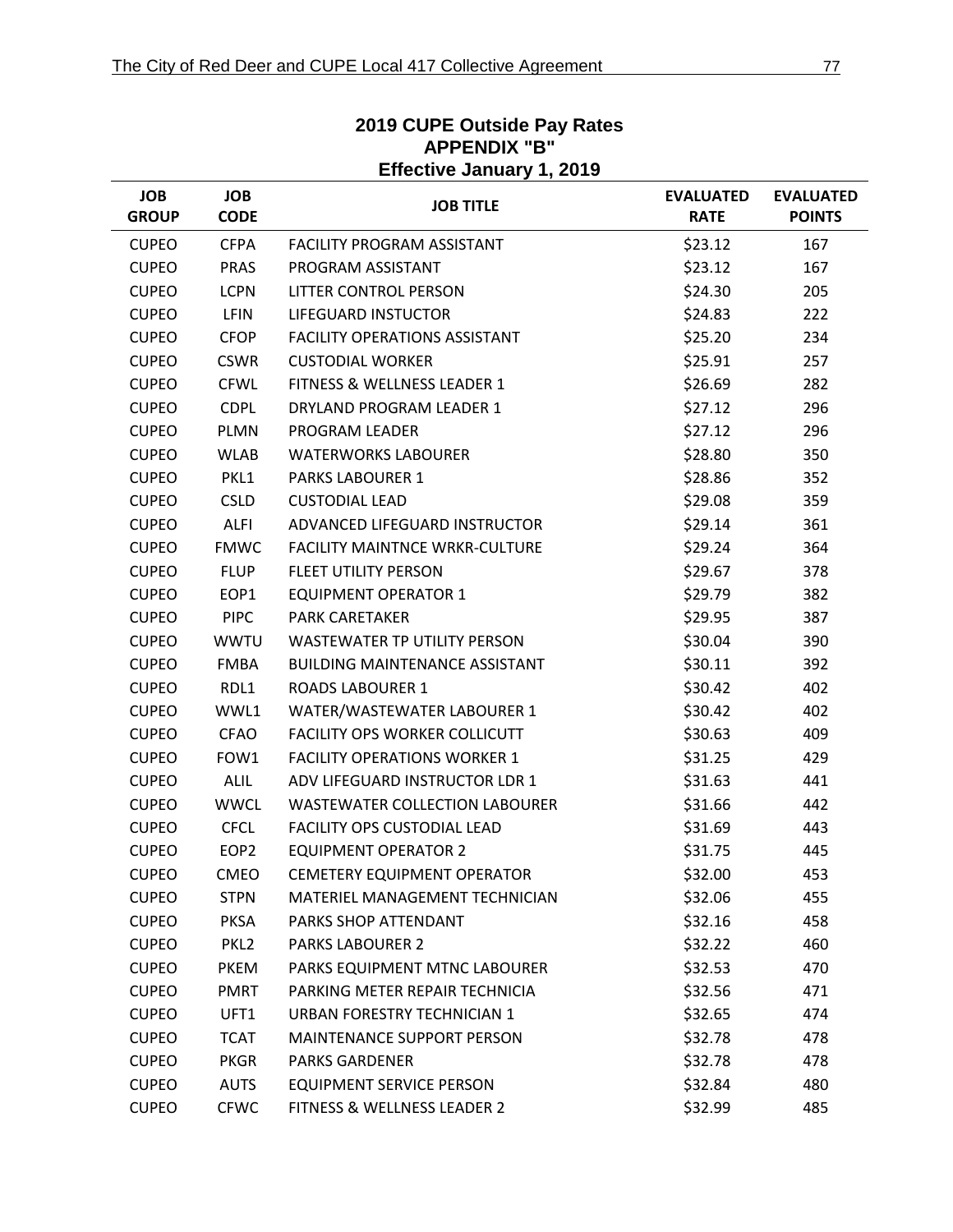|                            | <b>Effective January 1, 2019</b> |                                           |                                 |                                   |  |  |  |
|----------------------------|----------------------------------|-------------------------------------------|---------------------------------|-----------------------------------|--|--|--|
| <b>JOB</b><br><b>GROUP</b> | <b>JOB</b><br><b>CODE</b>        | <b>JOB TITLE</b>                          | <b>EVALUATED</b><br><b>RATE</b> | <b>EVALUATED</b><br><b>POINTS</b> |  |  |  |
| <b>CUPEO</b>               | EOP3                             | <b>EQUIPMENT OPERATOR 3</b>               | \$33.12                         | 489                               |  |  |  |
| <b>CUPEO</b>               | RDL <sub>2</sub>                 | <b>ROADS LABOURER 2</b>                   | \$33.15                         | 490                               |  |  |  |
| <b>CUPEO</b>               | WWL2                             | WATER/WASTEWATER LABOURER 2               | \$33.15                         | 490                               |  |  |  |
| <b>CUPEO</b>               | CMO <sub>2</sub>                 | <b>CONSTR &amp; MAINT EQUIPMENT OP 2</b>  | \$33.62                         | 505                               |  |  |  |
| <b>CUPEO</b>               | <b>CSTI</b>                      | SPECIALIZED TRAINING INSTRUCTR            | \$33.93                         | 515                               |  |  |  |
| <b>CUPEO</b>               | <b>SSTK</b>                      | <b>SIGN SHOP TECHNICIAN</b>               | \$33.96                         | 516                               |  |  |  |
| <b>CUPEO</b>               | FOW <sub>2</sub>                 | <b>FACILITY OPERATIONS WORKER 2</b>       | \$34.11                         | 521                               |  |  |  |
| <b>CUPEO</b>               | MSL <sub>2</sub>                 | <b>METERS &amp; SIGNS LABOURER 2</b>      | \$34.17                         | 523                               |  |  |  |
| <b>CUPEO</b>               | <b>STSP</b>                      | SR MATERIEL MGMT TECHNICIAN               | \$34.48                         | 533                               |  |  |  |
| <b>CUPEO</b>               | <b>BMPR</b>                      | <b>BUILDING MAINT PERSON-PUB WKS</b>      | \$34.61                         | 537                               |  |  |  |
| <b>CUPEO</b>               | <b>CWED</b>                      | <b>ECOLOGICAL SERVICES TECHNICIAN</b>     | \$34.61                         | 537                               |  |  |  |
| <b>CUPEO</b>               | <b>HGAR</b>                      | <b>HEAD GARDENER</b>                      | \$34.67                         | 539                               |  |  |  |
| <b>CUPEO</b>               | ARB1                             | <b>ARBORIST 1</b>                         | \$34.83                         | 544                               |  |  |  |
| <b>CUPEO</b>               | <b>WDOP</b>                      | <b>WATER DISTRIBUTION OPERATOR</b>        | \$34.98                         | 549                               |  |  |  |
| <b>CUPEO</b>               | <b>WTRP</b>                      | WTP MAINTENANCE REPAIR PERSON             | \$34.98                         | 549                               |  |  |  |
| <b>CUPEO</b>               | <b>CFCS</b>                      | FACILITY OPS CUSTODIAL SPECIAL            | \$35.11                         | 553                               |  |  |  |
| <b>CUPEO</b>               | CMO <sub>3</sub>                 | <b>CONSTR &amp; MAINT EQUIPMENT OP 3</b>  | \$35.42                         | 563                               |  |  |  |
| <b>CUPEO</b>               | PFF1                             | <b>PARKS FOREMAN 1</b>                    | \$35.42                         | 563                               |  |  |  |
| <b>CUPEO</b>               | <b>PBFO</b>                      | POLICE BLDG & FLEET MTNCE OP              | \$35.60                         | 569                               |  |  |  |
| <b>CUPEO</b>               | <b>WPOP</b>                      | WATER TREATMENT PLANT OPERATOR            | \$35.60                         | 569                               |  |  |  |
| <b>CUPEO</b>               | <b>WWPO</b>                      | <b>WASTEWATER TRMT PLANT OP</b>           | \$35.91                         | 579                               |  |  |  |
| <b>CUPEO</b>               | <b>WWCO</b>                      | WW COLLECTION OPERATOR                    | \$35.91                         | 579                               |  |  |  |
| <b>CUPEO</b>               | EOP4                             | <b>EQUIPMENT OPERATOR 4</b>               | \$36.10                         | 585                               |  |  |  |
| <b>CUPEO</b>               | <b>CMLA</b>                      | <b>CONSTRUCTN &amp; MAINTNCE LABOURER</b> | \$36.13                         | 586                               |  |  |  |
| <b>CUPEO</b>               | ARB <sub>2</sub>                 | <b>ARBORIST 2</b>                         | \$37.06                         | 616                               |  |  |  |
| <b>CUPEO</b>               | EBGM                             | <b>WWTP MAINTENANCE PERSON</b>            | \$37.50                         | 630                               |  |  |  |
| <b>CUPEO</b>               | RLF1                             | ROADS LABOUR FOREMAN 1                    | \$37.65                         | 635                               |  |  |  |
| <b>CUPEO</b>               | ELWP                             | ELECTRICIAN - WATER SECTION               | \$37.90                         | 643                               |  |  |  |
| <b>CUPEO</b>               | <b>WTPM</b>                      | <b>MAINTENANCE TRADES PERSON</b>          | \$37.90                         | 643                               |  |  |  |
| <b>CUPEO</b>               | <b>TVIO</b>                      | WW COLLECTION INSPECTOR                   | \$38.03                         | 647                               |  |  |  |
| <b>CUPEO</b>               | <b>INTW</b>                      | <b>INSTRUMENT TECH-WATER SECTION</b>      | \$38.06                         | 648                               |  |  |  |
| <b>CUPEO</b>               | CMO <sub>4</sub>                 | CONST/MAINT EQUIPMENT OP 4                | \$38.21                         | 653                               |  |  |  |
| <b>CUPEO</b>               | EOP5                             | <b>EQUIPMENT OPERATOR 5</b>               | \$38.83                         | 673                               |  |  |  |
| <b>CUPEO</b>               | <b>WWMT</b>                      | WWTP MAINTENANCE TRADESPERSON             | \$38.83                         | 673                               |  |  |  |
| <b>CUPEO</b>               | PKF2                             | <b>PARKS FOREMAN 2</b>                    | \$39.30                         | 688                               |  |  |  |
| <b>CUPEO</b>               | <b>HDMC</b>                      | <b>HEAVY DUTY MECHANIC</b>                | \$39.67                         | 700                               |  |  |  |
| <b>CUPEO</b>               | <b>BMOP</b>                      | <b>BUILDING OPERATOR</b>                  | \$40.23                         | 718                               |  |  |  |
| <b>CUPEO</b>               | <b>FOPR</b>                      | <b>FACILITY OPERATOR</b>                  | \$40.23                         | 718                               |  |  |  |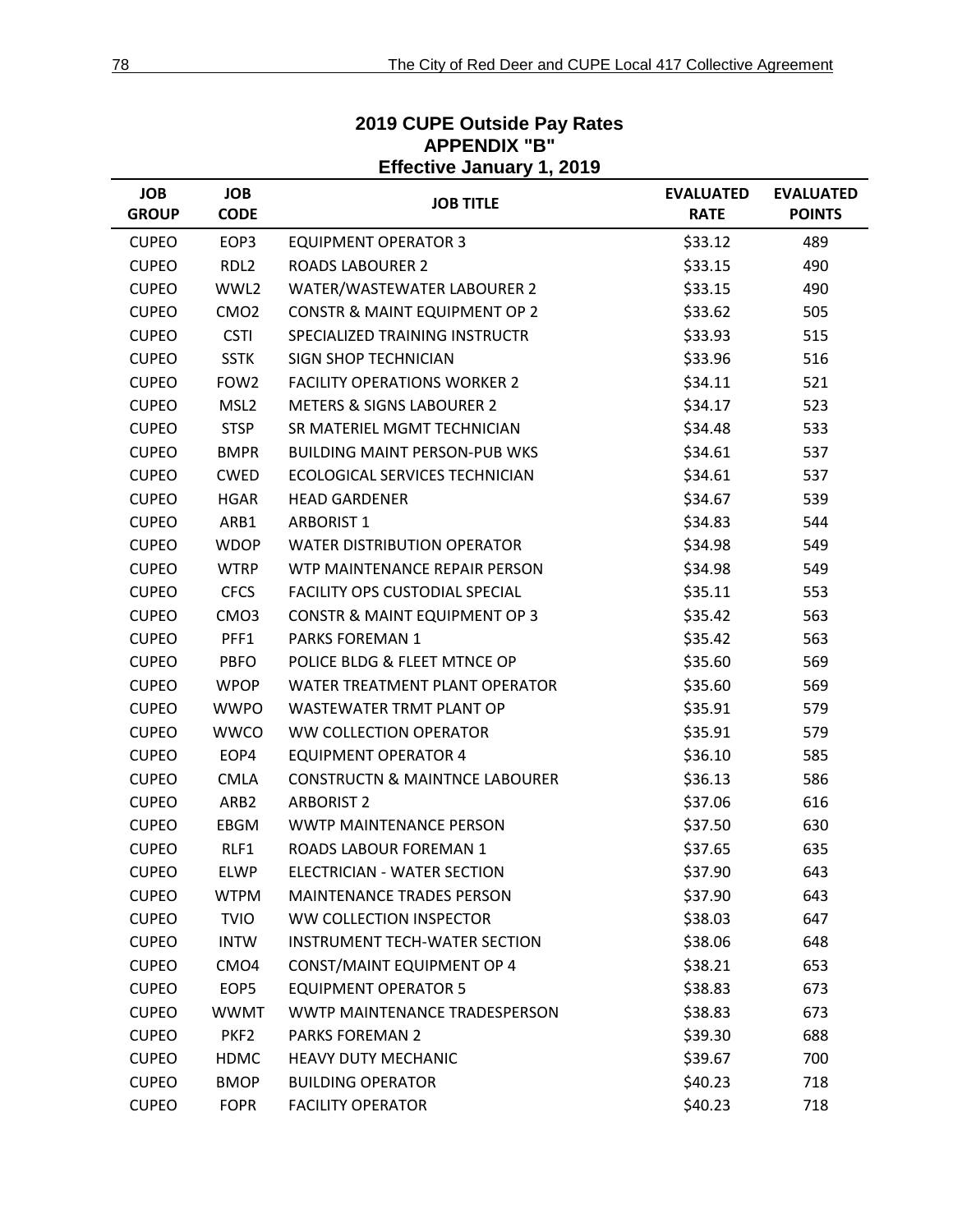| APPENDIX "B"<br><b>Effective January 1, 2019</b> |                           |                                       |                                 |                                   |  |
|--------------------------------------------------|---------------------------|---------------------------------------|---------------------------------|-----------------------------------|--|
| <b>JOB</b><br><b>GROUP</b>                       | <b>JOB</b><br><b>CODE</b> | <b>JOB TITLE</b>                      | <b>EVALUATED</b><br><b>RATE</b> | <b>EVALUATED</b><br><b>POINTS</b> |  |
| <b>CUPEO</b>                                     | <b>SGNF</b>               | SIGNAGE FOREMAN                       | \$40.23                         | 718                               |  |
| <b>CUPEO</b>                                     | <b>WELD</b>               | <b>WELDER</b>                         | \$40.26                         | 719                               |  |
| <b>CUPEO</b>                                     | <b>GGMC</b>               | <b>GARAGE GENERAL MECHANIC</b>        | \$40.29                         | 720                               |  |
| <b>CUPEO</b>                                     | PWF <sub>2</sub>          | PUBLIC WORKS LABOUR FOREMAN 2         | \$40.54                         | 728                               |  |
| <b>CUPEO</b>                                     | <b>CMFM</b>               | <b>CEMETERY FOREMAN</b>               | \$40.85                         | 738                               |  |
| <b>CUPEO</b>                                     | RLF <sub>2</sub>          | ROADS LABOUR FOREMAN 2                | \$41.16                         | 748                               |  |
| <b>CUPEO</b>                                     | GGML                      | <b>GARAGE GENERAL MECHANIC LEAD H</b> | \$41.60                         | 762                               |  |
| <b>CUPEO</b>                                     | EOF <sub>1</sub>          | ENVIRONMENT OPERATIONS FOREMAN        | \$42.31                         | 785                               |  |
| <b>CUPEO</b>                                     | <b>CFOF</b>               | CONSTRUCT/MNTC OPS FOREPERSON         | \$43.52                         | 824                               |  |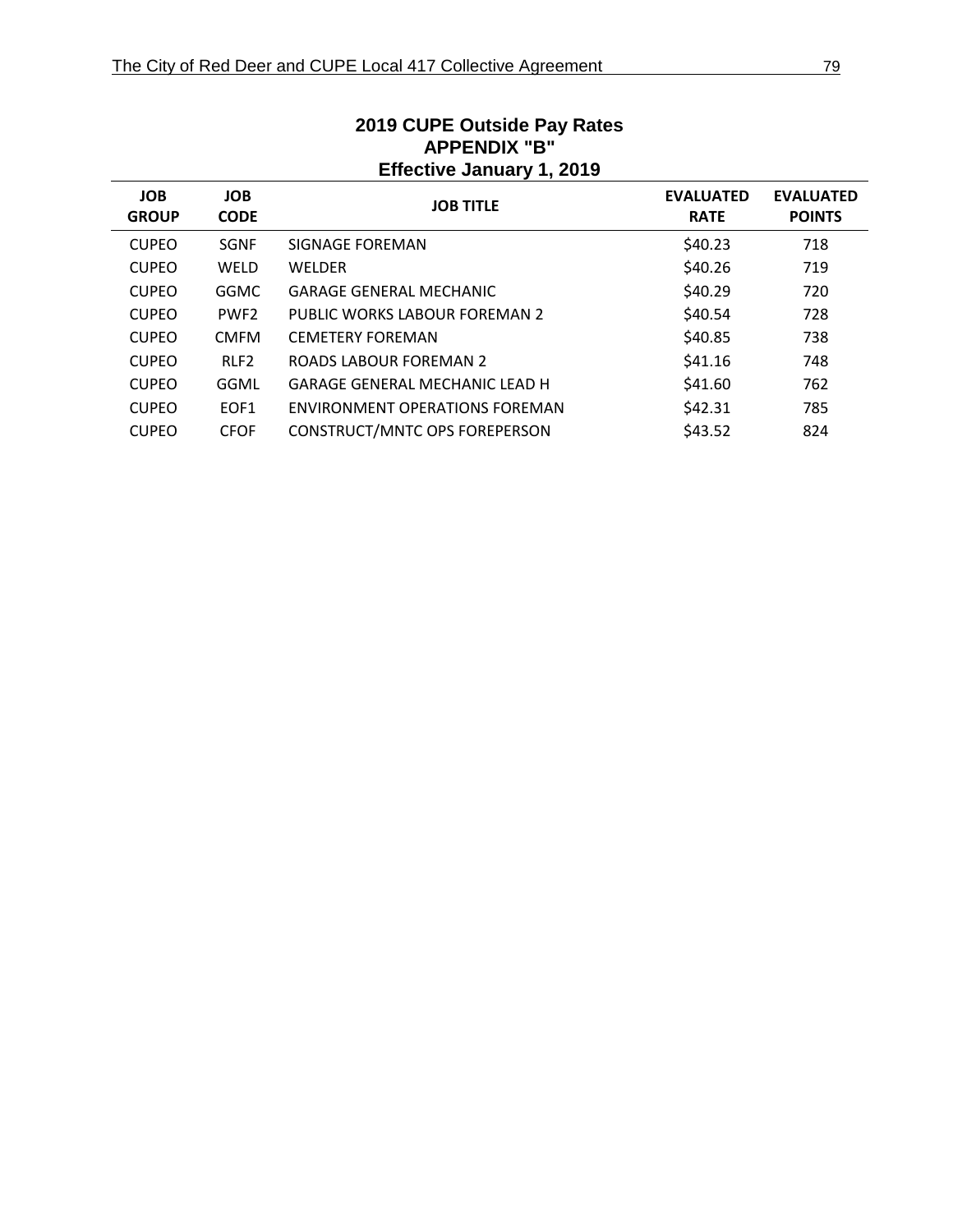| <b>JOB</b><br><b>GROUP</b> | <b>JOB</b><br><b>CODE</b> | ,,,,,,,,,,,,<br><b>JOB TITLE</b>          | <b>EVALUATED</b><br><b>RATE</b> | <b>EVALUATED</b><br><b>POINTS</b> |
|----------------------------|---------------------------|-------------------------------------------|---------------------------------|-----------------------------------|
| <b>CUPEI</b>               | CCC1                      | <b>CENSUS CLERK</b>                       | \$24.82                         | 214                               |
| <b>CUPEI</b>               | <b>CSCS</b>               | SALES & CUST SERV REP COLLICUT            | \$26.36                         | 243                               |
| <b>CUPEI</b>               | <b>MPRC</b>               | <b>MAIL CLERK</b>                         | \$26.62                         | 248                               |
| <b>CUPEI</b>               | <b>RFCT</b>               | RECEPTION/ADMIN SUPPORT                   | \$26.67                         | 249                               |
| <b>CUPEI</b>               | RCR1                      | <b>RP&amp;C CASHIER</b>                   | \$27.89                         | 272                               |
| <b>CUPEI</b>               | CSC1                      | <b>SALES &amp; CUST SERVICE LEADER 1</b>  | \$28.58                         | 285                               |
| <b>CUPEI</b>               | CCO <sub>1</sub>          | <b>CENSUS ELECTION ASSISTANT</b>          | \$28.63                         | 286                               |
| <b>CUPEI</b>               | CCGC                      | <b>MAIL &amp; PRINT SERVICES CLERK</b>    | \$29.27                         | 298                               |
| <b>CUPEI</b>               | <b>RGCK</b>               | <b>RP&amp;C GENERAL CLERK</b>             | \$29.59                         | 304                               |
| <b>CUPEI</b>               | <b>CHRP</b>               | <b>CITY HALL RECEPTIONIST</b>             | \$29.85                         | 309                               |
| <b>CUPEI</b>               | <b>ECSI</b>               | <b>ENGINEERING SV ADMIN ASST</b>          | \$29.91                         | 310                               |
| <b>CUPEI</b>               | <b>HRRC</b>               | HR RECEPTIONIST                           | \$29.91                         | 310                               |
| <b>CUPEI</b>               | LASS                      | LAS CLIENT SERVICES SUPPORT               | \$29.91                         | 310                               |
| <b>CUPEI</b>               | <b>RMCL</b>               | RECORDS MANAGEMENT CLASSIFIER             | \$29.91                         | 310                               |
| <b>CUPEI</b>               | <b>SCMN</b>               | <b>SOURCE CONTROL MONITOR</b>             | \$30.44                         | 320                               |
| <b>CUPEI</b>               | <b>TCSR</b>               | <b>TRANSIT CUSTOMER SERVICE REP</b>       | \$30.44                         | 320                               |
| <b>CUPEI</b>               | <b>CSRM</b>               | COMM SERV RECORDS MGMT CLERK              | \$30.54                         | 322                               |
| <b>CUPEI</b>               | <b>CSUW</b>               | <b>COURT SUPPORT WORKER</b>               | \$30.54                         | 322                               |
| <b>CUPEI</b>               | <b>RMCE</b>               | <b>ENG SERV RECORDS MGMT CLERK</b>        | \$30.54                         | 322                               |
| <b>CUPEI</b>               | <b>ESRP</b>               | ES CUSTOMER SERVICE SUPPORT               | \$30.54                         | 322                               |
| <b>CUPEI</b>               | RMCI                      | RECORDS MGMT CLERK - I&L                  | \$30.54                         | 322                               |
| <b>CUPEI</b>               | <b>SCLP</b>               | <b>SCALE PERSON</b>                       | \$30.81                         | 327                               |
| <b>CUPEI</b>               | <b>ARTC</b>               | <b>ARCHIVES TECHNICIAN</b>                | \$31.07                         | 332                               |
| <b>CUPEI</b>               | EPSA                      | <b>ENVIRO PROGRAM SUPPORT ASST</b>        | \$31.07                         | 332                               |
| <b>CUPEI</b>               | <b>PCVS</b>               | <b>COMMUNITY POLICING ASST</b>            | \$31.28                         | 336                               |
| <b>CUPEI</b>               | <b>CCAR</b>               | <b>CASH CLERK</b>                         | \$31.50                         | 340                               |
| <b>CUPEI</b>               | <b>POIR</b>               | POLICE DETACHMENT CLERK                   | \$31.50                         | 340                               |
| <b>CUPEI</b>               | <b>EDAC</b>               | LAND & ECON DEV ADMIN CLERK               | \$31.55                         | 341                               |
| <b>CUPEI</b>               | <b>CCRA</b>               | COMMUN & STRAT PLAN ADMIN ASST            | \$31.81                         | 346                               |
| <b>CUPEI</b>               | BCS1                      | <b>I&amp;L ADMINISTRATIVE ASSISTANT</b>   | \$31.81                         | 346                               |
| <b>CUPEI</b>               | SAAD                      | SPECIAL ADMISSONS ADMIN                   | \$31.81                         | 346                               |
| <b>CUPEI</b>               | <b>WSCH</b>               | <b>FLEET SERVICES CLERK</b>               | \$31.92                         | 348                               |
| <b>CUPEI</b>               | CCO <sub>2</sub>          | <b>CENSUS ELECTION COORDINATOR</b>        | \$32.34                         | 356                               |
| <b>CUPEI</b>               | <b>PATC</b>               | PROPERTY ASSESSMENT TECHNICIAN            | \$32.34                         | 356                               |
| <b>CUPEI</b>               | RCR <sub>2</sub>          | <b>RP&amp;C LEAD CASHIER</b>              | \$32.40                         | 357                               |
| <b>CUPEI</b>               | <b>CCSL</b>               | <b>SALES &amp; CUSTOMER SERV LEADER 2</b> | \$32.45                         | 358                               |
| <b>CUPEI</b>               | COAA                      | <b>COMMUNITY SERVICES ADMIN ASST</b>      | \$32.50                         | 359                               |
| <b>CUPEI</b>               | <b>CMAS</b>               | <b>COMMUNICATIONS ASSISTANT</b>           | \$32.77                         | 364                               |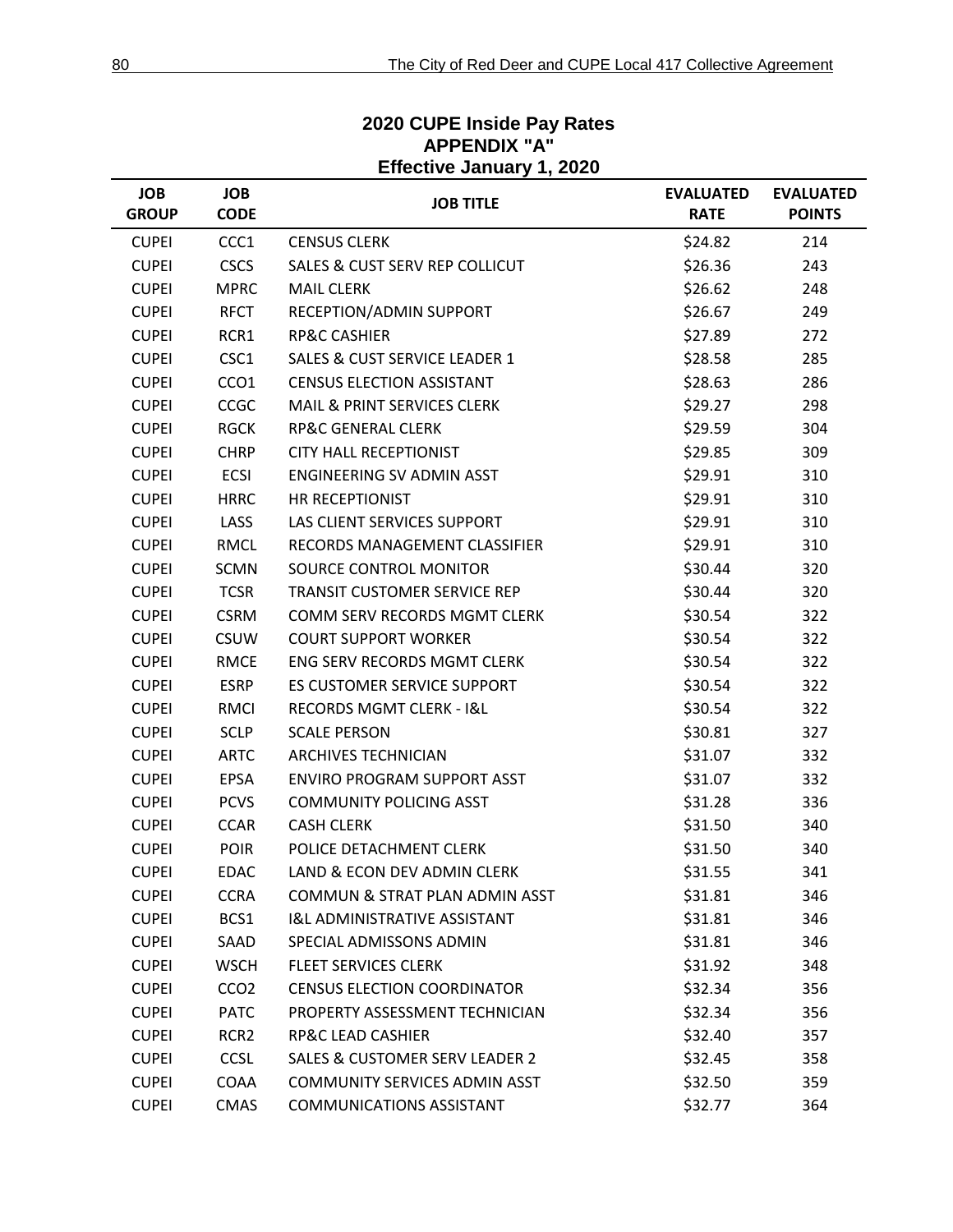| <b>Effective January 1, 2020</b> |                           |                                           |                                 |                                   |  |
|----------------------------------|---------------------------|-------------------------------------------|---------------------------------|-----------------------------------|--|
| <b>JOB</b><br><b>GROUP</b>       | <b>JOB</b><br><b>CODE</b> | <b>JOB TITLE</b>                          | <b>EVALUATED</b><br><b>RATE</b> | <b>EVALUATED</b><br><b>POINTS</b> |  |
| <b>CUPEI</b>                     | <b>ACPO</b>               | <b>ADMINISTRATIVE CLERK - POLICE</b>      | \$33.46                         | 377                               |  |
| <b>CUPEI</b>                     | <b>EACK</b>               | <b>ENGINEERING ACCOUNTING CLERK</b>       | \$33.46                         | 377                               |  |
| <b>CUPEI</b>                     | <b>FSAA</b>               | FINANCIAL SERVICES ADMIN ASST             | \$33.46                         | 377                               |  |
| <b>CUPEI</b>                     | <b>ITSA</b>               | IT SERVICES SR ADMIN ASSISTANT            | \$33.46                         | 377                               |  |
| <b>CUPEI</b>                     | <b>ATCS</b>               | RAS SENIOR ADMIN ASSISTANT                | \$33.46                         | 377                               |  |
| <b>CUPEI</b>                     | <b>PWCS</b>               | PUBLIC WORKS ADMIN CLERK                  | \$33.67                         | 381                               |  |
| <b>CUPEI</b>                     | <b>PWCK</b>               | <b>PUBLIC WORKS CLERK</b>                 | \$33.67                         | 381                               |  |
| <b>CUPEI</b>                     | <b>POCS</b>               | POLICE COURT STENOGRAPHER                 | \$33.72                         | 382                               |  |
| <b>CUPEI</b>                     | <b>PGIS</b>               | POLICE GIS STENOGRAPHER                   | \$33.72                         | 382                               |  |
| <b>CUPEI</b>                     | PYA1                      | <b>PROPERTY ASSESSOR 1</b>                | \$33.93                         | 386                               |  |
| <b>CUPEI</b>                     | <b>TFAS</b>               | <b>TRAFFIC ASSISTANT</b>                  | \$33.93                         | 386                               |  |
| <b>CUPEI</b>                     | <b>RNCS</b>               | <b>RP&amp;C ACCOUNTING SPECIALIST</b>     | \$34.04                         | 388                               |  |
| <b>CUPEI</b>                     | <b>TPAC</b>               | TREATMENT PLANT ADMIN ASST                | \$34.09                         | 389                               |  |
| <b>CUPEI</b>                     | <b>PCSC</b>               | POLICE CLIENT SERVICE CLERK               | \$34.14                         | 390                               |  |
| <b>CUPEI</b>                     | <b>POFC</b>               | POLICE OFFICE FINANCIAL CLERK             | \$34.14                         | 390                               |  |
| <b>CUPEI</b>                     | <b>PVSA</b>               | POLICE VICTIM SERVICES ASST               | \$34.14                         | 390                               |  |
| <b>CUPEI</b>                     | SOSC                      | <b>SUB-OFFICE SUPPORT CLERK</b>           | \$34.14                         | 390                               |  |
| <b>CUPEI</b>                     | AAPE                      | ES PREVENTION ADMIN SUPPORT               | \$34.30                         | 393                               |  |
| <b>CUPEI</b>                     | CMSU                      | <b>CORPORATE MEETING SUPPORT</b>          | \$34.41                         | 395                               |  |
| <b>CUPEI</b>                     | PGIA                      | POLICE GIS ADMIN CLERK                    | \$34.41                         | 395                               |  |
| <b>CUPEI</b>                     | <b>LGCK</b>               | LAND & ECON DEV GENERAL CLERK             | \$34.46                         | 396                               |  |
| <b>CUPEI</b>                     | <b>TRAD</b>               | TRAFFIC ADMIN ASSISTANT                   | \$34.57                         | 398                               |  |
| <b>CUPEI</b>                     | <b>LGBC</b>               | LGS BOARD CLK/CLIENT SVC SU               | \$34.62                         | 399                               |  |
| <b>CUPEI</b>                     | <b>GIST</b>               | <b>GIS TECHNICIAN</b>                     | \$34.67                         | 400                               |  |
| <b>CUPEI</b>                     | <b>SRPN</b>               | <b>SURVEY TECHNICIAN</b>                  | \$34.78                         | 402                               |  |
| <b>CUPEI</b>                     | <b>LSCA</b>               | LEG SVS COUNCIL ADMIN ASST                | \$35.10                         | 408                               |  |
| <b>CUPEI</b>                     | <b>CECK</b>               | <b>CEMETERY SERVICES SPECIALIST</b>       | \$35.31                         | 412                               |  |
| <b>CUPEI</b>                     | COMS                      | LAS COMMITTEES COORDINATOR                | \$35.31                         | 412                               |  |
| <b>CUPEI</b>                     | LGLA                      | <b>LEGAL ASSISTANT</b>                    | \$35.31                         | 412                               |  |
| <b>CUPEI</b>                     | <b>CCCS</b>               | LS SENIOR ADMIN ASSISTANT                 | \$35.36                         | 413                               |  |
| <b>CUPEI</b>                     | <b>CDPI</b>               | DRYLAND PROGRAM LEADER 2                  | \$35.63                         | 418                               |  |
| <b>CUPEI</b>                     | <b>RMTC</b>               | <b>CORPORATE RECORDS TECHNICIAN</b>       | \$35.68                         | 419                               |  |
| <b>CUPEI</b>                     | <b>IMES</b>               | <b>INFORMATION MANAGEMENT TECH</b>        | \$35.68                         | 419                               |  |
| <b>CUPEI</b>                     | EXCO                      | POLICE EXHIBIT CUSTODIAN                  | \$35.68                         | 419                               |  |
| <b>CUPEI</b>                     | <b>CFBM</b>               | <b>FACIL PASS &amp; BOOKING SPECIALIS</b> | \$35.89                         | 423                               |  |
| <b>CUPEI</b>                     | <b>ESCA</b>               | ES COMMUNICATIONS ADMIN SUPPOR            | \$35.95                         | 424                               |  |
| <b>CUPEI</b>                     | EOAA                      | ES OPS ADMIN ASSISTANT                    | \$35.95                         | 424                               |  |
| <b>CUPEI</b>                     | EGSC                      | <b>CUSTOMER SERVICE CLERK - ENG</b>       | \$36.00                         | 425                               |  |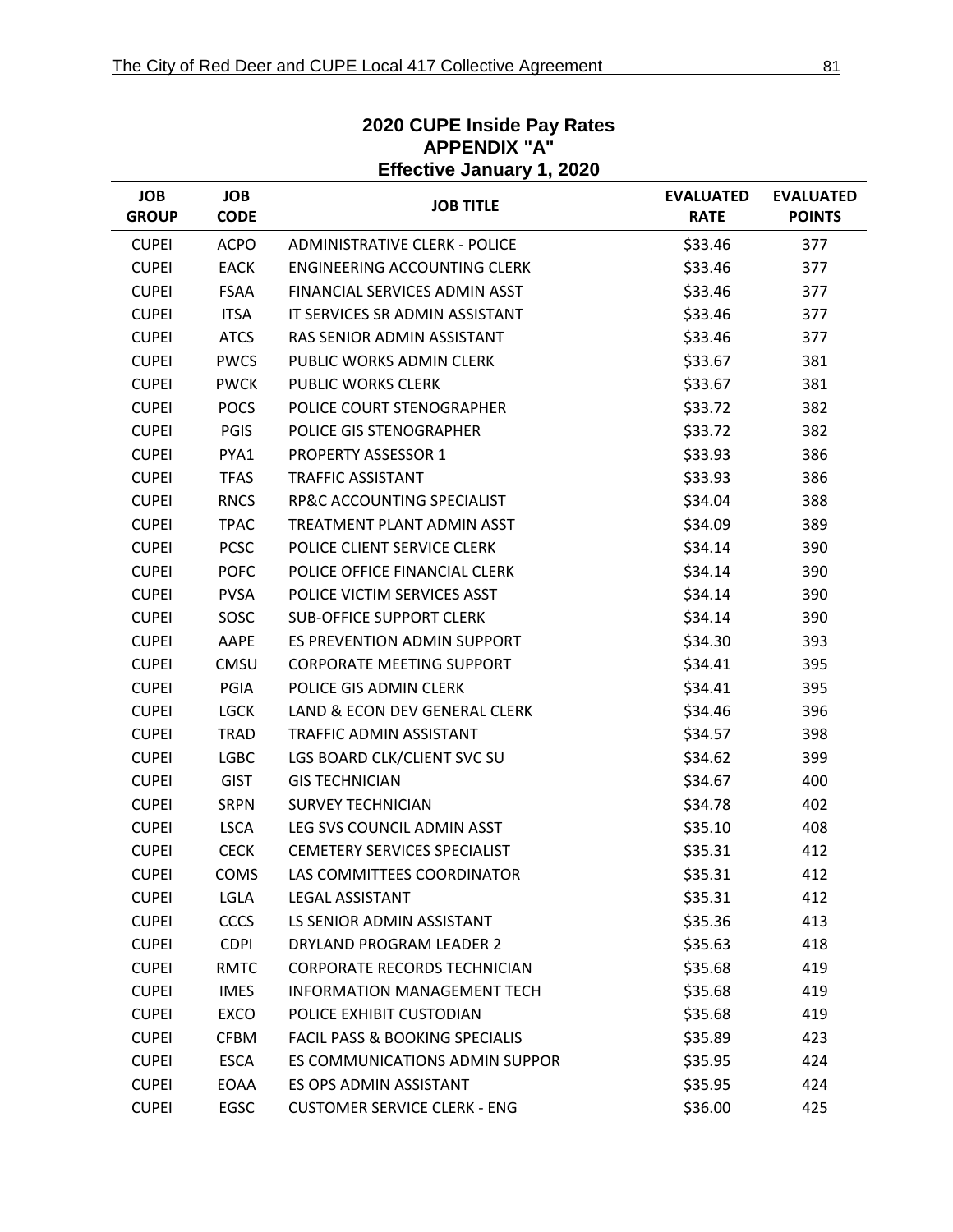#### **JOB GROUP JOB CODE JOB TITLE EVALUATED RATE EVALUATED POINTS** CUPEI CSCK CUSTOMER SERVICES SPECIALIST 686.00 425 CUPEI PYA2 PROPERTY ASSESSOR 2 \$36.00 425 CUPEI CSAA COMM SERVICES SR ADMIN ASST \$36.05 426 CUPEI FISS CORPORATE SERV ADMIN ASST 636.05 426 CUPEI DSAA DEVELOPMENT SVS ADMIN ASST \$36.05 426 CUPEI ESSA EMERG SERV SENIOR ADMIN ASST \$36.05 426 CUPEI ILSA I&L SENIOR ADMIN ASSISTANT \$36.05 426 CUPEI PSAA PLANNING SERVICES ADMIN ASST \$36.05 426 CUPEI PRAA PROTECTIVE SERVICES ADMIN ASST \$36.05 426 CUPEI ARGC A/R UTILITIES GENERAL CLERK \$36.21 429 CUPEI FCS2 ES OPERATIONS ADMIN SUPPORT \$36.26 430 CUPEI CHLG AQUATICS PROGRAM LEADER 2 536.32 431 CUPEI TIOP POLICE WATCH OPERATOR **1998 120 136.58** 436 CUPEI MOCK MAIL & PRINTING SERVICES COORD \$36.74 439 CUPEI CTDO COURT LIAISON OFFICER **1990 1120 1201 1203** 536.85 441 CUPEI POEA POLICE EXECUTIVE ASSISTANT 6 636.95 443 CUPEI ESAC ENVIRONMENTAL SERV ADMIN ASST \$37.27 449 CUPEI PPN3 GARAGE PARTS TECHNICIAN \$37.38 451 CUPEI GAGC FLEET ADMINISTRATIVE CLERK \$37.64 456 CUPEI LTWS LABORATORY TECH -WATER SECTION \$37.64 456 CUPEI LBTN WWTP LABORATORY TECHNICIAN \$37.64 456 CUPEI APCK FINANCIAL SERVICES CLERK \$37.80 459 CUPEI OCOF POLICE CLIENT SERVICES REP \$37.85 460 CUPEI PCOO POLICE COMMUNICATIONS OPERATOR \$37.85 460 CUPEI WCLO ENVIRONMENTAL EDUCATOR **1999 11 120 137.96** 462 CUPEI LCPV LAND SALES ADMIN CLERK \$37.96 462 CUPEI SCIN SOURCE CONTROL INSPECTOR \$38.01 463 CUPEI SDSP IT SERVICEDESK SPECIALIST **1999 120 138.22** 467 CUPEI SRSI COMPLIANCE OFFICER \$38.38 470 CUPEI EQCC EQUITY COALITION COORDINATOR \$38.44 471 CUPEI RNAC RP&C SYSTEMS COORDINATOR \$38.60 474 CUPEI SEPC SPECIAL EVENT PERMIT COORDINAT \$38.81 478 CUPEI WSSP WATER SECTION SPECIALIST **1998** 638.81 478 CUPEI FUTT CONS/MTCE UTILITY SPECIALIST 638.91 480 CUPEI CMCO CORPORATE MEETING ADMINISTRATR \$38.91 480 CUPEI SEPR SPECIAL EVENTS PROGRAMMER 539.12 484 CUPEI LCIN I&L LICENSE INSPECTOR \$39.18 485 CUPEI APU2 PROCUREMENT SUPPORT SPECIALIST 639.18 485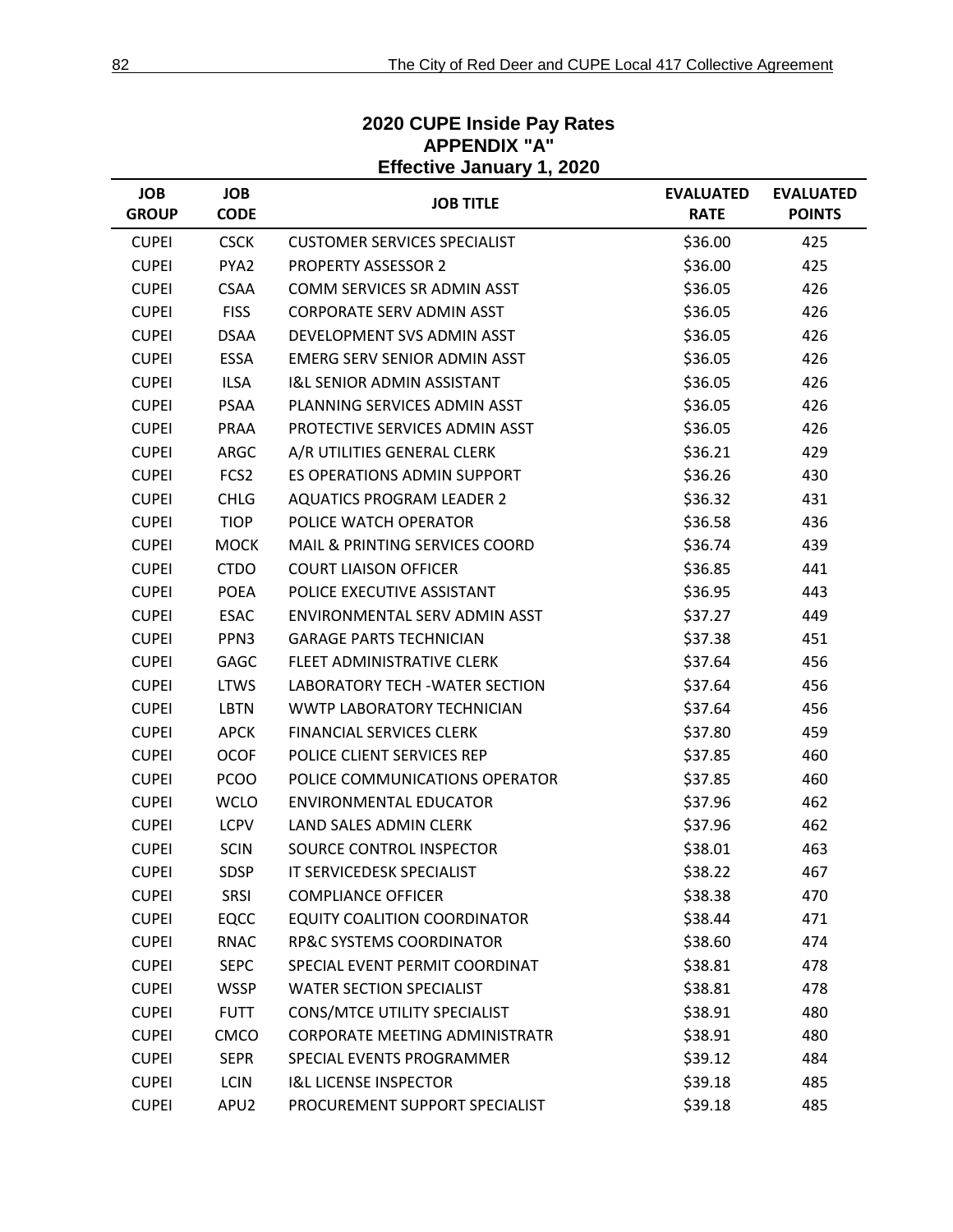#### **Effective January 1, 2020 JOB GROUP JOB CODE JOB TITLE EVALUATED RATE EVALUATED POINTS** CUPEI CCCU CUSTOMER SUPPORT REPRESENTATIV \$39.23 486 CUPEI RMAN CORP INFO & RECORDS ANALYST \$39.28 487 CUPEI POTA POLICE TRAINING ASSOCIATE **1992** 539.55 492 CUPEI TCWR ENVSV SERV TECHNICAL WRITER  $\frac{1}{399.60}$  \$39.60 493 CUPEI PLSE HR ADMIN - CONSULTING SERVICES \$39.76 496 CUPEI PASS HR ADMIN - HEALTH SFTY & TRAIN \$39.76 496 CUPEI PBAC HR ADMINISTRATOR BENEFITS ACCT \$39.76 496 CUPEI ENRE ENVIRO PROGRAM SPECIALIST 6539.81 497 CUPEI PENR PARKS ECOLOGICAL & PLANNING SP \$39.81 497 CUPEI PYSV HR ADMINISTRATOR PAYROLL/ACCTG \$39.87 498 CUPEI LACO LEGAL SERVICES COORDINATOR \$39.87 498 CUPEI ARUB SPECIALIST - BUSINESS SUPPORT \$39.87 498 CUPEI SLTN WWTP SR LABORATORY TECHNICIAN \$40.29 506 CUPEI GRDN GIS TECHNOLOGIST \$40.45 509 CUPEI LADN PARKS & OPEN SPACE DESIGNER \$40.45 509 CUPEI WEBC WEB CONTENT SPECIALIST **\$40.45** 509 CUPEI SPEO SPECIALIST - OPERATIONS 640.50 510 CUPEI SWIN WASTE MANAGEMENT INSPECTOR \$40.56 511 CUPEI PRSC CORPORATE EVENTS SPECIALIST 640.77 515 CUPEI EAMS MARKETING SPECIALIST **1990 120 120 13 140.77** 515 CUPEI PACC PUBLIC ART COORDINATOR 540.87 517 CUPEI FINA ACCOUNTANT **12000 12000 12000 12000 12000 12000 12000 12000 12000 12000 12000 1200** CUPEI FSAT FINANCIAL SERVICES ACCOUNTANT 540.93 518 CUPEI HDAA SOCIAL PLANNING DATA ANALYST \$41.03 520 CUPEI URFR URBAN FORESTER \$41.09 521 CUPEI WDIV WASTE DIVERSION SPECIALIST 641.09 521 CUPEI ILBA I&L BUSINESS ANALYST \$41.14 522 CUPEI PGAD PARKING COORDINATOR **1999 1-14 522** 522 CUPEI WMTS WASTE MGMT TECH SPECIALIST **1990 1201 131.35** 526 CUPEI EDSP LAND & ECON DEV SPECIALIST SALL \$41.56 530 CUPEI EACC ENVIRONMENTAL SERV ACCOUNTANT \$41.67 532 CUPEI TFPT TRAFFIC ANALYSIS TECHNOLOGIST 532 CUPEI GIAN GIS ANALYST \$41.83 535 CUPEI EGAC ENGINEERING ACCOUNTANT 6 \$41.88 536 CUPEI WMCO WORK MGMT COORDINATOR **1998** 538 CUPEI PRCO LS PROJECT COORDINATOR 642.14 541 CUPEI PYA3 PROPERTY ASSESSOR 3 \$42.14 541 CUPEI INAC MATERIEL MGMT COORDINATOR \$42.25 543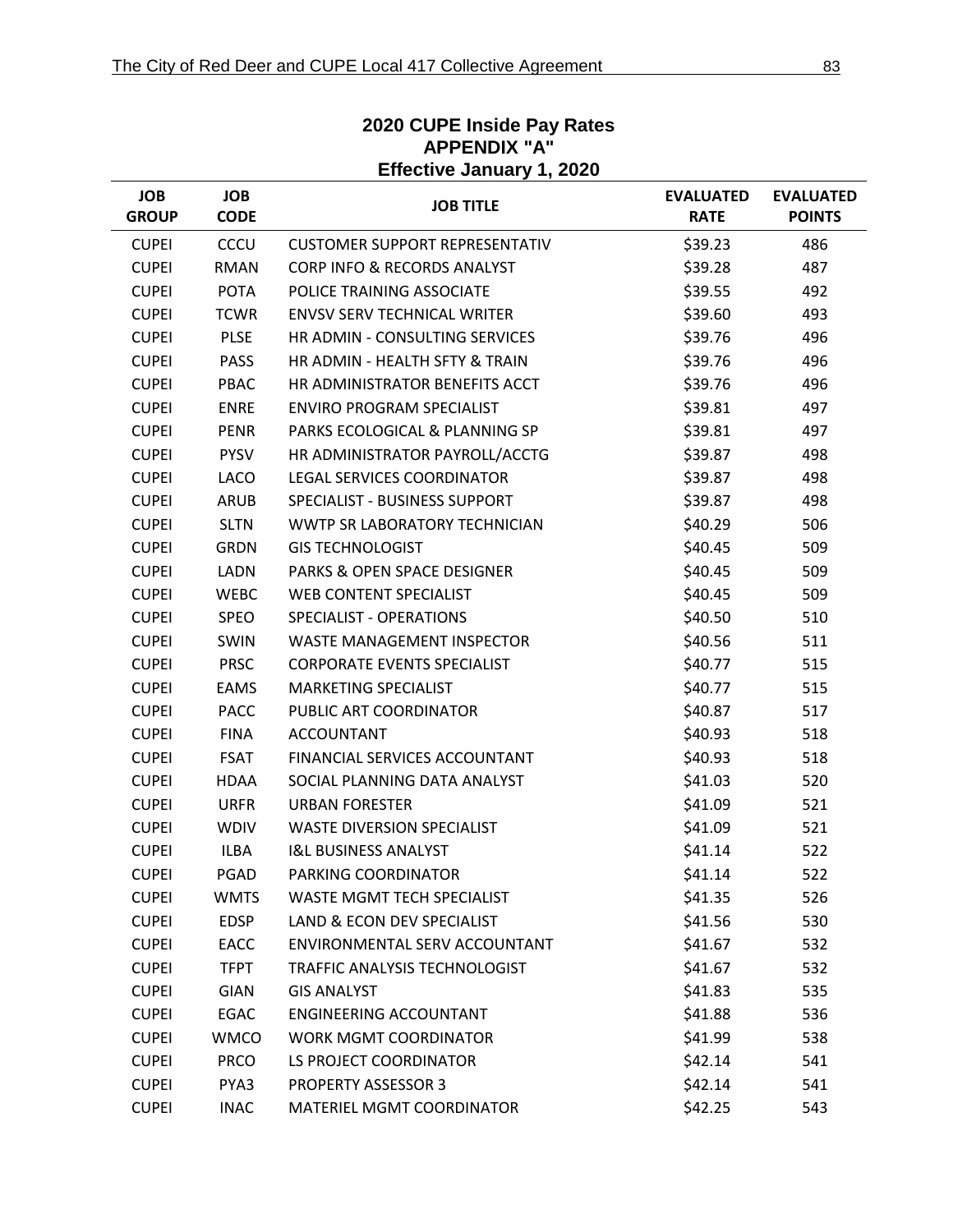#### **JOB GROUP JOB CODE JOB TITLE EVALUATED RATE EVALUATED POINTS** CUPEI CCSS COMMUNICATIONS CONSULTANT \$42.30 544 CUPEI PCSS POLICE COMMUNICATION SPECIALST 642.30 544 CUPEI HRSF HR SPECIALIST - FIELD SAFETY S42.41 546 CUPEI BYOF MUNICIPAL ENFORCEMENT OFFICER \$42.62 550 CUPEI DDVO DEVELOPMENT OFFICER \$42.94 556 CUPEI LSCI LEAD SOURCE CONTROL INSPECTOR \$43.36 564 CUPEI CASP FUNDING & BUS SUPPORTS SPEC \$43.52 567 CUPEI PWAN PUBLIC WORKS ANALYST **12000 12000 12000 12000 1343.52** 567 CUPEI POCC POLICE OPS COOMUNICATION COORD \$43.58 568 CUPEI PORC POLICE RECORDS COORDINATOR 543.58 568 CUPEI POWC POLICE WATCH COORDINATOR **1998** 543.58 568 CUPEI CCUS CUSTOMER SERV SPECIALIST -COLL \$43.68 570 CUPEI ROAN ROADS ANALYST \$43.68 570 CUPEI CRSS CORPORATE SECURITY SPECIALIST 643.79 572 CUPEI HRSE HR SPECIALIST FIELD SAFETY ELP 543.79 572 CUPEI TLWS TRAINING LEAD 573 CUPEI ERSP ENVIRO REGULATORY SUPP PERSON \$43.89 574 CUPEI APUA PROCUREMENT & CONTRACT SPLST 643.95 575 CUPEI ACPC ACCESS & PRIVACY COORDINATOR 544.00 576 CUPEI SRIP DEVELOPMENT INSPECTOR \$44.00 576 CUPEI APPC LEG SVS APPEALS COORDINATOR 544.00 576 CUPEI ESTC ENVIRO SERVICES TECHNOLOGIST \$44.32 582 CUPEI FLTK FLEET TECHNOLOGIST \$44.32 582 CUPEI PWTK PUBLIC WORKS TECHNOLOGIST 644.32 582 CUPEI PCIJ POLICE CRIMINAL INTEL ANLYS JR \$44.48 585 CUPEI RAPO REVIEWER/ANALYST - POLICE 644.53 586 CUPEI TRAN TRANSIT SYSTEM ANALYST **1989 120 120 120 1344.69** 589 CUPEI PRCR POLICY ANALYST **1993** 593 CUPEI PLJR PLANNER \$45.11 597 CUPEI DVTK DEVELOPMENT TECHNICIAN \$45.27 600 CUPEI PRDN PROJECT COORDINATOR/DESIGNER \$45.27 600 CUPEI ARCH ARCHIVES SPECIALIST **1990 1201 1203 1204 1204 1304 1304 1304 1304 1304 1304 1305 1306 1304 1305 1306** CUPEI CADC FINANCE SPECIALIST - REC \$45.32 601 CUPEI GRSP GRANTS SPECIALIST 602 CUPEI PTXS TAX COLLECTION COORDINATOR \$45.38 602 CUPEI ITAN INFORMATION TECHNOLOGY ANALYST \$45.48 604 CUPEI MPSS MUNI POLICING SVS SUPERVISOR 604 545.48 604 CUPEI PYA4 PROPERTY ASSESSOR 4 \$45.64 607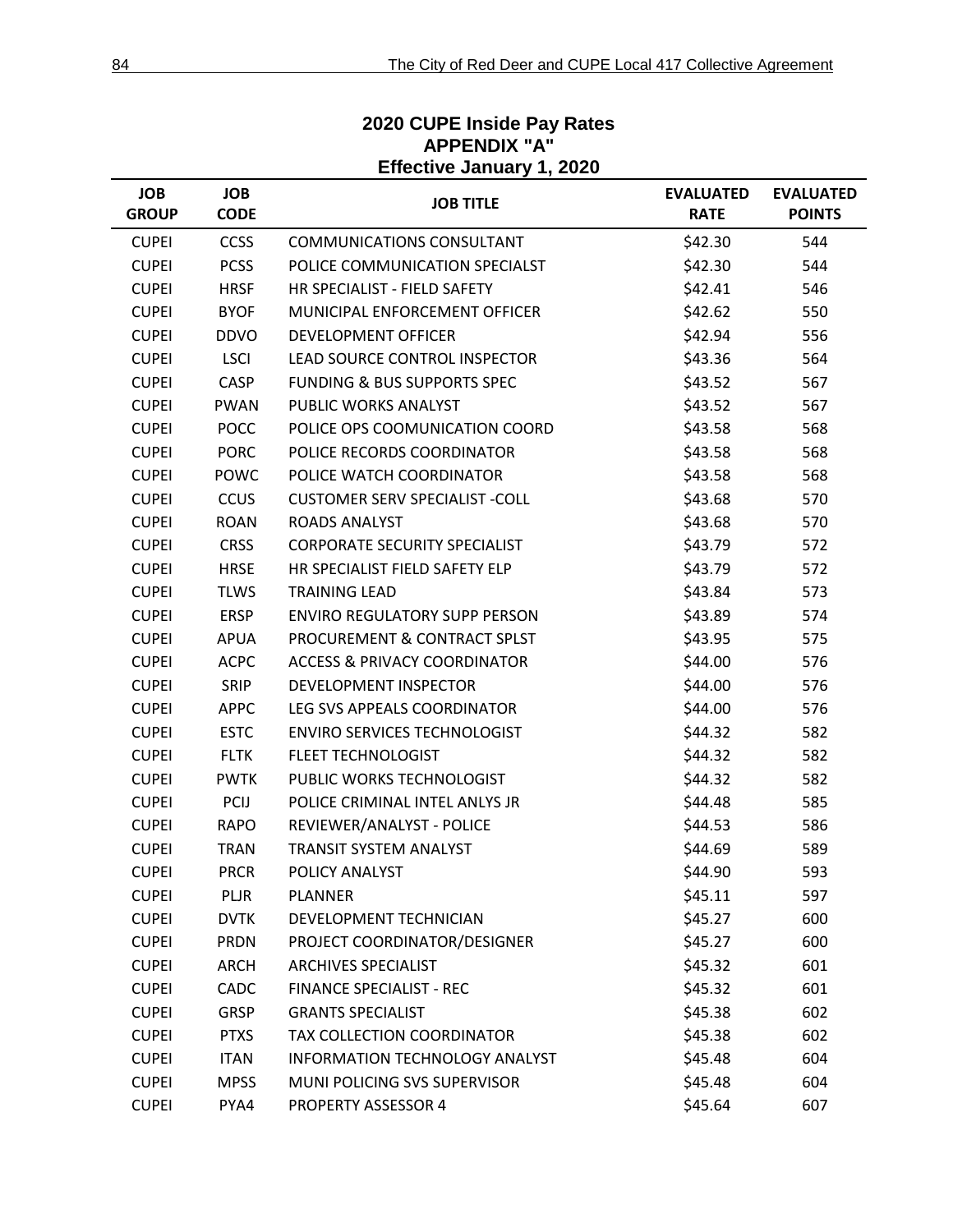| Effective January 1, 2020  |                           |                                         |                                 |                                   |  |
|----------------------------|---------------------------|-----------------------------------------|---------------------------------|-----------------------------------|--|
| <b>JOB</b><br><b>GROUP</b> | <b>JOB</b><br><b>CODE</b> | <b>JOB TITLE</b>                        | <b>EVALUATED</b><br><b>RATE</b> | <b>EVALUATED</b><br><b>POINTS</b> |  |
| <b>CUPEI</b>               | APSA                      | IT APPLICATION SYSTEMS ANALYST          | \$45.80                         | 610                               |  |
| <b>CUPEI</b>               | <b>LDAG</b>               | <b>LAND SERVICES SPECIALIST</b>         | \$45.80                         | 610                               |  |
| <b>CUPEI</b>               | <b>PITA</b>               | POLICE INFO TECH ANALYST                | \$45.80                         | 610                               |  |
| <b>CUPEI</b>               | <b>PERC</b>               | PERFORMANCE REPORTING COORD             | \$45.85                         | 611                               |  |
| <b>CUPEI</b>               | <b>PRTK</b>               | PROJECTS SPECIALIST                     | \$46.22                         | 618                               |  |
| <b>CUPEI</b>               | <b>CRCS</b>               | <b>CORPORATE CONTRACT SPECIALIST</b>    | \$46.28                         | 619                               |  |
| <b>CUPEI</b>               | <b>EDOF</b>               | LAND & ECON DEVEL OFFICER               | \$46.28                         | 619                               |  |
| <b>CUPEI</b>               | <b>DVSW</b>               | POLICE DV SOCIAL WORKER                 | \$46.33                         | 620                               |  |
| <b>CUPEI</b>               | <b>WPLM</b>               | WTP LEAD OPERATOR MAINTENANCE           | \$46.33                         | 620                               |  |
| <b>CUPEI</b>               | <b>WWLM</b>               | WWTP LEAD OPERATOR MAINTENANCE          | \$46.33                         | 620                               |  |
| <b>CUPEI</b>               | <b>LISC</b>               | LAND INFO SYSTEMS CONSULTANT            | \$46.44                         | 622                               |  |
| <b>CUPEI</b>               | <b>BOEC</b>               | MUNICIPAL ENFORCEMENT SUPV              | \$46.44                         | 622                               |  |
| <b>CUPEI</b>               | <b>FSAC</b>               | FINANCIAL COORDINATOR                   | \$46.54                         | 624                               |  |
| <b>CUPEI</b>               | <b>BADV</b>               | <b>FUNCTIONAL SUPPORT ANALYST</b>       | \$46.75                         | 628                               |  |
| <b>CUPEI</b>               | SPAD                      | STRATEGIC PLANNING ADVISOR              | \$46.75                         | 628                               |  |
| <b>CUPEI</b>               | <b>PGSP</b>               | PROGRAM SPECIALIST                      | \$46.86                         | 630                               |  |
| <b>CUPEI</b>               | <b>CMPL</b>               | CONST/MAINT PLANNING LEAD               | \$46.97                         | 632                               |  |
| <b>CUPEI</b>               | <b>ACCR</b>               | <b>ACCREDITATION COORDINATOR</b>        | \$47.18                         | 636                               |  |
| <b>CUPEI</b>               | <b>TBSC</b>               | <b>BUSINESS SYSTEMS CONSULTANT</b>      | \$47.18                         | 636                               |  |
| <b>CUPEI</b>               | <b>WDLO</b>               | <b>LEAD OPERATOR - DISTRIBUTION</b>     | \$47.34                         | 639                               |  |
| <b>CUPEI</b>               | <b>WPLO</b>               | LEAD OPERATOR - TP OPERATIONS           | \$47.34                         | 639                               |  |
| <b>CUPEI</b>               | <b>CSLO</b>               | LEAD OPERATR - WW COLLECTION            | \$47.34                         | 639                               |  |
| <b>CUPEI</b>               | <b>WWLD</b>               | <b>WWTP LEAD OPERATOR - OPS</b>         | \$47.34                         | 639                               |  |
| <b>CUPEI</b>               | <b>CDAA</b>               | COORD-DATABASE & APPLIC ARCHIT          | \$47.39                         | 640                               |  |
| <b>CUPEI</b>               | <b>CCOA</b>               | <b>CREDIT COORDINATOR</b>               | \$47.39                         | 640                               |  |
| <b>CUPEI</b>               | <b>PPEC</b>               | PUBLIC PARTICIPATN ENGAGE COOR          | \$47.39                         | 640                               |  |
| <b>CUPEI</b>               | <b>ECSC</b>               | <b>ECOLOGICAL SERVICES COORD</b>        | \$47.44                         | 641                               |  |
| <b>CUPEI</b>               | <b>ECOC</b>               | ECOLOGICAL SVS OPERATION COORD          | \$47.44                         | 641                               |  |
| <b>CUPEI</b>               | <b>SRCA</b>               | SENIOR COMMUNICATIONS CONSULTA          | \$47.50                         | 642                               |  |
| <b>CUPEI</b>               | <b>TOCO</b>               | <b>TECHNOLOGY OPERATIONS COORD</b>      | \$47.60                         | 644                               |  |
| <b>CUPEI</b>               | <b>PRSP</b>               | TECHNOLOGY SERV CENTRE COORD            | \$47.60                         | 644                               |  |
| <b>CUPEI</b>               | <b>CMOL</b>               | <b>CONST/MTNC OPERATIONS LEAD</b>       | \$47.65                         | 645                               |  |
| <b>CUPEI</b>               | QMGC                      | <b>QUALITY MANAGEMENT COORDINATOR</b>   | \$47.65                         | 645                               |  |
| <b>CUPEI</b>               | <b>CSFO</b>               | COMMUNITY SERVICES ACCOUNTANT           | \$47.71                         | 646                               |  |
| <b>CUPEI</b>               | <b>EGDC</b>               | DEVELOPMENT COORDINATOR                 | \$47.81                         | 648                               |  |
| <b>CUPEI</b>               | <b>SCOF</b>               | <b>SAFETY CODES OFFICER</b>             | \$48.18                         | 655                               |  |
| <b>CUPEI</b>               | <b>CDPC</b>               | PARKS PLANNING COORDINATOR              | \$48.29                         | 657                               |  |
| <b>CUPEI</b>               | <b>CMPF</b>               | <b>COMMUNITY &amp; PROG FACILITATOR</b> | \$48.71                         | 665                               |  |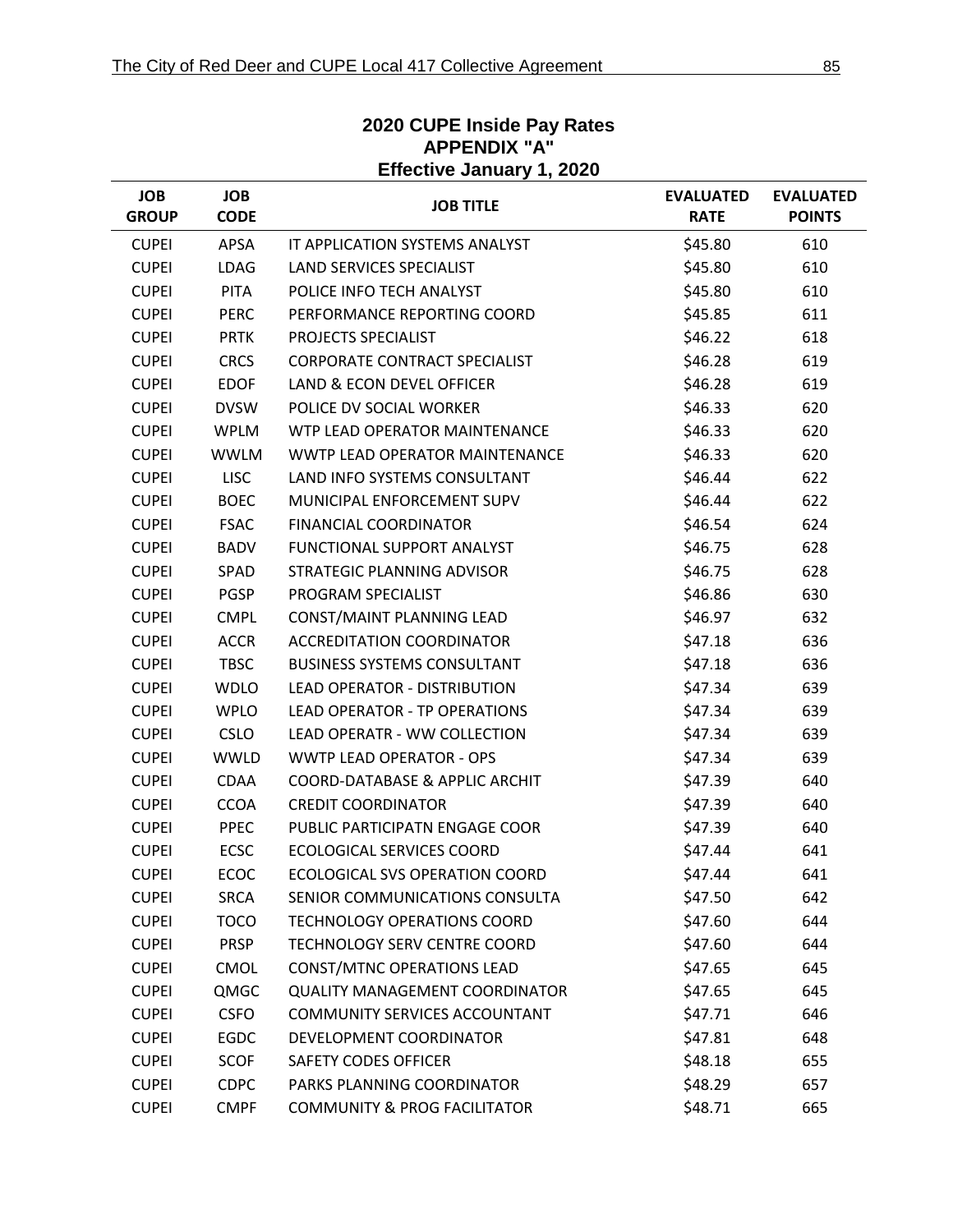| <b>JOB</b><br><b>GROUP</b> | <b>JOB</b><br><b>CODE</b> | <b>JOB TITLE</b>                           | <b>EVALUATED</b><br><b>RATE</b> | <b>EVALUATED</b><br><b>POINTS</b> |
|----------------------------|---------------------------|--------------------------------------------|---------------------------------|-----------------------------------|
| <b>CUPEI</b>               | <b>TXAN</b>               | <b>OPERATIONS ANALYST</b>                  | \$48.87                         | 668                               |
| <b>CUPEI</b>               | <b>COMR</b>               | <b>RESEARCH AND EVALUATION COORD</b>       | \$48.87                         | 668                               |
| <b>CUPEI</b>               | SDVO                      | SENIOR DEVELOPMENT OFFICER                 | \$48.87                         | 668                               |
| <b>CUPEI</b>               | <b>PCCS</b>               | PROGRAM COORD COMMUNITY SAFETY             | \$49.35                         | 677                               |
| <b>CUPEI</b>               | <b>CAPC</b>               | CAPITAL PROJECTS COORDINATOR               | \$49.67                         | 683                               |
| <b>CUPEI</b>               | <b>LARC</b>               | ARCHIVES COORDINATOR                       | \$49.72                         | 684                               |
| <b>CUPEI</b>               | <b>CBAS</b>               | <b>COORD-BUSINESS APPLIC SUPPORT</b>       | \$49.72                         | 684                               |
| <b>CUPEI</b>               | <b>RMIA</b>               | RISK MGMT & INSURANCE ANALYST              | \$49.72                         | 684                               |
| <b>CUPEI</b>               | <b>FIAN</b>               | <b>FINANCIAL ANALYST</b>                   | \$50.25                         | 694                               |
| <b>CUPEI</b>               | <b>COWK</b>               | <b>COMMUNITY FACILITATOR</b>               | \$50.41                         | 697                               |
| <b>CUPEI</b>               | <b>NWAD</b>               | <b>COORD-NETWORK, SECURITY &amp; INFRS</b> | \$50.57                         | 700                               |
| <b>CUPEI</b>               | <b>SPPC</b>               | PROGRAM COORD- SOCIAL PLANNING             | \$50.73                         | 703                               |
| <b>CUPEI</b>               | <b>PCIA</b>               | POL CRIM INTELLIGENCE ANALYST              | \$50.94                         | 707                               |
| <b>CUPEI</b>               | <b>PLSR</b>               | <b>SENIOR PLANNER</b>                      | \$51.36                         | 715                               |
| <b>CUPEI</b>               | <b>TRPL</b>               | SENIOR PLANNER TRANSIT                     | \$51.36                         | 715                               |
| <b>CUPEI</b>               | <b>FAPP</b>               | <b>FUNCTIONAL SUPPORT TEAM SPVR</b>        | \$51.42                         | 716                               |
| <b>CUPEI</b>               | <b>LSCO</b>               | TEAM LEAD SAFETY CODES OFFICER             | \$51.73                         | 722                               |
| <b>CUPEI</b>               | SPAA                      | SENIOR PROPERTY ASSESS/ANALYST             | \$51.89                         | 725                               |
| <b>CUPEI</b>               | <b>LAPC</b>               | <b>LAND COORDINATOR</b>                    | \$52.42                         | 735                               |
| <b>CUPEI</b>               | <b>ACAN</b>               | RAS ASSESSMENT COORD/ANALYST               | \$53.59                         | 757                               |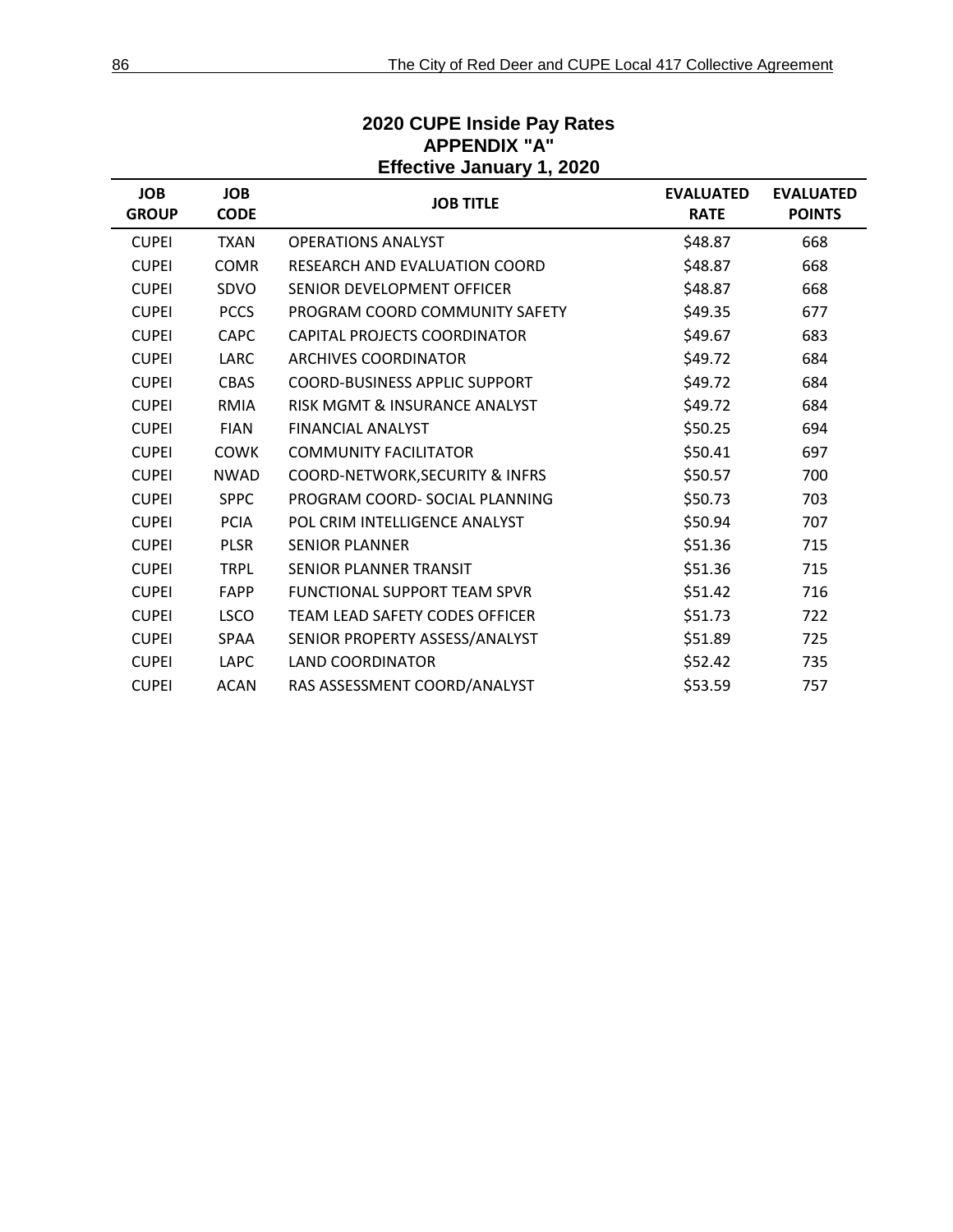|                            | <b>Effective January 1, 2020</b> |                                        |                                 |                                   |  |  |  |
|----------------------------|----------------------------------|----------------------------------------|---------------------------------|-----------------------------------|--|--|--|
| <b>JOB</b><br><b>GROUP</b> | <b>JOB</b><br><b>CODE</b>        | <b>JOB TITLE</b>                       | <b>EVALUATED</b><br><b>RATE</b> | <b>EVALUATED</b><br><b>POINTS</b> |  |  |  |
| <b>CUPEO</b>               | <b>CFPA</b>                      | <b>FACILITY PROGRAM ASSISTANT</b>      | \$23.57                         | 167                               |  |  |  |
| <b>CUPEO</b>               | <b>PRAS</b>                      | PROGRAM ASSISTANT                      | \$23.57                         | 167                               |  |  |  |
| <b>CUPEO</b>               | <b>LCPN</b>                      | LITTER CONTROL PERSON                  | \$24.78                         | 205                               |  |  |  |
| <b>CUPEO</b>               | <b>LFIN</b>                      | <b>LIFEGUARD INSTUCTOR</b>             | \$25.32                         | 222                               |  |  |  |
| <b>CUPEO</b>               | <b>CFOP</b>                      | <b>FACILITY OPERATIONS ASSISTANT</b>   | \$25.70                         | 234                               |  |  |  |
| <b>CUPEO</b>               | <b>CSWR</b>                      | <b>CUSTODIAL WORKER</b>                | \$26.43                         | 257                               |  |  |  |
| <b>CUPEO</b>               | <b>CFWL</b>                      | <b>FITNESS &amp; WELLNESS LEADER 1</b> | \$27.22                         | 282                               |  |  |  |
| <b>CUPEO</b>               | <b>CDPL</b>                      | DRYLAND PROGRAM LEADER 1               | \$27.66                         | 296                               |  |  |  |
| <b>CUPEO</b>               | <b>PLMN</b>                      | PROGRAM LEADER                         | \$27.66                         | 296                               |  |  |  |
| <b>CUPEO</b>               | <b>WLAB</b>                      | <b>WATERWORKS LABOURER</b>             | \$29.37                         | 350                               |  |  |  |
| <b>CUPEO</b>               | PKL1                             | <b>PARKS LABOURER 1</b>                | \$29.44                         | 352                               |  |  |  |
| <b>CUPEO</b>               | <b>CSLD</b>                      | <b>CUSTODIAL LEAD</b>                  | \$29.66                         | 359                               |  |  |  |
| <b>CUPEO</b>               | <b>ALFI</b>                      | ADVANCED LIFEGUARD INSTRUCTOR          | \$29.72                         | 361                               |  |  |  |
| <b>CUPEO</b>               | <b>FMWC</b>                      | <b>FACILITY MAINTNCE WRKR-CULTURE</b>  | \$29.82                         | 364                               |  |  |  |
| <b>CUPEO</b>               | <b>FLUP</b>                      | <b>FLEET UTILITY PERSON</b>            | \$30.26                         | 378                               |  |  |  |
| <b>CUPEO</b>               | EOP1                             | <b>EQUIPMENT OPERATOR 1</b>            | \$30.39                         | 382                               |  |  |  |
| <b>CUPEO</b>               | <b>PIPC</b>                      | <b>PARK CARETAKER</b>                  | \$30.54                         | 387                               |  |  |  |
| <b>CUPEO</b>               | <b>WWTU</b>                      | WASTEWATER TP UTILITY PERSON           | \$30.64                         | 390                               |  |  |  |
| <b>CUPEO</b>               | <b>FMBA</b>                      | <b>BUILDING MAINTENANCE ASSISTANT</b>  | \$30.70                         | 392                               |  |  |  |
| <b>CUPEO</b>               | RDL1                             | <b>ROADS LABOURER 1</b>                | \$31.02                         | 402                               |  |  |  |
| <b>CUPEO</b>               | WWL1                             | WATER/WASTEWATER LABOURER 1            | \$31.02                         | 402                               |  |  |  |
| <b>CUPEO</b>               | <b>CFAO</b>                      | <b>FACILITY OPS WORKER COLLICUTT</b>   | \$31.24                         | 409                               |  |  |  |
| <b>CUPEO</b>               | FOW1                             | <b>FACILITY OPERATIONS WORKER 1</b>    | \$31.88                         | 429                               |  |  |  |
| <b>CUPEO</b>               | <b>ALIL</b>                      | ADV LIFEGUARD INSTRUCTOR LDR 1         | \$32.26                         | 441                               |  |  |  |
| <b>CUPEO</b>               | <b>WWCL</b>                      | <b>WASTEWATER COLLECTION LABOURER</b>  | \$32.29                         | 442                               |  |  |  |
| <b>CUPEO</b>               | <b>CFCL</b>                      | <b>FACILITY OPS CUSTODIAL LEAD</b>     | \$32.32                         | 443                               |  |  |  |
| <b>CUPEO</b>               | EOP <sub>2</sub>                 | <b>EQUIPMENT OPERATOR 2</b>            | \$32.38                         | 445                               |  |  |  |
| <b>CUPEO</b>               | <b>CMEO</b>                      | <b>CEMETERY EQUIPMENT OPERATOR</b>     | \$32.64                         | 453                               |  |  |  |
| <b>CUPEO</b>               | <b>STPN</b>                      | MATERIEL MANAGEMENT TECHNICIAN         | \$32.70                         | 455                               |  |  |  |
| <b>CUPEO</b>               | <b>PKSA</b>                      | PARKS SHOP ATTENDANT                   | \$32.79                         | 458                               |  |  |  |
| <b>CUPEO</b>               | PKL <sub>2</sub>                 | <b>PARKS LABOURER 2</b>                | \$32.86                         | 460                               |  |  |  |
| <b>CUPEO</b>               | <b>PKEM</b>                      | PARKS EQUIPMENT MTNC LABOURER          | \$33.17                         | 470                               |  |  |  |
| <b>CUPEO</b>               | <b>PMRT</b>                      | PARKING METER REPAIR TECHNICIA         | \$33.21                         | 471                               |  |  |  |
| <b>CUPEO</b>               | UFT1                             | URBAN FORESTRY TECHNICIAN 1            | \$33.30                         | 474                               |  |  |  |
| <b>CUPEO</b>               | <b>TCAT</b>                      | MAINTENANCE SUPPORT PERSON             | \$33.43                         | 478                               |  |  |  |
| <b>CUPEO</b>               | <b>PKGR</b>                      | <b>PARKS GARDENER</b>                  | \$33.43                         | 478                               |  |  |  |
| <b>CUPEO</b>               | <b>AUTS</b>                      | <b>EQUIPMENT SERVICE PERSON</b>        | \$33.49                         | 480                               |  |  |  |
| <b>CUPEO</b>               | <b>CFWC</b>                      | FITNESS & WELLNESS LEADER 2            | \$33.65                         | 485                               |  |  |  |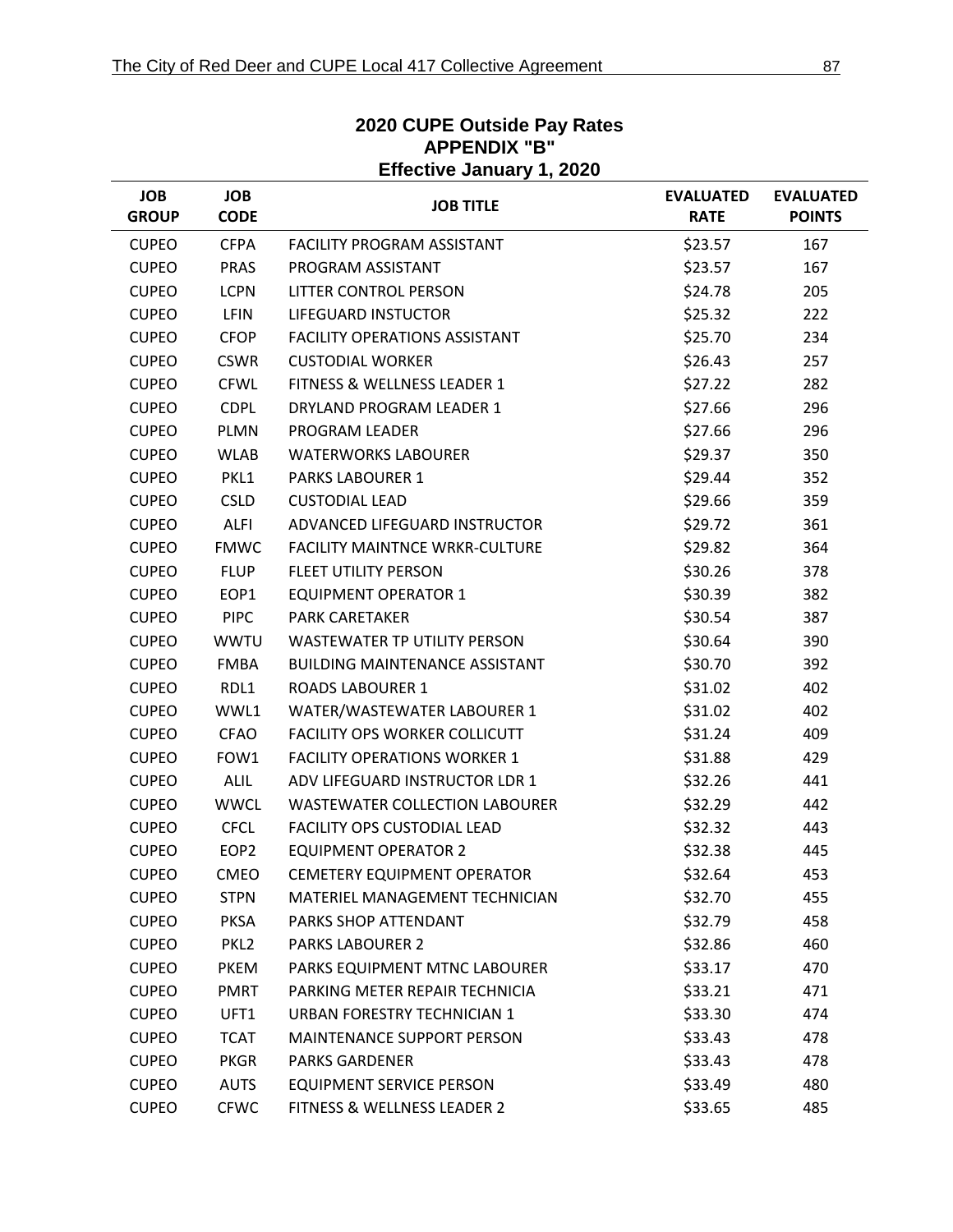#### **Effective January 1, 2020 JOB GROUP JOB CODE JOB TITLE EVALUATED RATE EVALUATED POINTS** CUPEO EOP3 EQUIPMENT OPERATOR 3 633.78 489 CUPEO RDL2 ROADS LABOURER 2 \$33.81 490 CUPEO WWL2 WATER/WASTEWATER LABOURER 2 \$33.81 490 CUPEO CMO2 CONSTR & MAINT EQUIPMENT OP 2 534.28 505 CUPEO CSTI SPECIALIZED TRAINING INSTRUCTR 634.60 515 CUPEO SSTK SIGN SHOP TECHNICIAN 534.63 516 CUPEO FOW2 FACILITY OPERATIONS WORKER 2 534.79 521 CUPEO MSL2 METERS & SIGNS LABOURER 2 534.85 523 CUPEO STSP SR MATERIEL MGMT TECHNICIAN 535.17 533 CUPEO BMPR BUILDING MAINT PERSON-PUB WKS \$35.30 537 CUPEO CWED ECOLOGICAL SERVICES TECHNICIAN 535.30 537 CUPEO HGAR HEAD GARDENER \$35.36 539 CUPEO ARB1 ARBORIST 1 \$35.52 544 CUPEO WDOP WATER DISTRIBUTION OPERATOR \$35.68 549 CUPEO WTRP WTP MAINTENANCE REPAIR PERSON \$35.68 549 CUPEO CFCS FACILITY OPS CUSTODIAL SPECIAL **1998** 553.80 553 CUPEO CMO3 CONSTR & MAINT EQUIPMENT OP 3 \$36.12 563 CUPEO PFF1 PARKS FOREMAN 1 \$36.12 563 CUPEO PBFO POLICE BLDG & FLEET MTNCE OP \$36.31 569 CUPEO WPOP WATER TREATMENT PLANT OPERATOR \$36.31 569 CUPEO WWPO WASTEWATER TRMT PLANT OP \$36.63 579 CUPEO WWCO WW COLLECTION OPERATOR **\$36.63** 579 CUPEO EOP4 EQUIPMENT OPERATOR 4 \$36.82 585 CUPEO CMLA CONSTRUCTN & MAINTNCE LABOURER \$36.85 586 CUPEO ARB2 ARBORIST 2 \$37.80 616 CUPEO EBGM WWTP MAINTENANCE PERSON \$38.24 630 CUPEO RLF1 ROADS LABOUR FOREMAN 1 538.40 635 CUPEO ELWP ELECTRICIAN - WATER SECTION 538.65 643 CUPEO WTPM MAINTENANCE TRADES PERSON \$38.65 643 CUPEO TVIO WW COLLECTION INSPECTOR **1999 120 138.78** 647 CUPEO INTW INSTRUMENT TECH-WATER SECTION \$38.81 648 CUPEO CMO4 CONST/MAINT EQUIPMENT OP 4 538.97 653 CUPEO EOP5 EQUIPMENT OPERATOR 5 639.61 673 CUPEO WWMT WWTP MAINTENANCE TRADESPERSON \$39.61 673 CUPEO PKF2 PARKS FOREMAN 2 \$40.08 \$40.08 688 CUPEO HDMC HEAVY DUTY MECHANIC **12000 12001 12001 13001** \$40.46 700 CUPEO BMOP BUILDING OPERATOR \$41.03 718 CUPEO FOPR FACILITY OPERATOR **1999 120 120 1218** 541.03 718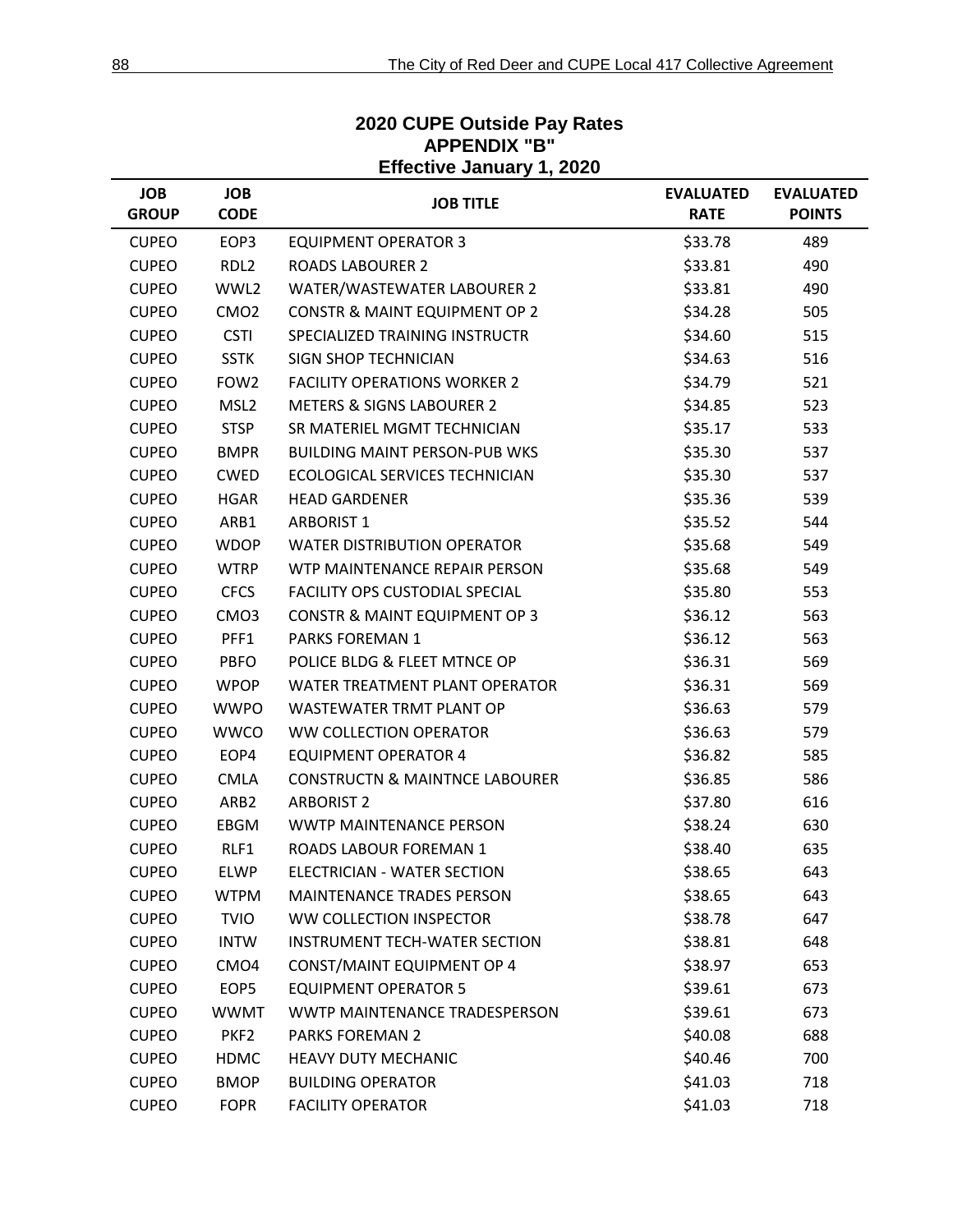| APPENDIX "B"<br><b>Effective January 1, 2020</b> |                           |                                       |                                 |                                   |  |
|--------------------------------------------------|---------------------------|---------------------------------------|---------------------------------|-----------------------------------|--|
| <b>JOB</b><br><b>GROUP</b>                       | <b>JOB</b><br><b>CODE</b> | <b>JOB TITLE</b>                      | <b>EVALUATED</b><br><b>RATE</b> | <b>EVALUATED</b><br><b>POINTS</b> |  |
| <b>CUPEO</b>                                     | <b>SGNF</b>               | SIGNAGE FOREMAN                       | \$41.03                         | 718                               |  |
| <b>CUPEO</b>                                     | <b>WELD</b>               | <b>WELDER</b>                         | \$41.06                         | 719                               |  |
| <b>CUPEO</b>                                     | <b>GGMC</b>               | <b>GARAGE GENERAL MECHANIC</b>        | \$41.09                         | 720                               |  |
| <b>CUPEO</b>                                     | PWF <sub>2</sub>          | PUBLIC WORKS LABOUR FOREMAN 2         | \$41.35                         | 728                               |  |
| <b>CUPEO</b>                                     | <b>CMFM</b>               | <b>CEMETERY FOREMAN</b>               | \$41.66                         | 738                               |  |
| <b>CUPEO</b>                                     | RLF <sub>2</sub>          | ROADS LABOUR FOREMAN 2                | \$41.98                         | 748                               |  |
| <b>CUPEO</b>                                     | GGML                      | <b>GARAGE GENERAL MECHANIC LEAD H</b> | \$42.42                         | 762                               |  |
| <b>CUPEO</b>                                     | EOF <sub>1</sub>          | ENVIRONMENT OPERATIONS FOREMAN        | \$43.15                         | 785                               |  |
| <b>CUPEO</b>                                     | <b>CFOF</b>               | CONSTRUCT/MNTC OPS FOREPERSON         | \$44.39                         | 824                               |  |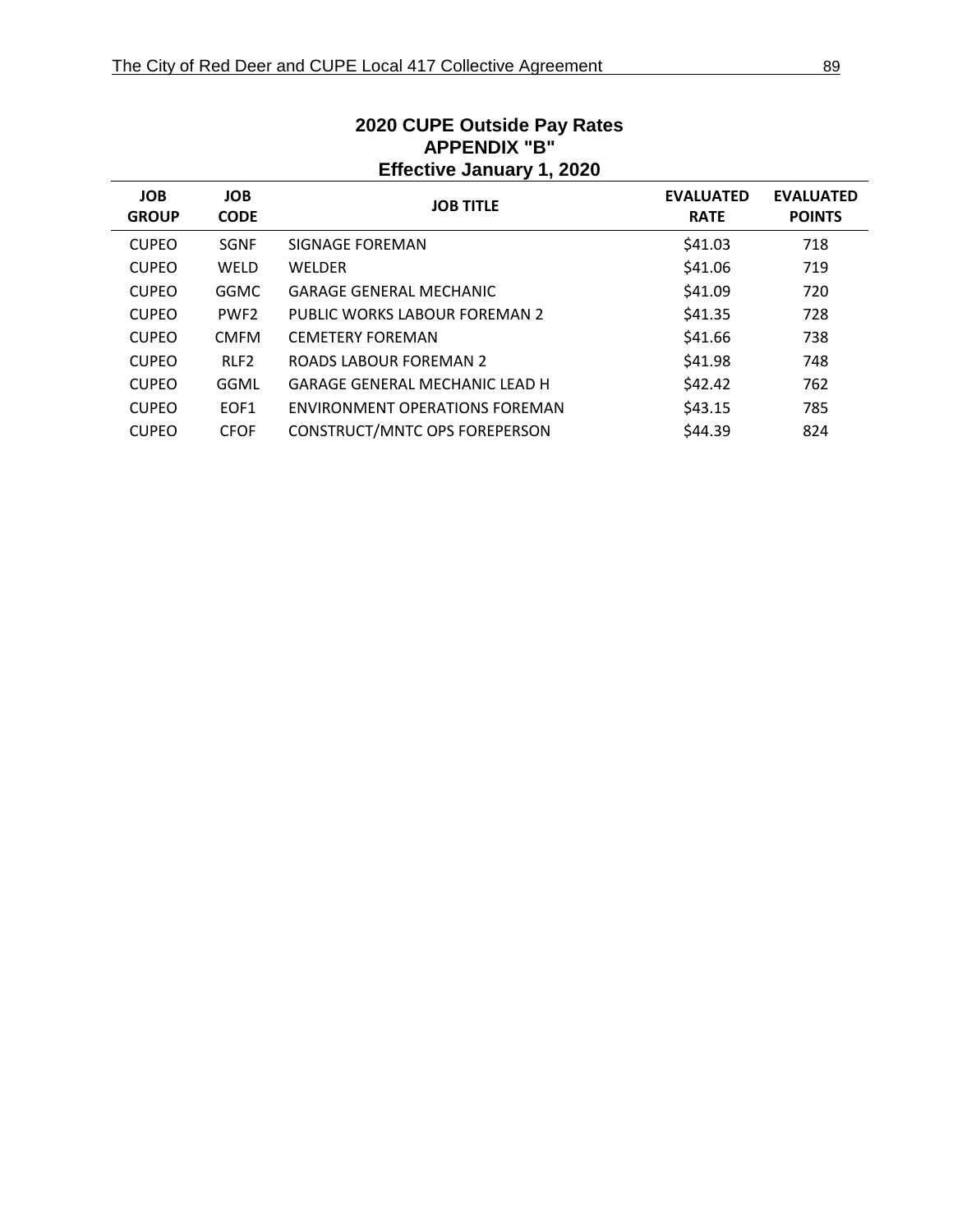| <b>JOB</b><br><b>GROUP</b> | <b>JOB</b><br><b>CODE</b> | <b>JOB TITLE</b>                        | <b>CLASSIFICATION GROUP</b>  | <b>EVALUATED</b><br><b>POINTS</b> |
|----------------------------|---------------------------|-----------------------------------------|------------------------------|-----------------------------------|
| <b>CUPEI</b>               | <b>RFCT</b>               | RECEPTION/ADMIN SUPPORT                 | <b>CLERICAL STENOGRAPHIC</b> | 249                               |
| <b>CUPEI</b>               | <b>ECSI</b>               | ENGINEERING SV ADMIN ASST               | <b>CLERICAL STENOGRAPHIC</b> | 310                               |
| <b>CUPEI</b>               | BCS1                      | <b>I&amp;L ADMINISTRATIVE ASSISTANT</b> | <b>CLERICAL STENOGRAPHIC</b> | 346                               |
| <b>CUPEI</b>               | <b>CCRA</b>               | COMMUN & STRAT PLAN ADMIN ASST          | <b>CLERICAL STENOGRAPHIC</b> | 346                               |
| <b>CUPEI</b>               | COAA                      | <b>COMMUNITY SERVICES ADMIN ASST</b>    | <b>CLERICAL STENOGRAPHIC</b> | 359                               |
| <b>CUPEI</b>               | <b>ATCS</b>               | RAS SENIOR ADMIN ASSISTANT              | <b>CLERICAL STENOGRAPHIC</b> | 377                               |
| <b>CUPEI</b>               | <b>FSAA</b>               | FINANCIAL SERVICES ADMIN ASST           | <b>CLERICAL STENOGRAPHIC</b> | 377                               |
| <b>CUPEI</b>               | <b>PWCS</b>               | PUBLIC WORKS ADMIN CLERK                | <b>CLERICAL STENOGRAPHIC</b> | 381                               |
| <b>CUPEI</b>               | <b>PGIS</b>               | POLICE GIS STENOGRAPHER                 | <b>CLERICAL STENOGRAPHIC</b> | 382                               |
| <b>CUPEI</b>               | <b>POCS</b>               | POLICE COURT STENOGRAPHER               | <b>CLERICAL STENOGRAPHIC</b> | 382                               |
| <b>CUPEI</b>               | AAPE                      | ES PREVENTION ADMIN SUPPORT             | <b>CLERICAL STENOGRAPHIC</b> | 393                               |
| <b>CUPEI</b>               | CMSU                      | <b>CORPORATE MEETING SUPPORT</b>        | <b>CLERICAL STENOGRAPHIC</b> | 395                               |
| <b>CUPEI</b>               | PGIA                      | POLICE GIS ADMIN CLERK                  | <b>CLERICAL STENOGRAPHIC</b> | 395                               |
| <b>CUPEI</b>               | <b>LSCA</b>               | LEG SVS COUNCIL ADMIN ASST              | <b>CLERICAL STENOGRAPHIC</b> | 408                               |
| <b>CUPEI</b>               | <b>COMS</b>               | LAS COMMITTEES COORDINATOR              | <b>CLERICAL STENOGRAPHIC</b> | 412                               |
| <b>CUPEI</b>               | <b>CCCS</b>               | LS SENIOR ADMIN ASSISTANT               | <b>CLERICAL STENOGRAPHIC</b> | 413                               |
| <b>CUPEI</b>               | EOAA                      | ES OPS ADMIN ASSISTANT                  | <b>CLERICAL STENOGRAPHIC</b> | 424                               |
| <b>CUPEI</b>               | <b>ESCA</b>               | ES COMMUNICATIONS ADMIN SUPPOR          | <b>CLERICAL STENOGRAPHIC</b> | 424                               |
| <b>CUPEI</b>               | <b>CSAA</b>               | COMM SERVICES SR ADMIN ASST             | <b>CLERICAL STENOGRAPHIC</b> | 426                               |
| <b>CUPEI</b>               | <b>DSAA</b>               | DEVELOPMENT SVS ADMIN ASST              | <b>CLERICAL STENOGRAPHIC</b> | 426                               |
| <b>CUPEI</b>               | <b>ESSA</b>               | EMERG SERV SENIOR ADMIN ASST            | <b>CLERICAL STENOGRAPHIC</b> | 426                               |
| <b>CUPEI</b>               | <b>FISS</b>               | <b>CORPORATE SERV ADMIN ASST</b>        | <b>CLERICAL STENOGRAPHIC</b> | 426                               |
| <b>CUPEI</b>               | <b>ILSA</b>               | <b>I&amp;L SENIOR ADMIN ASSISTANT</b>   | <b>CLERICAL STENOGRAPHIC</b> | 426                               |
| <b>CUPEI</b>               | PRAA                      | PROTECTIVE SERVICES ADMIN ASST          | <b>CLERICAL STENOGRAPHIC</b> | 426                               |
| <b>CUPEI</b>               | <b>PSAA</b>               | PLANNING SERVICES ADMIN ASST            | <b>CLERICAL STENOGRAPHIC</b> | 426                               |
| <b>CUPEI</b>               | FCS <sub>2</sub>          | ES OPERATIONS ADMIN SUPPORT             | <b>CLERICAL STENOGRAPHIC</b> | 430                               |
| <b>CUPEI</b>               | <b>CMCO</b>               | <b>CORPORATE MEETING ADMINISTRATR</b>   | <b>CLERICAL STENOGRAPHIC</b> | 480                               |
| <b>CUPEI</b>               | CCC1                      | <b>CENSUS CLERK</b>                     | CLERICAL                     | 214                               |
| <b>CUPEI</b>               | <b>MPRC</b>               | <b>MAIL CLERK</b>                       | <b>CLERICAL</b>              | 248                               |
| <b>CUPEI</b>               | CCO <sub>1</sub>          | <b>CENSUS ELECTION ASSISTANT</b>        | <b>CLERICAL</b>              | 286                               |
| <b>CUPEI</b>               | <b>CCGC</b>               | <b>MAIL &amp; PRINT SERVICES CLERK</b>  | <b>CLERICAL</b>              | 298                               |
| <b>CUPEI</b>               | <b>RGCK</b>               | <b>RP&amp;C GENERAL CLERK</b>           | <b>CLERICAL</b>              | 304                               |
| <b>CUPEI</b>               | <b>RMCL</b>               | RECORDS MANAGEMENT CLASSIFIER           | <b>CLERICAL</b>              | 310                               |
| <b>CUPEI</b>               | <b>TCSR</b>               | <b>TRANSIT CUSTOMER SERVICE REP</b>     | <b>CLERICAL</b>              | 320                               |
| <b>CUPEI</b>               | <b>CSRM</b>               | <b>COMM SERV RECORDS MGMT CLERK</b>     | <b>CLERICAL</b>              | 322                               |
| <b>CUPEI</b>               | <b>CSUW</b>               | <b>COURT SUPPORT WORKER</b>             | <b>CLERICAL</b>              | 322                               |
| <b>CUPEI</b>               | <b>RMCE</b>               | <b>ENG SERV RECORDS MGMT CLERK</b>      | <b>CLERICAL</b>              | 322                               |
| <b>CUPEI</b>               | <b>RMCI</b>               | RECORDS MGMT CLERK - I&L                | <b>CLERICAL</b>              | 322                               |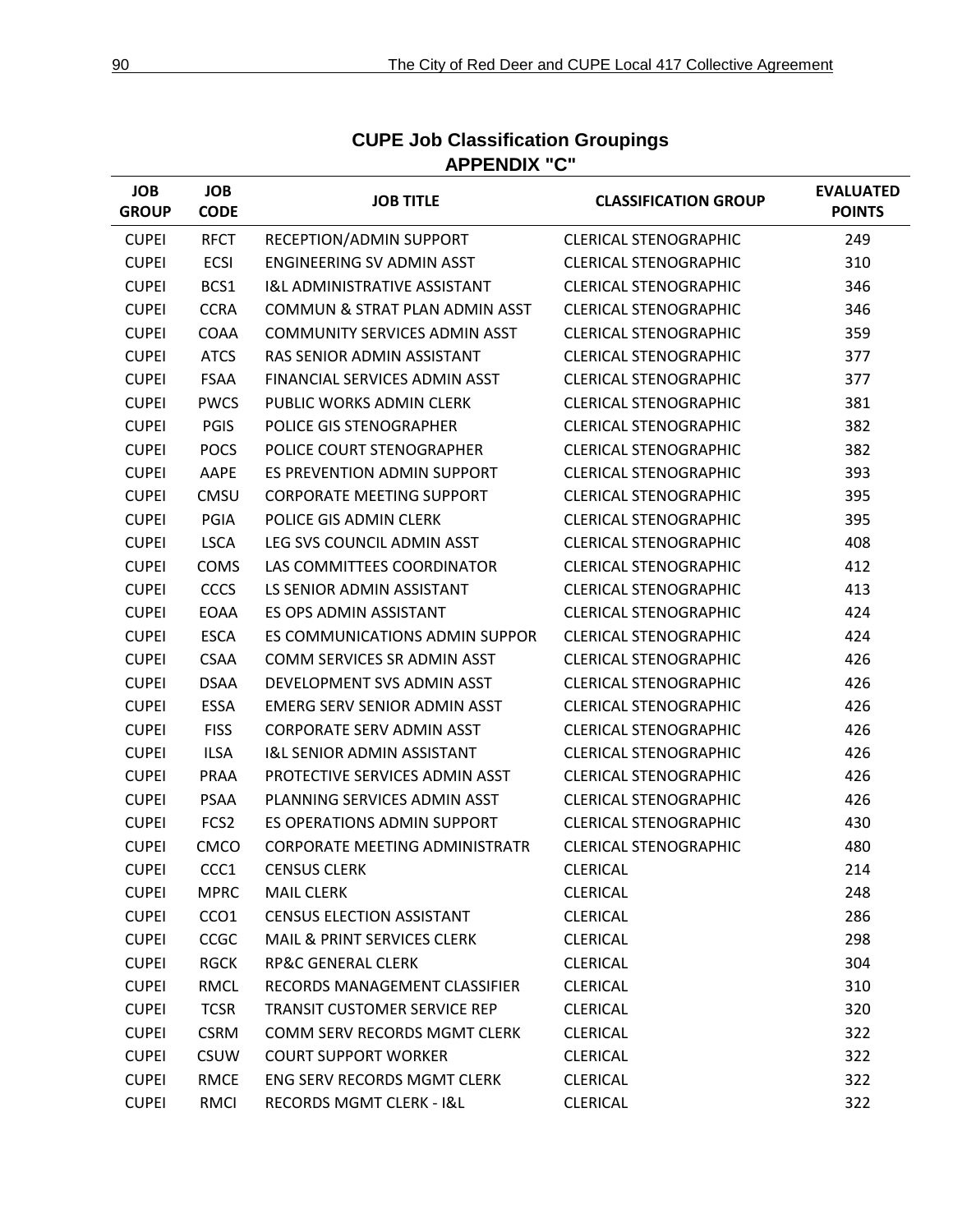| <b>JOB</b><br><b>GROUP</b> | <b>JOB</b><br><b>CODE</b> | <b>JOB TITLE</b>                          | <b>CLASSIFICATION GROUP</b> | <b>EVALUATED</b><br><b>POINTS</b> |
|----------------------------|---------------------------|-------------------------------------------|-----------------------------|-----------------------------------|
| <b>CUPEI</b>               | <b>PCVS</b>               | <b>COMMUNITY POLICING ASST</b>            | <b>CLERICAL</b>             | 336                               |
| <b>CUPEI</b>               | <b>CCAR</b>               | <b>CASH CLERK</b>                         | <b>CLERICAL</b>             | 340                               |
| <b>CUPEI</b>               | <b>POIR</b>               | POLICE DETACHMENT CLERK                   | <b>CLERICAL</b>             | 340                               |
| <b>CUPEI</b>               | <b>EDAC</b>               | LAND & ECON DEV ADMIN CLERK               | <b>CLERICAL</b>             | 341                               |
| <b>CUPEI</b>               | SAAD                      | SPECIAL ADMISSONS ADMIN                   | <b>CLERICAL</b>             | 346                               |
| <b>CUPEI</b>               | CCO <sub>2</sub>          | <b>CENSUS ELECTION COORDINATOR</b>        | <b>CLERICAL</b>             | 356                               |
| <b>CUPEI</b>               | <b>ACPO</b>               | <b>ADMINISTRATIVE CLERK - POLICE</b>      | <b>CLERICAL</b>             | 377                               |
| <b>CUPEI</b>               | <b>EACK</b>               | <b>ENGINEERING ACCOUNTING CLERK</b>       | <b>CLERICAL</b>             | 377                               |
| <b>CUPEI</b>               | <b>ITSA</b>               | IT SERVICES SR ADMIN ASSISTANT            | <b>CLERICAL</b>             | 377                               |
| <b>CUPEI</b>               | <b>PWCK</b>               | <b>PUBLIC WORKS CLERK</b>                 | <b>CLERICAL</b>             | 381                               |
| <b>CUPEI</b>               | <b>RNCS</b>               | RP&C ACCOUNTING SPECIALIST                | <b>CLERICAL</b>             | 388                               |
| <b>CUPEI</b>               | <b>TPAC</b>               | TREATMENT PLANT ADMIN ASST                | <b>CLERICAL</b>             | 389                               |
| <b>CUPEI</b>               | <b>PCSC</b>               | POLICE CLIENT SERVICE CLERK               | <b>CLERICAL</b>             | 390                               |
| <b>CUPEI</b>               | <b>POFC</b>               | POLICE OFFICE FINANCIAL CLERK             | <b>CLERICAL</b>             | 390                               |
| <b>CUPEI</b>               | <b>PVSA</b>               | POLICE VICTIM SERVICES ASST               | <b>CLERICAL</b>             | 390                               |
| <b>CUPEI</b>               | SOSC                      | <b>SUB-OFFICE SUPPORT CLERK</b>           | <b>CLERICAL</b>             | 390                               |
| <b>CUPEI</b>               | <b>LGCK</b>               | LAND & ECON DEV GENERAL CLERK             | <b>CLERICAL</b>             | 396                               |
| <b>CUPEI</b>               | <b>TRAD</b>               | TRAFFIC ADMIN ASSISTANT                   | <b>CLERICAL</b>             | 398                               |
| <b>CUPEI</b>               | <b>CECK</b>               | <b>CEMETERY SERVICES SPECIALIST</b>       | <b>CLERICAL</b>             | 412                               |
| <b>CUPEI</b>               | <b>LGLA</b>               | <b>LEGAL ASSISTANT</b>                    | <b>CLERICAL</b>             | 412                               |
| <b>CUPEI</b>               | <b>RMTC</b>               | <b>CORPORATE RECORDS TECHNICIAN</b>       | <b>CLERICAL</b>             | 419                               |
| <b>CUPEI</b>               | <b>CFBM</b>               | <b>FACIL PASS &amp; BOOKING SPECIALIS</b> | <b>CLERICAL</b>             | 423                               |
| <b>CUPEI</b>               | <b>CSCK</b>               | <b>CUSTOMER SERVICES SPECIALIST</b>       | <b>CLERICAL</b>             | 425                               |
| <b>CUPEI</b>               | ARGC                      | A/R UTILITIES GENERAL CLERK               | <b>CLERICAL</b>             | 429                               |
| <b>CUPEI</b>               | <b>CTDO</b>               | <b>COURT LIAISON OFFICER</b>              | <b>CLERICAL</b>             | 441                               |
| <b>CUPEI</b>               | <b>POEA</b>               | POLICE EXECUTIVE ASSISTANT                | <b>CLERICAL</b>             | 443                               |
| <b>CUPEI</b>               | <b>ESAC</b>               | ENVIRONMENTAL SERV ADMIN ASST             | <b>CLERICAL</b>             | 449                               |
| <b>CUPEI</b>               | <b>GAGC</b>               | FLEET ADMINISTRATIVE CLERK                | <b>CLERICAL</b>             | 456                               |
| <b>CUPEI</b>               | <b>APCK</b>               | <b>FINANCIAL SERVICES CLERK</b>           | <b>CLERICAL</b>             | 459                               |
| <b>CUPEI</b>               | <b>LCPV</b>               | LAND SALES ADMIN CLERK                    | <b>CLERICAL</b>             | 462                               |
| <b>CUPEI</b>               | <b>SEPC</b>               | SPECIAL EVENT PERMIT COORDINAT            | <b>CLERICAL</b>             | 478                               |
| <b>CUPEI</b>               | CCCU                      | <b>CUSTOMER SUPPORT REPRESENTATIV</b>     | <b>CLERICAL</b>             | 486                               |
| <b>CUPEI</b>               | <b>PASS</b>               | HR ADMIN - HEALTH SFTY & TRAIN            | <b>CLERICAL</b>             | 496                               |
| <b>CUPEI</b>               | PBAC                      | HR ADMINISTRATOR BENEFITS ACCT            | <b>CLERICAL</b>             | 496                               |
| <b>CUPEI</b>               | <b>PLSE</b>               | HR ADMIN - CONSULTING SERVICES            | <b>CLERICAL</b>             | 496                               |
| <b>CUPEI</b>               | LACO                      | LEGAL SERVICES COORDINATOR                | <b>CLERICAL</b>             | 498                               |
| <b>CUPEI</b>               | <b>PYSV</b>               | HR ADMINISTRATOR PAYROLL/ACCTG            | <b>CLERICAL</b>             | 498                               |
| <b>CUPEI</b>               | <b>CHRP</b>               | <b>CITY HALL RECEPTIONIST</b>             | RECEPTIONIST/CLERK          | 309                               |
| <b>CUPEI</b>               | <b>HRRC</b>               | HR RECEPTIONIST                           | RECEPTIONIST/CLERK          | 310                               |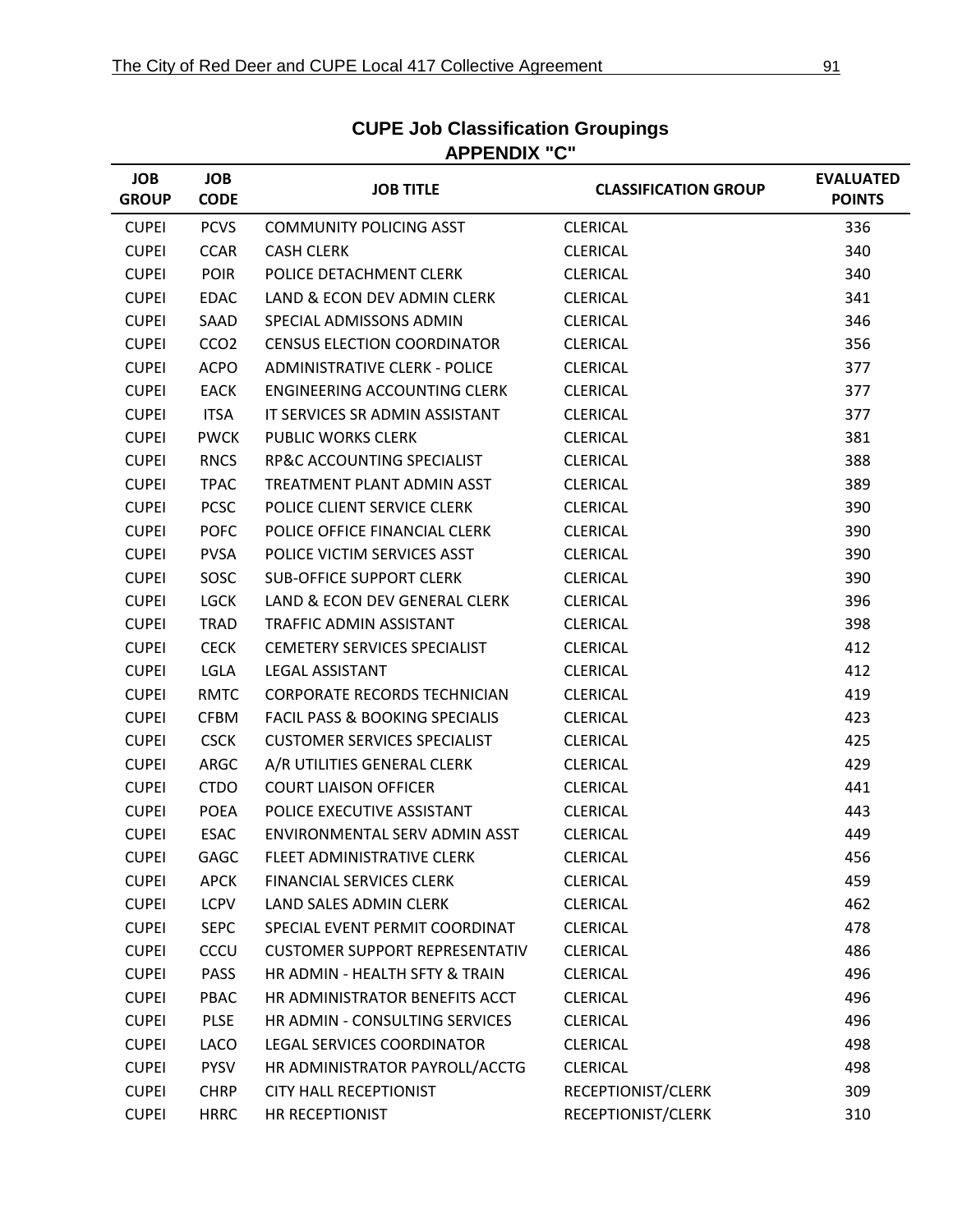| <b>JOB</b><br><b>GROUP</b> | <b>JOB</b><br><b>CODE</b> | <b>JOB TITLE</b>                          | <b>CLASSIFICATION GROUP</b>       | <b>EVALUATED</b><br><b>POINTS</b> |
|----------------------------|---------------------------|-------------------------------------------|-----------------------------------|-----------------------------------|
| <b>CUPEI</b>               | LASS                      | LAS CLIENT SERVICES SUPPORT               | RECEPTIONIST/CLERK                | 310                               |
| <b>CUPEI</b>               | <b>ESRP</b>               | ES CUSTOMER SERVICE SUPPORT               | RECEPTIONIST/CLERK                | 322                               |
| <b>CUPEI</b>               | <b>LGBC</b>               | LGS BOARD CLK/CLIENT SVC SU               | RECEPTIONIST/CLERK                | 399                               |
| <b>CUPEI</b>               | <b>CSCS</b>               | <b>SALES &amp; CUST SERV REP COLLICUT</b> | <b>CASHIER</b>                    | 243                               |
| <b>CUPEI</b>               | RCR1                      | <b>RP&amp;C CASHIER</b>                   | <b>CASHIER</b>                    | 272                               |
| <b>CUPEI</b>               | CSC1                      | <b>SALES &amp; CUST SERVICE LEADER 1</b>  | <b>CASHIER</b>                    | 285                               |
| <b>CUPEI</b>               | RCR <sub>2</sub>          | <b>RP&amp;C LEAD CASHIER</b>              | <b>CASHIER</b>                    | 357                               |
| <b>CUPEI</b>               | <b>CCSL</b>               | <b>SALES &amp; CUSTOMER SERV LEADER 2</b> | <b>CASHIER</b>                    | 358                               |
| <b>CUPEI</b>               | <b>SCMN</b>               | SOURCE CONTROL MONITOR                    | <b>INSPECTIONS AND MONITORING</b> | 320                               |
| <b>CUPEI</b>               | <b>SCLP</b>               | <b>SCALE PERSON</b>                       | <b>INSPECTIONS AND MONITORING</b> | 327                               |
| <b>CUPEI</b>               | <b>PATC</b>               | PROPERTY ASSESSMENT TECHNICIAN            | <b>INSPECTIONS AND MONITORING</b> | 356                               |
| <b>CUPEI</b>               | PYA1                      | <b>PROPERTY ASSESSOR 1</b>                | <b>INSPECTIONS AND MONITORING</b> | 386                               |
| <b>CUPEI</b>               | <b>EXCO</b>               | POLICE EXHIBIT CUSTODIAN                  | <b>INSPECTIONS AND MONITORING</b> | 419                               |
| <b>CUPEI</b>               | PYA2                      | <b>PROPERTY ASSESSOR 2</b>                | <b>INSPECTIONS AND MONITORING</b> | 425                               |
| <b>CUPEI</b>               | <b>SCIN</b>               | SOURCE CONTROL INSPECTOR                  | <b>INSPECTIONS AND MONITORING</b> | 463                               |
| <b>CUPEI</b>               | <b>SRSI</b>               | <b>COMPLIANCE OFFICER</b>                 | <b>INSPECTIONS AND MONITORING</b> | 470                               |
| <b>CUPEI</b>               | <b>LCIN</b>               | <b>I&amp;L LICENSE INSPECTOR</b>          | <b>INSPECTIONS AND MONITORING</b> | 485                               |
| <b>CUPEI</b>               | <b>SWIN</b>               | <b>WASTE MANAGEMENT INSPECTOR</b>         | <b>INSPECTIONS AND MONITORING</b> | 511                               |
| <b>CUPEI</b>               | PGAD                      | PARKING COORDINATOR                       | <b>INSPECTIONS AND MONITORING</b> | 522                               |
| <b>CUPEI</b>               | <b>WMCO</b>               | <b>WORK MGMT COORDINATOR</b>              | <b>INSPECTIONS AND MONITORING</b> | 538                               |
| <b>CUPEI</b>               | PYA3                      | <b>PROPERTY ASSESSOR 3</b>                | <b>INSPECTIONS AND MONITORING</b> | 541                               |
| <b>CUPEI</b>               | <b>BYOF</b>               | MUNICIPAL ENFORCEMENT OFFICER             | <b>INSPECTIONS AND MONITORING</b> | 550                               |
| <b>CUPEI</b>               | <b>DDVO</b>               | <b>DEVELOPMENT OFFICER</b>                | <b>INSPECTIONS AND MONITORING</b> | 556                               |
| <b>CUPEI</b>               | <b>LSCI</b>               | LEAD SOURCE CONTROL INSPECTOR             | <b>INSPECTIONS AND MONITORING</b> | 564                               |
| <b>CUPEI</b>               | PYA4                      | <b>PROPERTY ASSESSOR 4</b>                | <b>INSPECTIONS AND MONITORING</b> | 607                               |
| <b>CUPEI</b>               | <b>LDAG</b>               | <b>LAND SERVICES SPECIALIST</b>           | <b>INSPECTIONS AND MONITORING</b> | 610                               |
| <b>CUPEI</b>               | <b>BOEC</b>               | MUNICIPAL ENFORCEMENT SUPV                | <b>INSPECTIONS AND MONITORING</b> | 622                               |
| <b>CUPEI</b>               | <b>SCOF</b>               | <b>SAFETY CODES OFFICER</b>               | <b>INSPECTIONS AND MONITORING</b> | 655                               |
| <b>CUPEI</b>               | <b>LSCO</b>               | TEAM LEAD SAFETY CODES OFFICER            | <b>INSPECTIONS AND MONITORING</b> | 722                               |
| <b>CUPEI</b>               | SPAA                      | SENIOR PROPERTY ASSESS/ANALYST            | <b>INSPECTIONS AND MONITORING</b> | 725                               |
| <b>CUPEI</b>               | LAPC                      | <b>LAND COORDINATOR</b>                   | <b>INSPECTIONS AND MONITORING</b> | 735                               |
| <b>CUPEI</b>               | <b>ACAN</b>               | RAS ASSESSMENT COORD/ANALYST              | <b>INSPECTIONS AND MONITORING</b> | 757                               |
| <b>CUPEI</b>               | <b>ARTC</b>               | <b>ARCHIVES TECHNICIAN</b>                | <b>TECHNICAL</b>                  | 332                               |
| <b>CUPEI</b>               | <b>WSCH</b>               | <b>FLEET SERVICES CLERK</b>               | <b>TECHNICAL</b>                  | 348                               |
| <b>CUPEI</b>               | <b>TFAS</b>               | <b>TRAFFIC ASSISTANT</b>                  | <b>TECHNICAL</b>                  | 386                               |
| <b>CUPEI</b>               | <b>GIST</b>               | <b>GIS TECHNICIAN</b>                     | <b>TECHNICAL</b>                  | 400                               |
| <b>CUPEI</b>               | <b>SRPN</b>               | <b>SURVEY TECHNICIAN</b>                  | <b>TECHNICAL</b>                  | 402                               |
| <b>CUPEI</b>               | <b>IMES</b>               | INFORMATION MANAGEMENT TECH               | <b>TECHNICAL</b>                  | 419                               |
| <b>CUPEI</b>               | EGSC                      | <b>CUSTOMER SERVICE CLERK - ENG</b>       | <b>TECHNICAL</b>                  | 425                               |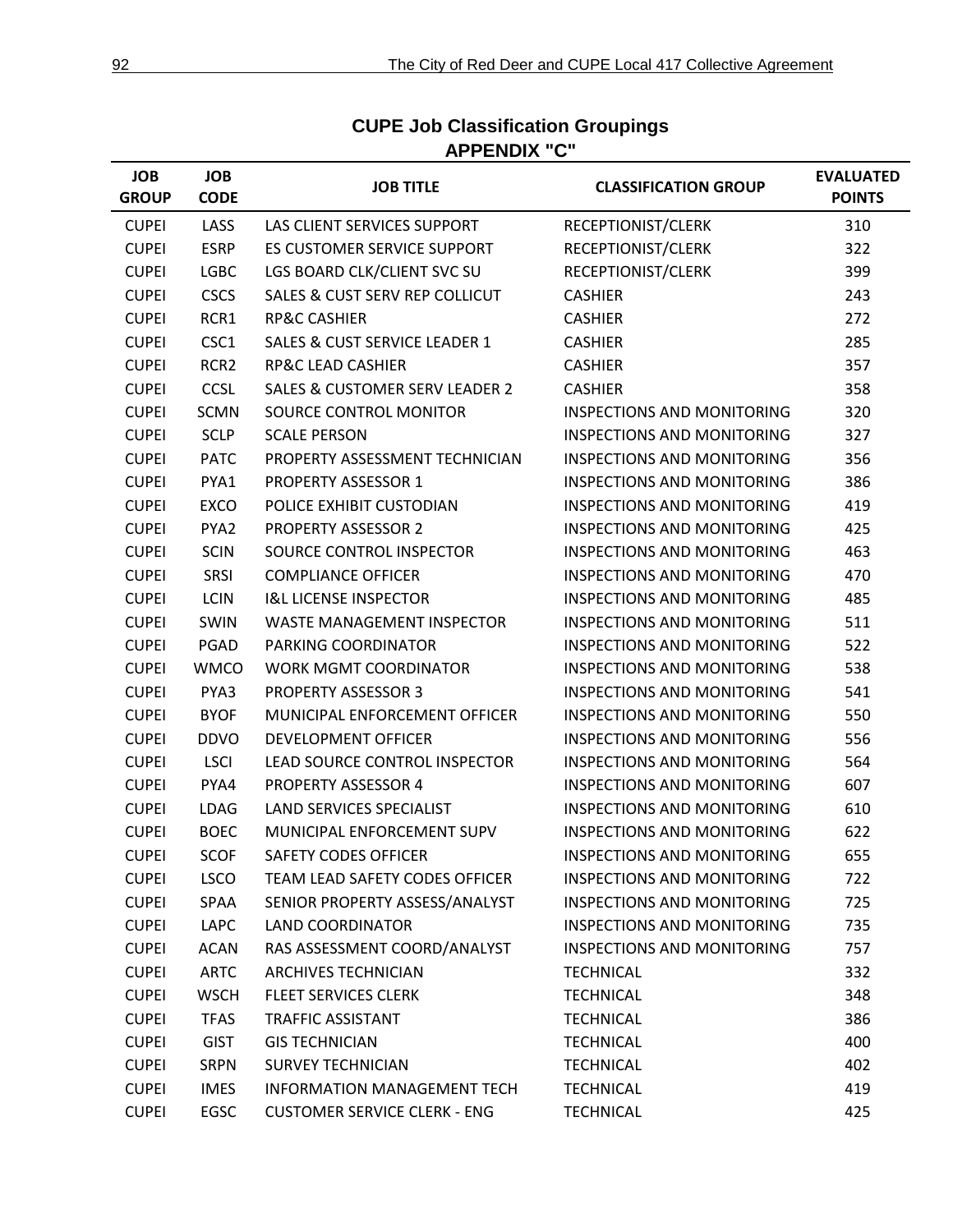| <b>JOB</b><br><b>GROUP</b> | <b>JOB</b><br><b>CODE</b> | <b>JOB TITLE</b>                       | <b>CLASSIFICATION GROUP</b> | <b>EVALUATED</b><br><b>POINTS</b> |
|----------------------------|---------------------------|----------------------------------------|-----------------------------|-----------------------------------|
| <b>CUPEI</b>               | <b>TIOP</b>               | POLICE WATCH OPERATOR                  | <b>TECHNICAL</b>            | 436                               |
| <b>CUPEI</b>               | <b>MOCK</b>               | MAIL & PRINTING SERVICES COORD         | <b>TECHNICAL</b>            | 439                               |
| <b>CUPEI</b>               | PPN3                      | <b>GARAGE PARTS TECHNICIAN</b>         | <b>TECHNICAL</b>            | 451                               |
| <b>CUPEI</b>               | LBTN                      | WWTP LABORATORY TECHNICIAN             | <b>TECHNICAL</b>            | 456                               |
| <b>CUPEI</b>               | <b>LTWS</b>               | LABORATORY TECH - WATER SECTION        | <b>TECHNICAL</b>            | 456                               |
| <b>CUPEI</b>               | <b>OCOF</b>               | POLICE CLIENT SERVICES REP             | <b>TECHNICAL</b>            | 460                               |
| <b>CUPEI</b>               | <b>PCOO</b>               | POLICE COMMUNICATIONS OPERATOR         | <b>TECHNICAL</b>            | 460                               |
| <b>CUPEI</b>               | <b>WCLO</b>               | ENVIRONMENTAL EDUCATOR                 | <b>TECHNICAL</b>            | 462                               |
| <b>CUPEI</b>               | <b>SDSP</b>               | IT SERVICEDESK SPECIALIST              | <b>TECHNICAL</b>            | 467                               |
| <b>CUPEI</b>               | <b>RNAC</b>               | RP&C SYSTEMS COORDINATOR               | <b>TECHNICAL</b>            | 474                               |
| <b>CUPEI</b>               | <b>WSSP</b>               | <b>WATER SECTION SPECIALIST</b>        | <b>TECHNICAL</b>            | 478                               |
| <b>CUPEI</b>               | <b>FUTT</b>               | CONS/MTCE UTILITY SPECIALIST           | <b>TECHNICAL</b>            | 480                               |
| <b>CUPEI</b>               | APU2                      | PROCUREMENT SUPPORT SPECIALIST         | <b>TECHNICAL</b>            | 485                               |
| <b>CUPEI</b>               | <b>RMAN</b>               | <b>CORP INFO &amp; RECORDS ANALYST</b> | <b>TECHNICAL</b>            | 487                               |
| <b>CUPEI</b>               | <b>POTA</b>               | POLICE TRAINING ASSOCIATE              | <b>TECHNICAL</b>            | 492                               |
| <b>CUPEI</b>               | <b>TCWR</b>               | <b>ENVSV SERV TECHNICAL WRITER</b>     | <b>TECHNICAL</b>            | 493                               |
| <b>CUPEI</b>               | <b>ENRE</b>               | <b>ENVIRO PROGRAM SPECIALIST</b>       | <b>TECHNICAL</b>            | 497                               |
| <b>CUPEI</b>               | <b>PENR</b>               | PARKS ECOLOGICAL & PLANNING SP         | <b>TECHNICAL</b>            | 497                               |
| <b>CUPEI</b>               | ARUB                      | SPECIALIST - BUSINESS SUPPORT          | <b>TECHNICAL</b>            | 498                               |
| <b>CUPEI</b>               | <b>SLTN</b>               | WWTP SR LABORATORY TECHNICIAN          | <b>TECHNICAL</b>            | 506                               |
| <b>CUPEI</b>               | <b>GRDN</b>               | <b>GIS TECHNOLOGIST</b>                | <b>TECHNICAL</b>            | 509                               |
| <b>CUPEI</b>               | LADN                      | <b>PARKS &amp; OPEN SPACE DESIGNER</b> | <b>TECHNICAL</b>            | 509                               |
| <b>CUPEI</b>               | <b>SPEO</b>               | SPECIALIST - OPERATIONS                | <b>TECHNICAL</b>            | 510                               |
| <b>CUPEI</b>               | <b>FINA</b>               | ACCOUNTANT                             | <b>TECHNICAL</b>            | 518                               |
| <b>CUPEI</b>               | <b>FSAT</b>               | <b>FINANCIAL SERVICES ACCOUNTANT</b>   | <b>TECHNICAL</b>            | 518                               |
| <b>CUPEI</b>               | HDAA                      | SOCIAL PLANNING DATA ANALYST           | <b>TECHNICAL</b>            | 520                               |
| <b>CUPEI</b>               | <b>URFR</b>               | <b>URBAN FORESTER</b>                  | <b>TECHNICAL</b>            | 521                               |
| <b>CUPEI</b>               | <b>WDIV</b>               | <b>WASTE DIVERSION SPECIALIST</b>      | <b>TECHNICAL</b>            | 521                               |
| <b>CUPEI</b>               | ILBA                      | <b>I&amp;L BUSINESS ANALYST</b>        | <b>TECHNICAL</b>            | 522                               |
| <b>CUPEI</b>               | <b>WMTS</b>               | WASTE MGMT TECH SPECIALIST             | <b>TECHNICAL</b>            | 526                               |
| <b>CUPEI</b>               | <b>EDSP</b>               | LAND & ECON DEV SPECIALIST             | <b>TECHNICAL</b>            | 530                               |
| <b>CUPEI</b>               | EACC                      | ENVIRONMENTAL SERV ACCOUNTANT          | <b>TECHNICAL</b>            | 532                               |
| <b>CUPEI</b>               | <b>TFPT</b>               | TRAFFIC ANALYSIS TECHNOLOGIST          | <b>TECHNICAL</b>            | 532                               |
| <b>CUPEI</b>               | <b>GIAN</b>               | <b>GIS ANALYST</b>                     | <b>TECHNICAL</b>            | 535                               |
| <b>CUPEI</b>               | EGAC                      | <b>ENGINEERING ACCOUNTANT</b>          | <b>TECHNICAL</b>            | 536                               |
| <b>CUPEI</b>               | <b>INAC</b>               | <b>MATERIEL MGMT COORDINATOR</b>       | <b>TECHNICAL</b>            | 543                               |
| <b>CUPEI</b>               | <b>PWAN</b>               | PUBLIC WORKS ANALYST                   | <b>TECHNICAL</b>            | 567                               |
| <b>CUPEI</b>               | <b>ROAN</b>               | ROADS ANALYST                          | <b>TECHNICAL</b>            | 570                               |
| <b>CUPEI</b>               | <b>TLWS</b>               | <b>TRAINING LEAD</b>                   | <b>TECHNICAL</b>            | 573                               |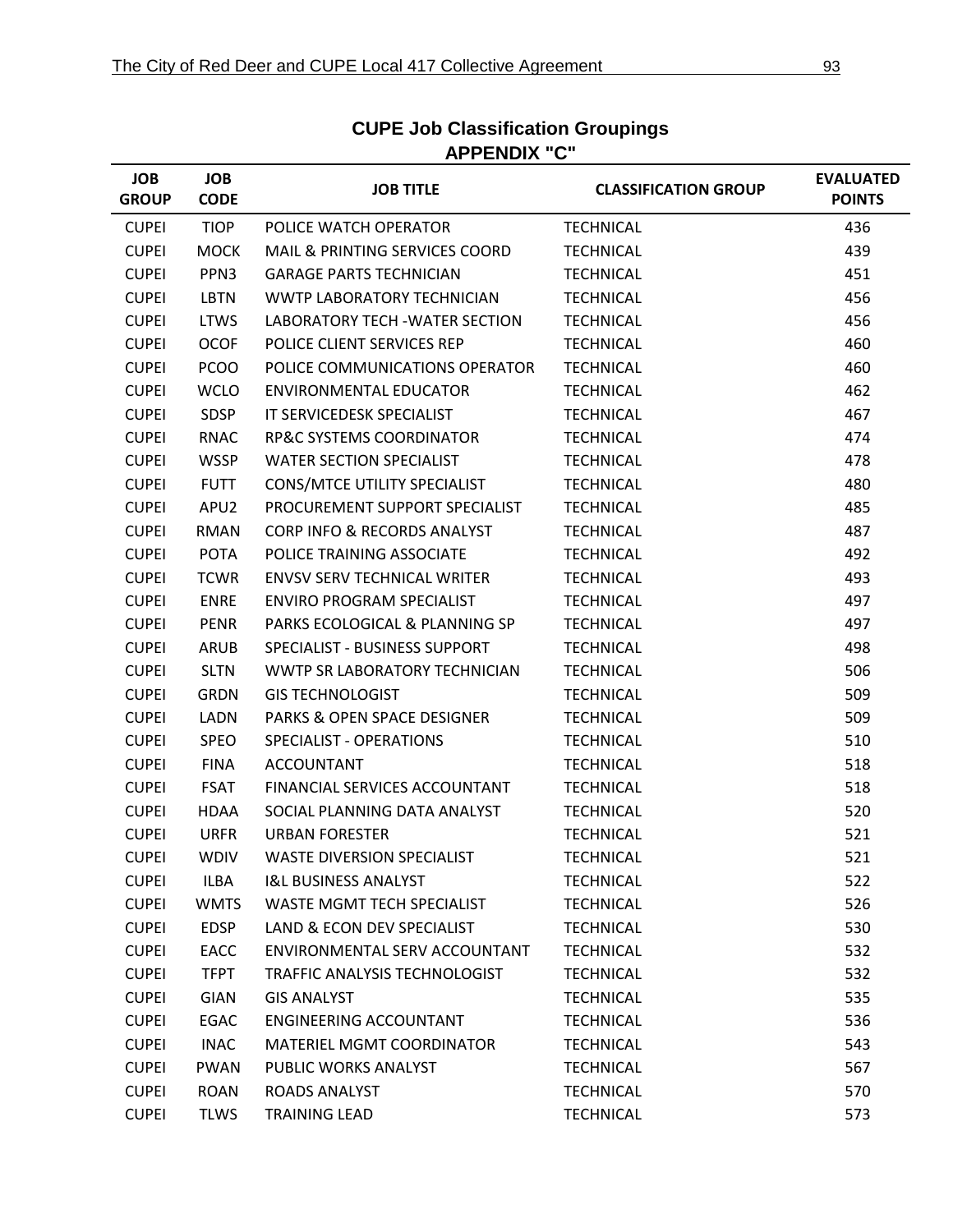| <b>JOB</b><br><b>GROUP</b> | <b>JOB</b><br><b>CODE</b> | <b>JOB TITLE</b>                      | <b>CLASSIFICATION GROUP</b> | <b>EVALUATED</b><br><b>POINTS</b> |
|----------------------------|---------------------------|---------------------------------------|-----------------------------|-----------------------------------|
| <b>CUPEI</b>               | <b>ERSP</b>               | <b>ENVIRO REGULATORY SUPP PERSON</b>  | <b>TECHNICAL</b>            | 574                               |
| <b>CUPEI</b>               | <b>APUA</b>               | PROCUREMENT & CONTRACT SPLST          | <b>TECHNICAL</b>            | 575                               |
| <b>CUPEI</b>               | <b>SRIP</b>               | DEVELOPMENT INSPECTOR                 | <b>TECHNICAL</b>            | 576                               |
| <b>CUPEI</b>               | <b>ESTC</b>               | <b>ENVIRO SERVICES TECHNOLOGIST</b>   | <b>TECHNICAL</b>            | 582                               |
| <b>CUPEI</b>               | <b>FLTK</b>               | <b>FLEET TECHNOLOGIST</b>             | <b>TECHNICAL</b>            | 582                               |
| <b>CUPEI</b>               | <b>PWTK</b>               | PUBLIC WORKS TECHNOLOGIST             | <b>TECHNICAL</b>            | 582                               |
| <b>CUPEI</b>               | <b>PCIJ</b>               | POLICE CRIMINAL INTEL ANLYS JR        | <b>TECHNICAL</b>            | 585                               |
| <b>CUPEI</b>               | <b>RAPO</b>               | REVIEWER/ANALYST - POLICE             | <b>TECHNICAL</b>            | 586                               |
| <b>CUPEI</b>               | <b>PLJR</b>               | <b>PLANNER</b>                        | <b>TECHNICAL</b>            | 597                               |
| <b>CUPEI</b>               | <b>DVTK</b>               | DEVELOPMENT TECHNICIAN                | <b>TECHNICAL</b>            | 600                               |
| <b>CUPEI</b>               | <b>PRDN</b>               | PROJECT COORDINATOR/DESIGNER          | <b>TECHNICAL</b>            | 600                               |
| <b>CUPEI</b>               | CADC                      | <b>FINANCE SPECIALIST - REC</b>       | <b>TECHNICAL</b>            | 601                               |
| <b>CUPEI</b>               | <b>GRSP</b>               | <b>GRANTS SPECIALIST</b>              | <b>TECHNICAL</b>            | 602                               |
| <b>CUPEI</b>               | <b>PTXS</b>               | <b>TAX COLLECTION COORDINATOR</b>     | <b>TECHNICAL</b>            | 602                               |
| <b>CUPEI</b>               | <b>ITAN</b>               | INFORMATION TECHNOLOGY ANALYST        | <b>TECHNICAL</b>            | 604                               |
| <b>CUPEI</b>               | <b>APSA</b>               | IT APPLICATION SYSTEMS ANALYST        | <b>TECHNICAL</b>            | 610                               |
| <b>CUPEI</b>               | <b>PITA</b>               | POLICE INFO TECH ANALYST              | <b>TECHNICAL</b>            | 610                               |
| <b>CUPEI</b>               | <b>PRTK</b>               | PROJECTS SPECIALIST                   | <b>TECHNICAL</b>            | 618                               |
| <b>CUPEI</b>               | <b>CRCS</b>               | CORPORATE CONTRACT SPECIALIST         | <b>TECHNICAL</b>            | 619                               |
| <b>CUPEI</b>               | <b>WPLM</b>               | WTP LEAD OPERATOR MAINTENANCE         | <b>TECHNICAL</b>            | 620                               |
| <b>CUPEI</b>               | <b>WWLM</b>               | WWTP LEAD OPERATOR MAINTENANCE        | <b>TECHNICAL</b>            | 620                               |
| <b>CUPEI</b>               | <b>FSAC</b>               | <b>FINANCIAL COORDINATOR</b>          | <b>TECHNICAL</b>            | 624                               |
| <b>CUPEI</b>               | <b>BADV</b>               | FUNCTIONAL SUPPORT ANALYST            | <b>TECHNICAL</b>            | 628                               |
| <b>CUPEI</b>               | <b>CMPL</b>               | CONST/MAINT PLANNING LEAD             | <b>TECHNICAL</b>            | 632                               |
| <b>CUPEI</b>               | <b>CSLO</b>               | LEAD OPERATR - WW COLLECTION          | <b>TECHNICAL</b>            | 639                               |
| <b>CUPEI</b>               | <b>WDLO</b>               | LEAD OPERATOR - DISTRIBUTION          | <b>TECHNICAL</b>            | 639                               |
| <b>CUPEI</b>               | <b>WPLO</b>               | LEAD OPERATOR - TP OPERATIONS         | <b>TECHNICAL</b>            | 639                               |
| <b>CUPEI</b>               | <b>WWLD</b>               | <b>WWTP LEAD OPERATOR - OPS</b>       | <b>TECHNICAL</b>            | 639                               |
| <b>CUPEI</b>               | <b>CCOA</b>               | <b>CREDIT COORDINATOR</b>             | <b>TECHNICAL</b>            | 640                               |
| <b>CUPEI</b>               | CDAA                      | COORD-DATABASE & APPLIC ARCHIT        | <b>TECHNICAL</b>            | 640                               |
| <b>CUPEI</b>               | <b>PRSP</b>               | TECHNOLOGY SERV CENTRE COORD          | <b>TECHNICAL</b>            | 644                               |
| <b>CUPEI</b>               | <b>TOCO</b>               | <b>TECHNOLOGY OPERATIONS COORD</b>    | <b>TECHNICAL</b>            | 644                               |
| <b>CUPEI</b>               | CMOL                      | <b>CONST/MTNC OPERATIONS LEAD</b>     | <b>TECHNICAL</b>            | 645                               |
| <b>CUPEI</b>               | QMGC                      | <b>QUALITY MANAGEMENT COORDINATOR</b> | <b>TECHNICAL</b>            | 645                               |
| <b>CUPEI</b>               | <b>CSFO</b>               | <b>COMMUNITY SERVICES ACCOUNTANT</b>  | <b>TECHNICAL</b>            | 646                               |
| <b>CUPEI</b>               | EGDC                      | DEVELOPMENT COORDINATOR               | <b>TECHNICAL</b>            | 648                               |
| <b>CUPEI</b>               | <b>TXAN</b>               | <b>OPERATIONS ANALYST</b>             | <b>TECHNICAL</b>            | 668                               |
| <b>CUPEI</b>               | <b>CAPC</b>               | CAPITAL PROJECTS COORDINATOR          | <b>TECHNICAL</b>            | 683                               |
| <b>CUPEI</b>               | CBAS                      | COORD-BUSINESS APPLIC SUPPORT         | <b>TECHNICAL</b>            | 684                               |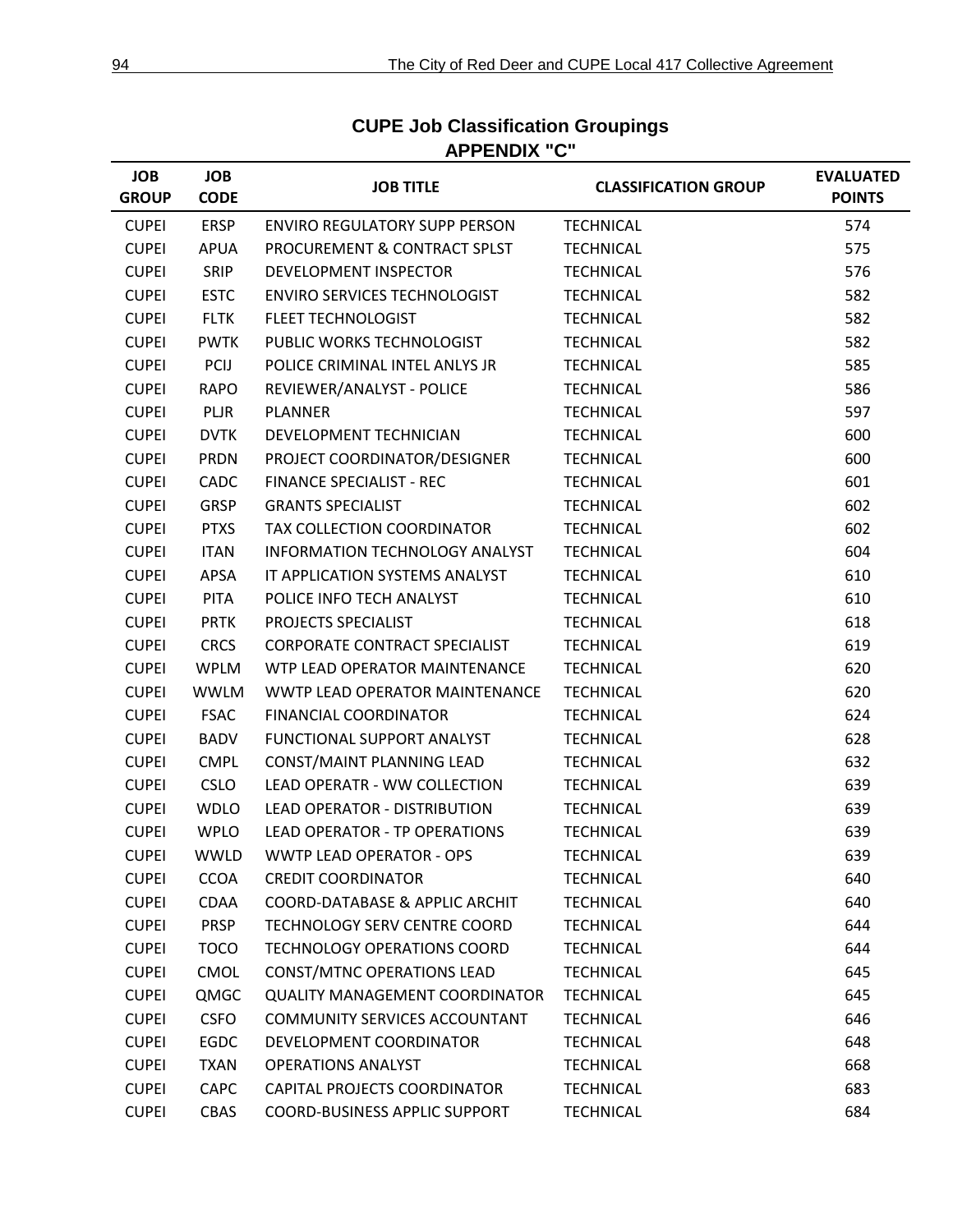| <b>JOB</b><br><b>GROUP</b> | <b>JOB</b><br><b>CODE</b> | <b>JOB TITLE</b>                           | <b>CLASSIFICATION GROUP</b> | <b>EVALUATED</b><br><b>POINTS</b> |
|----------------------------|---------------------------|--------------------------------------------|-----------------------------|-----------------------------------|
| <b>CUPEI</b>               | <b>RMIA</b>               | RISK MGMT & INSURANCE ANALYST              | <b>TECHNICAL</b>            | 684                               |
| <b>CUPEI</b>               | <b>FIAN</b>               | <b>FINANCIAL ANALYST</b>                   | <b>TECHNICAL</b>            | 694                               |
| <b>CUPEI</b>               | <b>NWAD</b>               | <b>COORD-NETWORK, SECURITY &amp; INFRS</b> | <b>TECHNICAL</b>            | 700                               |
| <b>CUPEI</b>               | <b>PCIA</b>               | POL CRIM INTELLIGENCE ANALYST              | <b>TECHNICAL</b>            | 707                               |
| <b>CUPEI</b>               | <b>PLSR</b>               | <b>SENIOR PLANNER</b>                      | <b>TECHNICAL</b>            | 715                               |
| <b>CUPEI</b>               | <b>EPSA</b>               | ENVIRO PROGRAM SUPPORT ASST                | PROFESSIONAL SUPPORT        | 332                               |
| <b>CUPEI</b>               | <b>CMAS</b>               | <b>COMMUNICATIONS ASSISTANT</b>            | PROFESSIONAL SUPPORT        | 364                               |
| <b>CUPEI</b>               | <b>CDPI</b>               | DRYLAND PROGRAM LEADER 2                   | PROFESSIONAL SUPPORT        | 418                               |
| <b>CUPEI</b>               | <b>CHLG</b>               | <b>AQUATICS PROGRAM LEADER 2</b>           | PROFESSIONAL SUPPORT        | 431                               |
| <b>CUPEI</b>               | <b>EQCC</b>               | EQUITY COALITION COORDINATOR               | PROFESSIONAL SUPPORT        | 471                               |
| <b>CUPEI</b>               | <b>SEPR</b>               | SPECIAL EVENTS PROGRAMMER                  | PROFESSIONAL SUPPORT        | 484                               |
| <b>CUPEI</b>               | <b>WEBC</b>               | WEB CONTENT SPECIALIST                     | PROFESSIONAL SUPPORT        | 509                               |
| <b>CUPEI</b>               | EAMS                      | <b>MARKETING SPECIALIST</b>                | PROFESSIONAL SUPPORT        | 515                               |
| <b>CUPEI</b>               | <b>PRSC</b>               | <b>CORPORATE EVENTS SPECIALIST</b>         | PROFESSIONAL SUPPORT        | 515                               |
| <b>CUPEI</b>               | <b>PACC</b>               | PUBLIC ART COORDINATOR                     | PROFESSIONAL SUPPORT        | 517                               |
| <b>CUPEI</b>               | <b>PRCO</b>               | LS PROJECT COORDINATOR                     | PROFESSIONAL SUPPORT        | 541                               |
| <b>CUPEI</b>               | <b>CCSS</b>               | <b>COMMUNICATIONS CONSULTANT</b>           | PROFESSIONAL SUPPORT        | 544                               |
| <b>CUPEI</b>               | <b>PCSS</b>               | POLICE COMMUNICATION SPECIALST             | PROFESSIONAL SUPPORT        | 544                               |
| <b>CUPEI</b>               | <b>HRSF</b>               | HR SPECIALIST - FIELD SAFETY               | PROFESSIONAL SUPPORT        | 546                               |
| <b>CUPEI</b>               | CASP                      | <b>FUNDING &amp; BUS SUPPORTS SPEC</b>     | PROFESSIONAL SUPPORT        | 567                               |
| <b>CUPEI</b>               | <b>POCC</b>               | POLICE OPS COOMUNICATION COORD             | PROFESSIONAL SUPPORT        | 568                               |
| <b>CUPEI</b>               | <b>PORC</b>               | POLICE RECORDS COORDINATOR                 | PROFESSIONAL SUPPORT        | 568                               |
| <b>CUPEI</b>               | POWC                      | POLICE WATCH COORDINATOR                   | PROFESSIONAL SUPPORT        | 568                               |
| <b>CUPEI</b>               | <b>CCUS</b>               | <b>CUSTOMER SERV SPECIALIST -COLL</b>      | PROFESSIONAL SUPPORT        | 570                               |
| <b>CUPEI</b>               | <b>CRSS</b>               | <b>CORPORATE SECURITY SPECIALIST</b>       | PROFESSIONAL SUPPORT        | 572                               |
| <b>CUPEI</b>               | <b>HRSE</b>               | HR SPECIALIST FIELD SAFETY ELP             | PROFESSIONAL SUPPORT        | 572                               |
| <b>CUPEI</b>               | <b>ACPC</b>               | <b>ACCESS &amp; PRIVACY COORDINATOR</b>    | PROFESSIONAL SUPPORT        | 576                               |
| <b>CUPEI</b>               | <b>APPC</b>               | LEG SVS APPEALS COORDINATOR                | PROFESSIONAL SUPPORT        | 576                               |
| <b>CUPEI</b>               | <b>TRAN</b>               | <b>TRANSIT SYSTEM ANALYST</b>              | PROFESSIONAL SUPPORT        | 589                               |
| <b>CUPEI</b>               | <b>PRCR</b>               | POLICY ANALYST                             | PROFESSIONAL SUPPORT        | 593                               |
| <b>CUPEI</b>               | ARCH                      | <b>ARCHIVES SPECIALIST</b>                 | PROFESSIONAL SUPPORT        | 601                               |
| <b>CUPEI</b>               | <b>MPSS</b>               | MUNI POLICING SVS SUPERVISOR               | PROFESSIONAL SUPPORT        | 604                               |
| <b>CUPEI</b>               | <b>PERC</b>               | PERFORMANCE REPORTING COORD                | PROFESSIONAL SUPPORT        | 611                               |
| <b>CUPEI</b>               | <b>EDOF</b>               | LAND & ECON DEVEL OFFICER                  | PROFESSIONAL SUPPORT        | 619                               |
| <b>CUPEI</b>               | <b>DVSW</b>               | POLICE DV SOCIAL WORKER                    | PROFESSIONAL SUPPORT        | 620                               |
| <b>CUPEI</b>               | <b>LISC</b>               | LAND INFO SYSTEMS CONSULTANT               | PROFESSIONAL SUPPORT        | 622                               |
| <b>CUPEI</b>               | SPAD                      | STRATEGIC PLANNING ADVISOR                 | PROFESSIONAL SUPPORT        | 628                               |
| <b>CUPEI</b>               | <b>PGSP</b>               | PROGRAM SPECIALIST                         | PROFESSIONAL SUPPORT        | 630                               |
| <b>CUPEI</b>               | <b>ACCR</b>               | <b>ACCREDITATION COORDINATOR</b>           | PROFESSIONAL SUPPORT        | 636                               |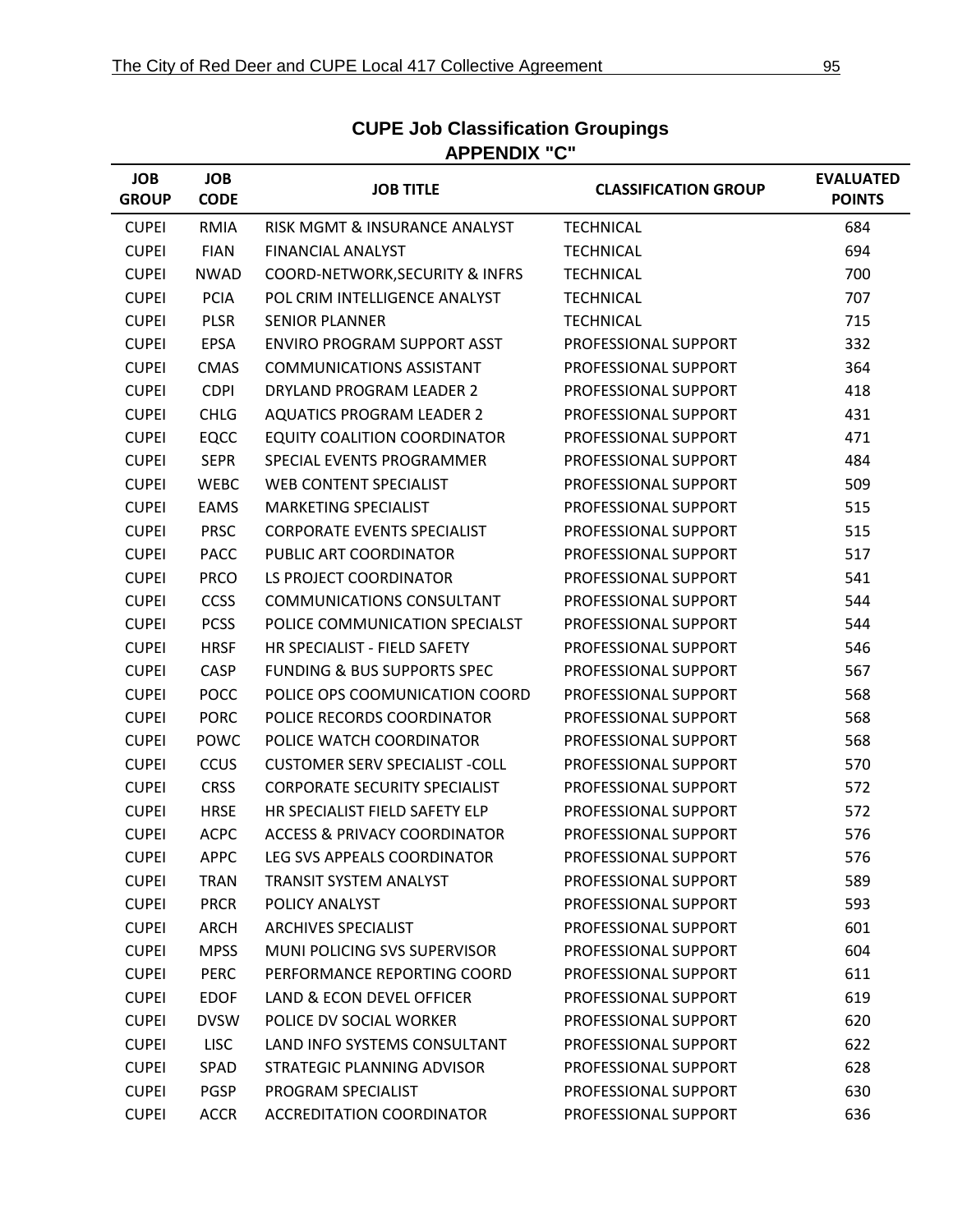| <b>JOB</b><br><b>GROUP</b> | <b>JOB</b><br><b>CODE</b> | <b>JOB TITLE</b>                          | <b>CLASSIFICATION GROUP</b> | <b>EVALUATED</b><br><b>POINTS</b> |
|----------------------------|---------------------------|-------------------------------------------|-----------------------------|-----------------------------------|
| <b>CUPEI</b>               | <b>TBSC</b>               | <b>BUSINESS SYSTEMS CONSULTANT</b>        | PROFESSIONAL SUPPORT        | 636                               |
| <b>CUPEI</b>               | <b>PPEC</b>               | PUBLIC PARTICIPATN ENGAGE COOR            | PROFESSIONAL SUPPORT        | 640                               |
| <b>CUPEI</b>               | <b>ECOC</b>               | ECOLOGICAL SVS OPERATION COORD            | PROFESSIONAL SUPPORT        | 641                               |
| <b>CUPEI</b>               | <b>ECSC</b>               | <b>ECOLOGICAL SERVICES COORD</b>          | PROFESSIONAL SUPPORT        | 641                               |
| <b>CUPEI</b>               | <b>SRCA</b>               | SENIOR COMMUNICATIONS CONSULTA            | PROFESSIONAL SUPPORT        | 642                               |
| <b>CUPEI</b>               | <b>CDPC</b>               | PARKS PLANNING COORDINATOR                | PROFESSIONAL SUPPORT        | 657                               |
| <b>CUPEI</b>               | <b>CMPF</b>               | <b>COMMUNITY &amp; PROG FACILITATOR</b>   | PROFESSIONAL SUPPORT        | 665                               |
| <b>CUPEI</b>               | <b>COMR</b>               | RESEARCH AND EVALUATION COORD             | PROFESSIONAL SUPPORT        | 668                               |
| <b>CUPEI</b>               | SDVO                      | SENIOR DEVELOPMENT OFFICER                | PROFESSIONAL SUPPORT        | 668                               |
| <b>CUPEI</b>               | <b>PCCS</b>               | PROGRAM COORD COMMUNITY SAFETY            | PROFESSIONAL SUPPORT        | 677                               |
| <b>CUPEI</b>               | LARC                      | ARCHIVES COORDINATOR                      | PROFESSIONAL SUPPORT        | 684                               |
| <b>CUPEI</b>               | <b>COWK</b>               | <b>COMMUNITY FACILITATOR</b>              | PROFESSIONAL SUPPORT        | 697                               |
| <b>CUPEI</b>               | <b>SPPC</b>               | PROGRAM COORD- SOCIAL PLANNING            | PROFESSIONAL SUPPORT        | 703                               |
| <b>CUPEI</b>               | <b>TRPL</b>               | SENIOR PLANNER TRANSIT                    | PROFESSIONAL SUPPORT        | 715                               |
| <b>CUPEI</b>               | FAPP                      | FUNCTIONAL SUPPORT TEAM SPVR              | PROFESSIONAL SUPPORT        | 716                               |
| <b>CUPEO</b>               | <b>LCPN</b>               | LITTER CONTROL PERSON                     | <b>LABOURER</b>             | 205                               |
| <b>CUPEO</b>               | <b>WLAB</b>               | <b>WATERWORKS LABOURER</b>                | <b>LABOURER</b>             | 350                               |
| <b>CUPEO</b>               | PKL1                      | <b>PARKS LABOURER 1</b>                   | <b>LABOURER</b>             | 352                               |
| <b>CUPEO</b>               | <b>FLUP</b>               | <b>FLEET UTILITY PERSON</b>               | <b>LABOURER</b>             | 378                               |
| <b>CUPEO</b>               | <b>WWTU</b>               | WASTEWATER TP UTILITY PERSON              | <b>LABOURER</b>             | 390                               |
| <b>CUPEO</b>               | RDL1                      | <b>ROADS LABOURER 1</b>                   | <b>LABOURER</b>             | 402                               |
| <b>CUPEO</b>               | WWL1                      | WATER/WASTEWATER LABOURER 1               | <b>LABOURER</b>             | 402                               |
| <b>CUPEO</b>               | <b>WWCL</b>               | <b>WASTEWATER COLLECTION LABOURER</b>     | <b>LABOURER</b>             | 442                               |
| <b>CUPEO</b>               | PKL <sub>2</sub>          | <b>PARKS LABOURER 2</b>                   | <b>LABOURER</b>             | 460                               |
| <b>CUPEO</b>               | RDL <sub>2</sub>          | <b>ROADS LABOURER 2</b>                   | <b>LABOURER</b>             | 490                               |
| <b>CUPEO</b>               | WWL2                      | WATER/WASTEWATER LABOURER 2               | <b>LABOURER</b>             | 490                               |
| <b>CUPEO</b>               | MSL <sub>2</sub>          | <b>METERS &amp; SIGNS LABOURER 2</b>      | <b>LABOURER</b>             | 523                               |
| <b>CUPEO</b>               | <b>CMLA</b>               | <b>CONSTRUCTN &amp; MAINTNCE LABOURER</b> | <b>LABOURER</b>             | 586                               |
| <b>CUPEO</b>               | <b>CFPA</b>               | <b>FACILITY PROGRAM ASSISTANT</b>         | OPERATOR/ATTENDANT          | 167                               |
| <b>CUPEO</b>               | PRAS                      | PROGRAM ASSISTANT                         | OPERATOR/ATTENDANT          | 167                               |
| <b>CUPEO</b>               | <b>LFIN</b>               | <b>LIFEGUARD INSTUCTOR</b>                | OPERATOR/ATTENDANT          | 222                               |
| <b>CUPEO</b>               | <b>CFOP</b>               | <b>FACILITY OPERATIONS ASSISTANT</b>      | OPERATOR/ATTENDANT          | 234                               |
| <b>CUPEO</b>               | <b>CSWR</b>               | <b>CUSTODIAL WORKER</b>                   | OPERATOR/ATTENDANT          | 257                               |
| <b>CUPEO</b>               | <b>CFWL</b>               | FITNESS & WELLNESS LEADER 1               | OPERATOR/ATTENDANT          | 282                               |
| <b>CUPEO</b>               | <b>CDPL</b>               | DRYLAND PROGRAM LEADER 1                  | OPERATOR/ATTENDANT          | 296                               |
| <b>CUPEO</b>               | <b>PLMN</b>               | PROGRAM LEADER                            | OPERATOR/ATTENDANT          | 296                               |
| <b>CUPEO</b>               | <b>CSLD</b>               | <b>CUSTODIAL LEAD</b>                     | OPERATOR/ATTENDANT          | 359                               |
| <b>CUPEO</b>               | <b>ALFI</b>               | ADVANCED LIFEGUARD INSTRUCTOR             | OPERATOR/ATTENDANT          | 361                               |
| <b>CUPEO</b>               | <b>FMWC</b>               | FACILITY MAINTNCE WRKR-CULTURE            | OPERATOR/ATTENDANT          | 364                               |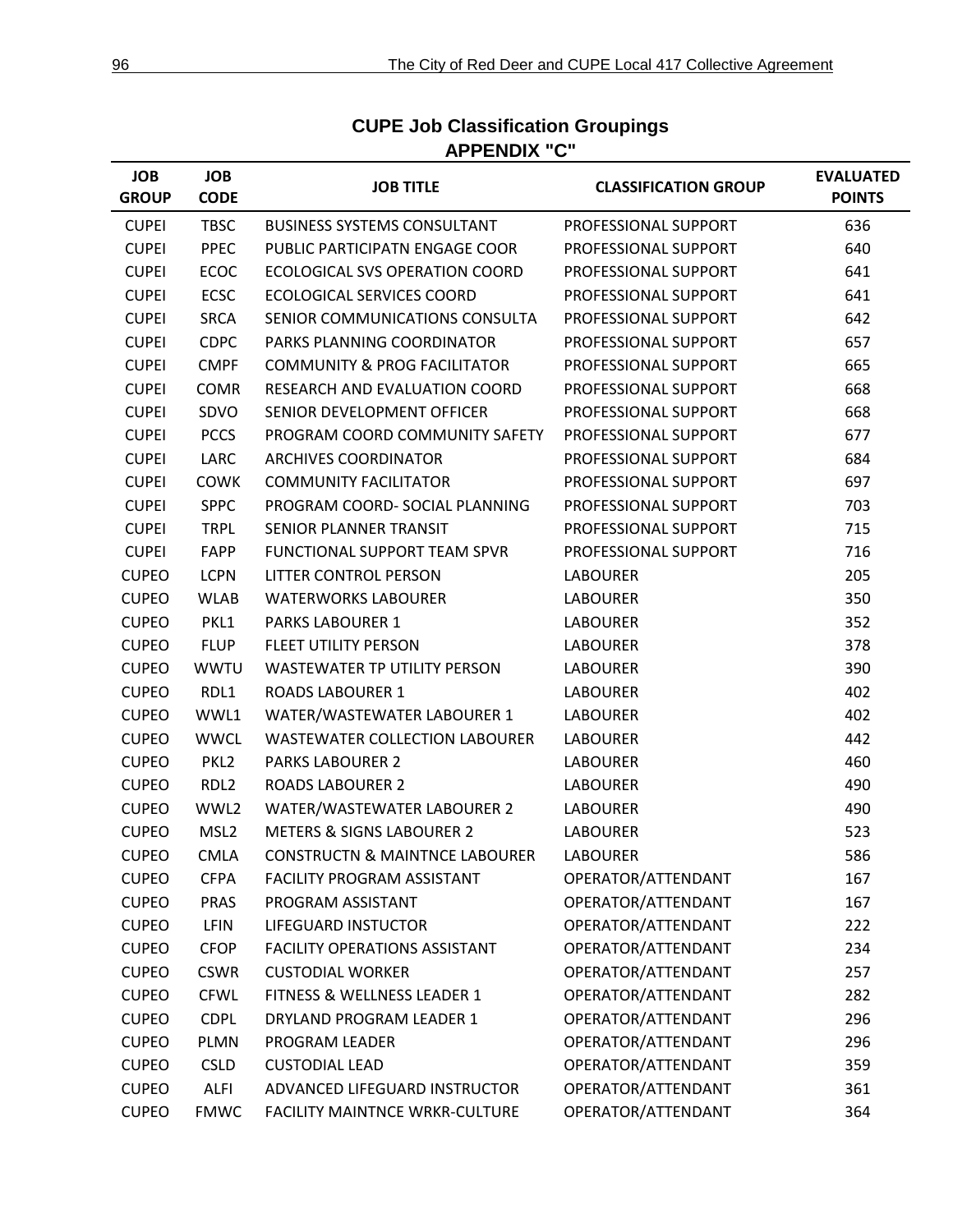| <b>JOB</b><br><b>GROUP</b> | <b>JOB</b><br><b>CODE</b> | <b>JOB TITLE</b>                         | <b>CLASSIFICATION GROUP</b> | <b>EVALUATED</b><br><b>POINTS</b> |
|----------------------------|---------------------------|------------------------------------------|-----------------------------|-----------------------------------|
| <b>CUPEO</b>               | <b>PIPC</b>               | <b>PARK CARETAKER</b>                    | OPERATOR/ATTENDANT          | 387                               |
| <b>CUPEO</b>               | <b>FMBA</b>               | <b>BUILDING MAINTENANCE ASSISTANT</b>    | OPERATOR/ATTENDANT          | 392                               |
| <b>CUPEO</b>               | <b>CFAO</b>               | <b>FACILITY OPS WORKER COLLICUTT</b>     | OPERATOR/ATTENDANT          | 409                               |
| <b>CUPEO</b>               | FOW1                      | <b>FACILITY OPERATIONS WORKER 1</b>      | OPERATOR/ATTENDANT          | 429                               |
| <b>CUPEO</b>               | <b>ALIL</b>               | ADV LIFEGUARD INSTRUCTOR LDR 1           | OPERATOR/ATTENDANT          | 441                               |
| <b>CUPEO</b>               | <b>CFCL</b>               | <b>FACILITY OPS CUSTODIAL LEAD</b>       | OPERATOR/ATTENDANT          | 443                               |
| <b>CUPEO</b>               | CMEO                      | <b>CEMETERY EQUIPMENT OPERATOR</b>       | OPERATOR/ATTENDANT          | 453                               |
| <b>CUPEO</b>               | <b>PKSA</b>               | PARKS SHOP ATTENDANT                     | OPERATOR/ATTENDANT          | 458                               |
| <b>CUPEO</b>               | <b>TCAT</b>               | <b>MAINTENANCE SUPPORT PERSON</b>        | OPERATOR/ATTENDANT          | 478                               |
| <b>CUPEO</b>               | <b>CFWC</b>               | <b>FITNESS &amp; WELLNESS LEADER 2</b>   | OPERATOR/ATTENDANT          | 485                               |
| <b>CUPEO</b>               | CMO <sub>2</sub>          | <b>CONSTR &amp; MAINT EQUIPMENT OP 2</b> | OPERATOR/ATTENDANT          | 505                               |
| <b>CUPEO</b>               | <b>CSTI</b>               | SPECIALIZED TRAINING INSTRUCTR           | OPERATOR/ATTENDANT          | 515                               |
| <b>CUPEO</b>               | FOW <sub>2</sub>          | <b>FACILITY OPERATIONS WORKER 2</b>      | OPERATOR/ATTENDANT          | 521                               |
| <b>CUPEO</b>               | <b>BMPR</b>               | <b>BUILDING MAINT PERSON-PUB WKS</b>     | OPERATOR/ATTENDANT          | 537                               |
| <b>CUPEO</b>               | <b>CFCS</b>               | <b>FACILITY OPS CUSTODIAL SPECIAL</b>    | OPERATOR/ATTENDANT          | 553                               |
| <b>CUPEO</b>               | <b>PBFO</b>               | POLICE BLDG & FLEET MTNCE OP             | OPERATOR/ATTENDANT          | 569                               |
| <b>CUPEO</b>               | <b>WWCO</b>               | <b>WW COLLECTION OPERATOR</b>            | OPERATOR/ATTENDANT          | 579                               |
| <b>CUPEO</b>               | <b>TVIO</b>               | WW COLLECTION INSPECTOR                  | OPERATOR/ATTENDANT          | 647                               |
| <b>CUPEO</b>               | <b>BMOP</b>               | <b>BUILDING OPERATOR</b>                 | OPERATOR/ATTENDANT          | 718                               |
| <b>CUPEO</b>               | <b>FOPR</b>               | <b>FACILITY OPERATOR</b>                 | OPERATOR/ATTENDANT          | 718                               |
| <b>CUPEO</b>               | EOP1                      | <b>EQUIPMENT OPERATOR 1</b>              | <b>TECHNICAL SUPPORT</b>    | 382                               |
| <b>CUPEO</b>               | EOP <sub>2</sub>          | <b>EQUIPMENT OPERATOR 2</b>              | <b>TECHNICAL SUPPORT</b>    | 445                               |
| <b>CUPEO</b>               | <b>STPN</b>               | MATERIEL MANAGEMENT TECHNICIAN           | <b>TECHNICAL SUPPORT</b>    | 455                               |
| <b>CUPEO</b>               | <b>PKEM</b>               | PARKS EQUIPMENT MTNC LABOURER            | <b>TECHNICAL SUPPORT</b>    | 470                               |
| <b>CUPEO</b>               | <b>PMRT</b>               | PARKING METER REPAIR TECHNICIA           | <b>TECHNICAL SUPPORT</b>    | 471                               |
| <b>CUPEO</b>               | UFT1                      | URBAN FORESTRY TECHNICIAN 1              | <b>TECHNICAL SUPPORT</b>    | 474                               |
| <b>CUPEO</b>               | <b>PKGR</b>               | <b>PARKS GARDENER</b>                    | <b>TECHNICAL SUPPORT</b>    | 478                               |
| <b>CUPEO</b>               | <b>AUTS</b>               | <b>EQUIPMENT SERVICE PERSON</b>          | <b>TECHNICAL SUPPORT</b>    | 480                               |
| <b>CUPEO</b>               | EOP3                      | <b>EQUIPMENT OPERATOR 3</b>              | <b>TECHNICAL SUPPORT</b>    | 489                               |
| <b>CUPEO</b>               | <b>SSTK</b>               | <b>SIGN SHOP TECHNICIAN</b>              | <b>TECHNICAL SUPPORT</b>    | 516                               |
| <b>CUPEO</b>               | <b>STSP</b>               | SR MATERIEL MGMT TECHNICIAN              | <b>TECHNICAL SUPPORT</b>    | 533                               |
| <b>CUPEO</b>               | <b>CWED</b>               | ECOLOGICAL SERVICES TECHNICIAN           | <b>TECHNICAL SUPPORT</b>    | 537                               |
| <b>CUPEO</b>               | ARB1                      | <b>ARBORIST 1</b>                        | <b>TECHNICAL SUPPORT</b>    | 544                               |
| <b>CUPEO</b>               | <b>WDOP</b>               | <b>WATER DISTRIBUTION OPERATOR</b>       | <b>TECHNICAL SUPPORT</b>    | 549                               |
| <b>CUPEO</b>               | <b>WTRP</b>               | WTP MAINTENANCE REPAIR PERSON            | <b>TECHNICAL SUPPORT</b>    | 549                               |
| <b>CUPEO</b>               | CMO <sub>3</sub>          | <b>CONSTR &amp; MAINT EQUIPMENT OP 3</b> | <b>TECHNICAL SUPPORT</b>    | 563                               |
| <b>CUPEO</b>               | <b>WPOP</b>               | WATER TREATMENT PLANT OPERATOR           | <b>TECHNICAL SUPPORT</b>    | 569                               |
| <b>CUPEO</b>               | <b>WWPO</b>               | WASTEWATER TRMT PLANT OP                 | <b>TECHNICAL SUPPORT</b>    | 579                               |
| <b>CUPEO</b>               | EOP4                      | <b>EQUIPMENT OPERATOR 4</b>              | <b>TECHNICAL SUPPORT</b>    | 585                               |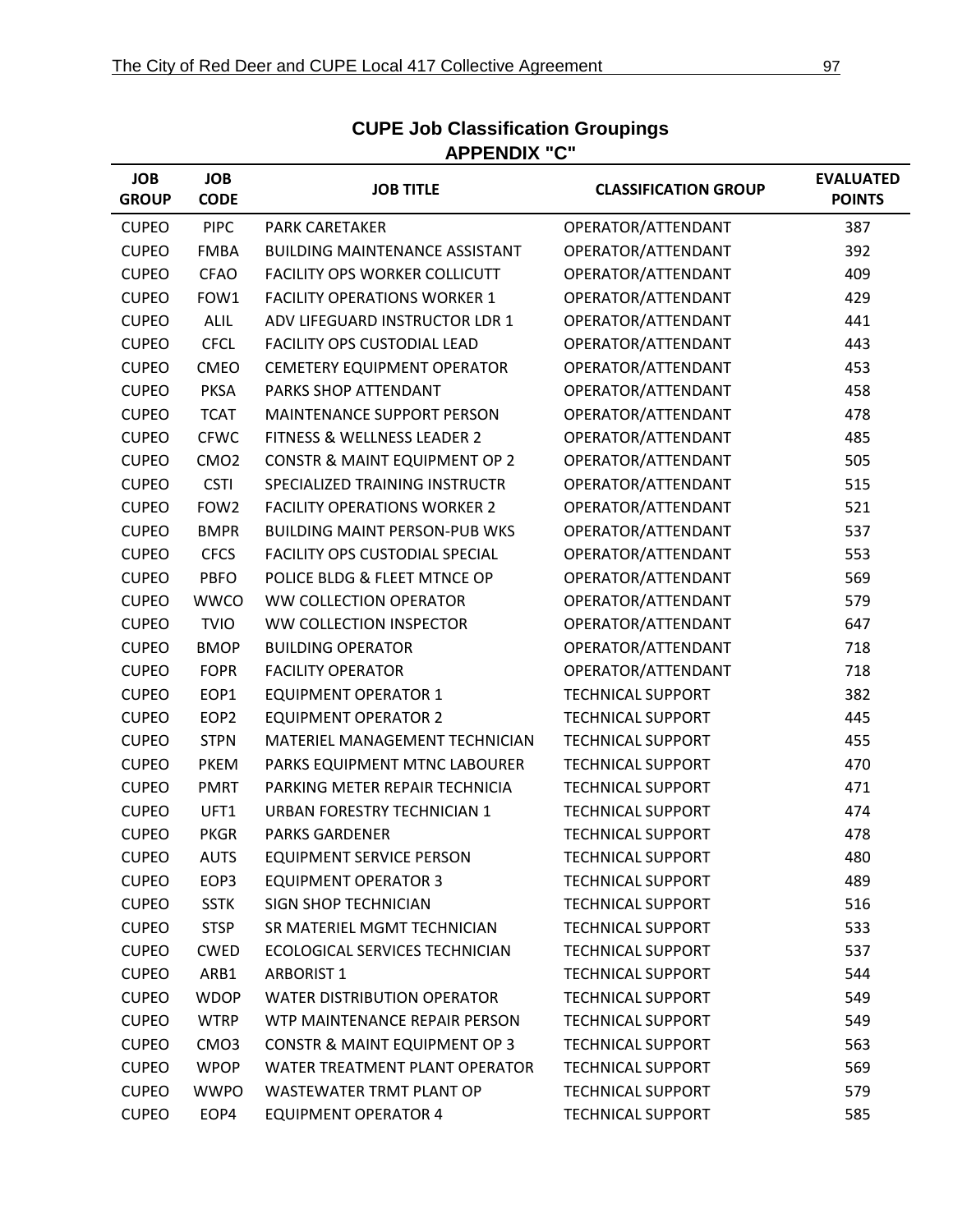| <b>JOB</b><br><b>GROUP</b> | <b>JOB</b><br><b>CODE</b> | <b>JOB TITLE</b>                      | <b>CLASSIFICATION GROUP</b> | <b>EVALUATED</b><br><b>POINTS</b> |
|----------------------------|---------------------------|---------------------------------------|-----------------------------|-----------------------------------|
| <b>CUPEO</b>               | ARB <sub>2</sub>          | <b>ARBORIST 2</b>                     | <b>TECHNICAL SUPPORT</b>    | 616                               |
| <b>CUPEO</b>               | <b>EBGM</b>               | <b>WWTP MAINTENANCE PERSON</b>        | <b>TECHNICAL SUPPORT</b>    | 630                               |
| <b>CUPEO</b>               | <b>ELWP</b>               | ELECTRICIAN - WATER SECTION           | <b>TECHNICAL SUPPORT</b>    | 643                               |
| <b>CUPEO</b>               | <b>WTPM</b>               | <b>MAINTENANCE TRADES PERSON</b>      | <b>TECHNICAL SUPPORT</b>    | 643                               |
| <b>CUPEO</b>               | <b>INTW</b>               | <b>INSTRUMENT TECH-WATER SECTION</b>  | <b>TECHNICAL SUPPORT</b>    | 648                               |
| <b>CUPEO</b>               | CMO <sub>4</sub>          | <b>CONST/MAINT EQUIPMENT OP 4</b>     | <b>TECHNICAL SUPPORT</b>    | 653                               |
| <b>CUPEO</b>               | EOP5                      | <b>EQUIPMENT OPERATOR 5</b>           | <b>TECHNICAL SUPPORT</b>    | 673                               |
| <b>CUPEO</b>               | <b>WWMT</b>               | WWTP MAINTENANCE TRADESPERSON         | <b>TECHNICAL SUPPORT</b>    | 673                               |
| <b>CUPEO</b>               | <b>HDMC</b>               | <b>HEAVY DUTY MECHANIC</b>            | <b>TECHNICAL SUPPORT</b>    | 700                               |
| <b>CUPEO</b>               | WELD                      | <b>WELDER</b>                         | <b>TECHNICAL SUPPORT</b>    | 719                               |
| <b>CUPEO</b>               | <b>GGMC</b>               | <b>GARAGE GENERAL MECHANIC</b>        | <b>TECHNICAL SUPPORT</b>    | 720                               |
| <b>CUPEO</b>               | <b>HGAR</b>               | <b>HEAD GARDENER</b>                  | <b>FOREMAN</b>              | 539                               |
| <b>CUPEO</b>               | PFF1                      | <b>PARKS FOREMAN 1</b>                | <b>FOREMAN</b>              | 563                               |
| <b>CUPEO</b>               | RLF1                      | <b>ROADS LABOUR FOREMAN 1</b>         | <b>FOREMAN</b>              | 635                               |
| <b>CUPEO</b>               | PKF <sub>2</sub>          | <b>PARKS FOREMAN 2</b>                | <b>FOREMAN</b>              | 688                               |
| <b>CUPEO</b>               | <b>SGNF</b>               | <b>SIGNAGE FOREMAN</b>                | <b>FOREMAN</b>              | 718                               |
| <b>CUPEO</b>               | PWF <sub>2</sub>          | PUBLIC WORKS LABOUR FOREMAN 2         | <b>FOREMAN</b>              | 728                               |
| <b>CUPEO</b>               | <b>CMFM</b>               | <b>CEMETERY FOREMAN</b>               | <b>FOREMAN</b>              | 738                               |
| <b>CUPEO</b>               | RLF <sub>2</sub>          | <b>ROADS LABOUR FOREMAN 2</b>         | <b>FOREMAN</b>              | 748                               |
| <b>CUPEO</b>               | GGML                      | <b>GARAGE GENERAL MECHANIC LEAD H</b> | <b>FOREMAN</b>              | 762                               |
| <b>CUPEO</b>               | EOF1                      | ENVIRONMENT OPERATIONS FOREMAN        | <b>FOREMAN</b>              | 785                               |
| <b>CUPEO</b>               | <b>CFOF</b>               | CONSTRUCT/MNTC OPS FOREPERSON         | <b>FOREMAN</b>              | 824                               |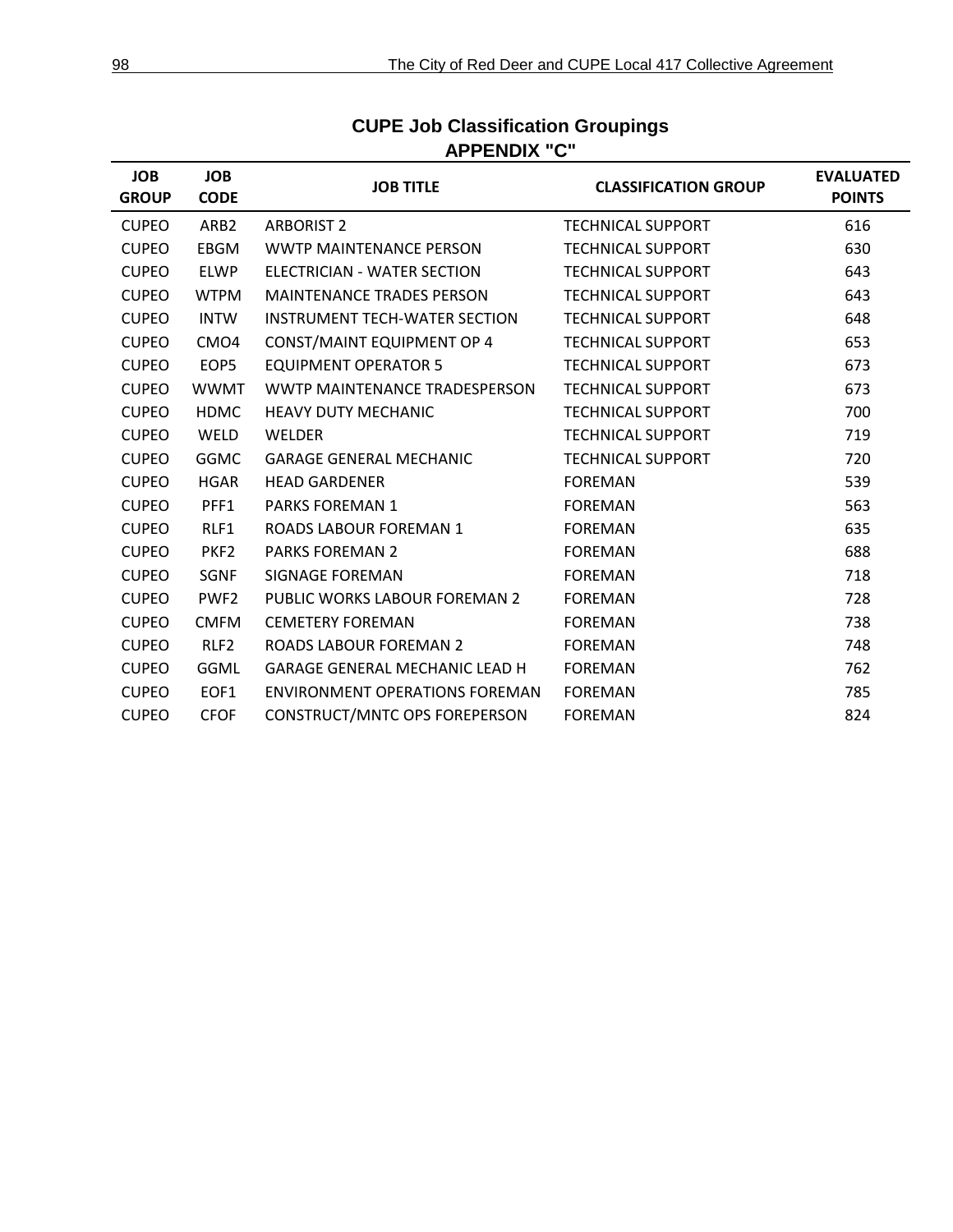| <b>Alphabetical Index</b>                                                                                                                      | Page # |
|------------------------------------------------------------------------------------------------------------------------------------------------|--------|
|                                                                                                                                                |        |
|                                                                                                                                                |        |
| <b>ADDENDUMS:</b>                                                                                                                              |        |
| EXISTING PRACTICE FOR 12-HOUR SHIFT WORKERS AT BOTH TREATMENT PLANTS41                                                                         |        |
|                                                                                                                                                |        |
| <b>APPENDICES:</b><br>2018 CUPE OUTSIDE PAY RATES - EFFECTIVE JANUARY 1, 2018 67<br>2020 CUPE OUTSIDE PAY RATES - EFFECTIVE JANUARY 1, 2020 87 |        |
|                                                                                                                                                |        |
|                                                                                                                                                |        |
|                                                                                                                                                |        |
|                                                                                                                                                |        |
|                                                                                                                                                |        |
|                                                                                                                                                |        |
|                                                                                                                                                | 36     |
|                                                                                                                                                |        |
|                                                                                                                                                |        |
|                                                                                                                                                |        |
|                                                                                                                                                |        |
|                                                                                                                                                |        |
|                                                                                                                                                |        |
|                                                                                                                                                |        |
|                                                                                                                                                |        |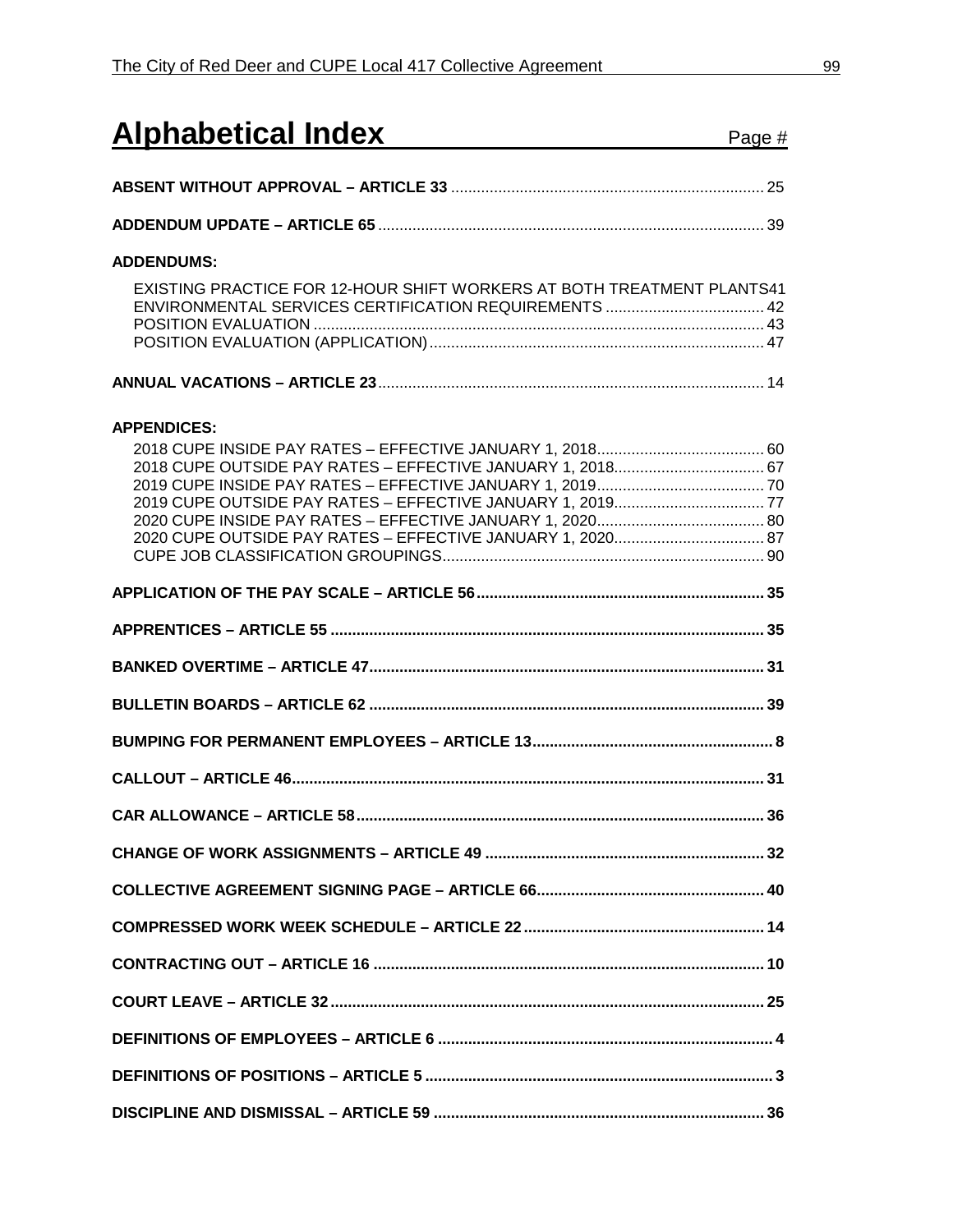| JOINT LABOUR MANAGEMENT AND UNION COMMITTEE - ARTICLE 63  39        |  |
|---------------------------------------------------------------------|--|
|                                                                     |  |
|                                                                     |  |
| <b>LETTERS OF UNDERSTANDING:</b>                                    |  |
|                                                                     |  |
|                                                                     |  |
| INFORMATION TECHNOLOGY SERVICES DEVELOPMENT LADDERS  52             |  |
| GUARANTEE TO PERMANENT EMPLOYEES WORKING IN A TEMPORARY POSITION 52 |  |
|                                                                     |  |
| INSPECTIONS & LICENSING CUSTOMER SERVICES DEVELOPMENT LADDER  53    |  |
|                                                                     |  |
|                                                                     |  |
|                                                                     |  |
|                                                                     |  |
|                                                                     |  |
|                                                                     |  |
|                                                                     |  |
|                                                                     |  |
|                                                                     |  |
|                                                                     |  |
|                                                                     |  |
|                                                                     |  |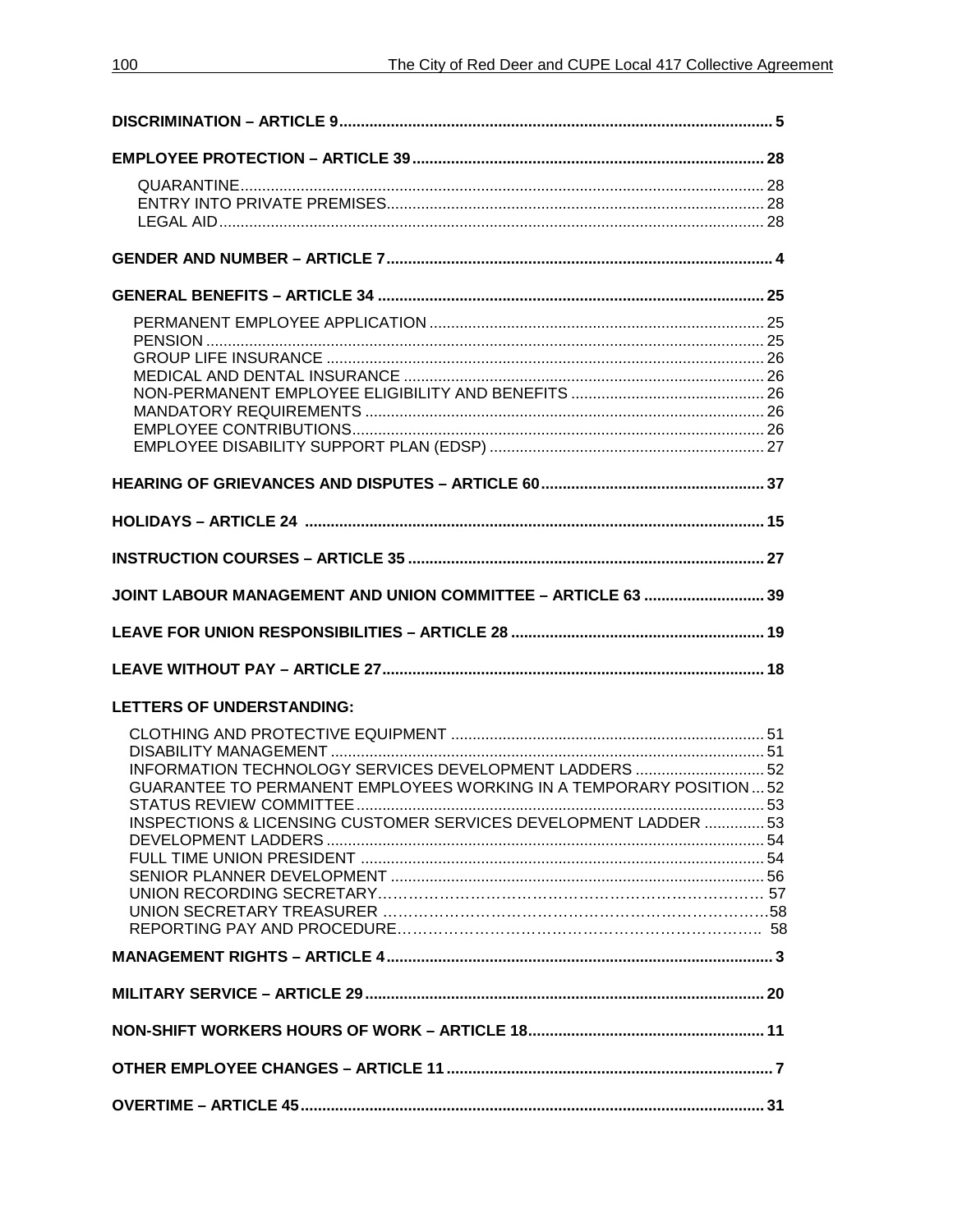| STAFF REDUCTION FOR NON-PERMANENT EMPLOYEES - ARTICLE 15 10 |  |
|-------------------------------------------------------------|--|
|                                                             |  |